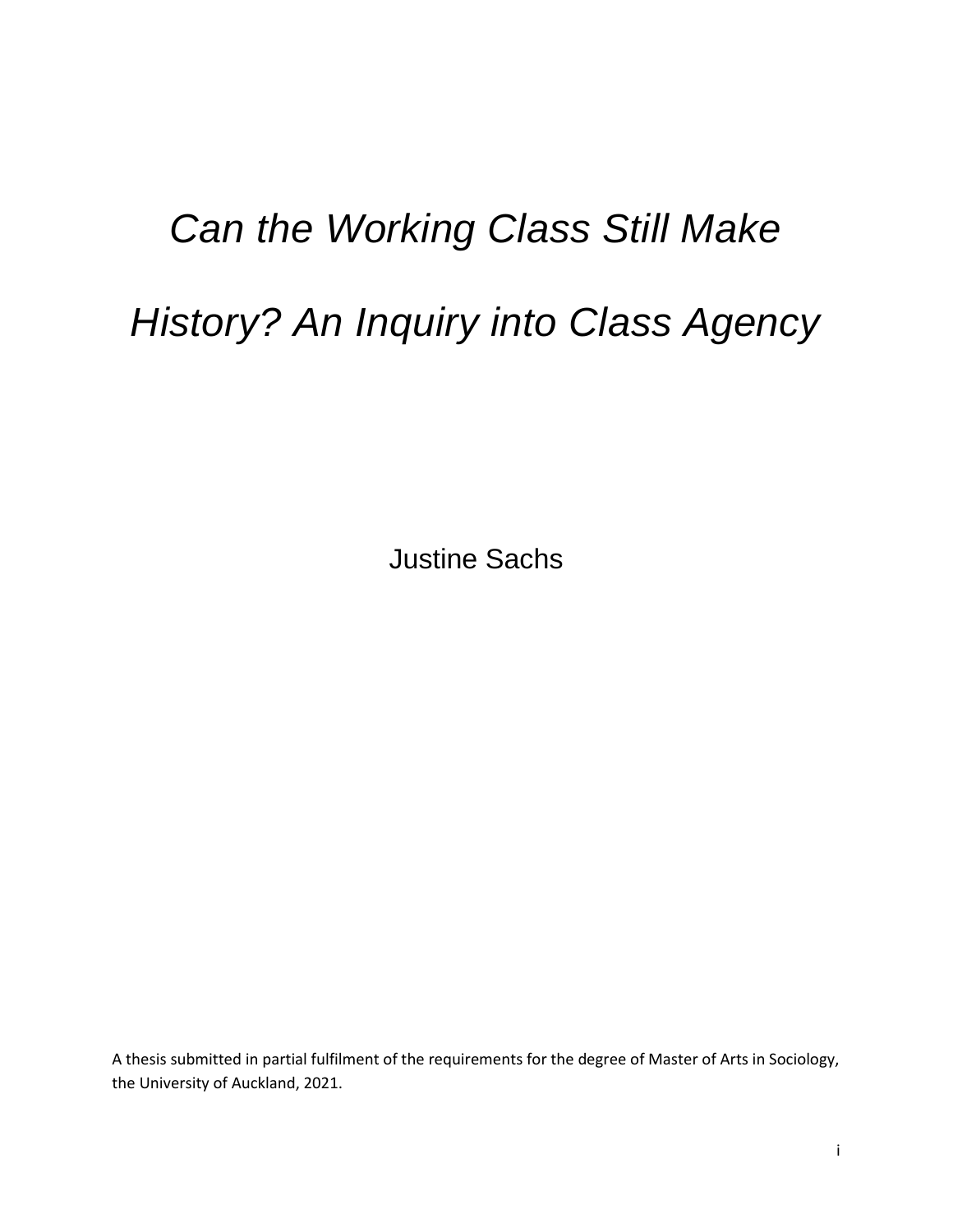*Dedicated to the cause of labour, the hope of the world.*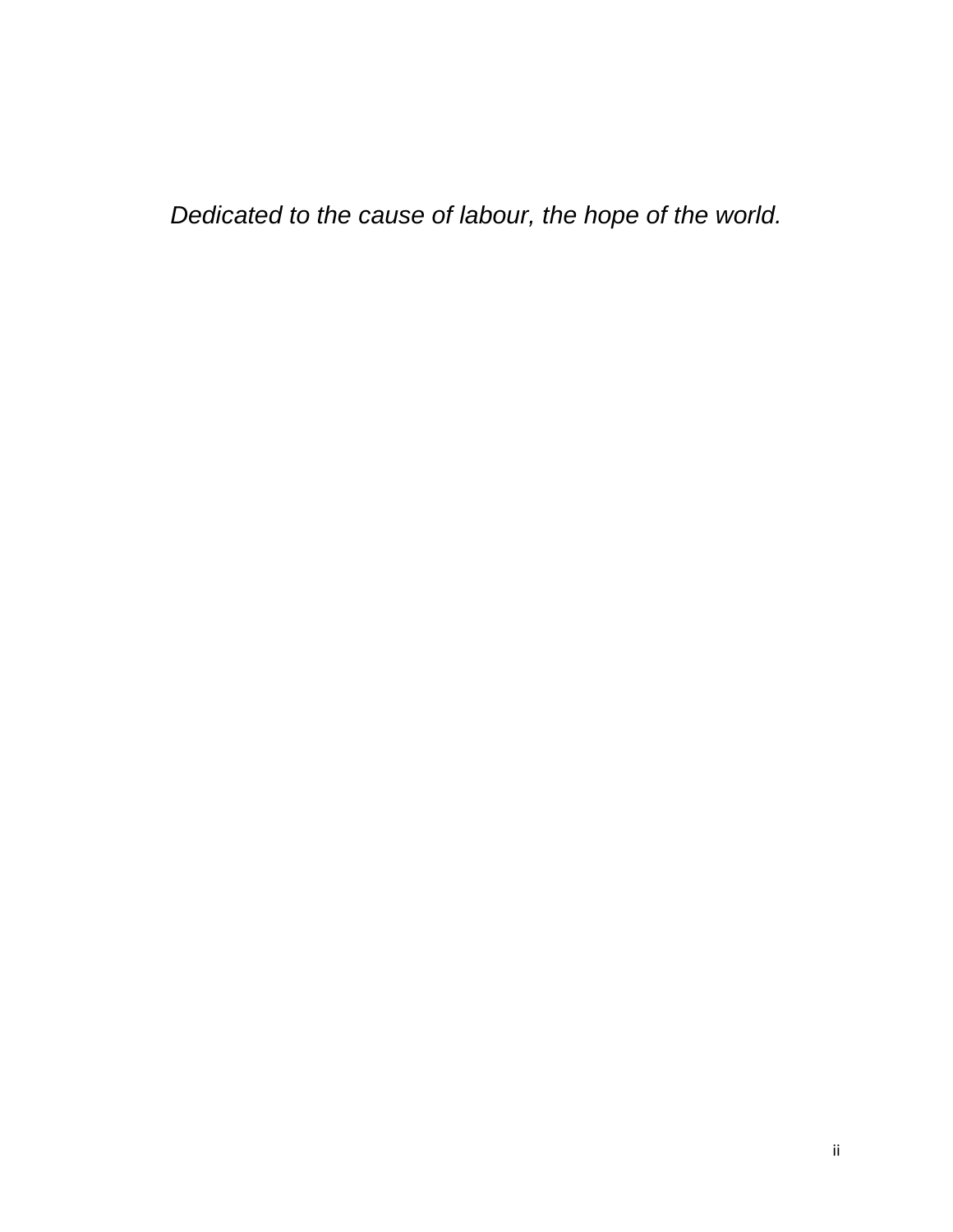### **Acknowledgements**

<span id="page-2-0"></span>First, I must thank my partner Kirra Havemann who has been an invaluable source of love and support throughout this process. This thesis simply would not have been completed without you. I must also thank and acknowledge my supervisor Ciara Cremin for her patience and support on this journey. Thank you for always providing the last-minute help when I needed it. I appreciate the freedom you gave me and the creative and open teaching environment you created during Honours.

I am indebted to my comrades in the union movement, the university and beyond, this thesis is the product of spirited debates and conversations that I have had with many of you. In many ways this thesis is the product of a collective effort. Thank you and solidarity forever. Ti Lamusse, Hye Ji (Erica) Lee and Aaliyah Zionov, thank you for being a sounding board, for your unconditional support, feedback, and help. I cannot put into words how much I appreciate your friendship.

I am luckily enough to work in the union movement, the flexibility allowed by my trade union allowed me to finish this thesis without any added stress, every student should be so fortunate to have an understanding employer.

Lastly, I want to thank my family. My parents, Estelle and Basil for your love and the values you have imparted onto me. My sister Sabrina, who took on familial responsibilities for me as I wrote this thesis.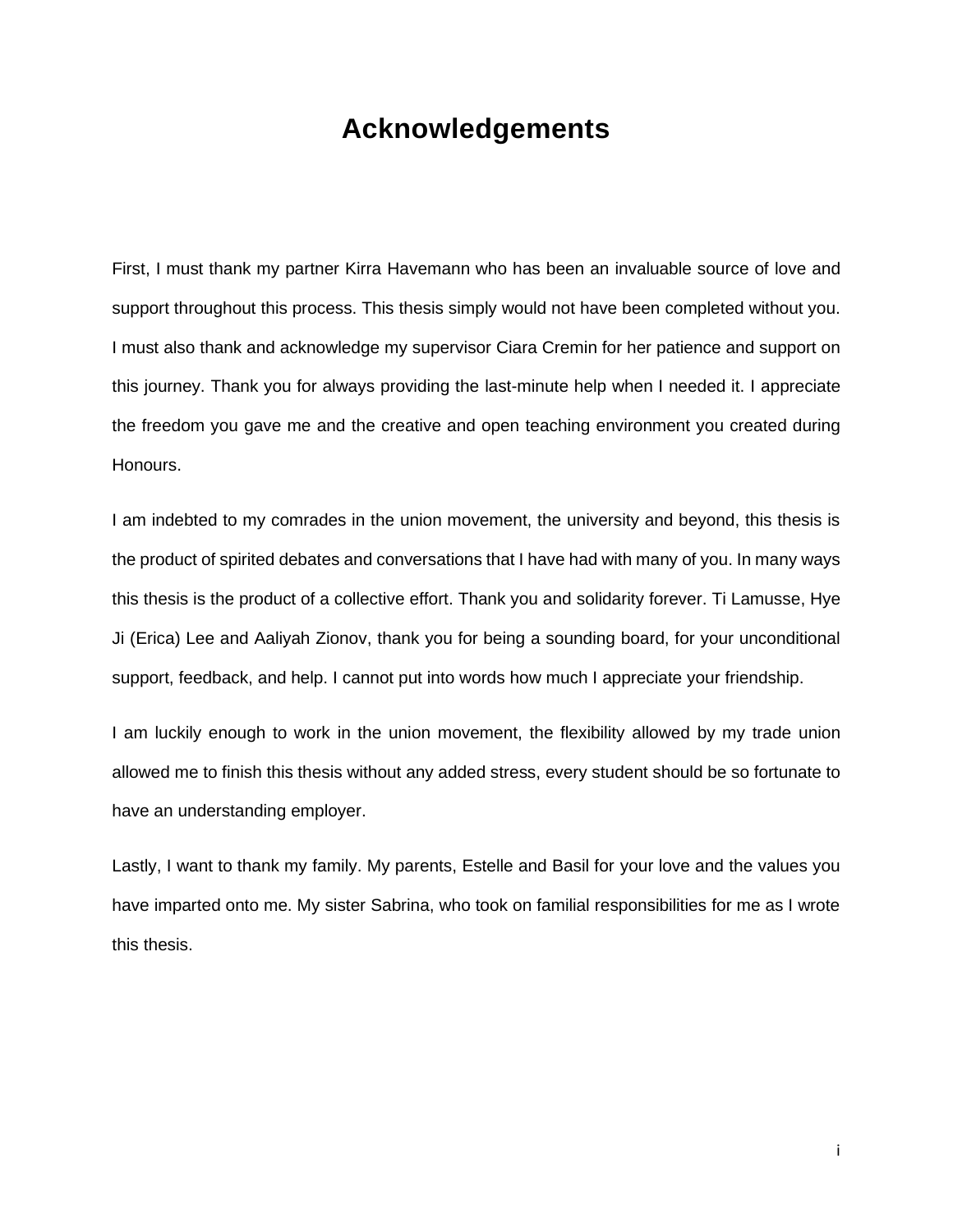## **Abstract**

<span id="page-3-0"></span>This thesis asks whether the working class can still make history. The historical agent of Marxist literature is conspicuously absent from the contemporary political terrain. At the same time, the need for an agent of transformation is acute, with what Adorno and Horkheimer viewed as the negative potential of capitalist development to regress into barbarism and irrationality more evident than ever. Crisis is now endemic. Capitalism's growth imperative which compels the capitalist class to attempt to accumulate infinitely on a finite planet has driven us onto a trajectory of climate catastrophe.

The Great Recession of 2008 – one result of neoliberal capitalism's accelerating contradictions – has created a crisis of legitimacy for the dominant economic system and has engendered social and political instability. While neoliberal capitalism has endured, it has entered a post-hegemonic phase. In this thesis, I will explore these recent events using E.P Thompson's concept of workin class agency in history. For Thompson, class is an active process, something that is made in human relationships.

I will argue that the resilience of neoliberalism is a result of the destruction of working class agency in the 1970s by the neoliberal project. The legacy of this defeat casts a shadow over the contemporary Left, preventing it from organising itself as a collective agent capable of challenging capitalism at this critical juncture. However, I will demonstrate that despite these great difficulties, the working class remains a historical agent of social transformation – it has been demoted but not fired from history. I will look to the history of working class agency, its victories and its defeats, with the aim of rescuing lost causes, yielding insights into the social evils we have yet to vanquish.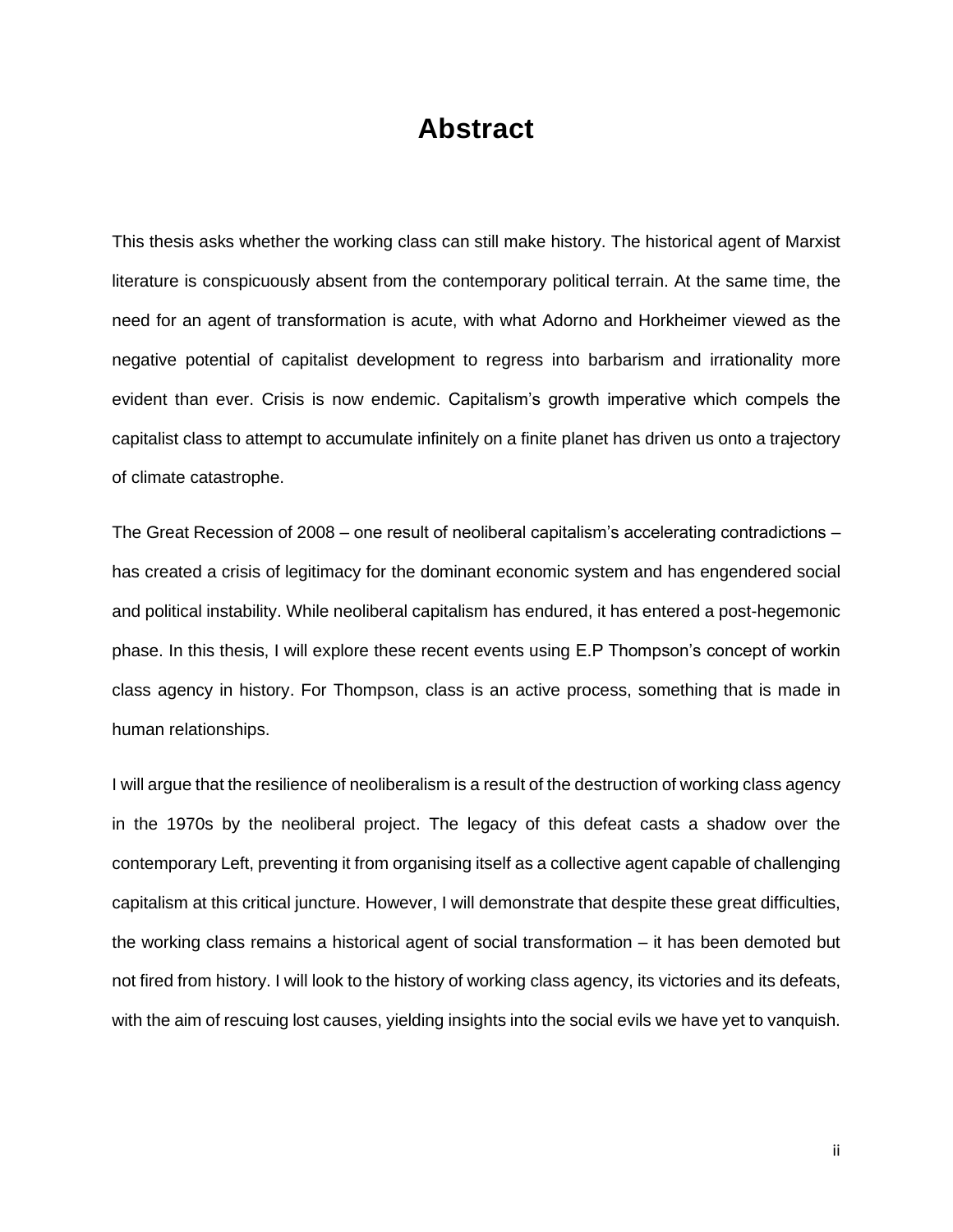## **Table of Contents**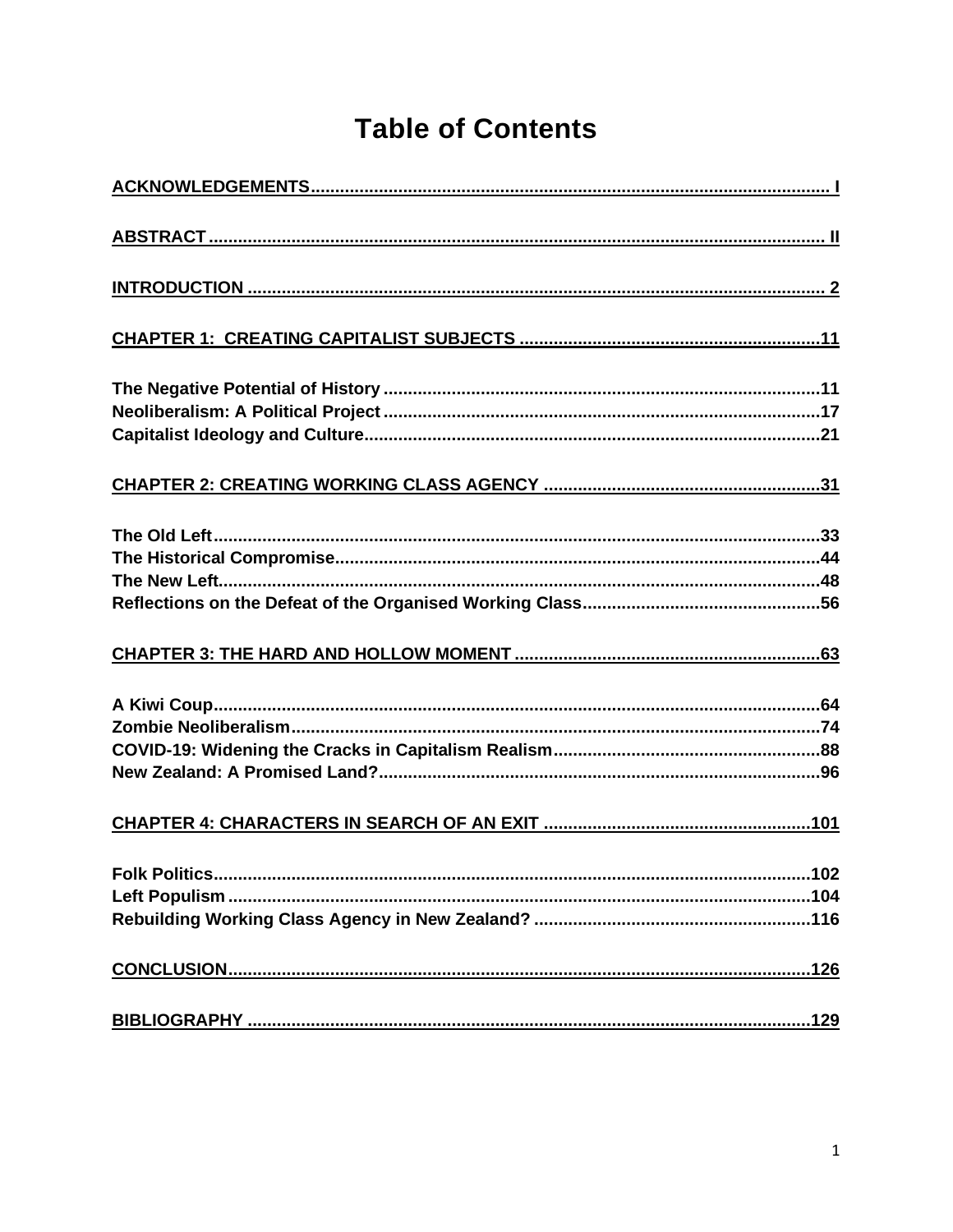### **Introduction**

<span id="page-5-0"></span>*Five Characters in Search of an Exit* (Johnson 1961) is the 79<sup>th</sup> episode of the fantastical, Kafkaesque science-fiction show *The Twilight Zone*. In the episode, a clown, hobo, bagpiper and an army major, a group described as a "collection of question marks" - wake with no memory of how or why to find themselves stuck together in "a pit of darkness". Host Roger Serling's opening narration is a fitting way to begin this thesis:

"No logic, no reason, no explanation; just a prolonged nightmare in which fear, loneliness, and the unexplainable walk hand in hand through the shadows. In a moment, we'll start collecting clues as to the whys, the whats and the wheres. We will not end the nightmare; we'll only explain it."

Much like the collection of question marks in *Five Characters in Search of an Exit* (Johnson 1961*),*  humanity writ large finds itself in a prolonged nightmare. At the same time, much of sociological scholarship has only collected clues as to the whys, whats and wheres, not ending the nightmare, only explaining it. Upon sitting down to write this thesis, I realised that I cannot abide by only explaining the nightmare, that I was compelled to attempt to map a way out of it. This urge to find an exit reflects my own life path. My sociological education had awoken an anger at a capitalist world system that exploited and oppressed the vast majority for the benefit of the few. This anger translated sociological theory into praxis, as I found myself wanting to devote myself to emancipatory struggles and politics. I wanted to go beyond explaining the nightmare of contemporary life; I felt compelled to dedicate my life to not only interpreting the world but changing it, and this led me to throw myself into the trade union movement. My work as a union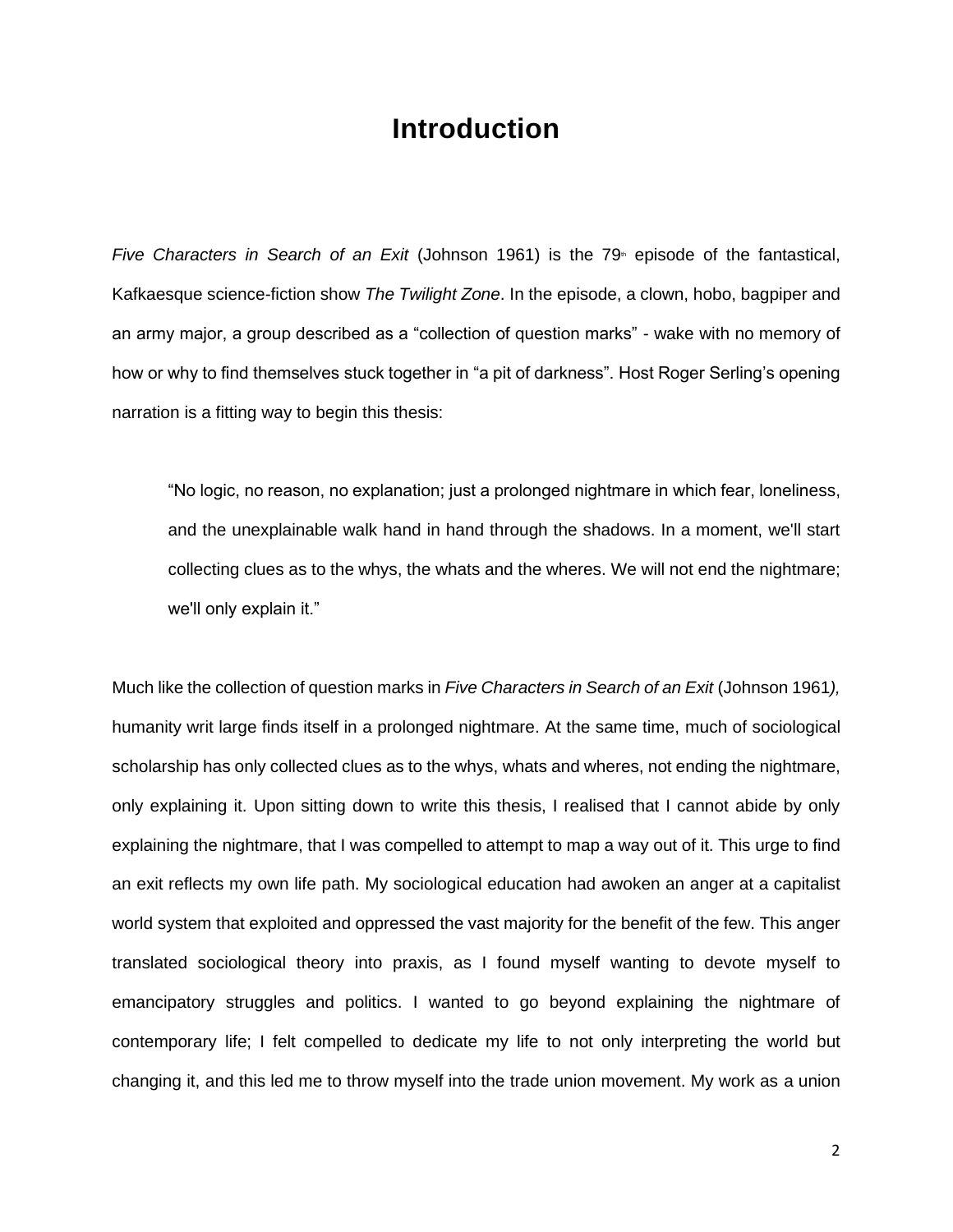organiser has inspired the subject of this thesis, which aims to provide insight into the contemporary potential for working class agency in the Global North, with particular reference to the New Zealand context. This question is asked with urgency reflecting the prolonged nightmare of the present.

The period of crisis we find ourselves in, combined with the spectre of human-made catastrophic climate change on the horizon, requires sociology to settle the debate over Weber's (2003, 304) notion of "werturteilsstreit" (value freedom) scientific enquiry once and for all. This idea that sociology should be value-free was emphasised to me as a student. It is also embedded in the excessive formalism of academic writing which disincentivises creativity and original thought. The role of the sociologist, it was stressed to me by a lecturer once, is to describe, but never prescribe. Rather than an unquestioned dogma, the question of whether Sociology should be value-free is the subject of much debate within the discipline's tradition.

These debates can be organised into two distinct but related disputes. The first dispute is methodological, concerning how hegemonic ideologies influence scientific enquiry. The second is metanormative, asking whether science should describe the world as it is or argue for the world as it should be (Ciaffa 1992, 8-9). These debates remain live within sociological thought. This is realised in the cleavage between positivism, which argues there are laws which govern the world and theory should simply describe these laws and critical theory which asserts that the 'world' is socially made through relations of power and these can be unmade (Ciaffa 1992).

Critical theory goes one step further to say that science cannot divorce itself from the social world, that a positivist science is implicated and used to reproduce relations of power (Adorno and Horkheimer 2002). Critical theory therefore argues for an emancipatory ethic. Scientific enquiry cannot just describe the world as it is; it must seek to transcend what is and theorise on what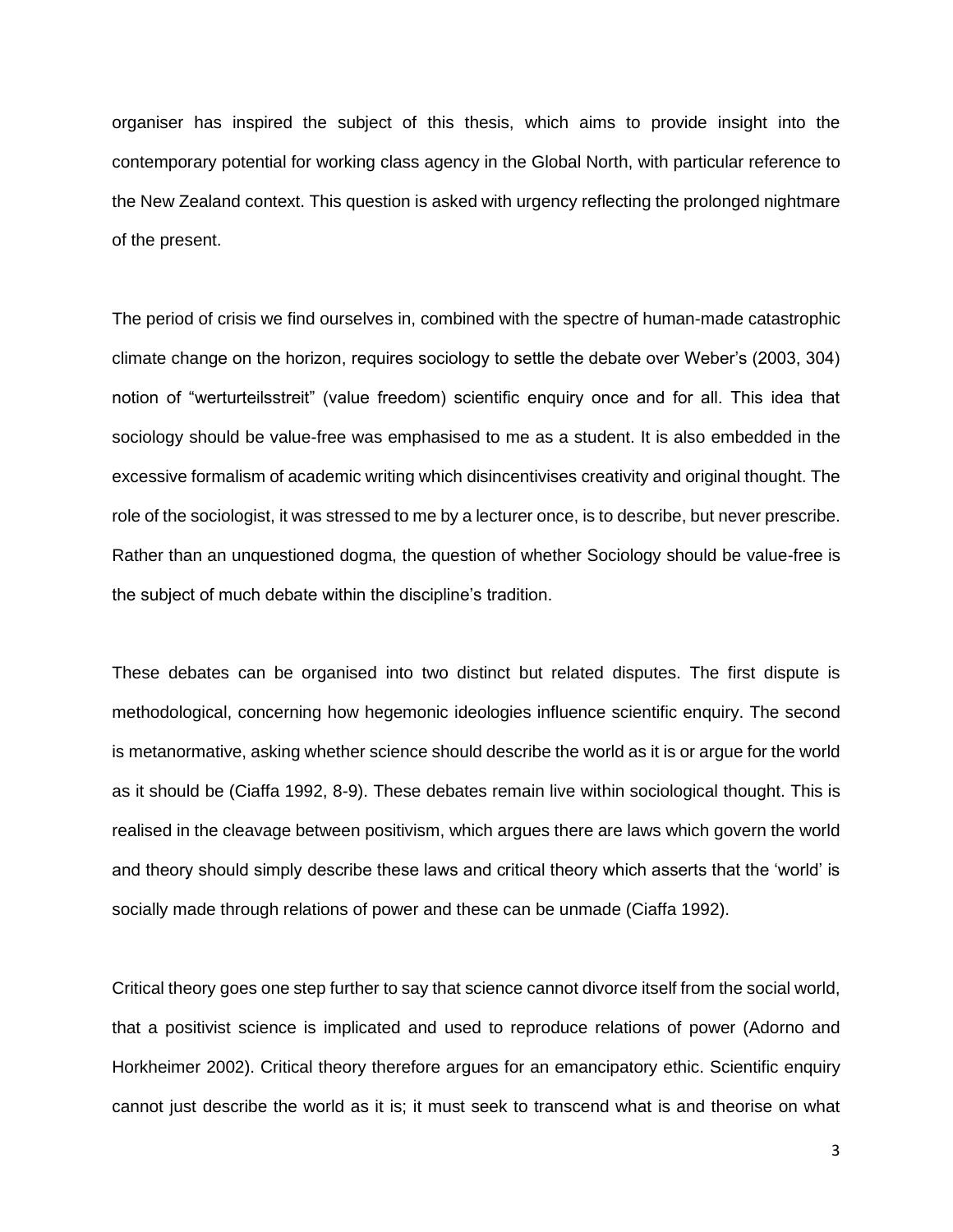should be (Adorno and Horkheimer 2002). It is within this tradition that this thesis seeks to describe the world towards mapping an exit from it. In the context of my union work, where I organise in the healthcare sector, every day I witness the human consequences and structural violence of austerity. The imposition of the logic of finance capital is omnipresent. Everywhere, patients and healthcare workers are treated as a cost on a spreadsheet, their safety, dignity and wellbeing sacrificed to meet the 'budget', a tyrannical spectre that limits the horizon of possibility weighing like a nightmare on the brains of the living. The healthcare workers I organise with remain trapped in capitalist realism, objectified, and dehumanised at work, burdened by debt and financial precarity. In our work we struggle to understand the concept of collective agency or solidarity, having never experienced the power of either. For this reason, in this thesis, I want to explore the history of working class agency and the potential for contemporary working class agency.

This focus on the history and contemporary potential for working class agency arises because despite the nightmare of the present, neoliberalism persists and there is a distinct lack of an alternative to it. There is a growing body of literature that identifies neoliberalism as having a "post-hegemonic phase" (Davies 2016, 123) in the aftermath of the 2008 Great Recession (Davies 2016; Dudzic and Reed 2015; Fisher 2013; Stahl 2019). This post-hegemonic phase could also be understood as an interregnum. Gramsci (1971, 276) describes an interregnum as a period of hegemonic crisis. This crisis "consists precisely in the fact that the old is dying and the new cannot be born; in this interregnum a great variety of morbid symptoms appear". Møller Stahl (2019) argues the Great Depression, the economic crisis of the 1970s, and the 2008 Great Recession all brought about an interregnum.

This was a moment, according to the "foundational mythologies" of the Left, that would give "rise to revolution" – yet this did not transpire (Dudzic and Reed 2015, 351). It did not transpire because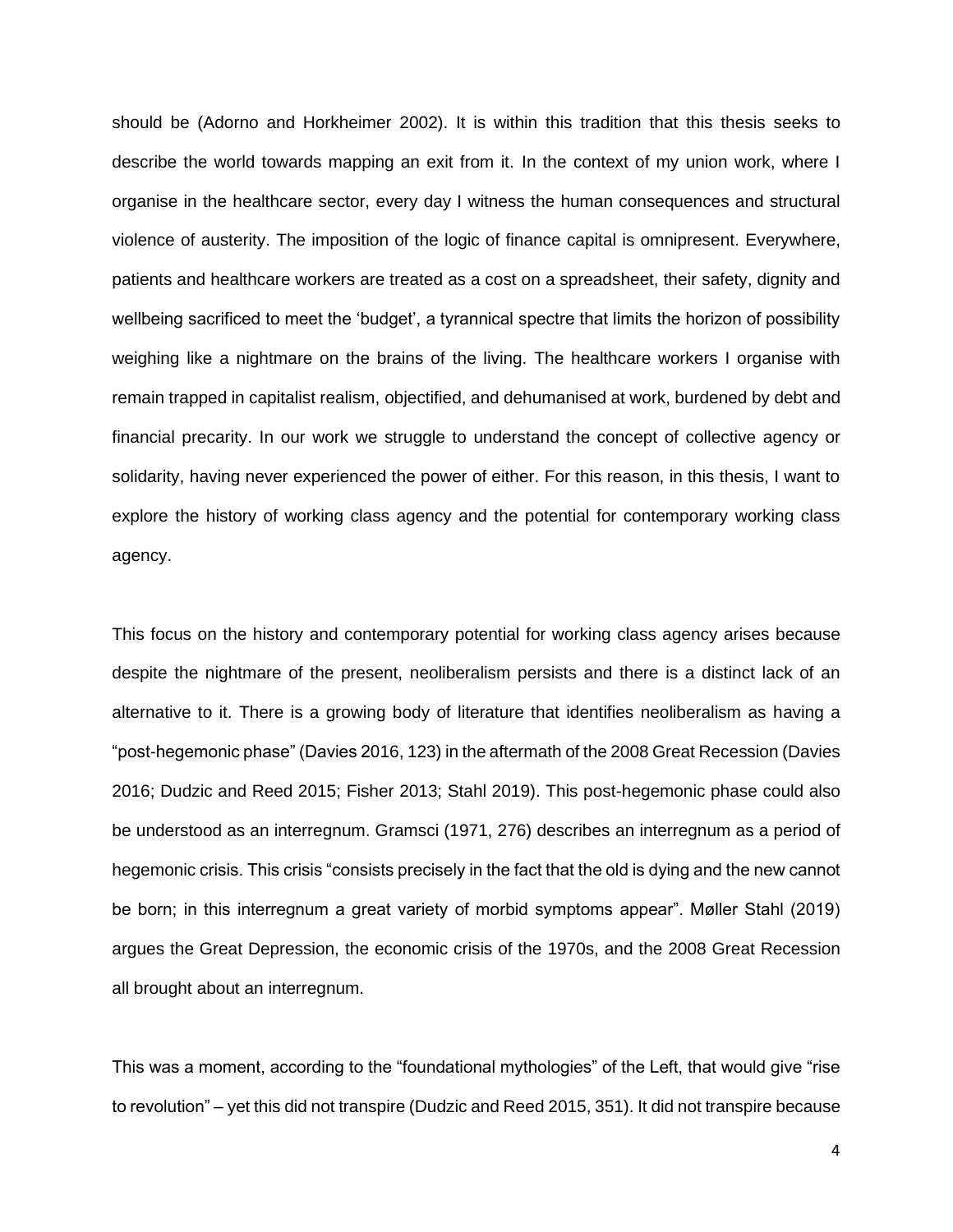no collective agent of historical transformation materialised; thus, "neoliberalism remains dead but still dominant" (Davies 2016, 123). This absence must be answered for. For some, the answer is to hold a funeral for the working class who have been fired from their role as the agent of history. For these theorists, it is necessary to look elsewhere for a collective agent of change, a stitched together people (Laclau 1977; Mouffe 2018; Scrnicek and Williams 2015). This turn away from class politics, which aims to "create a chain of equivalences" (Mouffe 2018, 29) between disparate groups, rejects class as the foundation for collective agency under capitalism. In this thesis, I will demonstrate the nebulous and tenuous nature of these attempts to create collective agency without class. I aim to resurrect the working class as the collective agent of change, drawing from Mike Davis (2018, 49) who charges that the working class may have been "demoted in agency", but they have not been fired. Turning to the work of E.P Thompson (1963, 12), I argue that working class agency is created, and it is "something which in fact happens (and can be shown to have happened) in human relationships". The failure of working class agency to materialise in the wake of neoliberal crisis demands a mapping of the obstacles to creating working class agency.

The concept of working class agency is drawn from debates within Marxism regarding the role of agency in 'making' history. Within sociology, this is often referred to as the "structure-agency problem", denoting the difficulty in assigning too much explanatory power to either/or (Wright 2019, 120). The foundation of this thesis lies in Marx's (2001, 7) argument that people "make their own history, but they do not make it as they please; they do not make it under self-selected circumstances but under circumstances existing already, given and transmitted from the past". I approach the structure-agency problem in a similar vein, arguing that working class agency is the product of both. Thompson (1963) argues that the question of how working class historical agency is made has been under-theorised in Marxist thought, with class often reduced to a social structure or category. Thompson's *The Making of the English Working Class* (1963) is a seminal text which insists that class is an active process. Thompson (1963, 318) goes against over-deterministic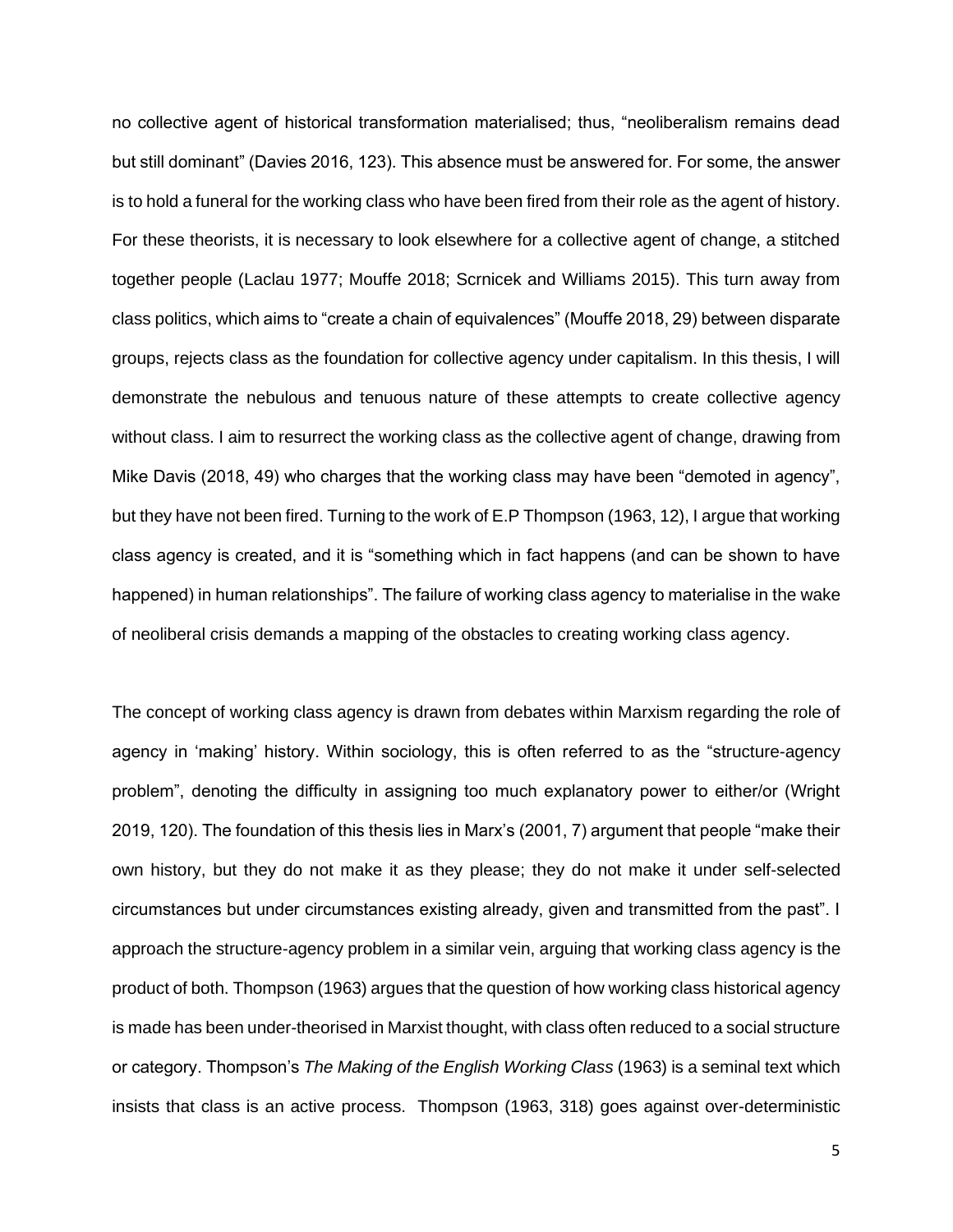histographies which stress "great figures" and "great material changes", arguing that these histories often elide the central role of working class agency. For Thompson (1963, 179), in this determinism, "the dimension of human agency is lost, and the context of class relations is forgotten". Thompson's (1963) work inspired a '"history from below" methodology which focuses on how working class agency has informed and created history (Featherstone and Griffin 2016, 375). Thompson's (1963) work provides a foundation for this thesis which stresses that the development of working class agency is critical in deciding whether contemporary class struggle will end either "in a revolutionary reconstitution of society at large, or in the common ruin of the contending classes" (Marx and Engels 2014, 63).

At the same time, while Thompson's (1963) is an important intervention within Marxist thought, it cannot paint a full picture of contemporary potentials for working agency. Given the dialectical nature of the structure-agency problem, neither a history from below or above alone is able to illuminate the potential for working class agency, and so both are necessary. This is the contribution that Eley (2014) makes, reminding us "there is no need to choose". In this thesis, I will not choose. I will attempt to understand how capitalism inhibits working class agency, as well as how working class agency is nonetheless made.

In this thesis, I trace the development and history of capitalist subjectivity and working class agency, demonstrating how capitalism reproduces itself, and how cracks have emerged within capitalism that have enabled agencies and activities that have challenged and shaped capitalist history. I am specifically interested in the particular development of capitalism and working class agency in New Zealand. I draw from the work of Bruce Jesson (1992; 1999; 2005), who stresses it is necessary to have an understanding of the particular history of capitalism in New Zealand to even begin to understand the political possibilities here. Jesson (1992) theorises that New Zealand is afflicted with a culture of anti-intellectualism and that this has inhibited its collective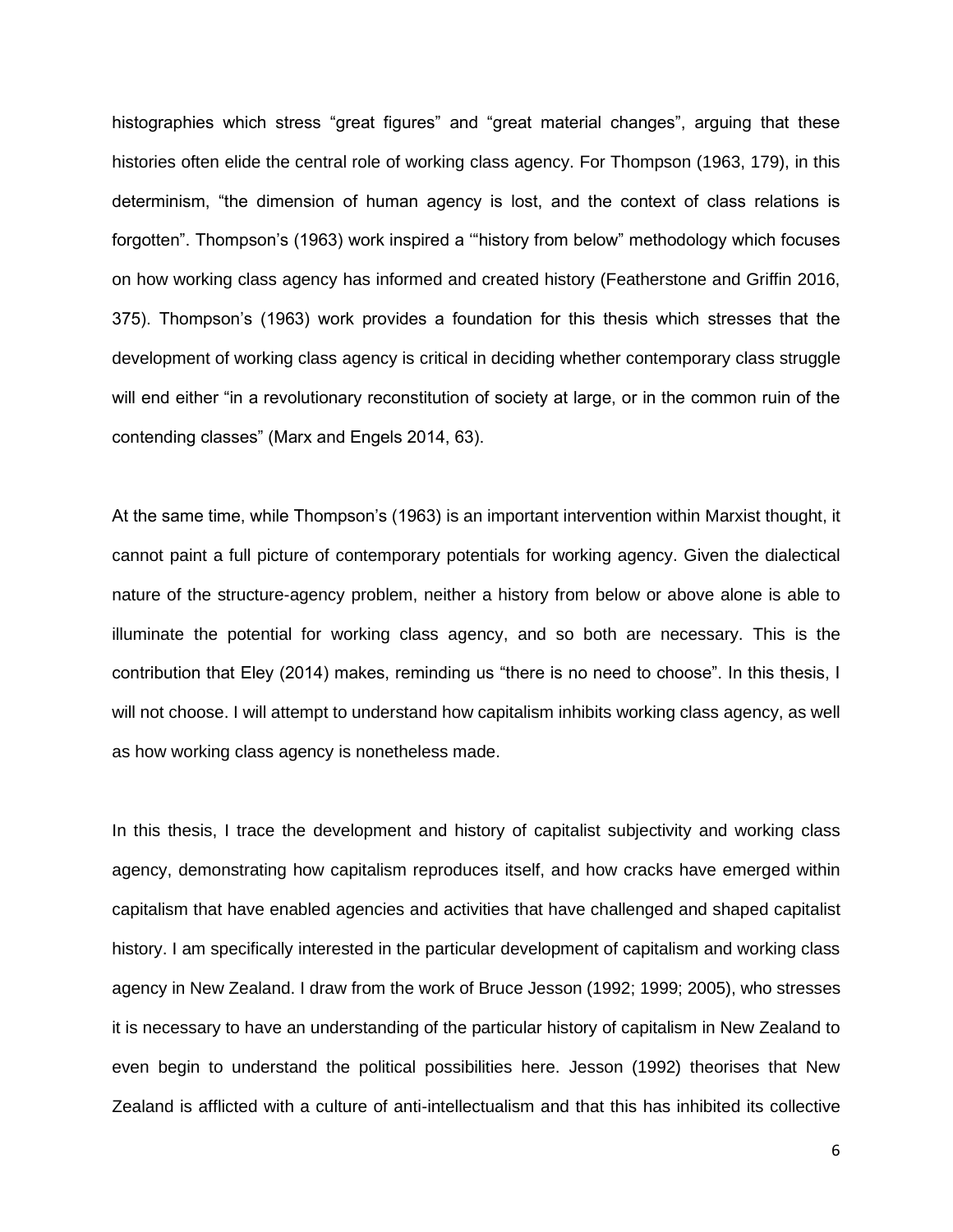political imagination. This work is timely, as in recent times New Zealand has been touted as a populist exception, a place which seems to have escaped the contradictions of capitalism (Vowles and Curtin 2020, 271). Rather than ahead of the curve, I argue New Zealand is in fact behind it. This is due to the fact New Zealand was able to escape the worst of the Great Recession due to its trade relationship with China (Easton 2020). Now, we are faced with a financial crisis precipitated by the Covid-19 pandemic (Tibshraeny 2021), which appears to leave New Zealand at the same critical juncture that much of Europe, the United States and the United Kingdom were at in 2008. New Zealand has not escaped the late capitalist crisis, and therefore the question of creating a collective agency able to provide an alternative to neoliberal capitalism remains pertinent here.

The first chapter of this thesis begins by exploring this morbid moment, arguing that Adorno and Horkheimer's (2002) *Dialectic of Enlightenment* is a useful framework to understand capitalism's tendency to regress into barbarism and self-destruction. I argue that human-made climate change is the epitome of this destructive impulse. The main topic of the section explores how capitalist subjectivity is created, towards understanding how working class agency is inhibited. I argue that capitalist subjectivity in New Zealand is coloured by its "colonial condition" (Jesson 1992, 37), and the specific form of "racial capitalism" (Robinson 1983, 3) that developed through colonisation. I refer to New Zealand and not Aotearoa so as not to conflate settler-society with the pre-colonial Māori world. Both racial capitalism and this colonial condition have informed class composition and repressed working class agency in various ways. I then look more broadly to Adorno and Horkheimer's (2002, 159) concept of the "culture industry" and the role it plays in creating capitalist subjectivity. I argue the culture industry remains a relevant and useful conceptual tool to understand how class consciousness is obstructed.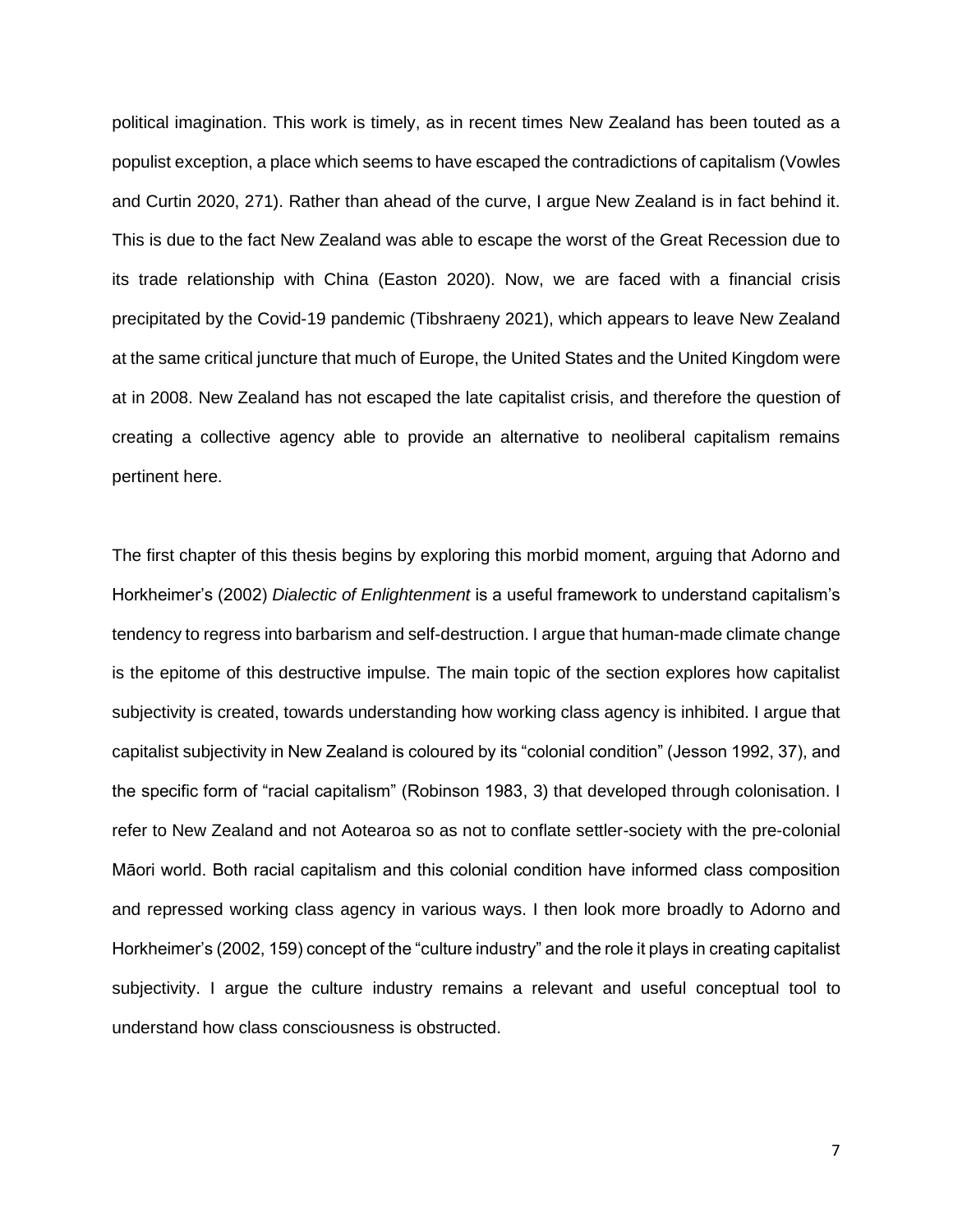In the second chapter, I look at how working class agency has nonetheless emerged through the cracks of capitalism and trace a history from below of working class agency. I demonstrate that the "Old Left", a term used to describe mass worker's parties and the trade union movement of the 19<sup>th</sup> and 20<sup>th</sup> century (Taylor 2008, 7), were effective expressions of working class agency and were therefore able to respond to the crises of laissez-faire capitalism and gain power. This historic form of working class agency, however, was limited by a lack of political imagination (Przeworski 1980). This lack of imagination resulted not in transcendence from capitalism, but in the abandonment of this final goal, evident in "the historic compromise" between capital and labour that constituted social democracy. (Burchell 1992, 27). Social democracy, I will demonstrate, was made to come undone. Its eventual collapse and the resulting destruction of working class agency is still reflected in the state of the contemporary Left, which has struggled to mourn and transcend this defeat (Borealis 2018; Scrnicek and Williams 2015; Smucker 2014). In order to meet the challenges of this moment, these losses must be processed. Similarly, a reflection of this history helps us avoid historical determinism; the defeat of the organised working class was not inevitable. The 1970s were a period of crisis where capital and labour struggled for hegemony. The outcome was not predetermined.

The third chapter explores the contemporary political, social and economic terrain, tracing a genealogy of neoliberalism. The 'neoliberal revolution', I argue, remains the most important contemporary development in New Zealand capitalism. This revolution transformed New Zealand from one of the most egalitarian countries to one of the most unequal in the Global North (Rashbrooke 2019). Importantly, neoliberalism embedded competition and the logic of the market into all facets of social life (Davies 2014). Neoliberalism, characterised by privatisation, financialisation, the management and manipulation crisis, is the facilitation of an upward redistribution of wealth to the capitalist class by the state (Harvey 2004, 63). The real estate industry, I argue, is the linchpin of neoliberalism in New Zealand (Hickey 2020). The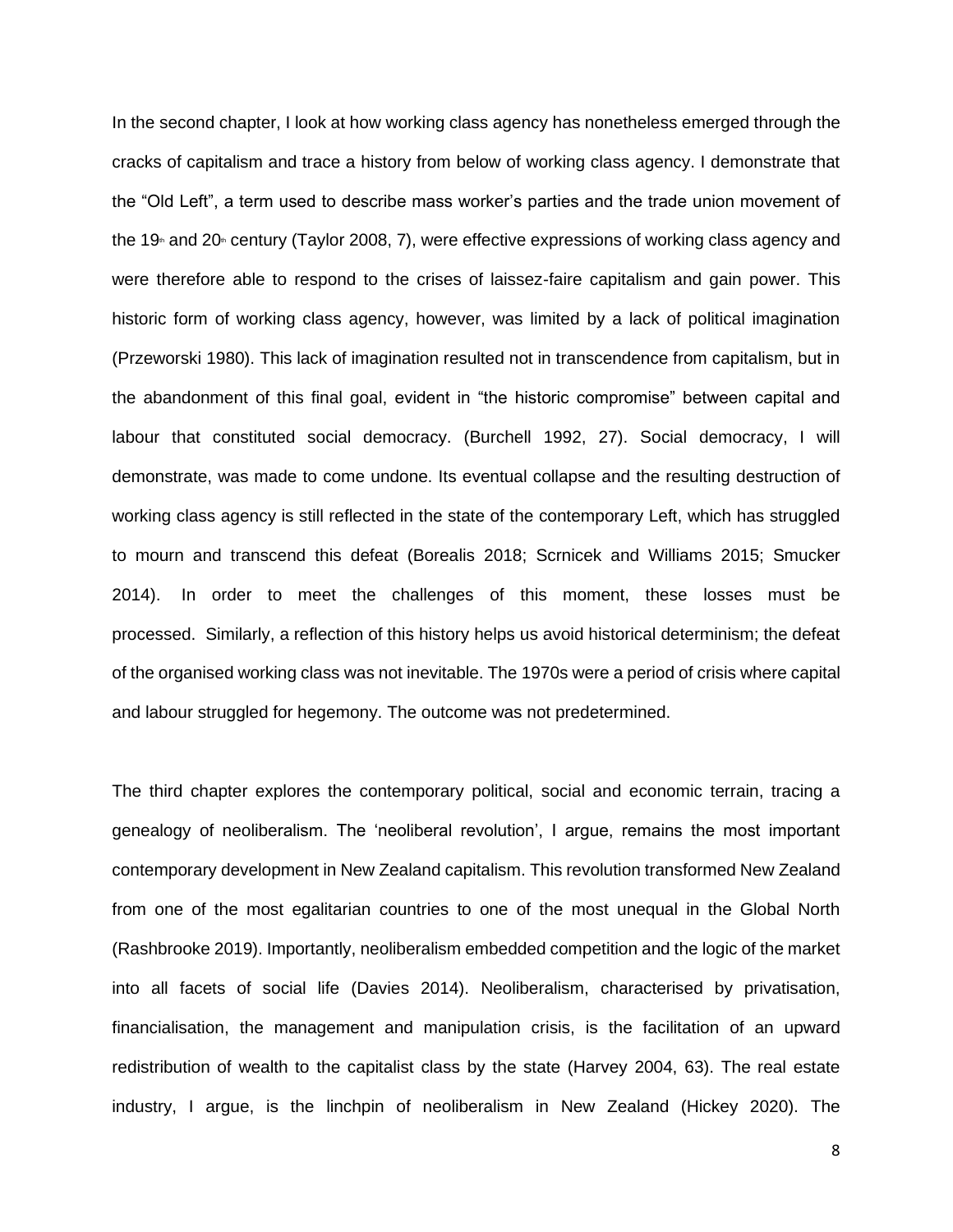commodification of housing has enriched asset owners at the expense of renting class is the social terrain in which class war is being waged (Tibshraeny 2021). The Sixth Labour Government's response to the economic crisis precipitated by the COVID-19 pandemic has only further inflated asset prices and intensified class stratification (Tibshraeny 2021; Hickey 2020). I demonstrate how the defeat of working class agency in the 1970s, and the lack of an alternative in the aftermath of the Great Recession in the Global North, has resulted in the acceleration of the crisis (Zuboff 2019). The same appears to now be happening in New Zealand. Despite this, the contemporary political condition is marked by the absence of a countervailing hegemonic force.

In the fourth and final chapter, I argue that in order to create a countervailing hegemonic force able to challenge neoliberalism, one must trace the failure and inability of the Left to mount a coherent response to the Great Recession. Scrnicek and Williams (2015, 16) diagnose the early  $21<sup>*</sup>$  century Left as being dominated by "folk politics". Folk politics, they observe, is hostile to structure and organisation and instead focuses on spontaneous eruptions of protest and constructing bunkers to resist the encroachments of neoliberalism. This folk politics is symptomatic of retreat and defeat.

Left populism marks a promising move away from folk politics and a return to politics itself. For Jäger and Borriello (2020), Left populism is limited in that it reflects the "hard and hollow" nature (Bickerton 2013, 70) of neoliberal society and the historical disorganisation of the working class though does not enable us to transcend it. Reflecting on the limitations of both folk politics and left populism, I argue for a return to class politics and emphasise the importance of creating working class agency. Only a class politics can provide a common ground to converge disparate struggles and challenge the power of capital. These reflections on the broader Left within the Global North are useful towards thinking about working class agency in New Zealand. New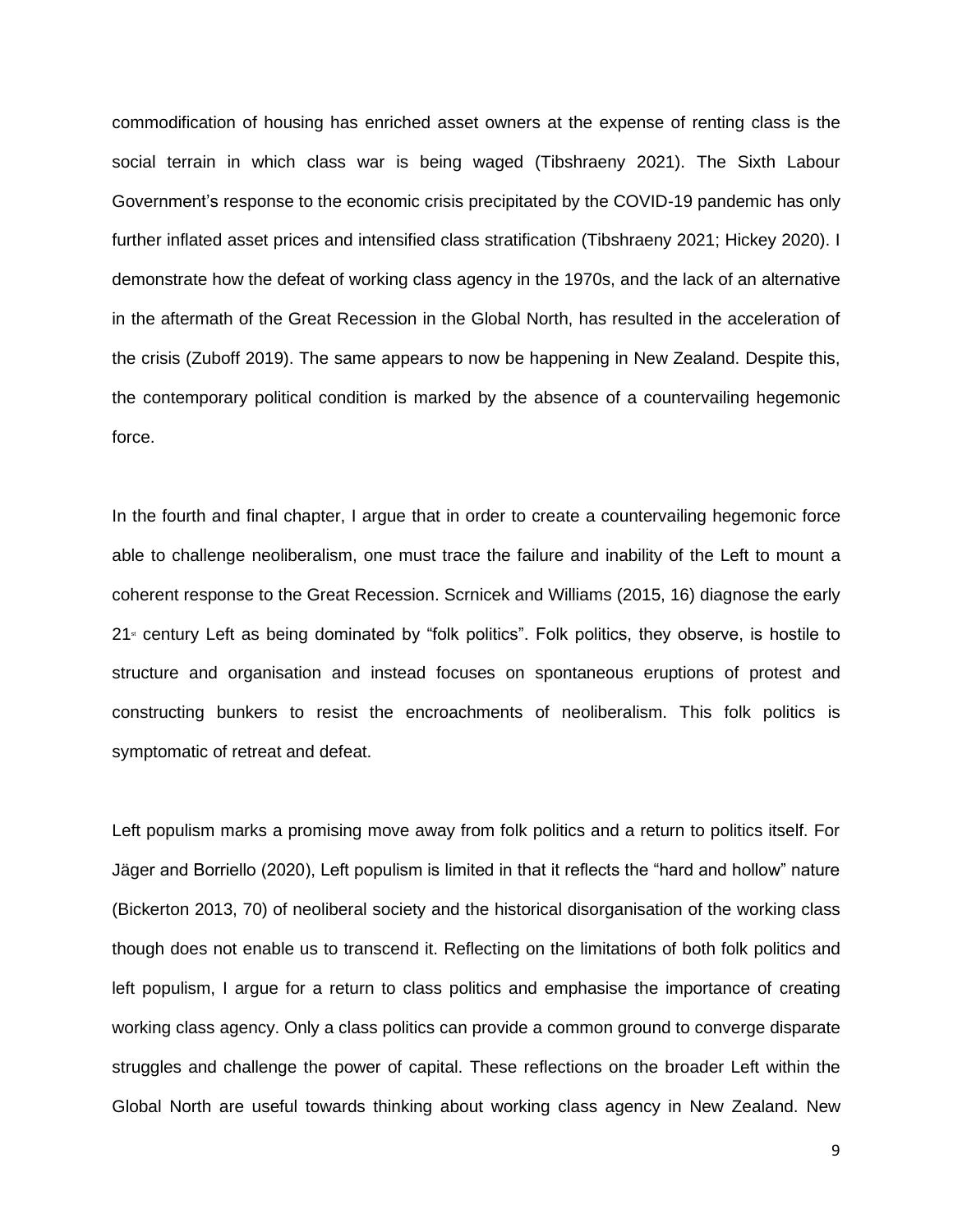<span id="page-13-0"></span>Zealand is currently at a critical juncture, creating a working class agency able to provide an alternative to neoliberal capitalism remains as crucial as ever.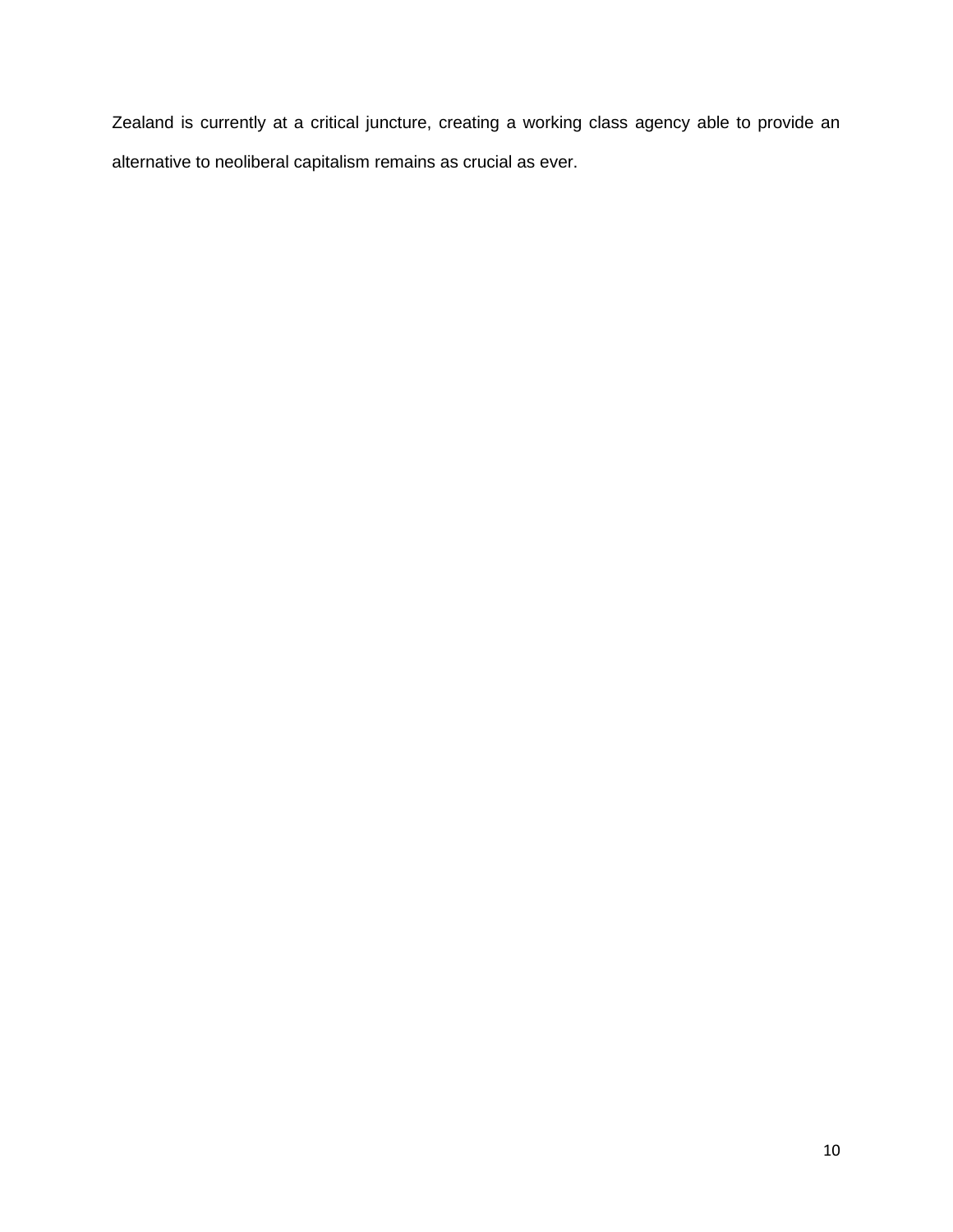### **Chapter 1: Creating Capitalist Subjects**

Imagine a wondrous new machine, strong and supple, a machine that reaps as it destroys. It is huge and mobile, something like the machines of modern agriculture but vastly more complicated and powerful. Think of this awesome machine running over open terrain and ignoring familiar boundaries. It ploughs across fields and fence rows with a fierce momentum that is exhilarating to behold and also frightening. As it goes, the machine throws off enormous mows of wealth and bounty while it leaves behind great furrows of wreckage. Now imagine that there are skilful hands-on boards, but no one is at the wheel. In fact, this machine has no wheel nor any internal governor to control the speed and direction. It is sustained by its own forward motion, guided mainly by its own appetites. It is accelerating. This machine is modern capitalism driven by the imperatives of the global industrial revolution. Our wondrous machine, with all its great power and creativity, appears to be running out of control toward some sort of abyss. Amid revolutionary fervour, such warnings may sound far-fetched and, as history tells us, usually go unheeded until one day, sometimes quite suddenly, they are confirmed by reality. - (Greider 1997,11)

#### <span id="page-14-0"></span>*The Negative Potential of History*

The importance in analysing how working class agency is made and unmade can only be understood with reference to the terrifying moment we find ourselves in. The stakes are high, and it is necessary to name the forces which have driven us to this point and continue to lead us on a trajectory of destruction. The threat of climate catastrophe (Hickel 2020) casts a large shadow over this thesis and propels a sense of urgency. Climate change constitutes an existential crisis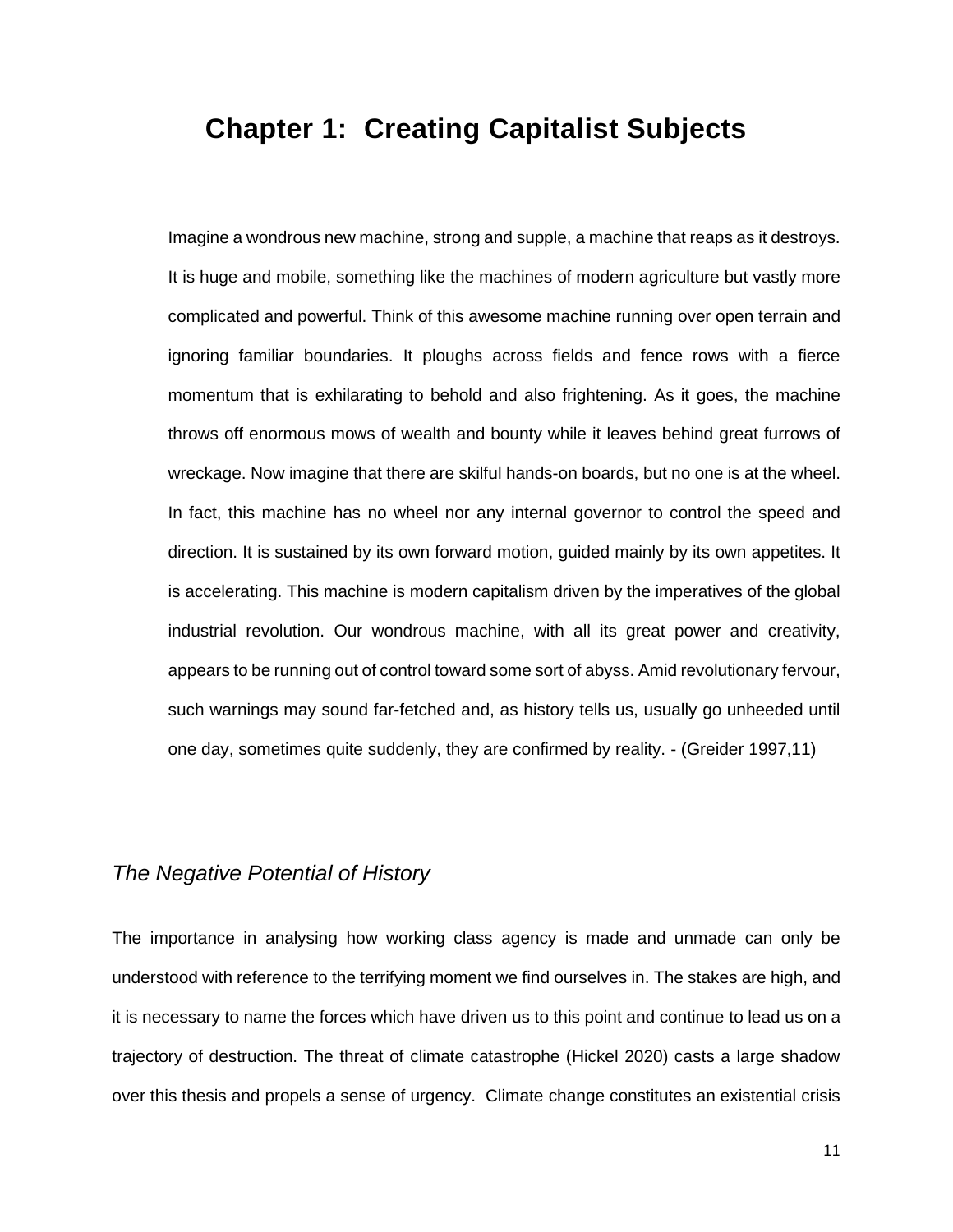and poses foundational questions about modern civilisation and the enlightenment. In this section, I demonstrate the enormity of the climate crisis and its drivers in capitalism's growth imperative. I argue that Adorno and Horkheimer's *Dialectic of Enlightenment* (2002) remains a seminal intervention which is helpful towards illuminating how the Enlightenment project and modernity itself contain the seeds of their own destruction.

I write amid a sixth mass extinction event and climate catastrophe (World Wildlife Fund 2020; Hickel 2020). Presently, one million species of plants and animals face extinction within decades as the result of capitalism's growth imperative coming up against the limitations of our finite ecosystems (Hickel 2020,). The biodiversity of Earth is being destroyed at an unprecedented rate. In 1937, 66 percent of the planet Earth's land surface, excluding Antarctica, was classified as wilderness, referring to natural environments that have not been modified by human activity (Readfearn 2020). In 2020, this number has shrunk to 23 percent (Readfearn 2020). The World Wildlife Fund (2020, 7) describes nature as in a state of "freefall" and notes that continuing on this trajectory will risk our "security and survival" as a species.

This is a view shared by esteemed climatologist John Schellnhuber, the founding director of the Potsdam Institute for Climate Impact Research. Schellnhuber remarked in an interview in January 2020 that "there is a very big risk that will just end our civilisation" (quoted Moses 2020). Schellnhuber is clear that the problem is "the neoliberal economic system" which underpins "high production and high consumption lifestyles'' and a "religion built not around eternal life but around eternal growth" (quoted in Moses 2020). Schellnhuber's warning comes with an urgent call to action; this can be averted if we radically transform our economic system in the next decade. Even the United Nations agrees, writing in the 2018 Intergovernmental Panel on Climate Change report that "limiting global warming to 1.5ºC would require rapid, far-reaching and unprecedented changes in all aspects of society" (Tollefson 2018).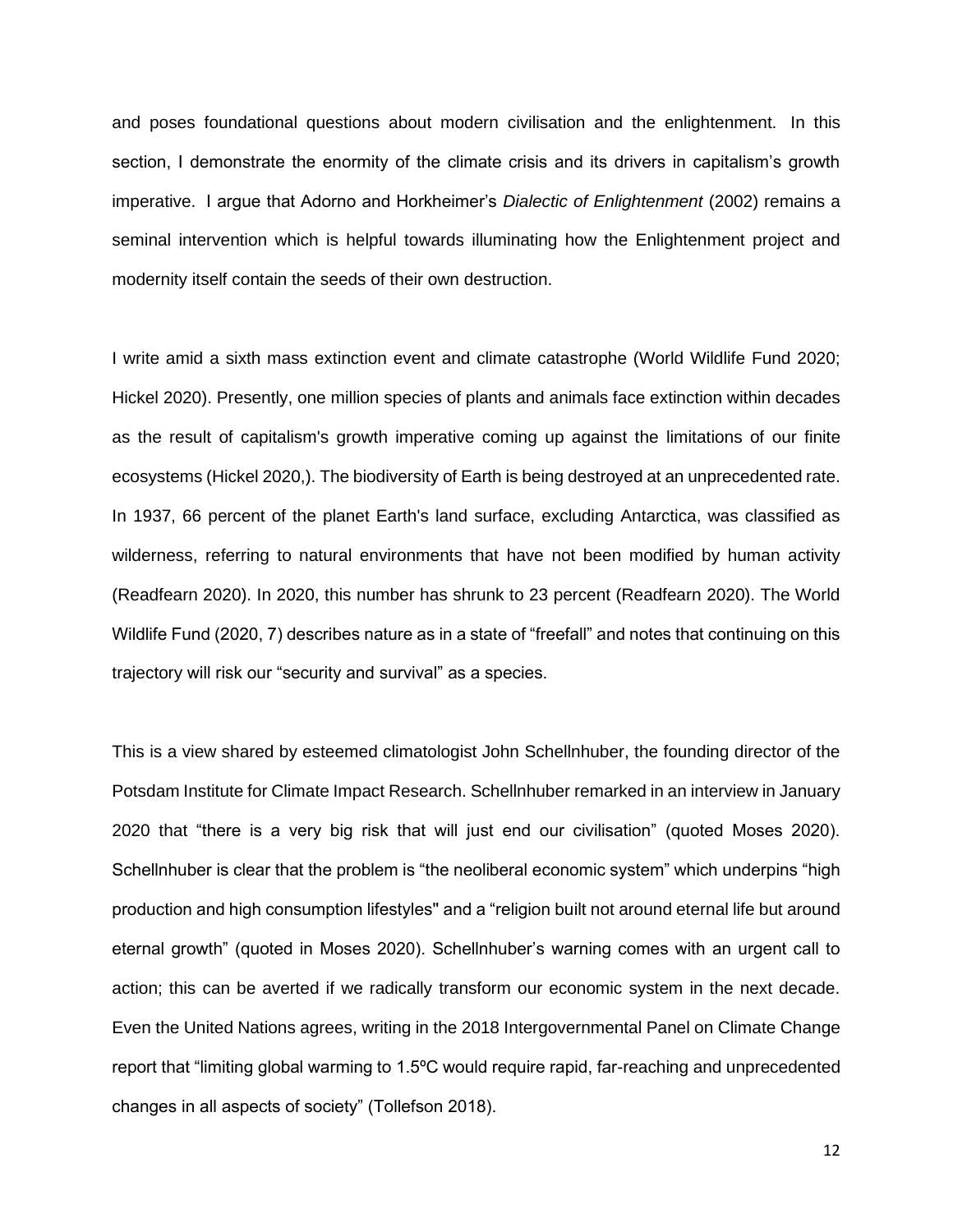Capitalism's growth imperative has been the subject of debate on whether this imperative to constantly expand is intrinsic to the system (Stoll 2008). For Marx (1992, 739), it is, and he argues that:

The development of capitalist production makes it constantly necessary to keep increasing the amount of the capital laid out in a given industrial undertaking, and competition makes the immanent laws of capitalist production to be felt by each individual capitalist, as external coercive laws. It compels him to keep constantly extending his capital, in order to preserve it, but extend it he cannot, except by means of progressive accumulation."

Jason Hickel (2020) points out that it is difficult to now dispute Marx's claim that capitalism is distinguished from other economic systems by the fact that it is organised around perpetual growth. For Hickel, it is the notion of profit that drives this, working according to the formula: "take more than you give back" (Hickel 2020, 84). It is this drive that "pulls ever-expanding quantities of nature and human labour into circuits of accumulation (Hickel 2020, 84). Perhaps the most frightening aspect of this is that capitalism has a momentum of its own (Greider 1997); all that is required for climate catastrophe to eventuate is for things to continue as they are.

This morbid state of affairs should lead us to question not just capitalism, but the very foundations of Western civilisation. The Enlightenment notion of history as an "intelligible process moving towards a specific condition, the realisation of human freedom" must be rejected (Little 2007, 9). This line of thought finds in history a latent reason and rationality. Imbued with rationality, historical progress is driven by the development of knowledge and progress "occurs when a new is nurtured in the environment of the old one and eventually overtakes it" (Lange 2019, 6). This is the means through which human history, through a positive dialectic in which contradictions and tensions are ultimately transcended, progresses toward freedom (Lange 2019). One of the most clarifying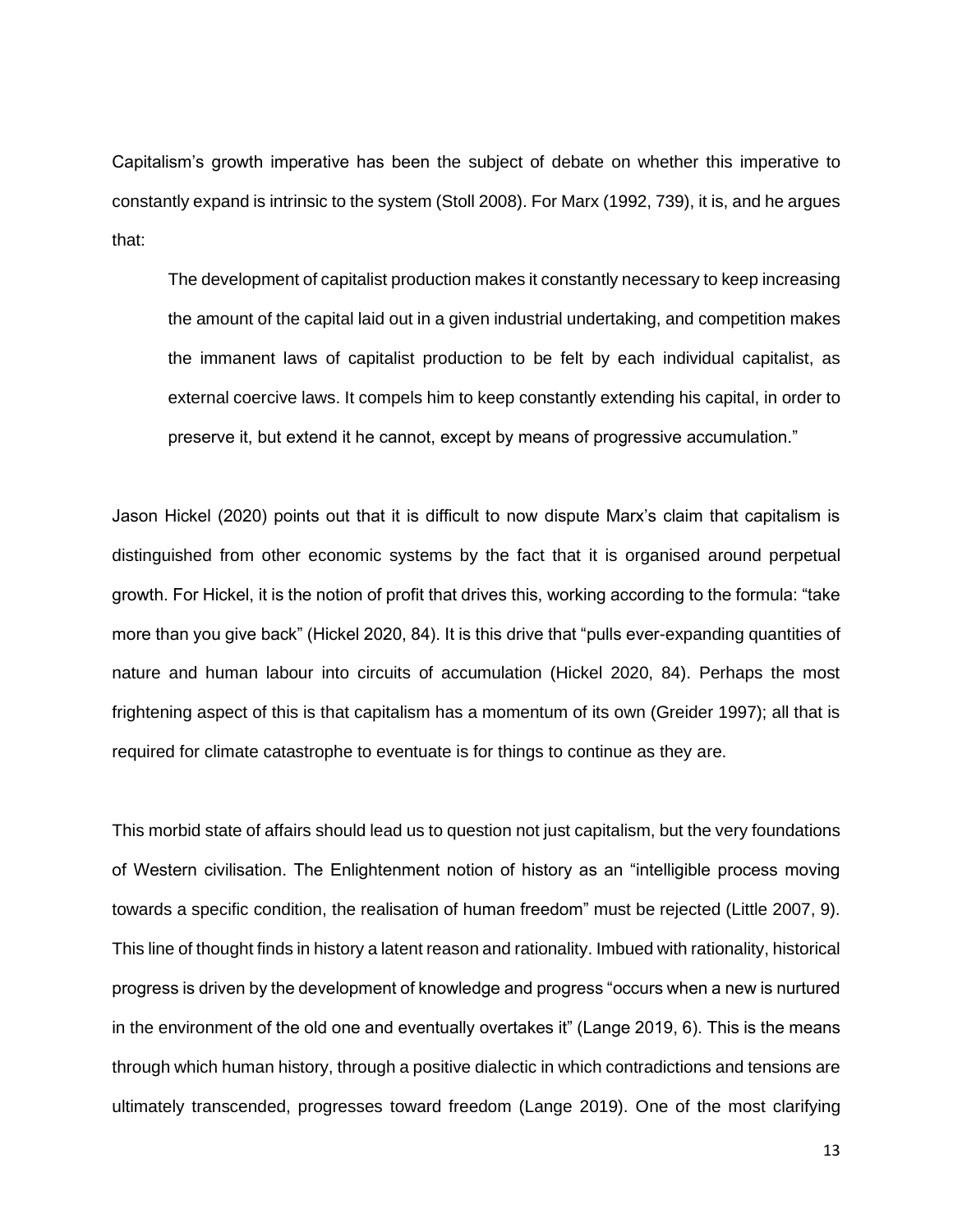critiques of the Enlightenment notion of history as progress is Adorno and Horkheimer's *Dialectic of Enlightenment* (2002, 21), written during the Second World War, aiming to "explain why humanity, instead of entering a truly human state, is sinking into a new kind of barbarism". This question and their insight remain perhaps more salient now as it was then. Adorno and Horkheimer's project is a negative one, seeking to free dialectical analysis from its "affirmative traits without reducing its determinacy" (Adorno 1973,19). In other words, Adorno and Horkheimer (2002) reject the notion that the outcome of history will always be positive. Adorno (1973, 320) writes that "universal history must be construed and denied" because "the catastrophes that have happened and in view of the catastrophes to come, it would be cynical to say that a plan for a better world is manifested in history and unites it".

The scope of the *Dialectic of Enlightenment* (2002) is large, going beyond an analysis of capitalism to critique the underpinnings of Western civilisation itself. For Adorno and Horkheimer (2002), the Second World War, and especially the emergence of fascism in Europe, had shown the negative potential for historical progress to regress and collapse into irrationality and barbarism. This collapse, they theorised, was a product of the unprecedented technological and social progress and advancements heralded by the industrial revolution (Adorno and Horkheimer 2002). Echoes of Marx's (1998, 32) argument that class society ends either in the "revolutionary reconstitution of society at large or in the common ruin of the contending classes" run through the book. Adorno and Horkheimer (2002) take this claim seriously and attempt to demonstrate that Western civilisation contains the seed of its own destruction. They argue it is the emergence of capitalism which provides for the realisation of this self-destruction (Adorno and Horkheimer 2002). It does this through the profit motive, where goods are produced not to meet need, but primarily for exchange within the market and the sake of increasing capital accumulation. This "production for exchange" is also a feature of other economic systems, it is uniquely central to capitalism (Adorno 2001, 23). In this process, the intrinsic value of things is displaced and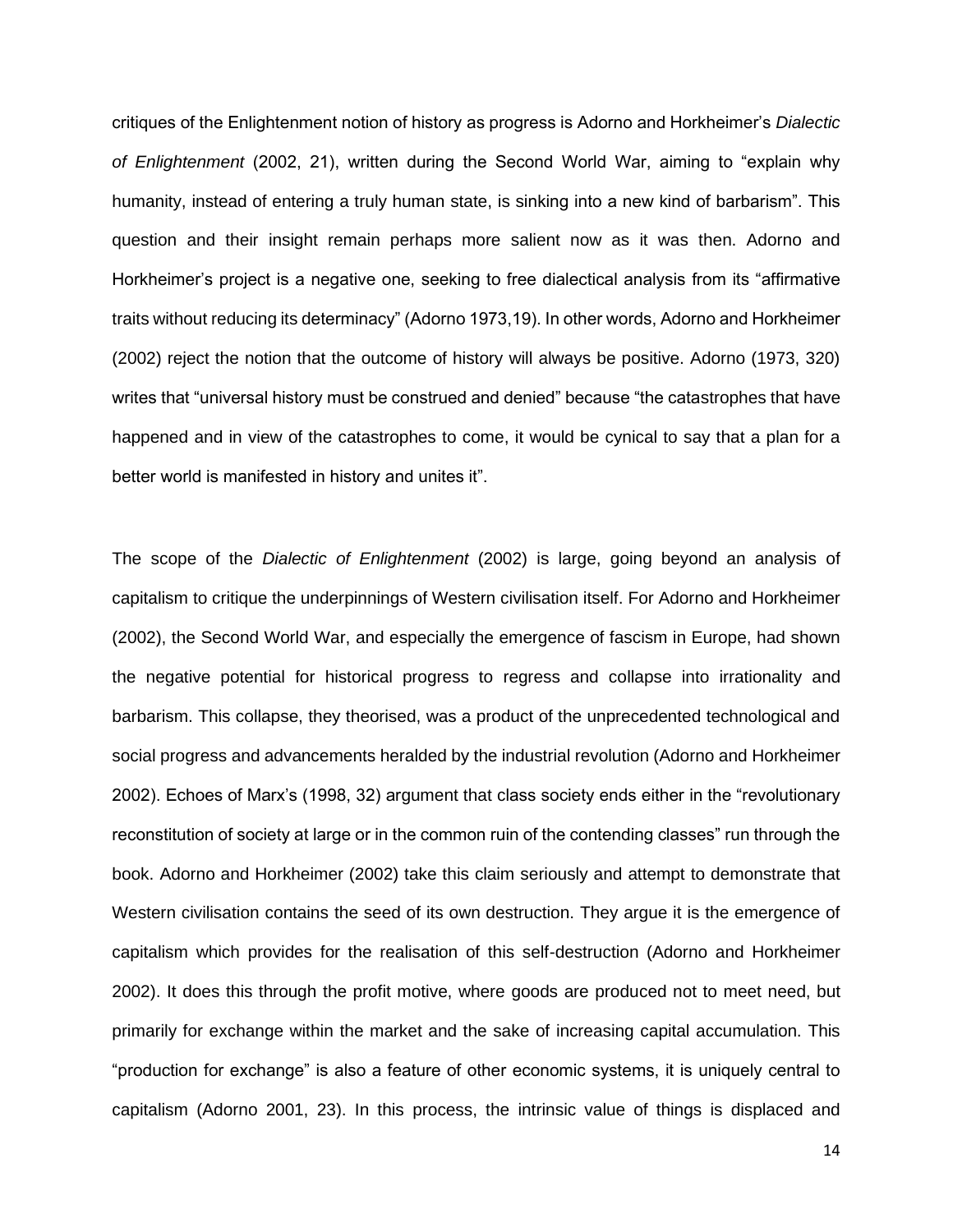dominated by exchange value (Adorno 2001, 23). For Adorno (2001, 36), this mirrors how scientific rationality is put to irrational ends. Both enlightenment rationality and capitalist production "preclude reflection" (Adorno 2001, 36). Therefore, it is fascism, not socialism, which represents the ultimate realisation of Western civilisation (Adorno 2001).

For Adorno and Horkheimer (2002), the genesis of scientific rationality being put to irrational ends is the instrumentalisation and over-rationalisation of philosophy or knowledge during the Enlightenment. Philosophy, Adorno and Horkheimer (2002) posit, has been severed from its relationship to the transcendental and critical, something that is in opposition to existing reality and attempts to see beyond the world as it is toward the world as it should be. Adorno and Horkheimer put forward that the severing of philosophy from this has made it an apologist for dominant power structures, emptying scientific enquiry of its radical potential. This development is traced to the development of positivist philosophy popularised by Auguste Comte (Adorno and Horkheimer 2002). Positivism, simply put, is the notion that the world exists independent of our knowledge of it, and underlying this statement is the belief that one can make an accurate account of phenomena through sensory experience (Adorno and Horkheimer 2002, 30). Lester F. Ward (1895, 18), in the first volume of the *American Journal of Sociology* published, describes this as:

The most important thing to determine was the natural order in which the sciences stand not how they can be made to stand, but how they must stand, irrespective of the wishes of anyone.

The problem with positivism is evident in this quote and its reification of society as reflecting a natural order, when it is in fact made through power relations and therefore can be unmade. The notion that philosophy should determine how things stand irrespective of the wishes of anyone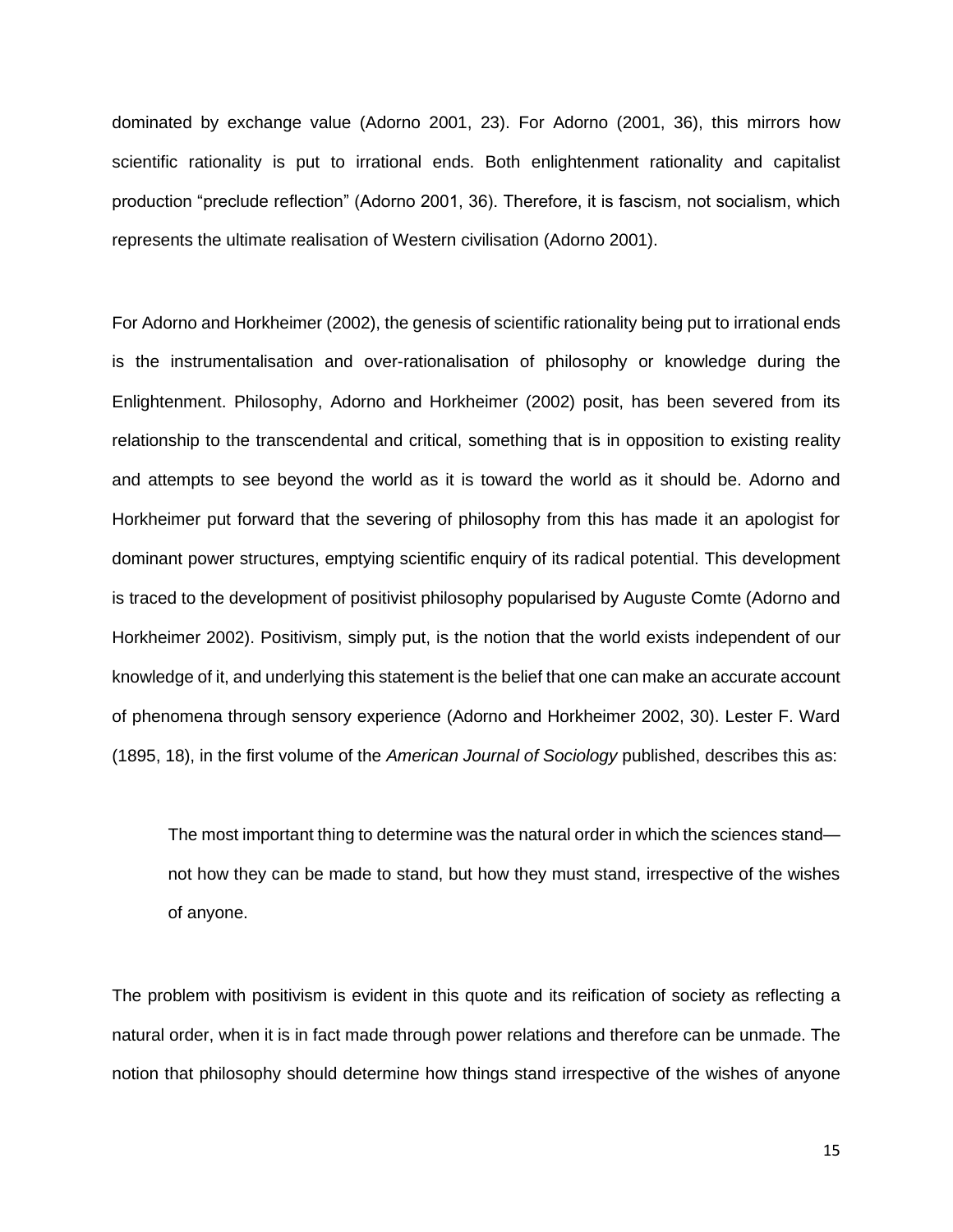divorces it from any emancipatory potential. For Adorno and Horkheimer (2002), this werturteilsstreit (value-free) philosophy is a mirage because the reification of the social world upholds relations of domination, exploitation and power and is therefore political regardless of intent. Stoetzler (2017) notes that positivist philosophy became the scientific basis of governance by experts, enclosing knowledge and knowledge production as the sphere of the elite to be put toward reproducing relations of power.

The enclosure of knowledge denotes a fundamentally anti-democratic impulse within positivism, where the masses become objects, not subjects, of society. Stoetzler (2007) observes critical theory regards positivism as a "cult of facts and probabilities'' that has "flushed out conceptual thinking" rendering people passive and our political imagination limited. This consequently paves the way for fascism, whose popularity among sections of the working class arises from the fact that people do not have the tools to understand the source of their discontent (Stoetzler 2017). Bruce Jesson (1999) points out that capitalism itself is rational in its methods but deranged in its purpose, reflecting how knowledge is put in the service of destructive forces.

Adorno and Horkheimer's (2002) gloomy analysis written in the midst of the horrors of European fascism has often been regarded as outmoded and fatalistic, particularly in the era of neoliberal triumphalism, amid proclamations that we had reached the "end of history" (Fukuyama 1992). Now, as I write mere decades later, the potential negative dialectic of capitalist development is evident in the threat of climate catastrophe. At the same time, a resurgence in right-wing populist movements looms large (Passari 2020). Right-wing populism, I will argue, is a symptom rather than the cause of crisis, with capitalism looking to sublimate anger and resentment created through its exploitation and domination of the lifeworld towards easy scapegoats (Stoetzler 2007). The popularity of these movements among sections of the working class is symptomatic of an absence of the conceptual tools and political organisation required for people to name the true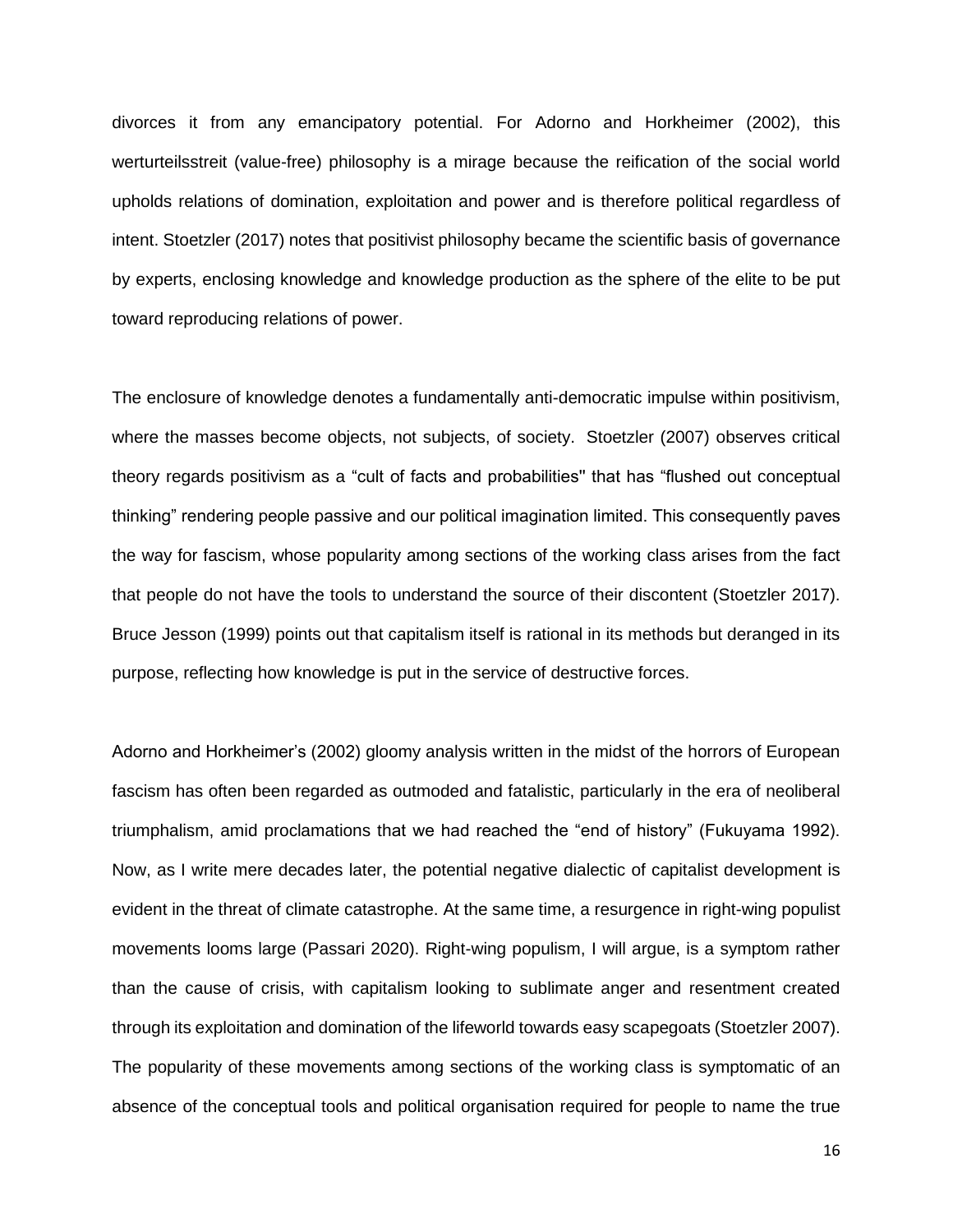source of their discontent. Adorno and Horkheimer wrote the *Dialectic of Enlightenment* (2002) as a warning, which went unheeded. Our current moment demonstrates the salience of their critique of the self-destructive drive of capitalism. Capitalism is destroying the life-giving planet that sustains us and all other species (Hickey 2020). Despite this, the capitalist class is compelled to continue to attempt to accumulate infinitely on a finite planet, with all rational methods put to this destructive task (Greider 1997; Jesson 1999).

#### <span id="page-20-0"></span>*Neoliberalism: A Political Project*

The pivotal development which set us on this destructive world-ending trajectory was the emergence of capitalism. However, this destructive trajectory was and is not inevitable, as shown by historical modes of working class agency and organisation which have resisted capitalism and altered the course of history (Thompson 1963). The dialectic and conflict between the capitalist and working class retains the potential to drive history towards a positive outcome (Davis 2018). The most significant historical development that has kept us on this negative trajectory was the emergence of neoliberalism (Hickey 2020). The first aim and goal of the neoliberal project was the dismantling of the organised working class and the destruction of working class agency (Harvey 2011). This was to enable and allow capital to dominate all spheres of the life world without resistance (Harvey 2011). It is this defeat and destruction of working class agency that has allowed neoliberalism to endure without challenge, as I will demonstrate in this thesis. In this section, I will briefly explore the genealogy of neoliberalism as a political project broadly.

Neoliberalism is a broad term. It is often used to refer to ideology, strategy, or the historical period we find ourselves in (Davies 2014). Some have critiqued usage of the concept, arguing that it is a "slippery concept...used so widely to mean such different things, that it is impossibly vague"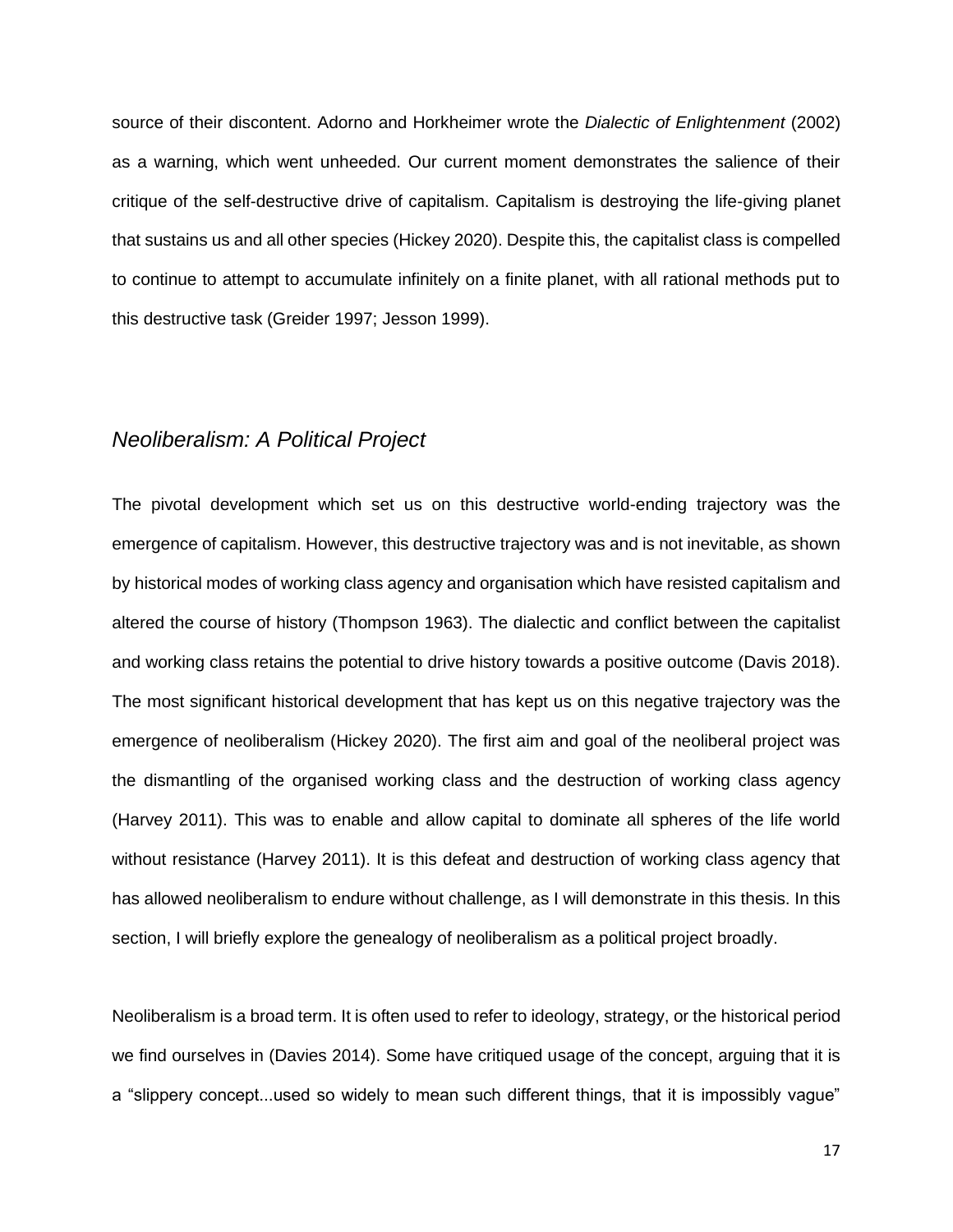(Dunn 2016, 435). I sympathise with Dunn's frustration with overly broad uses of neoliberalism and agree it has consequently lost some its analytic usefulness, I maintain however, that neoliberalism remains a vital concept to understand the contemporary mode of capitalism. Neoliberalism is a distinct body of thought and political strategy; it is not simply a return to the laissez faire capitalism of the 19<sup>th</sup> and early 20<sup>th</sup> century, nor is it merely a variant of liberalism (Davies 2014). For Davies (2014), neoliberalism departs significantly enough from classical liberal thought and laissez faire capitalism to warrant distinction. Davies (2014) argues what differentiates neoliberalism from liberalism and laissez faire capitalism is the expansion of economic principles into the social realm. For the neoliberal project, there is no separation between the public and private sphere, and everything should be governed according to the law of competition and market logic (Davies 2014). Neoliberalism, therefore, is not simply an economic framework (Davies 2014). Neoliberal thought emphasises the importance of culture and ideology as a site of political struggle and power (Davies 2014). It aims to govern social relations and govern them in a manner that promotes competition and individualism (Davies 2014).

Some theorists have argued that neoliberalism marks a retreat of the state and the decline of state sovereignty. This is due to globalisation and the totalising nature of the market and finance which can limit the independence and agency of state actors (Jesson 1999; Douglas 2000; Bickerton 2013). Despite this, framing neoliberalism as a retreat of the state is not a helpful way of conceptualising it. Rather, neoliberalism marks the reconfiguration and reorganisation of the state towards the project of expanding the competitive principles of the market (Davies 2014). As Davies (2014) points out, neoliberal ideology should not be taken at face value. Despite antistatist rhetoric being embedded in neoliberal literature, the state is fundamental to the neoliberal project. Neoliberalism has seen an expansion of the coercive power of state apparatus, seen in the expansion of police and military forces (Davies 2014; Wacquant 2004). Perhaps it would be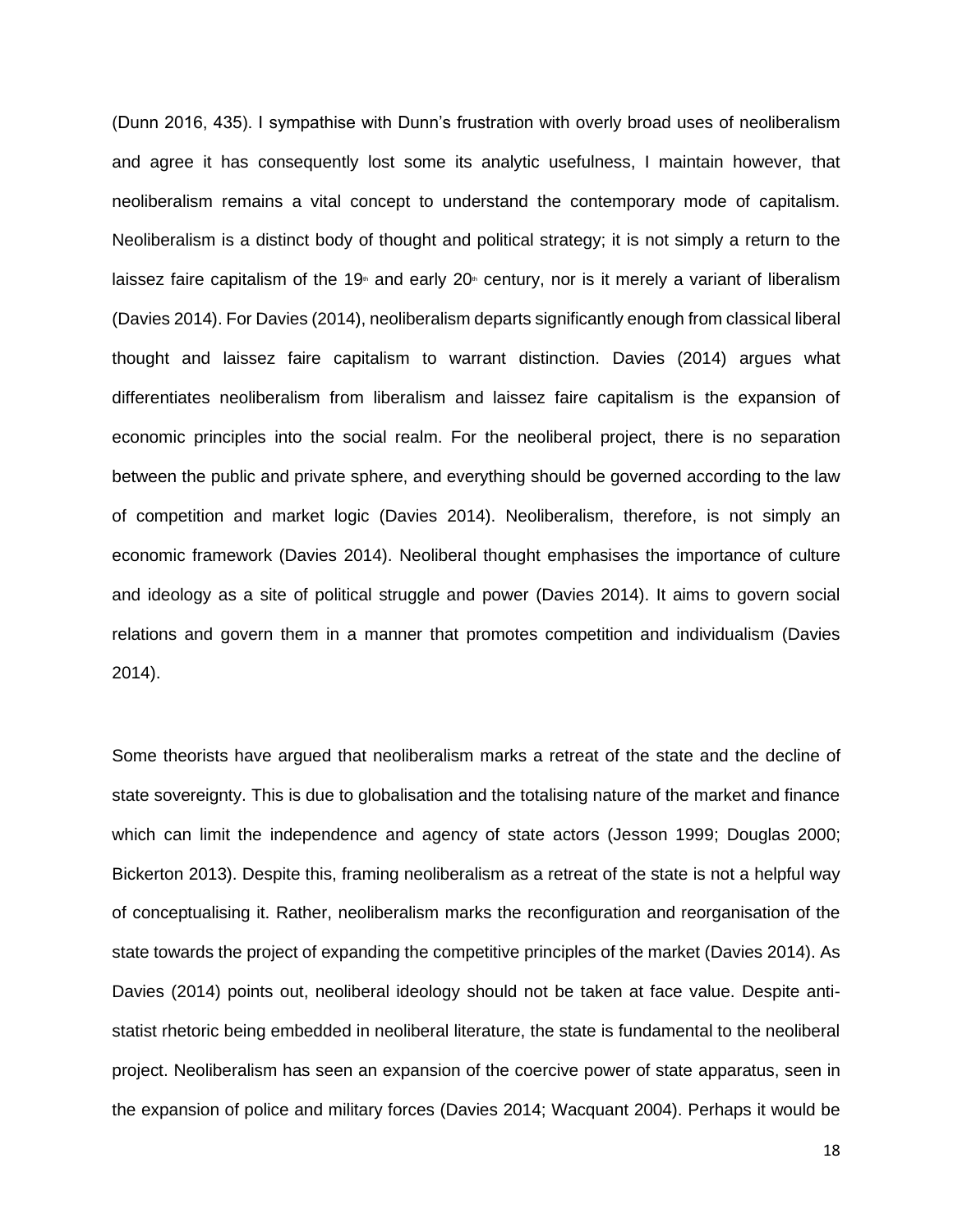productive to view the reconfiguration and reorganisation of the state under neoliberalism as the retreat of democracy and an attack on the sovereignty of the people (Brown 2019).

For Wendy Brown (2019), neoliberalism is a project that aims to marketise and rationalise politics. Brown (2019) argues that neoliberalism is actively hostile towards democratic principles and the notion of people ruling themselves. Neoliberalism in practice views democracy as an obstacle and impediment towards achieving market aims and goals. There are many concrete examples, but none starker than Milton Friedman's full-throated support for the coup d'état in Chile in 1973 against a democratically elected socialist government (Klein 2017). Following the coup d'état, the military dictatorship government led by Augusto Pinochet worked closely with neoliberal intellectuals from the Global North to institute radical market-reforms, and Milton Friedman referred to this as "the economic miracle of Chile'' (Klein 2007, 81). In this case as in many others, the coup d'état enjoyed the support of the American state apparatus, in particular the Central Intelligence Agency (Klein 2007). This particular case is one example of how the neoliberal project has relied on coercive state and military power to achieve its political aims. In New Zealand, neoliberalism was also enacted without democratic mandate by way of a "bureaucratic coup", as I will elaborate on in Chapter 3 (Jesson 1987, 42). Though this bureaucratic coup lacked the outward violence of the coup d'état in Chile, it too reflects neoliberalism's anti-democratic impulse.

This thesis emphases the importance of David Harvey's (2011) conception of neoliberalism as a political project of the capitalist class. Harvey (201) describes neoliberalism as a collective response by capital to the power of the organised working class in the face of the economic crises of profitability that defined the 1960s and 70s. This crisis led capital to become increasingly uneasy with the historic compromise between labour and capital in the post-war era. This compromise would need to end in order to increase profitability, and as a result, the organised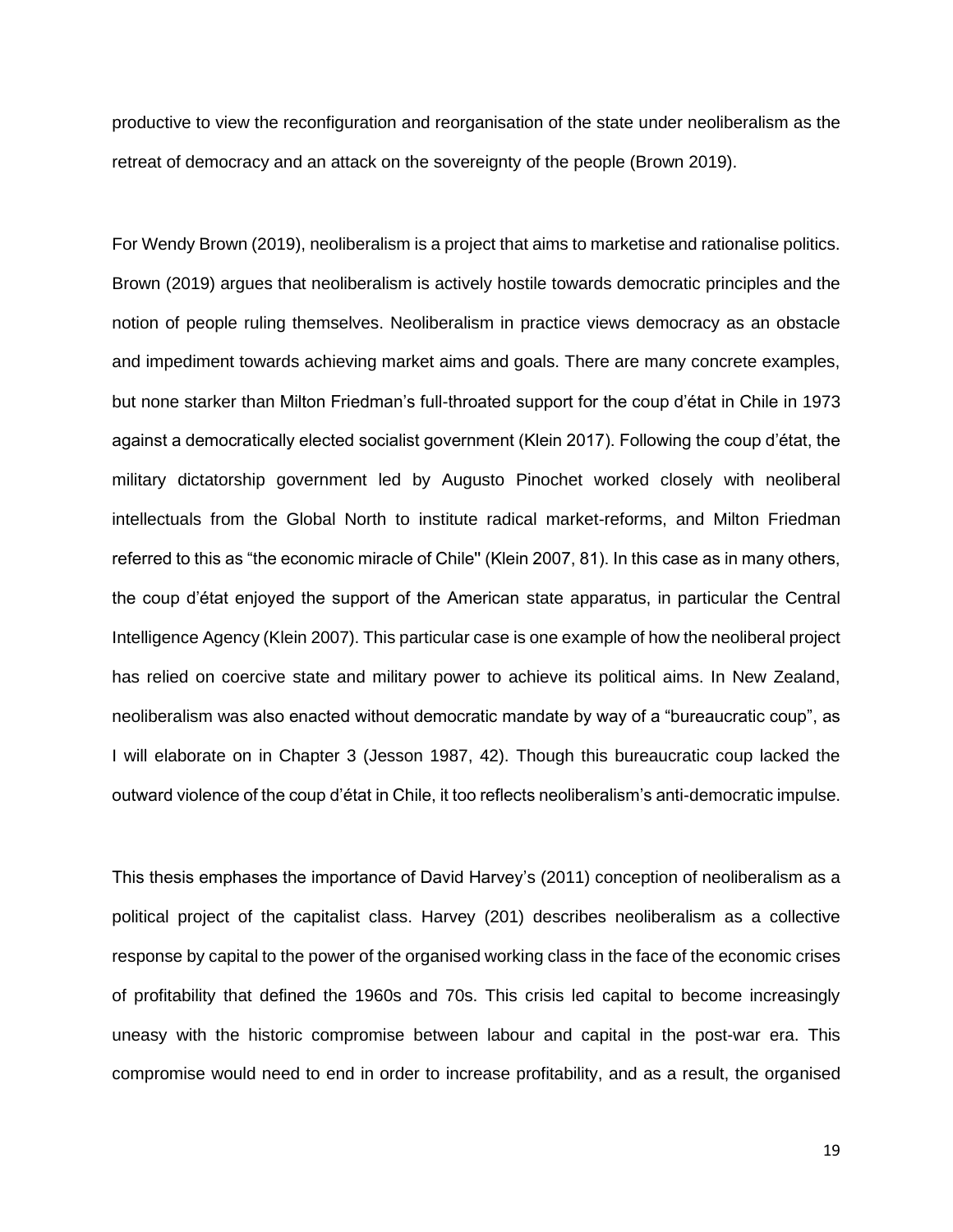working class would have to be defeated (Hobsbawm 1981; Harvey 2011). Neoliberalism was therefore a counterrevolutionary force which sought to reassert capital's dominance over the social world, foreclosing the horizon of possibility and the ability to imagine anything beyond capitalism (Harvey 2011). Mark Fisher (2009, 12) refers to this foreclosure of imagination and possibility as "capitalist realism", defining this with reference to Jameson's (2003) notion that "it is easier to imagine the end of the world than the end of capitalism". For Fisher (2009), it is not only that we are repeatedly told there is no alternative, but that it becomes almost impossible to imagine an alternative. Harvey's (2011) understanding of neoliberalism as a political project is important in creating cracks in capitalist realism. Neoliberalism was not an inevitable development, the consequence of economic forces beyond control, but instead was the site of capitalist class struggle that emerged victorious after a political struggle for hegemony with organised labour. Neoliberalism came about during a period of crisis which opened space for an alternative. Now, we appear to have entered another period of crisis, perhaps even greater than anything that has come before, given the existential threat of climate change and the potential that it could end human civilisation itself.

This state of affairs should not immobilise us with despair and anxiety. The world is not only pregnant with the seeds of its own destruction; it is also pregnant with the possibility of a better world. Adorno and Horkheimer (2002) were inspired by radical elements of the Enlightenment which put knowledge in the service of emancipation. As Marxists, they saw a dialectical potential for emancipation in capitalism's reification of technology and the means of domination (Adorno and Horkheimer 2010). This reification, they argued, makes them universally available, allowing them to be put to use for emancipation rather than domination (Adorno and Horkheimer 2010). This is the same answer Deleuze comes to, insisting theory "is exactly like a toolbox… a theory has to be used, it has to work. And not just for itself" (Deleuze 2004, 208). This reflects the potential of philosophy and technology to emancipate humanity from exploitation and domination.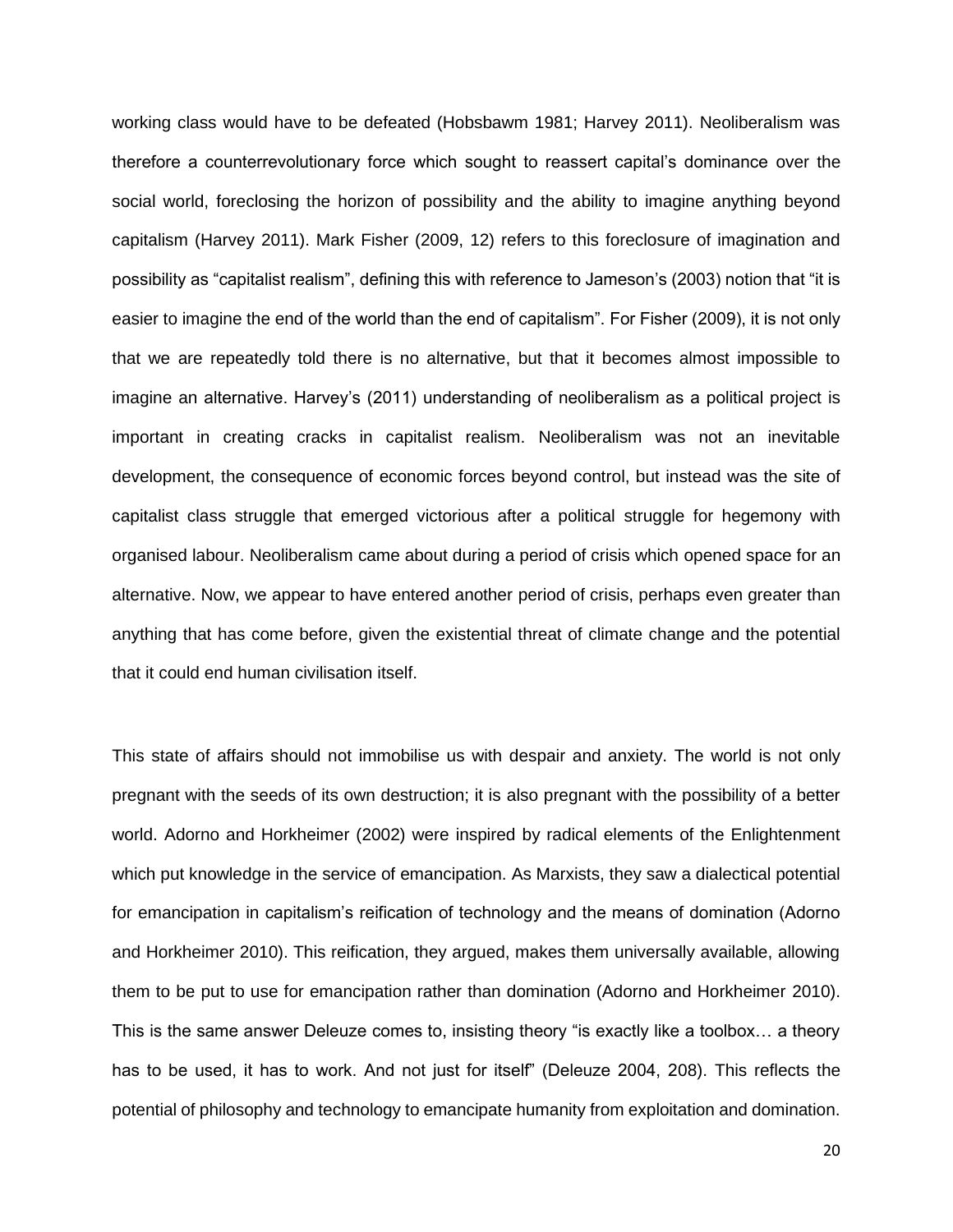This is as true now as it was then, with technological advancements making socialism and a postscarcity world possible (Bastani 2019). The missing link remains a working class agent able to realise this possibility, grounded in critical thinking and a commitment to human emancipation.

#### <span id="page-24-0"></span>*Capitalist Ideology and Culture*

The missing link required to realise the possibility of emancipation is working class agency. The rational methods put to mad purposes in the service of capitalism, however, also work to inhibit working class agency in a myriad of ways. It is vital to understand precisely how capitalism inhibits working class agency and instead creates capitalist subjects, in order to effectively resist it. In this section, I will explore how capitalism inhibits working class agency, and how capitalist subjectivity is created through both ideology and the materiality of social life. Drawing from the work of Adorno and Horkheimer (2002), I postulate that it is essential to have a materialist theory of how capitalist subjectivity is created. A material theory of capitalist subjectivity in New Zealand must begin with the colonisation of Aotearoa and the construction of New Zealand as a settler society. I demonstrate how the emergence of a racial capitalism (Robinson 1983) and New Zealand's colonial condition (Jesson 1992) functioned to inhibit working class agency and create capitalist subjects.

The creation of capitalism in New Zealand came to be via the violent dispossession of Māori from their land and the destruction of precolonial Māori society (Walker 2004). Settler-colonial societies are distinct from other societies in a number of interesting ways. Theorists of nation-building and nationalism (Anderson 1983; Balibar 1991) note that nations are "imagined political communities'' which are constructed through national myths which strive to create a common ancestry and a sense that the nation-state is the fulfilment of a "project stretching over centuries" (Balibar 1991,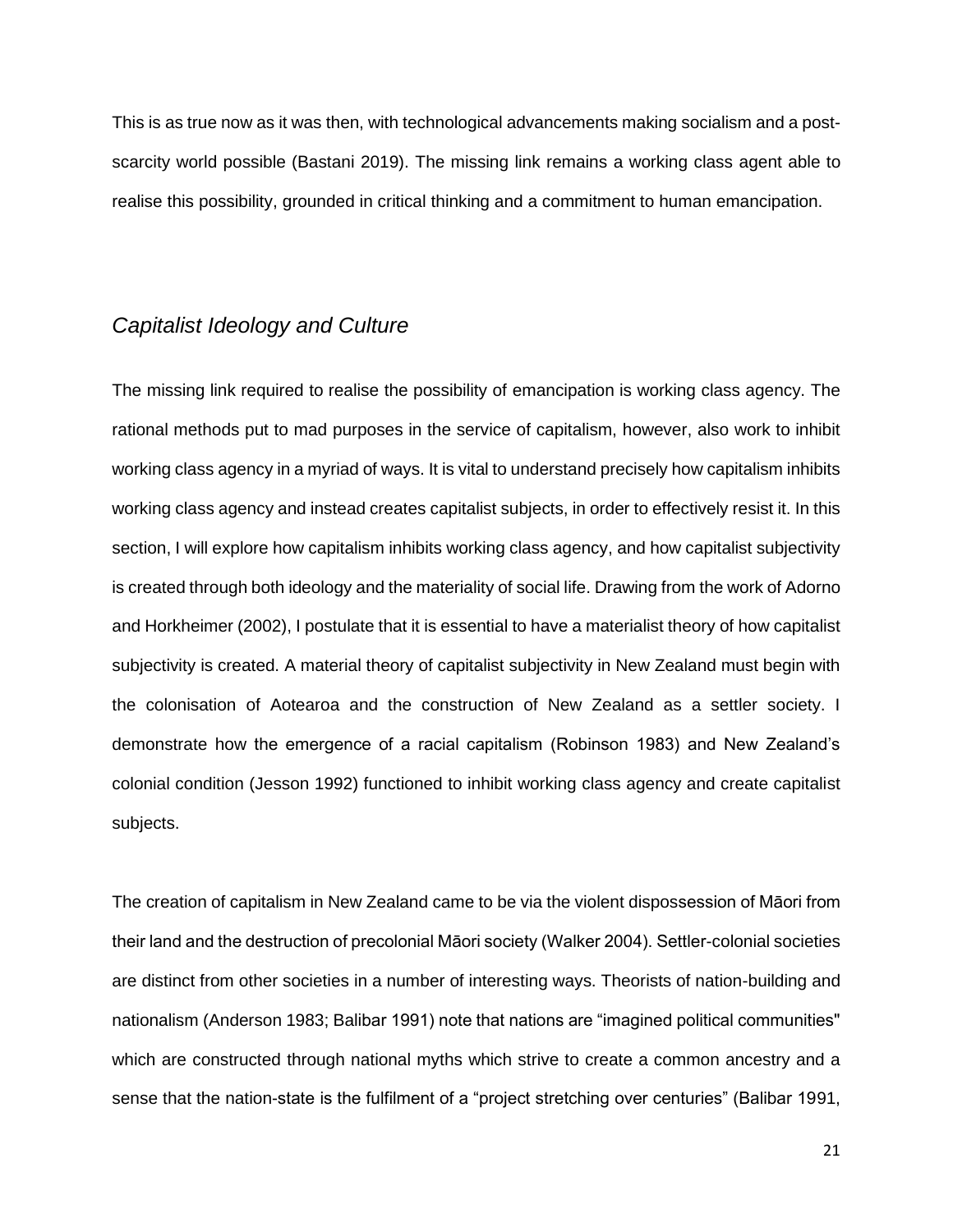86). David Brown (2000, 25) argues that the nationalist myth "of permanent, fixed, homeland community" has immense emotional power. National identity offers a way to escape from "anxieties generated by the fragility of the sense of self, the ego, in the face both of the complex ambiguities inherent in relationships with the external modern world, and also of the disintegrative incoherence of the inner, psychological world" (Brown 2000, 25). Through national identity, we are able to imagine a stable identity that occupies a place within the cohesive social world of the nation state.

The relative youth of settler societies creates "anxieties of belonging" among settlers whose national identities are rendered unstable, fraught and contradictory by indigenous history and resilience (Slater 2019). This is because settler societies are haunted by what Derrida (1993) argues is the persistence of the past and the ghosts of lost futures. This phenomenon is what Derrida (1993, 79) terms "hauntology". While Derrida discusses hauntology with reference to his belief that Marxism would continue to haunt Western society after the collapse of the Soviet bloc, it can be easily applied to the settler-colonial context. Settler-colonial society is haunted by the ghosts of lost indigenous futures. The "anxieties of belonging" with settler society lead to an overcompensation in the form of aggressive nationalism (Slater 2019). It also feeds ideologies of racial supremacy, which justify and legitimise colonisation by erasing the humanity and history of the colonised. The haunting of settler society by lost indigenous futures leads to an effort to selectively remember and forget colonial history, eliding and obfuscating its violent genesis. This selective remembering and forgetting is critical to nation-building projects but is especially so to settler societies (Anderson 2006). Colonial amnesia allows settler society to repress insecurities over belonging and the violent dispossession and continued oppression of indigenous people. Colonial amnesia is pervasive in New Zealand, famously reflected in comments by former Prime Minister John Key when he remarked on the radio in 2014 that New Zealand was "settled peacefully" (Godfrey 2015).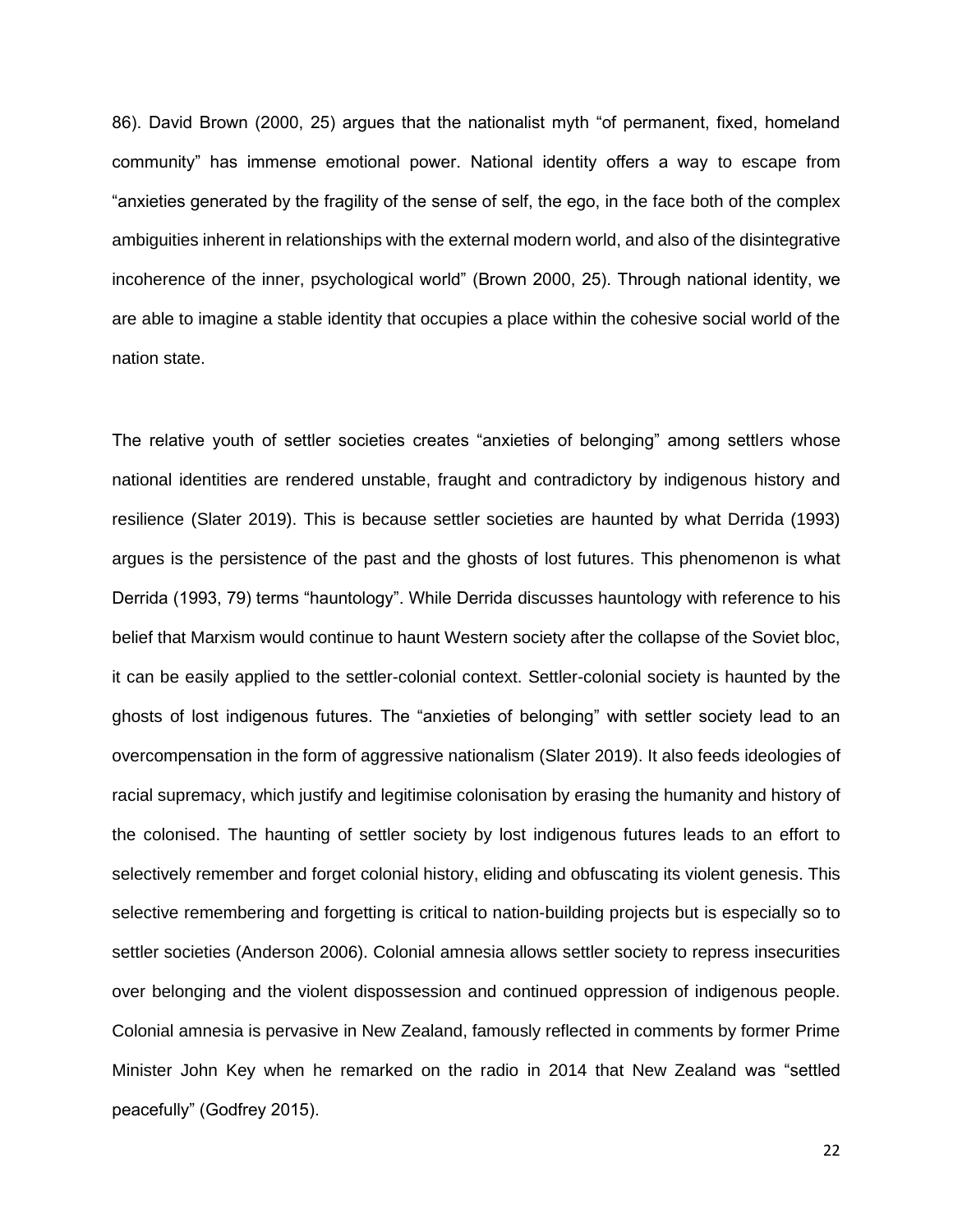The primacy of race in settler society inhibited working class agency as national identity and racial hierarchies between Pākehā and Māori took primacy. The ideology of race was a powerful tool in inhibiting class consciousness. W. E. B. Du Bois (2017, 2122) describes how the "psychological wage" of whiteness within racial capitalism provides the white working class with a social status bound to their 'race'. Working class Pākehā internalised this "psychological wage" and their newfound racial status. It is for this reason that I believe the concept of 'racial capitalism' is useful in understanding the development of capitalism in New Zealand. Racial capitalism is a term developed by Cedric Robinson (1983, 2), which describes how, contrary to Marx and Engels' belief that capitalism would "rationalise social relations and create class consciousness", the opposite has occurred. Robinson (1983, 3) argues that racialism and nationalism both as an "ideology and actuality" inhibited working class agency. It did so through the racial ordering of settler society, which inhibited the "extrication of the universality of class from the particularisms of race". For Robinson (1983), nationalism converges the radical ordering of society with the interests of the local capitalist class. For Pākehā settlers, the "psychological wage' offered to them by their status as white, inhibited the development of a truly universal class consciousness.

Melamed (2015, 1) describes how racial capitalism develops through capital accumulation which produces "relations of severe inequality among human groups--capitalists with the means of production/workers without the means of subsistence, creditors/debtors, conquerors of land made property/the dispossessed and removed. These antinomies of accumulation require loss, disposability, and the unequal differentiation of human value". The unequal differentiation of human value serves a dual purpose according to Federici (2004). For Federici (2004), hierarchies of difference are a precondition for capitalism, in that they justify dispossession and exploitation. Racial capitalism therefore emerges specifically to justify the dispossession and subjugation of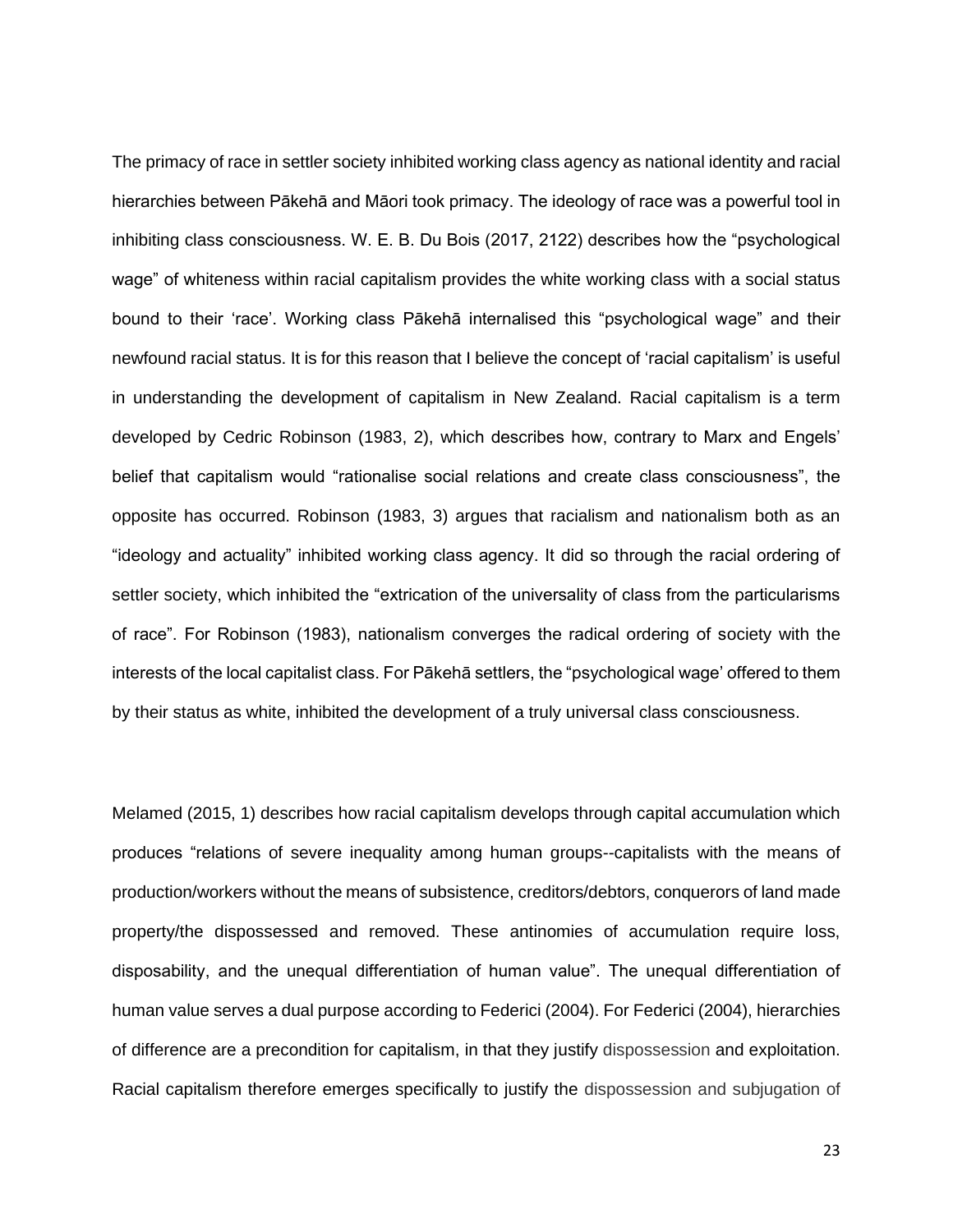colonised people. Beyond providing a justification for the violence of colonialism, these hierarchies of difference organise a division of labour along racial and gendered lines by creating social distance and hierarchies within the labouring classes. This is essential to understand how working class agency is inhibited within racial capitalism.

The human cost of colonialism is incalculable. However, I will restrict my discussion of colonialism to how it creates capitalist subjects and inhibits working class agency. Racial capitalism creates social distance and hierarchies within the working class. Racial capitalism, therefore, inoculates the Pākehā working class from class consciousness and solidarity with Māori, despite the fact that this would be in their interests. For Taylor (2008, 13), the organised expressions of working class agency that did emerge in New Zealand were limited as a result. The Pākehā working class largely saw working class struggle in purely economistic terms, suffering from a race and gender blind spot which limited the scope and imagination of their anti-capitalist politics. As a result, the Old Left, a term used to describe the trade union and electoral socialist movements of the 19<sup>th</sup> and  $20<sup>6</sup>$  century, focused predominantly on organising manual waged workers in the formal economy. This narrow focus meant that the 'working class' movement was dominated by Pākehā working class men (Taylor 2008). This was a clear limitation of the Old Left and represented a missed opportunity to converge disparate struggles towards a common goal.

Race and the primary of the hierarchy of privilege between Pākehā and Māori in settler society inhibited the development of working class agency and the potential of the Old Left. Jesson (1992, 3), however, also notes other ways in which what he calls New Zealand's "colonial condition" inhibited working class agency. Jesson (1999, 113) once described New Zealand as "an intellectually shallow country...it has lacked the institutions needed to sustain a vigorous working class politics. The union movement has never been more than a bureaucratic shell. The universities and the public service have been populated by timeservers". This intellectual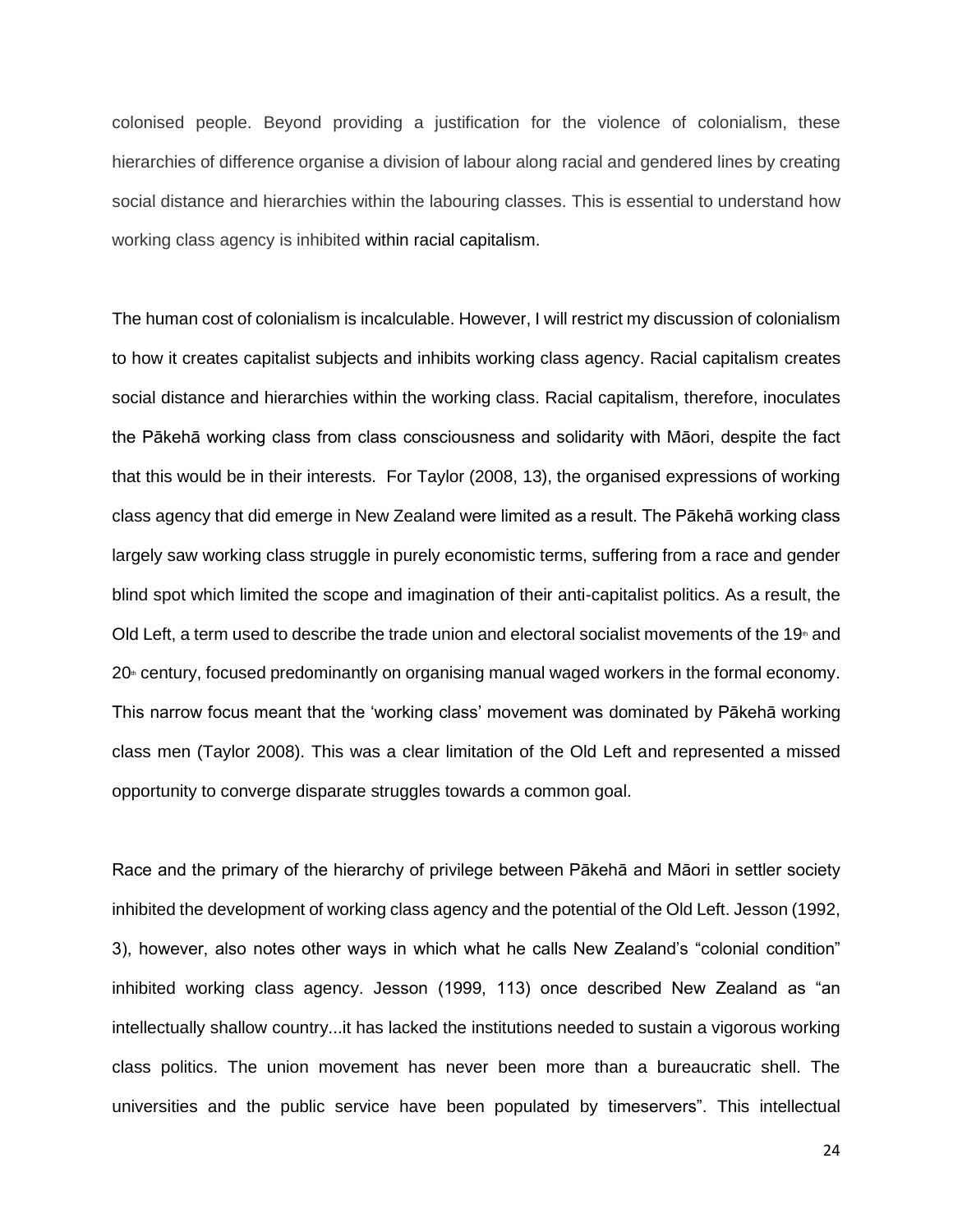shallowness was a result of colonialism. Jesson (1992, 3) explains that New Zealand was colonised "as a commercial enterprise", with most of the early settlements founded by "companies whose purpose was to speculate in land". The nascent settler-state played a crucial role in creating infrastructure and facilitating the theft of Maori land through state coercion and violence. The centrality of the state in facilitating the colonisation of New Zealand meant New Zealand became a "state-created society" (Jesson 1999, 33). Easton (2020, 882) draws on Jesson's comments about New Zealand's intellectual shallowness, characterising New Zealand society as a "hollow society" with "few independent institutions between the central government and the people". For Jesson (1992) and Eastern (2018) this hollow society was a result of colonialism. This state-led colonial project has meant that New Zealand lacked and has never developed the independent institutions to challenge capital or the colonial state. In addition to this, for Jesson (1992, 3) the "unsettled conditions of frontier society" created a highly individualistic culture, and this, he suggests, also inhibited class consciousness.

Colonialism and racial capitalism in New Zealand inhibited working class agency through the creation of a Pākehā subject who benefited from the psychological wage of whiteness, and a position of privilege and status over Māori. This inhibited the emergence of a class consciousness. Settler society, at the same time, is haunted by the violence of colonialism and indigenous history and lost futures, and this results in anxieties of belonging that further entrench ideologies of racial supremacy and colonial national identity to compensate (Slater 2019). The relative openness of settler-society and the centrality of the state also contributed to a hollow individualistic society, which lacked social texture and a culture of intellectual enquiry (Jesson). The modes and expressions of working class agency that did emerge in New Zealand were limited by their antiintellectualism and blindness to race and gender.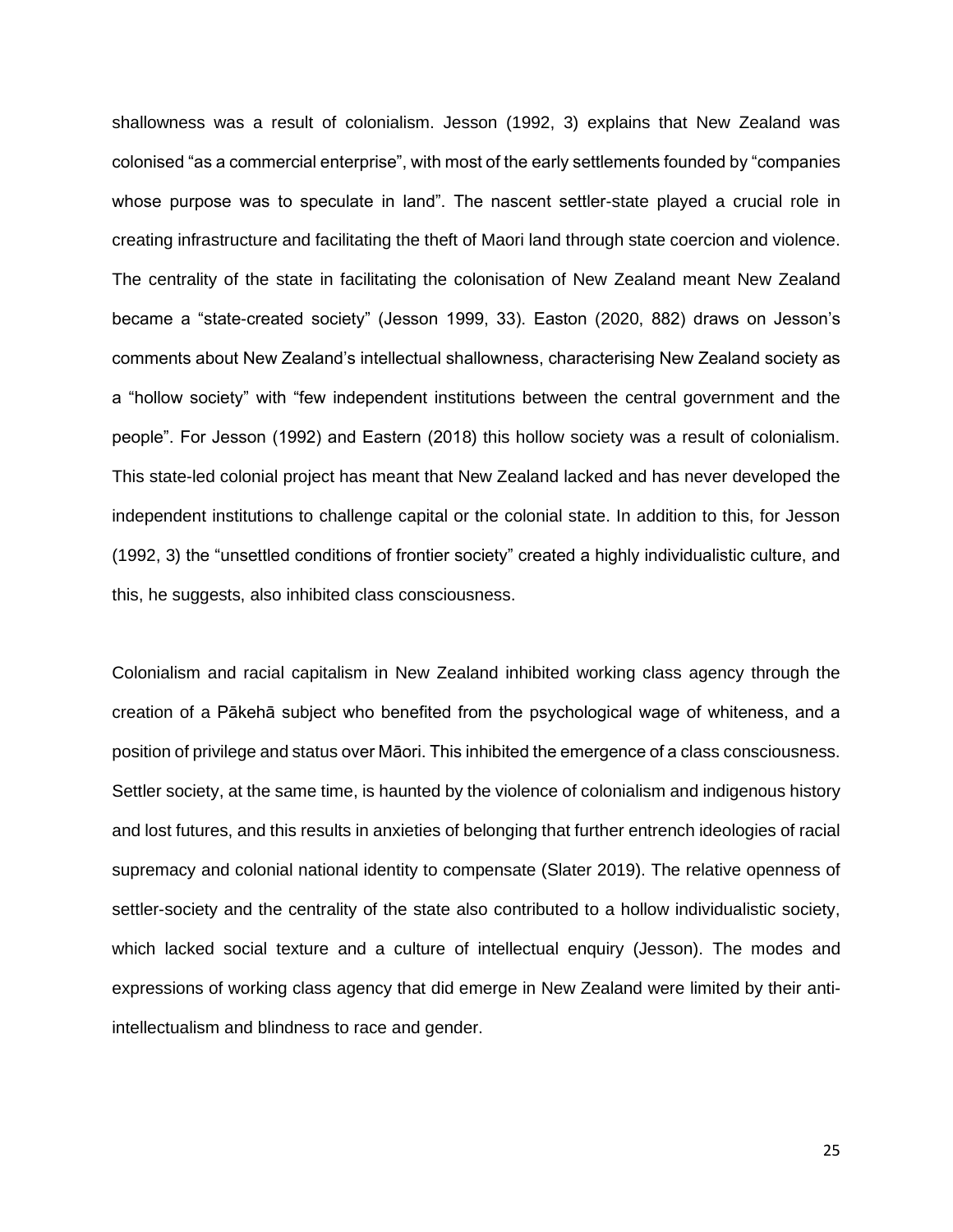The particular settler-colonial condition of New Zealand exposes one way in which capitalist subjectivity is created through ideology and the materiality of social life. For Adorno and Horkheimer (2002; 2010), capitalist ideologies' ability to inhibit class consciousness was cause for pessimism about the prospects of working class agency. The regression into barbarism that they witnessed with the rise of European fascism was realisation of Western civilisation's selfdestructive tendency (Adorno 2001; Adorno and Horkheimer 2002). This realisation, however, was only possible because a countervailing working class agency was not able to emerge in great enough numbers to defeat these forces. This led them to theorise that despite the clear exploitation of the working class, a capitalist culture and subjectivity existed which inhibited and prevented class consciousness.

For Adorno and Horkheimer (2002, 342), what they termed the culture industry in the early  $20<sup>n</sup>$ century was an important development in the solidification of capitalist subjectivity. Adorno and Horkheimer begin with explaining the culture industry in "technological terms". This refers to how technological advancements have made it possible to create standardised and mass produced cultural artefacts paradoxically produced by exclusive institutions. The few "production centres" coupled with wide dispersal of cultural products for consumption makes no effort to hide the monopolistic character of cultural production under capitalism (Adorno and Horkheimer 2002, 430). These products reflect and create the world in the capitalist class' image, representing a further intrusion of capitalist ideology into the social world. Adorno and Horkheimer (2002) focus on the culture industry in its potential to inhibit critical thinking and class consciousness. It does so through the proliferation of standardised and mass produced cultural artefacts, but also through organising our free time. The passive consumption of cultural artefacts enabled through the television, radio and computer technology colonised free time and changed the texture of social life. Free time is transformed into a one-sided passive exercise of consuming (Adorno 2001).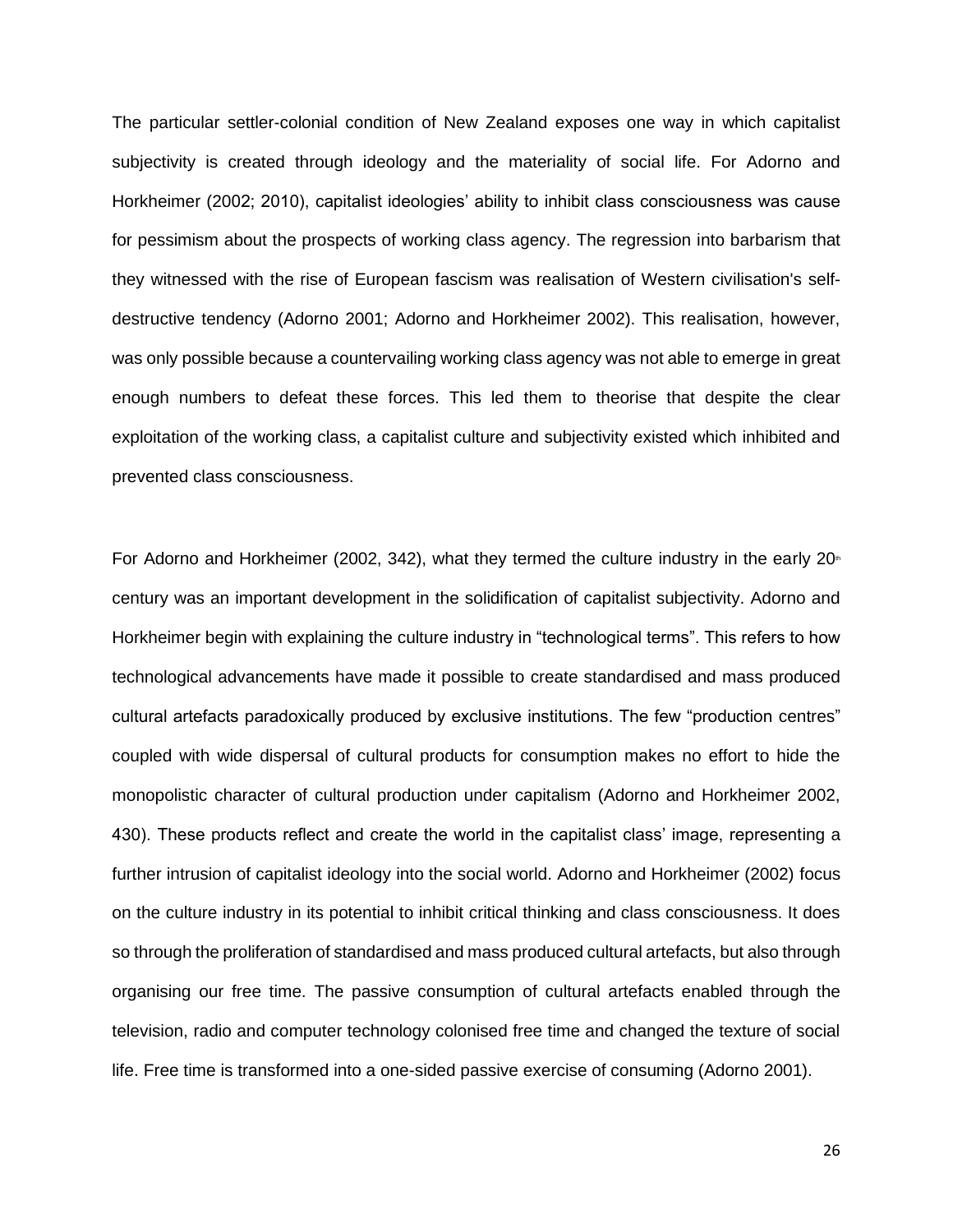Adorno and Horkheimer (2002) compare the culture industry to propaganda. Sproule (1994, 8) defines propaganda as "the work of large organisation or groups to win over the public for special interests through a massive orchestration of attractive conclusions packaged to conceal both their persuasive purpose and the lack of sound reasoning". Do the mass-produced and standardised cultural artefacts of the culture industry meet these criteria? The answer is yes. Adorno and Horkheimer argue that culture is no longer about critical reflection of the present towards imagining a redeemed future. Instead, the culture industry "forsakes the promise of happiness in the name of the degraded utopia of the present" (Adorno 2001, 52). In other words, the culture industry presents with a false fairy tale image of the world which elides oppression and naked domination of capitalism. It offers the working class an illusory escape from the pain of life under capitalism. Adorno and Horkheimer (2002) argue we are damaged by the culture industry through the sublimation of the pain of our exploitative and alienated lives under capitalism into consumption.

In many ways, the culture industry reflects the transition from sovereign power to disciplinary power and the advancement of tools of social control (Foucault 1990, 136). Foucault charts the transition from the sovereign power of feudalism, a top-down form of social control premised on punishment and the "right to take life or let live" to the disciplinary power of modernity, which is diffuse, insidious and requires a process of 'normalisation'. It is useful to view the culture industry as a sophisticated tool of normalisation and social control. The culture industry as a tool of social control could be seen to be evident in Adorno and Horkheimer's (2002, 339) observation that, despite the decline in organised religion, the dissolution of pre-capitalist social relations and increasing "technological and social differentiation", this has not led to chaos as sociologists theorised it might.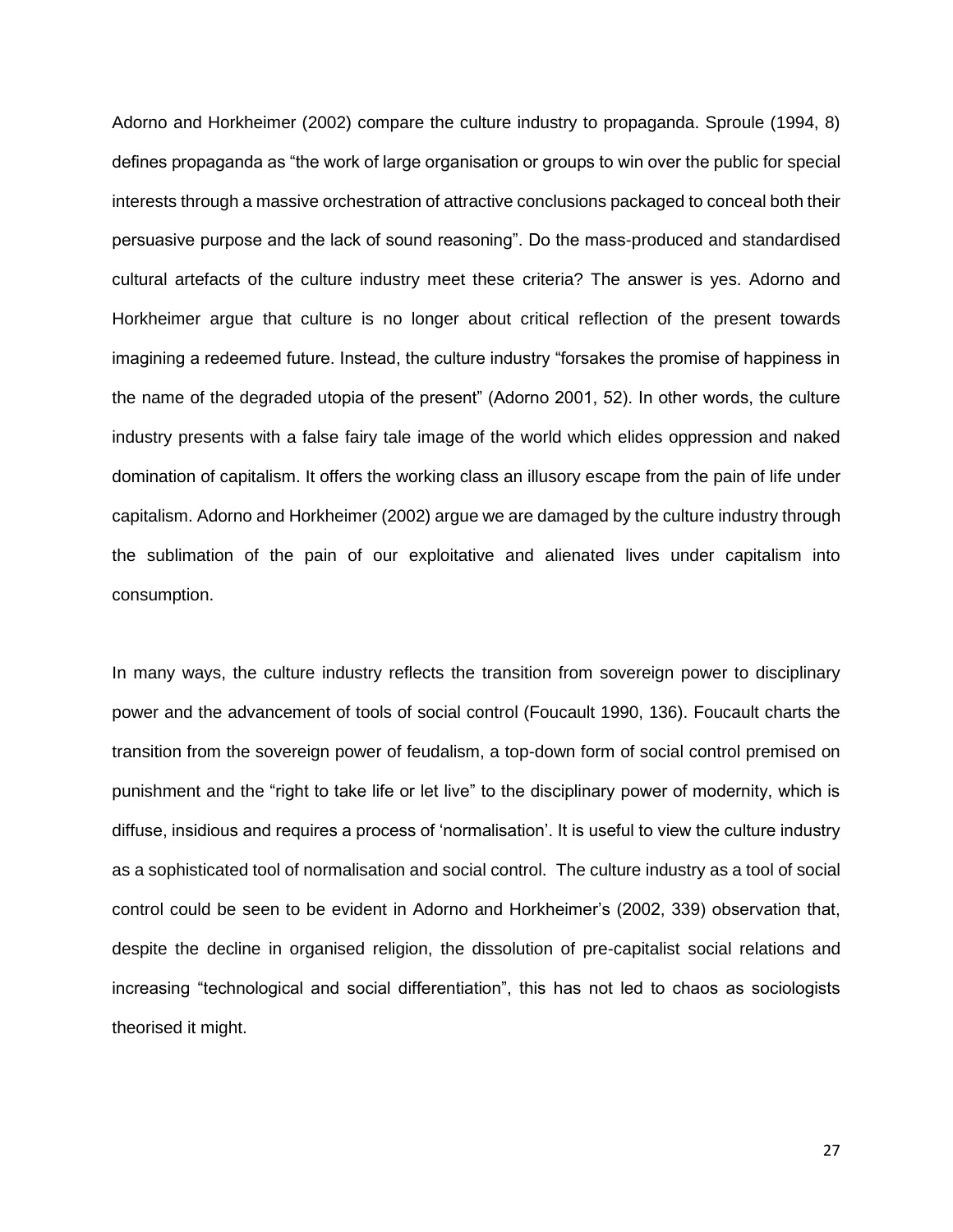The concept of the culture industry is often unfairly dismissed for being reductionist and reflective of the monoculturalism of early 20<sup>th</sup> century capitalism. Further, Adorno and Horkheimer's pessimism about the prospects for working class agency, it is charged, is simply a projection of the political defeats they had lived through (Hohendahl 1995; Solty 2020). These criticisms seem to confuse the subject of Adorno and Horkheimer's (2020) critique, which is not a specific mode of capitalism but rather the culture of capitalism. I would argue these criticisms have not held up with time. With the advent of the internet and social media, mass culture is even more integral to and embedded in contemporary neoliberal capitalism. The working class has never been more culturally integrated into capitalism and we must seriously consider the implications of this development. In addition to this, in the absence of a counter-hegemonic class politics able to challenge capital in a period of systematic crisis, I find it difficult to find fault in Adorno and Horkheimer's (2010) pessimism either. Their pessimism does not foreclose the possibility of the future or working class agency, but it also does not offer false hope or comfort. Instead, it forces us to confront our condition, which, while painful, is required to transcend it.

It is possible now to trace the genealogy of mass culture and consumerism as an organised response by capital to the risk of overproduction as capital accumulation and production accelerated in the post-war boom era (Cohen 2004). Adam Curtis (2002) traces this genealogy in the BBC documentary *Century of the Self: Happiness Machines* which outlines how corporations employed psychological techniques to manipulate and encourage mass consumption. This was not a hidden conspiracy, but an openly stated aim of the business community. Paul Mazur of the Lehman Brothers wrote in the Harvard Business Review in 1927 that business "must shift America from a need to a desires culture. People must be trained to desire, to want new things even before the old have been entirely consumed. We must shape a new mentality in America. Man's desires must overshadow his needs" (Lubin 2013). Mazur's comments here capture how the new subject of capitalism was socialised through mass culture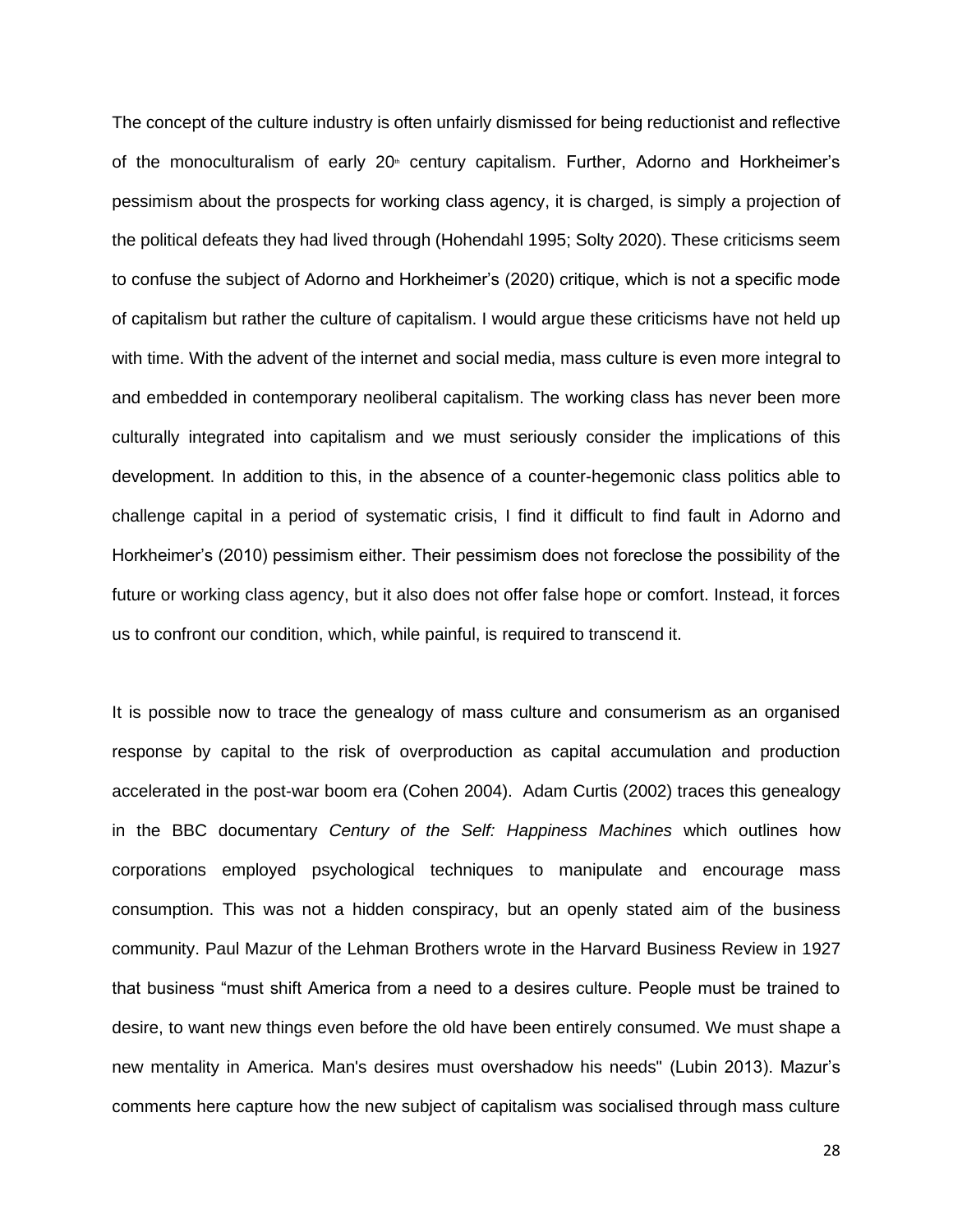to channel their desires into consumption and the very system which exploited and oppressed them. For Adorno and Horkheimer (2002), the emergence of the culture industry partially explained something that had eluded Marxists: how the working class became passive.

For Adorno and Horkheimer (2002), the culture industry inhibited working class agency. It created subjects who were passive consumers. This is not to say that propaganda and tools of social control did not exist before the development of mass culture, but rather technological progress had armed the capitalist class with tools of social control markedly more advanced than anything prior. Adorno and Horkheimer (2002) argue we are damaged by the culture industry through the sublimation of the pain of our exploitative and alienated lives under capitalism into consumption. The damaged capitalist subject is domesticated, trained to relieve their pain through consumption rather than social or political action. They are also trained to be instrumental about their own lives, exuding a single-minded ambition for their capitalist future. Finally, and most importantly, they are half-educated through culture, with the media becoming a site of truth. Cultural knowledge becomes a form of social capital and thought becomes pre-formed and standardised. This produces an ever-present authoritarian tendency latent in capitalist society.

The culture industry remains an integral part of neoliberal capitalism (Fong 2020). While wages and working class wealth have declined, mass consumption is now made possible through cheap and widely available credit, hiding the contradictions and unsustainability inherent in the system. This is evident in New Zealand where since the 1980s, when adjusted for inflation, household debt has increased from \$35 billion in the 1980s to \$315.4 billion in 2020. New Zealand now has some of the highest levels of household debt in the OECD (Brook 2020). The culture industry of neoliberal capitalism, especially considering the internet and the ubiquity of social media, is more arguably advanced and pervasive than Adorno and Horkheimer (2002) could ever have anticipated. The entire architecture of the internet, whose economic viability is driven by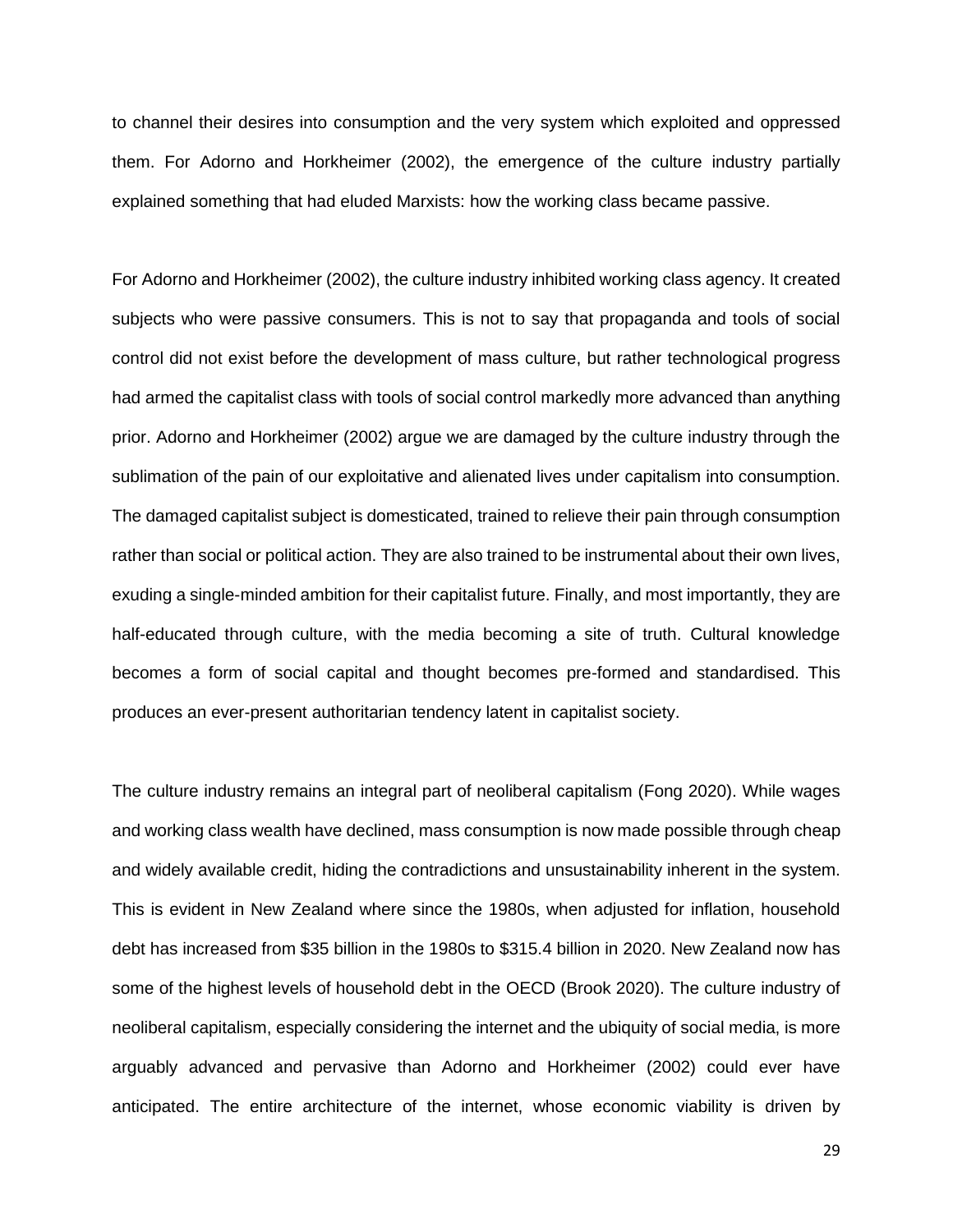omnipresent surveillance to allow for hyper-targeted personalised advertising, invites us to consume at unprecedented rates. Digital media provides an abundance of algorithmically suited yet standardised media to consume. Social media invites us to become commodities and view others as commodities within the social marketplace. Cultural knowledge is segregated and siloed off according to demographics and political persuasion via algorithms. Thought and opinion are not only pre-formed and treated as truth, but they are also removed from any points of difference. As Fong (2020) points out, this has made the authoritarian tendency of capitalism more pronounced, writing there is a "lack of patience for anything that doesn't fit neat formulas", a "constant amazement at just how evil *other* people can be'' and all of this is evoked to "cover up a basic denial about the contradictions of capitalism".

<span id="page-33-0"></span>In this chapter, I have outlined how working class agency is inhibited and capitalist subjectivity is created through the structure and capitalism's culture industry. A purely economistic analysis of capitalism misses this vital and material process. What should be apparent from this is that in order to challenge capital and create working class agency, Left politics needs to struggle to create a new working class agency that desires a world beyond capitalism. Working class organisations with relationships to communities have historically served this function as secular churches where the working class is constituted as a political subject. In chapter 2, I will trace historical expressions of working class agency that emerged in the cracks of capitalist realism, illustrating how working class agency was made in spite of all odds.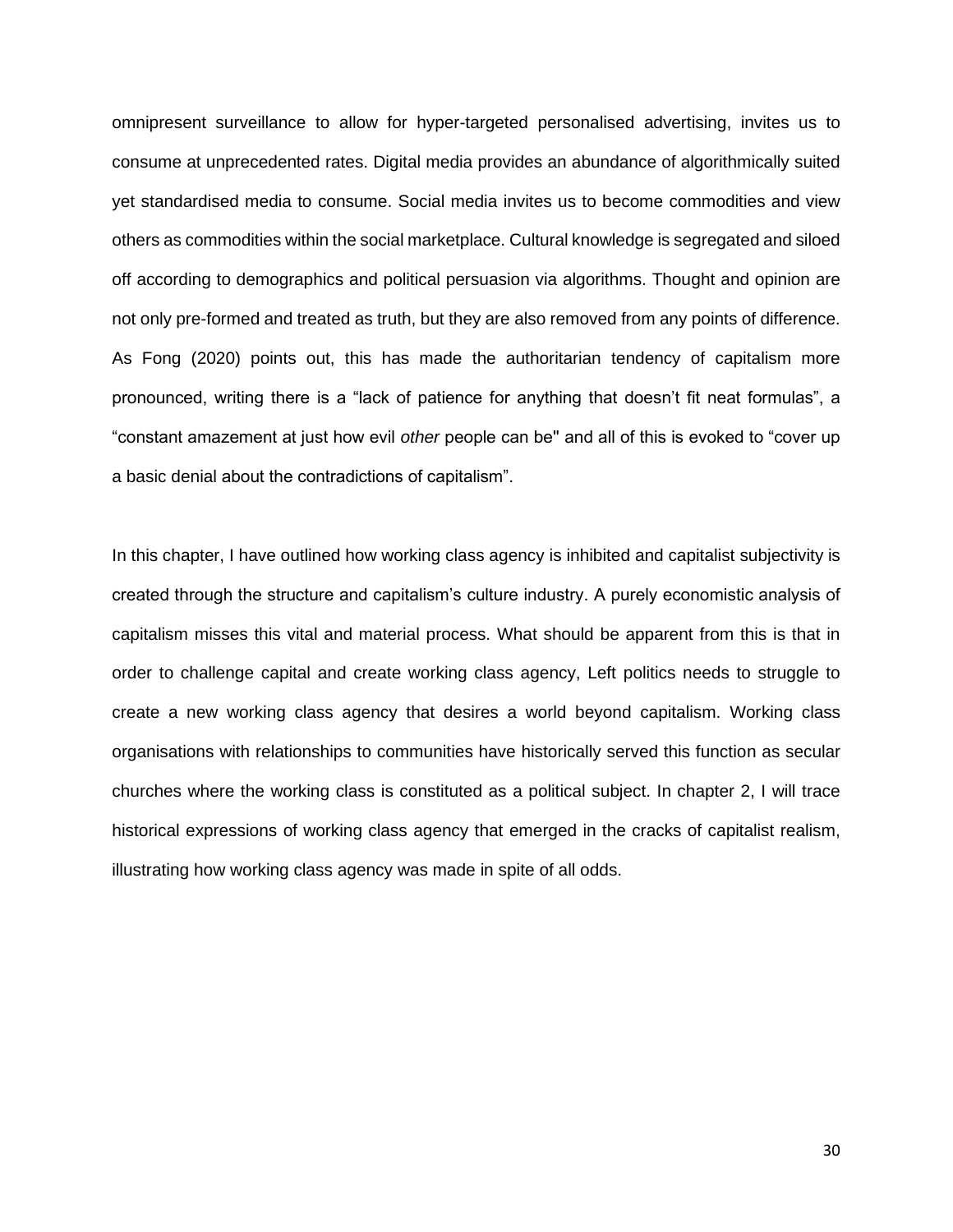### **Chapter 2: Creating Working Class Agency**

Reflecting on the lack of contemporary working class agency and the manner in which capitalism and the culture industry inhibits its creation, it is helpful to trace how, despite this, working class agency has been created. E.P Thompson's (1963) scholarship on working class agency, it has been posited, was a response to the culture industry's monopoly over cultural production, constituting an attempt to preserve working class culture (Kellner, Gigi and Durham 2001). I employ E.P Thompson's (1963, 214) concept of class as an active process, emphasising the "dimension of human agency in the making of history". For Thompson (1963), the development of the working class owes as much to agency as conditioning. Therefore, class is not simply a structure but "something which happens and can be seen to have happened in human relationships" (Thompson 1963, 12).

The working class were not simply created "by patterns of capital accumulation and market competition but also by the ideas, aspirations and struggles of workers striving to influence the conditions of their lives" (McNally 1993). For McNally (1993), Thompson (1963) went against what he saw as "mechanical and abstract system of thought and politics that paraded as Marxism". The emphasis was to reject forms of socialism that "liquidated the ingredient of humanity" and develop a history from below which aimed to trace the real struggles of real people (Callinicos 1979,1). Thompson's (1963) history from below is an essential methodology towards the understanding of the making of collective agency. The presentation of history as a "series of interlocking events each of which is fully determined by the other" leaves us with "a post facto determinism" (Thompson 1963, 214).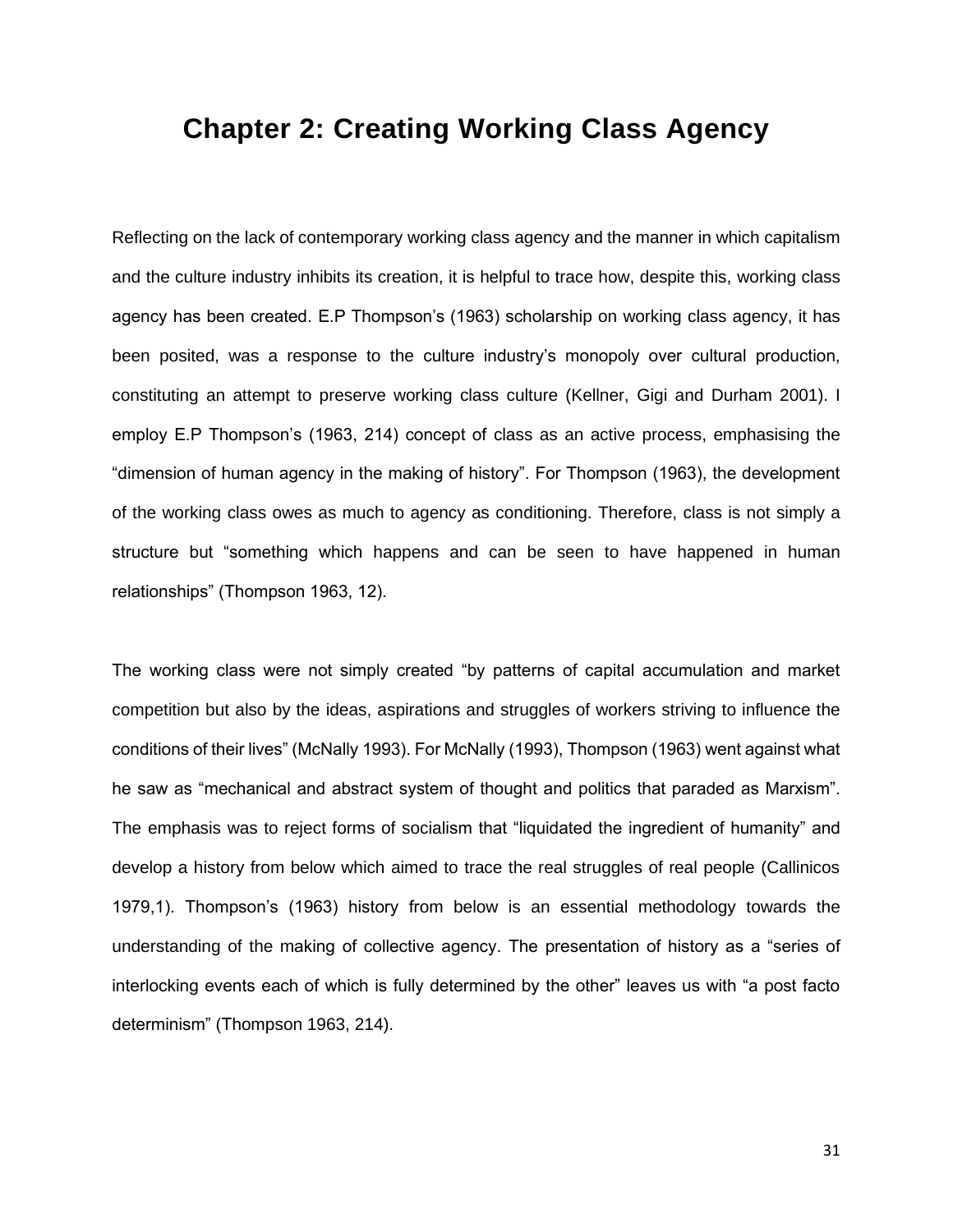Thompson (1963) aims to problematise the notion that the working class is passive and simply reacting to external events which determine its fate. At the same time, this history from below does not seek to reduce history to language and discourse, nor deny how structure creates the conditions in which people make history. Thompson (1963, 392) does, however, reject the totality of capitalism and capitalist ideology, writing that "no ideology is wholly absorbed by its adherents: it breaks down in practice in a thousand ways under the criticism of impulse and experience". For McNally (1993), the driver behind Thompson's work is to find "the cracks within the heavy structures of society which enable agency and self-activity to bend history, to shape the direction of things". The point of recuperating struggles in this chapter then is to force open the "cracks in history which will allow us to make a better future" (McNally 1993).

I focus on the development and expression of working class agency in the 19<sup>th</sup> and 20<sup>th</sup> century, with a particular emphasis on the history of the Old Left in New Zealand. I trace the development of political expressions of working class agency seen in the emergence of socialist and workers' political parties. In charting the trajectory of electoral socialism and social democracy, the historical compromise between labour and capital, I argue that the eventual defeat of the workers' movement and social democracy was not inevitable, and it is necessary to reassess and open the cracks in history, towards creating a better future.

The importance of this reassessment should not be understated. In the aftermath of the defeat of the organised working class movement and the 'neoliberal revolution', these histories have been forgotten. The dismantling and decline of working class organisation and institutions have meant that the link between the historic and contemporary Left has been severed (Borealis 2018). The contemporary Left has almost no access to the institutional and generational knowledge of their forebears. Despite this or perhaps because of it, the contemporary Left suffers from nostalgia (Richardson 2011) and constantly attempts to conjure up spirits of the past in their service yet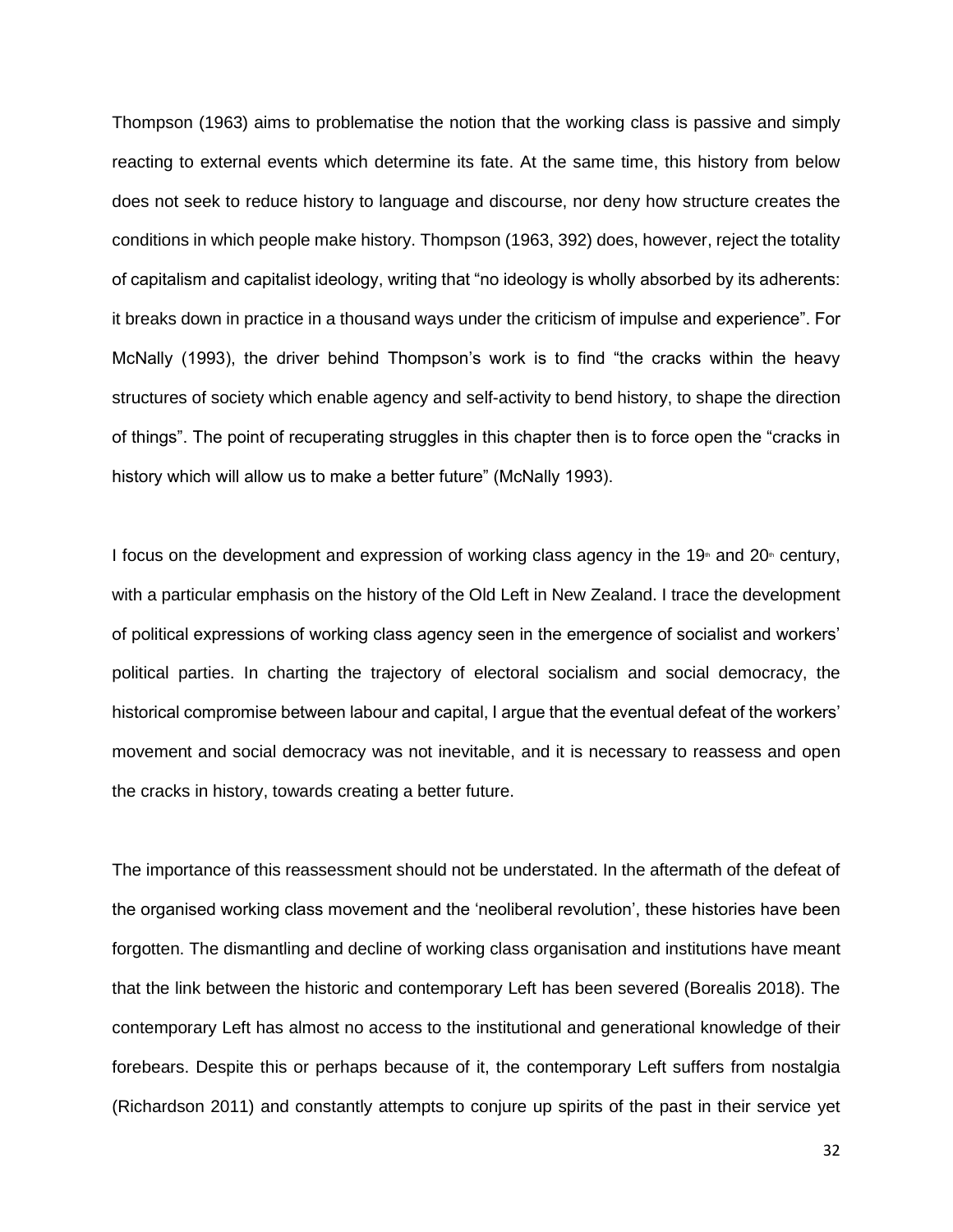fails to do so convincingly. The profound historical ignorance of the contemporary Left is in desperate need of remedying, and these historical defeats must be mourned if we are to ever transcend them.

#### *The Old Left*

Dylan Taylor (2008, 13) demarcates between two significant phases in the Left's development in New Zealand. The first phase, beginning in the 19th century, which he terms the Old Left was characterised by "state-focused anti-systemic movements". The second phase, the New Left emerging from the countercultural movements of the 1960s and 1970s, challenged the conservativism, institutionalism and class reductionism of the Old Left (Taylor 2008). The term Left originates from the French revolutionary period, where following the revolution of 1789 and the abolition of the monarchy, the newly established National Assembly convened to deliberate on the future of France (Taylor 2008). Those seated on the left of the chamber wished to advance the stated goals of the revolution: liberty, equality and fraternity. Those on the right, composed of the more reactionary bourgeois elements of the revolution, did not (Taylor 2008).

The Old Left developed two organised arms. The first to emerge was the industrial arm of the working class, taking the form of the trade union movement which represented the collective interests of the working class in industrial/workplace struggles (Taylor 2008). From these industrial struggles, a political wing developed focused on contesting power through electoral means. These developments followed the emergence of industrial capitalism and urbanisation which produced an industrial working class who lived and worked closely alongside each other (Taylor 2008). This proved fertile ground for social solidarity among the working class who formed unions and guilds to represent their interests (Ongley 2016). It was through these struggles for better living conditions and wages that a working class agency and politics began to take form.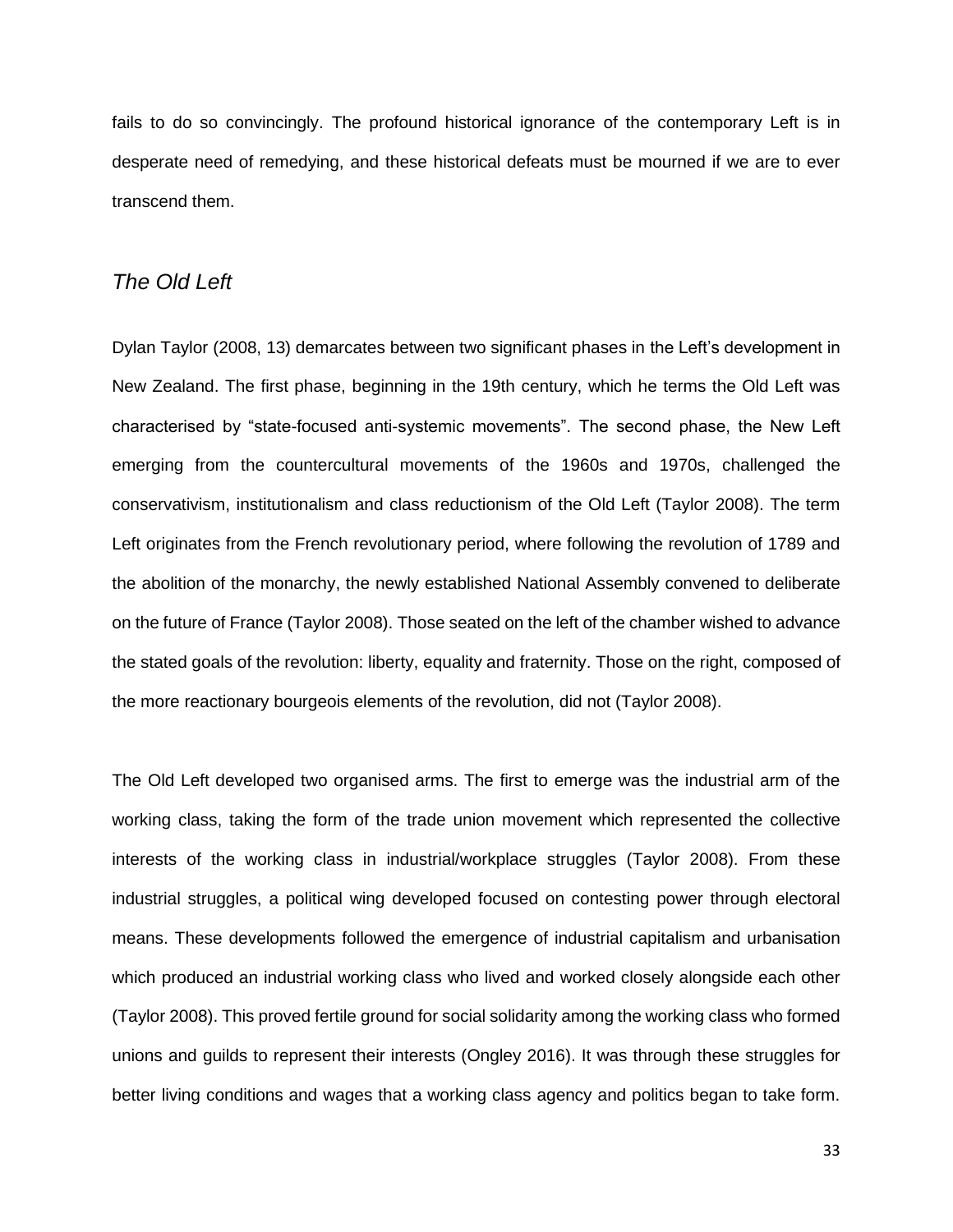One of these forms was socialism: a political, social and economic philosophy that developed a critique of capitalism and urged for the creation of a new system (Przeworski 1980). For socialists, this was to happen through the socialisation of production and the abolition of private property (Marx and Engels 2014).

Marxism and socialist thought are often conflated, eliding the long history and diversity of socialist thought that existed prior to Marx's own contributions. Socialism should be viewed as a political expression of working class interests, though I would not conflate socialism with working class politics despite the longstanding relationship between the two, simply because working class politics is diverse and multifaceted (Sunkara 2019). The dominant strain of working class politics in New Zealand was electoral socialism (Taylor 2008; Martin 1996). This electoral socialism saw the need for the nascent working class to have a political organisation representing their interests contesting power at a national level. Other strains of working class politics, such as anarchism and militant unionism, were also present though marginal in New Zealand (Martin 1996). These factions rejected any engagement with electoral politics and were openly critical of electoral socialism (Martin 1996).

Compared to their British and European contemporaries, working class organisations and parties in New Zealand were comparatively weak (Jesson 1992). This in part can be attributed to the specific racial capitalism that developed in New Zealand (Robinson 1983), the hollowness of New Zealand civil society (Easton 2020; Jesson 1992) and the culture of individualism that developed via the openness of settler-colonialism (Jesson 1992). An early development that influenced the trajectory of the trade union movement in New Zealand was the settler state's "early, extensive and centralised regulation of both industrial relations and labour conditions" (Martin 1996, 167). The incorporation of the trade union movement and the centrality of the state in this period led to an emphasis on electoral socialist movements, as well as an increasing political moderation and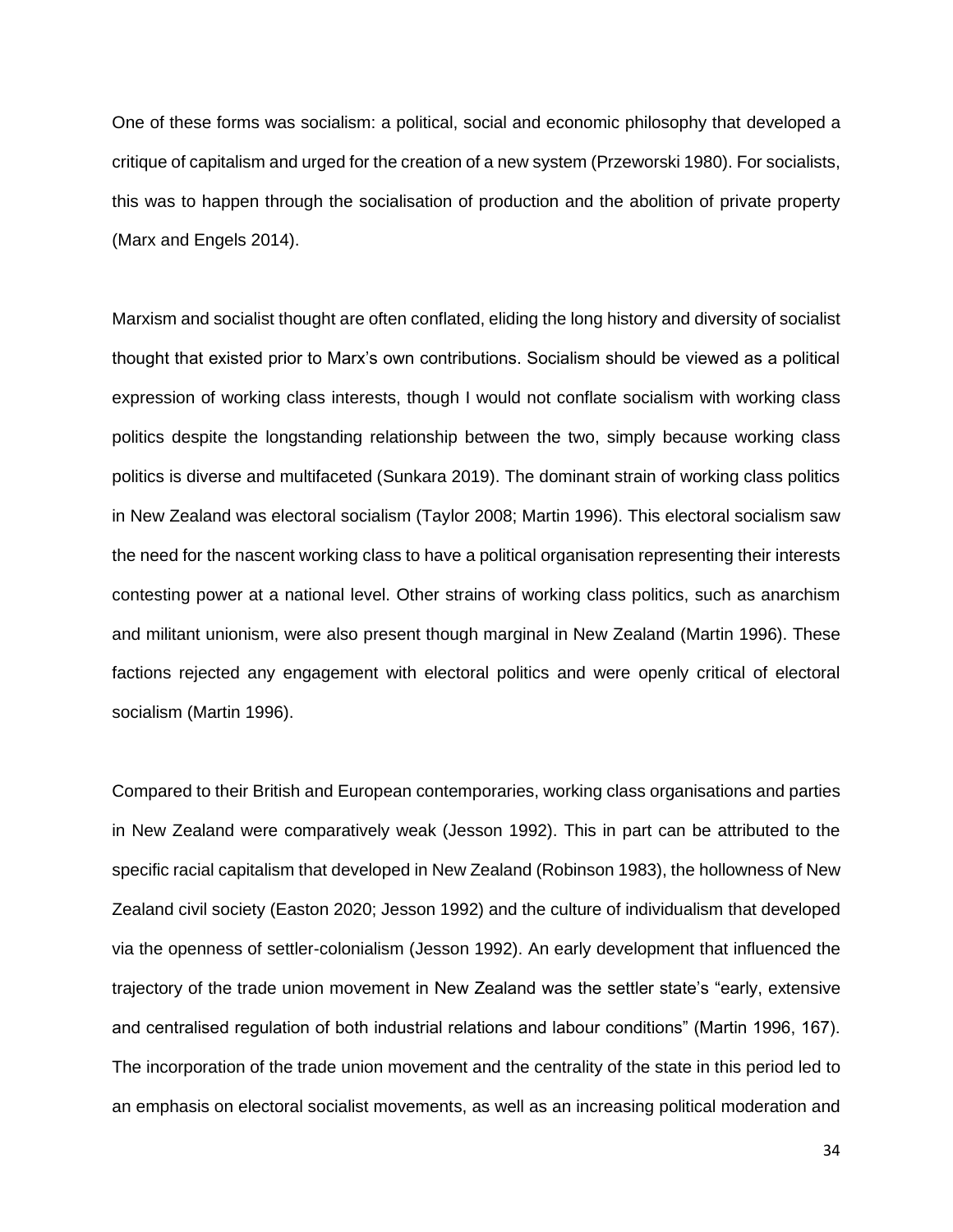a culture of conservatism within the Old Left (Taylor 2008). The trade union movement in New Zealand focused on developing a political wing to contest state power. This ultimately culminated in the establishment of the New Zealand Labour Party in 1916. These developments mirrored political developments in the United Kingdom, with the founding of the British Labour party in 1900 (Martin 1996). The New Zealand Labour party formed through the amalgamation of different organisations, though there were stark political divisions between them (Franks and McAloon 2016). Radical elements of the trade union movement favoured militancy, while moderates emphasised the importance of progressive reform. The Waihi miners' strike in 1912 and the forceful suppression of the strikers by the New Zealand government, which ended in the death of a striker, provided the impetus for these groups to put aside their differences and establish a united front in the form of the Labour party (Franks and McAloon 2016).

The Labour party was founded with the "explicit purpose of putting more manual workers into parliament to represent and pass legislation in the interests of the class of which they were not only representatives but also members'' (Gustafson 1992, 2). The emergence of worker's parties through Europe in the early 20th century reflected that "the [worker's] struggle requires organisation, it demands a permanent apparatus" (Prezworski 1980, 29). This was no different in New Zealand. The decision to engage in electoral politics inspired controversy within some quarters at the time, as the act of taking part "shapes the movement for socialism and its reaction to workers as a class" (Prezworski 1980, 28). Simultaneously, however, engaging in electoralism seemed necessary for the movement to establish mass support among workers.

This is the contradiction laid out by Rosa Luxemburg, who described the workers' movement having to chart passage between the "abandonment of the mass character, or the abandonment of the final goals" (Prezworski 1980, 28). What was required was no less than the unification of the masses through immediate reformist demands with the long-term goal of socialisation of the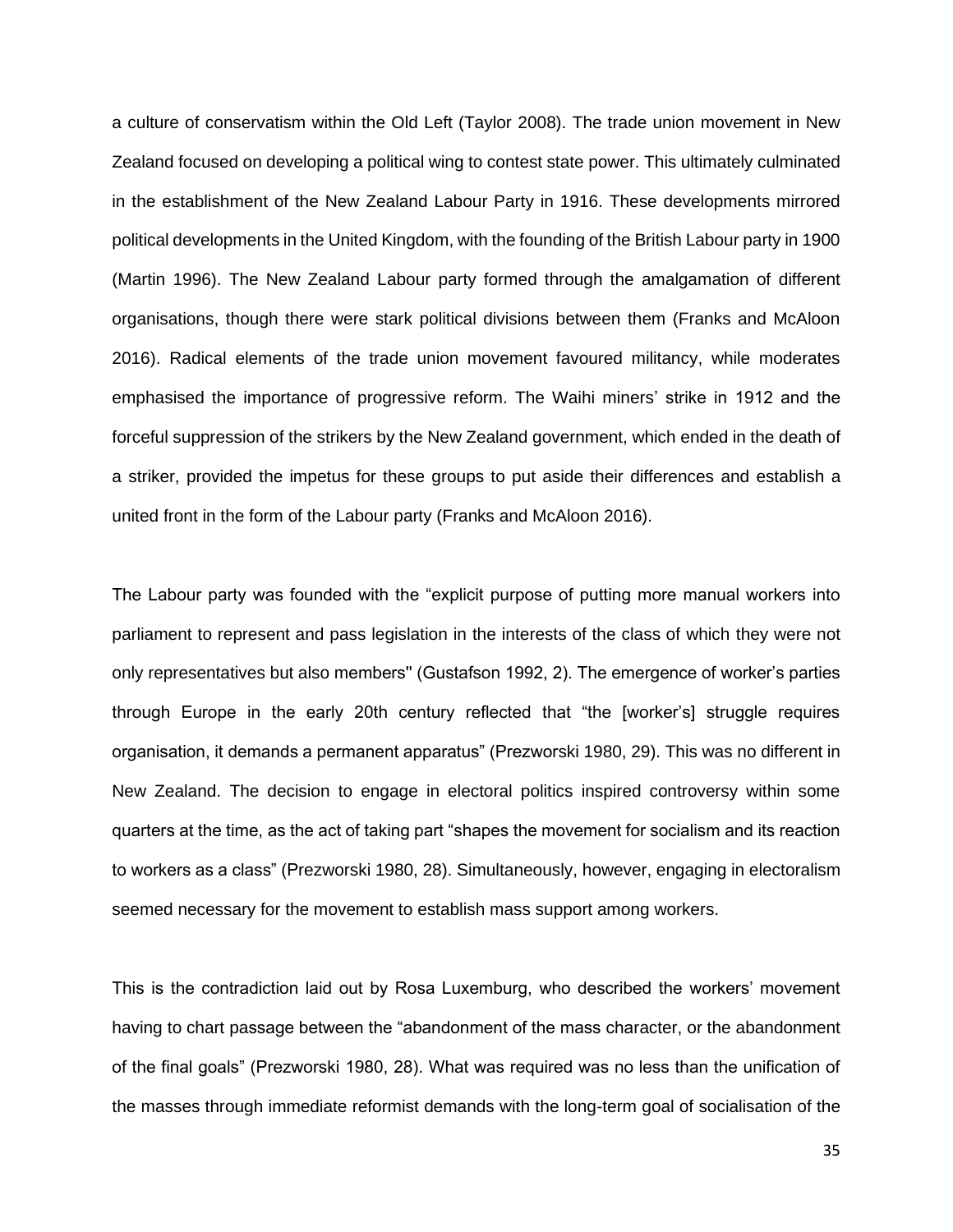means of production and the abolition of private property. This was the risk embedded: that participation in electoral politics might obstruct the realisation of this long-term goal of the workers' movement. Prezworski argues that "working for today and working toward tomorrow appear as contrasting horns'' (Prezworski 1980, 28).

Socialists in Europe were acutely aware of the dilemma of "working for today and working toward tomorrow" (Prezworski 1980, 28). In addition to this, they voiced concerns that engagement in electoral politics would mean forsaking other political strategies. Prezworski (1980, 32) refers to this as the 'tactical dilemma'. César de Paepe, the founder of the Parti Socialiste Brabançon, wrote in 1877 that 'in using our constitutional right and legal means at our disposal we do not renounce the right to revolution', urging the workers' movement to keep the long-term goal of social transformation insight (Prezworski 1980, 38). In the same vein, Swedish socialist Axel Danielsson argued in 1889 that socialists should "not commit themselves to a dogma regarding tactics that would bind the party to act according to the same routine under all circumstances" (Tingsten 1973, 362).

Despite this, Prezworski (1980, 30) argues that once universal suffrage was achieved, the choice between legal and extra-legal tactics had to be made; either the party were "constitutionalists or not''. To take industrial action to force political change after failing to get a majority at the polls undermined the democratic process and, it was theorised, resulted in a loss of legitimacy and state repression. By the early 20th century, experiences of violent state repression of mass strike action had meant many workers' parties moved exclusively toward electoral tactics (Prezworski 1980).

This commitment to democracy and the rule of law meant that at times electoral socialist parties would be required to restrain militant unionism and spontaneous actions, as both carried risks for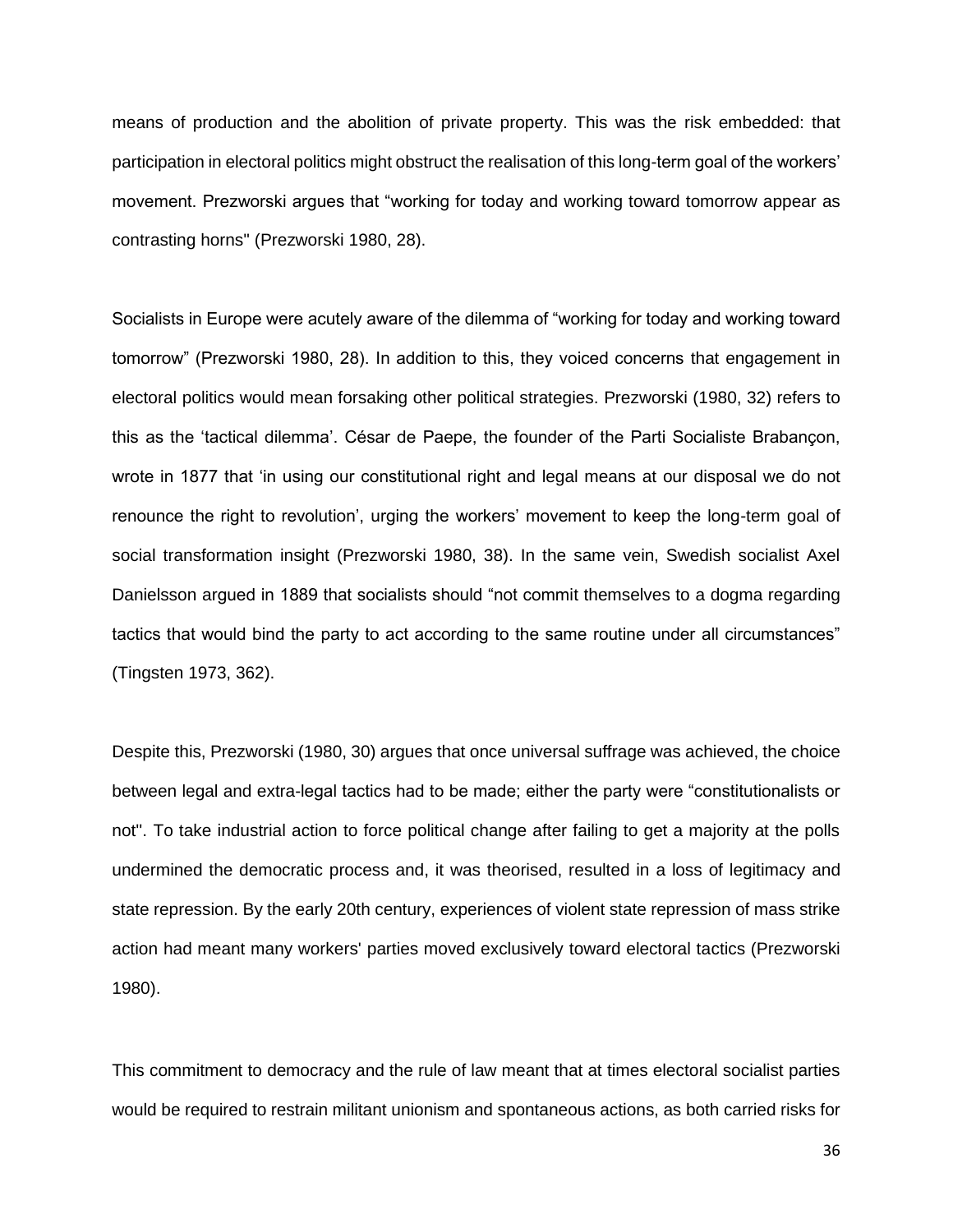their electoral progress (Prezworski 1980). This understandably put a strain on the relationship between the party and radical elements of its working class base. For Eric Hobsbawm (1973), this is the contradiction that lies with electoral socialism in capitalist democracies. The party's commitment to the rules of the game meant that revolutionary opportunities were missed "because the normal conditions in which it must operate prevent it from developing the movements likely to seize the rare moments when they are called upon to behave as revolutionaries". Hobsbawm (1973, 15) continues, arguing that "there is no simple way out of this dilemma […] being a revolutionary in countries such as ours just happens to be difficult".

In contrast to their European and British counterparts, these questions of purpose, strategy and tactics were not given much consideration or ever reconciled by the New Zealand Labour Party (Jesson 1992). This could be put down to the lack of ideological and intellectual rigour, with the New Zealand Labour Party being "a party of interests rather than ideas" (Shaw 1996, 3). This lack of ideas and intellectual rigour speaks to the weakness of working class institutions in New Zealand. Labour being a party of interests rather than ideas is reflected in their explicit purpose of having working class representation in parliament to pass legislation in their interests. Required in this process is a relation of representation imposed between the party and the working class (Prezworski 1980).

This relation is a by-product of the nature of representative democracy. In this relation of representation, more tensions between the working class base and the party emerge. This is what Prezworski (1980, 30) calls an "organisational dilemma", arguing that an organisation requires a salaried bureaucracy to undertake organisational work. This is necessary, but simultaneously results in the "embourgeoisement" of the movement (Prezworski 1980, 29). The salaried bureaucracy becomes a social class within itself and therefore has diverging social positions and economic interests to the working class, putting a strain on the relation of representation.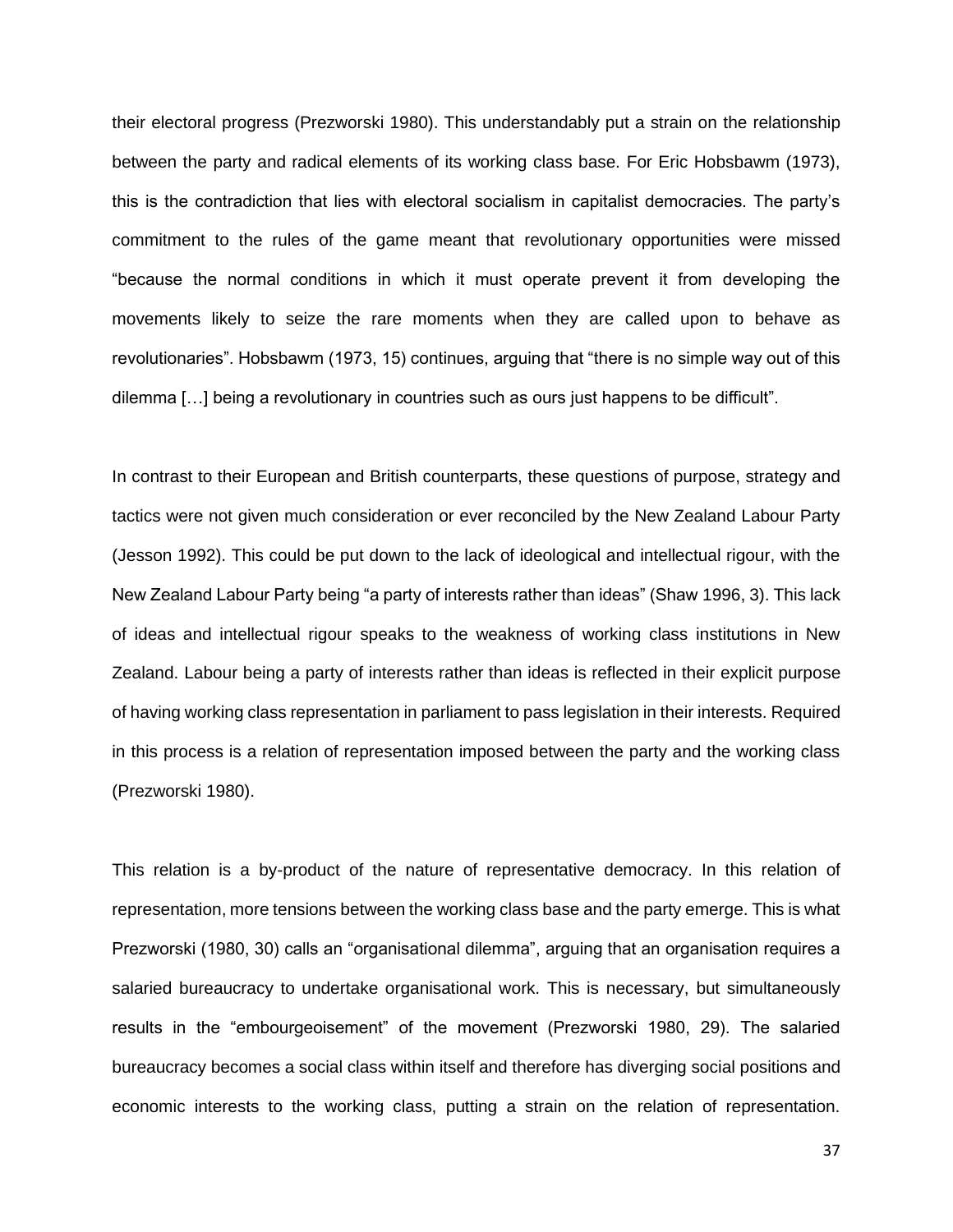Compare the contemporary New Zealand Labour Party to the early Labour Party, and the change in the class character of elected members is evident. The majority of the First Labour government was made up of politicians from the manual working class (Van Veen 2017), whereas the Sixth Labour government is composed of university-educated professionals (Stephen 2020). While the New Zealand Labour Party emerged from the union movement, it has never been able to take the working class for granted, as noted by Josh Van Veen (2017, 21) who demonstrated analysing data from New Zealand election results that "it is the working class that has put Labour into power, and the working class that has kept Labour from power". The relationship of representation between the Labour party and the working class has thus never been guaranteed.

This contested relationship is contrary to the assumptions of electoral socialists who were confident that, by representing the interests of workers and contesting elections, they were assured the working class vote (Prezworski 1980). It was believed that this guaranteed working class vote would inevitably lead to socialism, as the workers' movement was a majoritarian movement. This majoritarian movement, it was theorised by socialists such as August Bebel (Derfler 1973), would be able to exploit the contradiction between liberal democracy and the dictatorial power of the capitalist class over the means of production. These hopes of electoral triumph were "almost immediately vindicated by the electoral progress of socialist parties'' across the Global North, as "practice confirmed theory" (Prezworski 1980, 36).

The movement expanded from thousands into millions. This led the German socialist August Bebel to gesture that he was "convinced that the fulfilment of our aims is so close that there are few in this hall who will not live to see the day" (Derfler 1973, 58). The New Zealand Labour Party also saw success. After their founding in 1916, they quickly went on to win eight seats in parliament in the 1919 election, something that shocked the political establishment and the New Zealand capitalist elite (Franks and McAloon 2016). In the aftermath of this electoral success,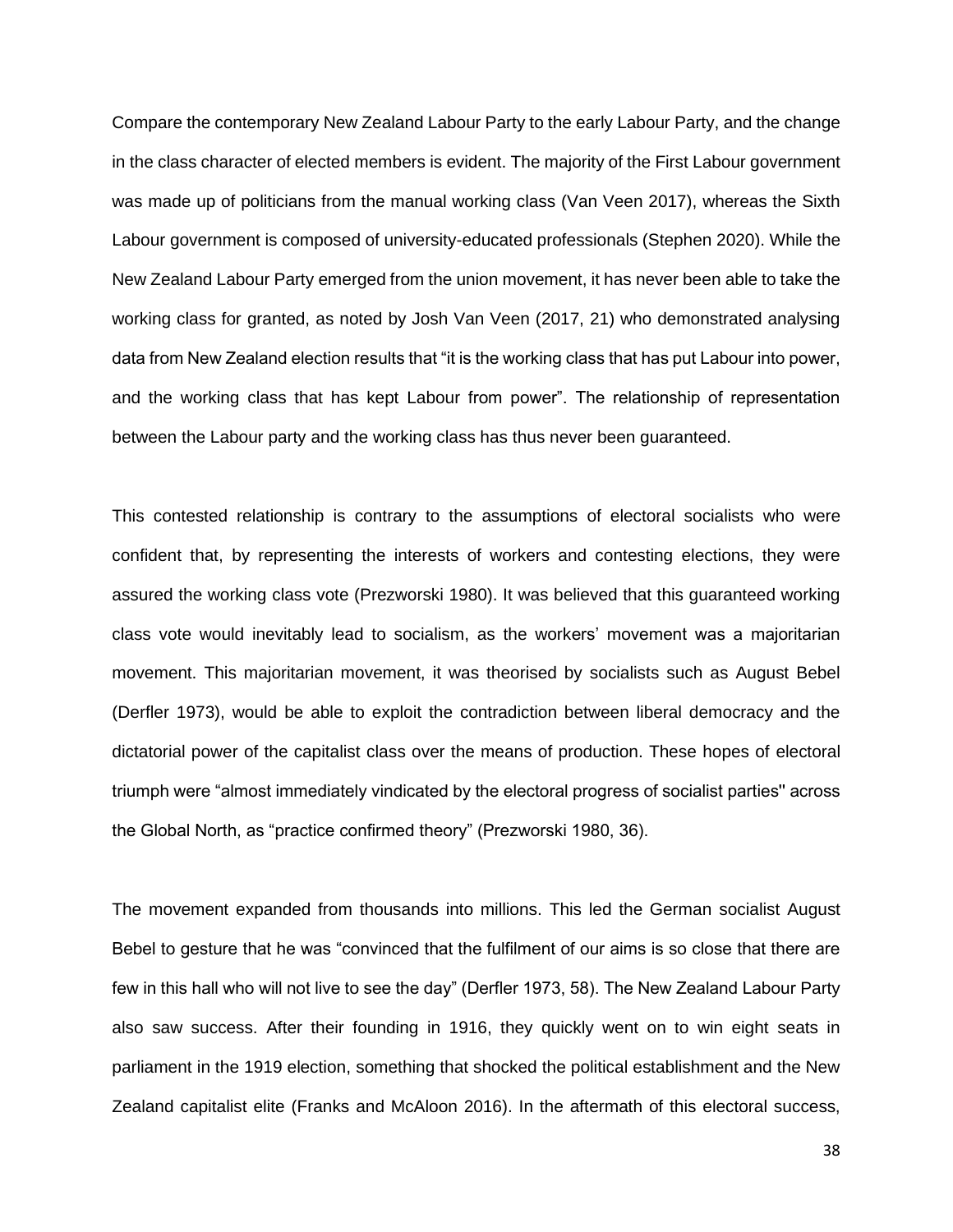Labour would go on to distance themselves from their more radical policies, such as their proposal to nationalise farmland (Franks and McAloon 2016). Subsequent elections saw Labour continue to increase their voting share, with the 1928 election putting Labour in the position of kingmaker, as neither of the other parties could form a government without them (Franks and McAloon 2016). Labour went into government with the United Party, a relatively new party that was founded from the remnants of the previously dominant Liberal Party. This coalition government quickly collapsed in the aftermath of the Great Depression, after the United Party pursued policies that were hostile to workers. The United Party went on to form a coalition with the Reform party and narrowly won the 1931 election with Labour in the opposition (Franks and McAloon 2016).

In 1935, however, New Zealanders impoverished by the Great Depression and dissatisfied with the economic status quo elected the Labour Party to government with a significant majority (Franks and McAloon 2016). The electoral success of the New Zealand Labour Party and other electoral socialist parties across the Global North was made partly made possible by industrial capitalism which produced an urban working class that worked and lived alongside each other, creating ripe conditions for social solidarity and collective organisation (Ongley 2016). What is often missed in working class histories of New Zealand is Māori workers' organisations and the relationship between the Old Left and Māori organisations, who played a role in the electoral success of Labour.

The Rātana movement, a pan-iwi political movement founded by Tahupōtiki Wiremu Rātana, was a religious and political movement holding that the "two have to be in balance" (Whanganui Chronicle 2016). The political element of the Rātana movement centred around upholding Te Tiriti o Waitangi. In 1928, Tahupōtiki Wiremu Rātana took the name Piri-Wiri-Tua, meaning the champion of the people. The Rātana movement succeeded in bringing disparate iwi together in a political movement which shared many goals with the workers' movement. The Rātana movement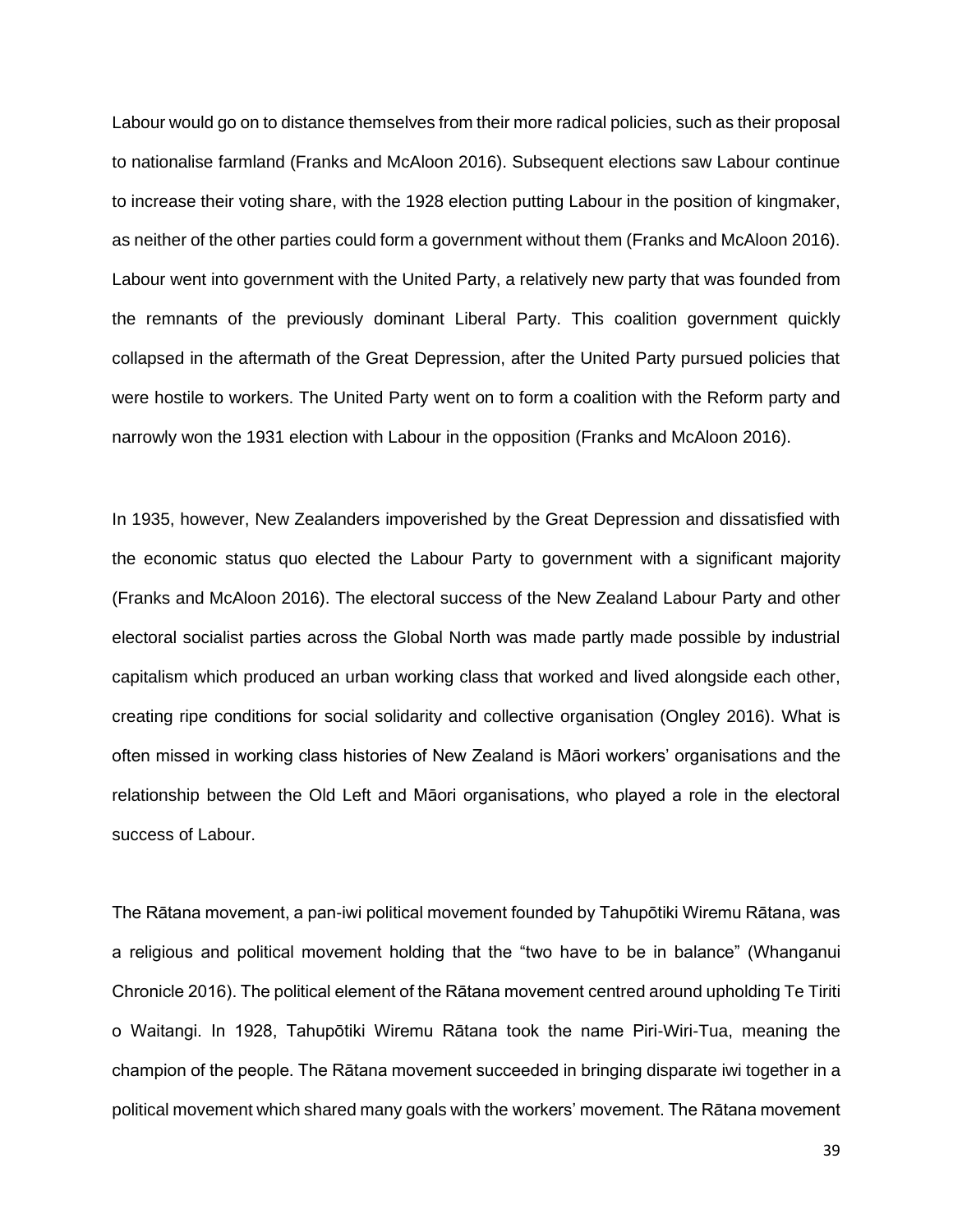understood this and expressly stood in solidarity with the workers' movement, believing their struggles were inextricably linked. Piri-Wiri-Tua often spoke of a prophecy by King Tāwhiao in 1869 that, "when the shoemakers, watchmakers, blacksmiths and carpenters rule this country then the Māori people will receive their salvation" (quoted in Franks and McAloon 2016, 99). It was this belief that led to an alliance between the Rātana movement and the Labour party in 1935. This history demonstrates the importance of understanding the diverse modalities through which class is lived and class society is organised. While the Rātana movement was aware of this, unfortunately, Pākehā workers were often blind to this, holding a blunt economistic view of class. Despite this, Māori were integral to the success of the Labour Party. Rātana MPs elected in Māori electorates agreed to vote with the Labour government, with Piri-Wiri-Tua becoming a member of Labour in 1936. The result of this alliance was that the four Māori electorates were held by Rātana-affiliated members of Labour for decades after (Franks and McAloon 2016).

The First Labour government, led by Michael Joseph Savage, was elected with the help of the organised working class and the Rātana movement. The government came to power with the ambitious aim of creating a welfare state that looked after citizens from 'cradle to grave' (Boston 2019). Savage was inspired by his faith, believing that socialism was applied Christianity. Savage's aim was no less than to "bring the 'Kingdom of Heaven' closer to Earth by eradicating income poverty, deprivation and homelessness, and minimising unemployment, preventable illness and financial insecurity" (Boston 2019, 25).

In less than five years, the First Labour government had constructed an extensive social security system, introduced universal healthcare, implemented compulsory trade unionism and launched a state housing program building thousands of houses through the newly established Department of Housing Construction (Boston 2019). These laudable achievements were made possible through increased state spending and tax reform. The percentage of GDP taken from taxation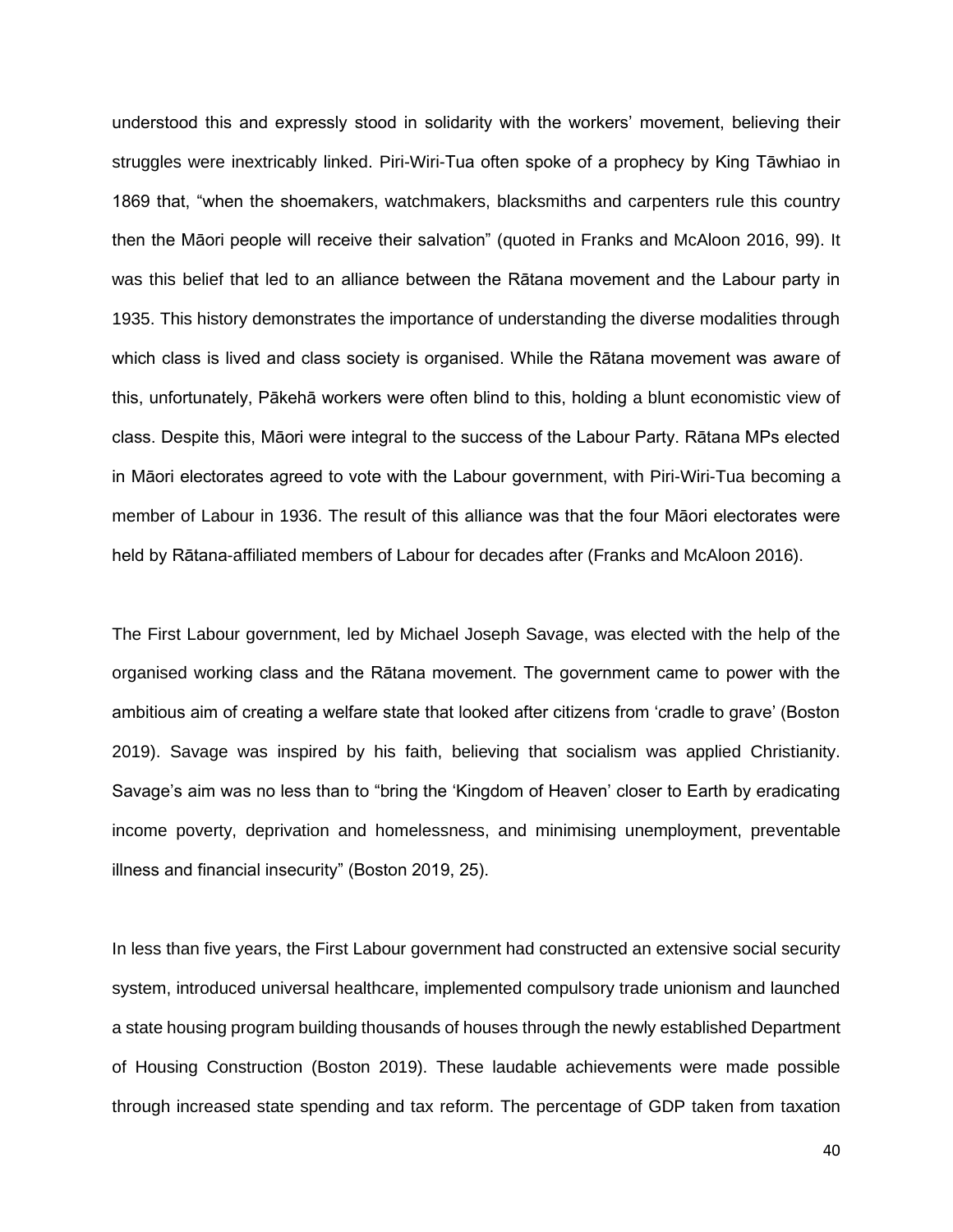increased from 15 percent to 26 percent over the course of the First Labour government. The tax burden fell primarily on businesses, landowners and the wealthiest income earners. The top rate of income tax increased from 42.9 percent to 76.5 percent (Boston 2019). The graduated land tax, a tax on landowners based on the market value of their land, was reintroduced and increased (Franks and McAloon 2016). This tax had previously been brought in 1890 by the reformistminded Liberal government but had subsequently been abolished (Hobbs 2020). In comparison, working class New Zealanders paid little tax due to exemptions for workers earning below a certain amount and generous rebates. Through all this, an egalitarian New Zealand was briefly realised in the interwar and post-war period (Franks and McAloon 2016).

The First Labour government's success with constructing the welfare state was laudable and the product of the collective agency of working class people expressed in trade unions, the Rātana movement and the Labour party. This development of collective agency through these organisations meant that, when the Great Depression occurred, there was a historical agent that was able to provide an alternative. The tension and contradictions within the relationship of representation between these organisational forms and the groups they represented, however, is also clear. The ability of these organisations to express working class agency is a site of struggle and contestation (Przeworski 1980).

The intellectual weaknesses and lack of political imagination of the Old Left in New Zealand is also apparent in the early moderation of the Labour party, which abandoned plans to socialise industry because of the difficulty and conflict such a program would entail. Labour instead would pursue a welfare agenda inspired by the work of John Maynard Keynes (2018). While Keynes' (2018) work provided for the redistribution of capital through the state, it left the fundamentals of capitalist relations intact. This refusal to confront and transform the relations of capital was a fundamental weakness of the Old Left and laid groundwork for future defeat.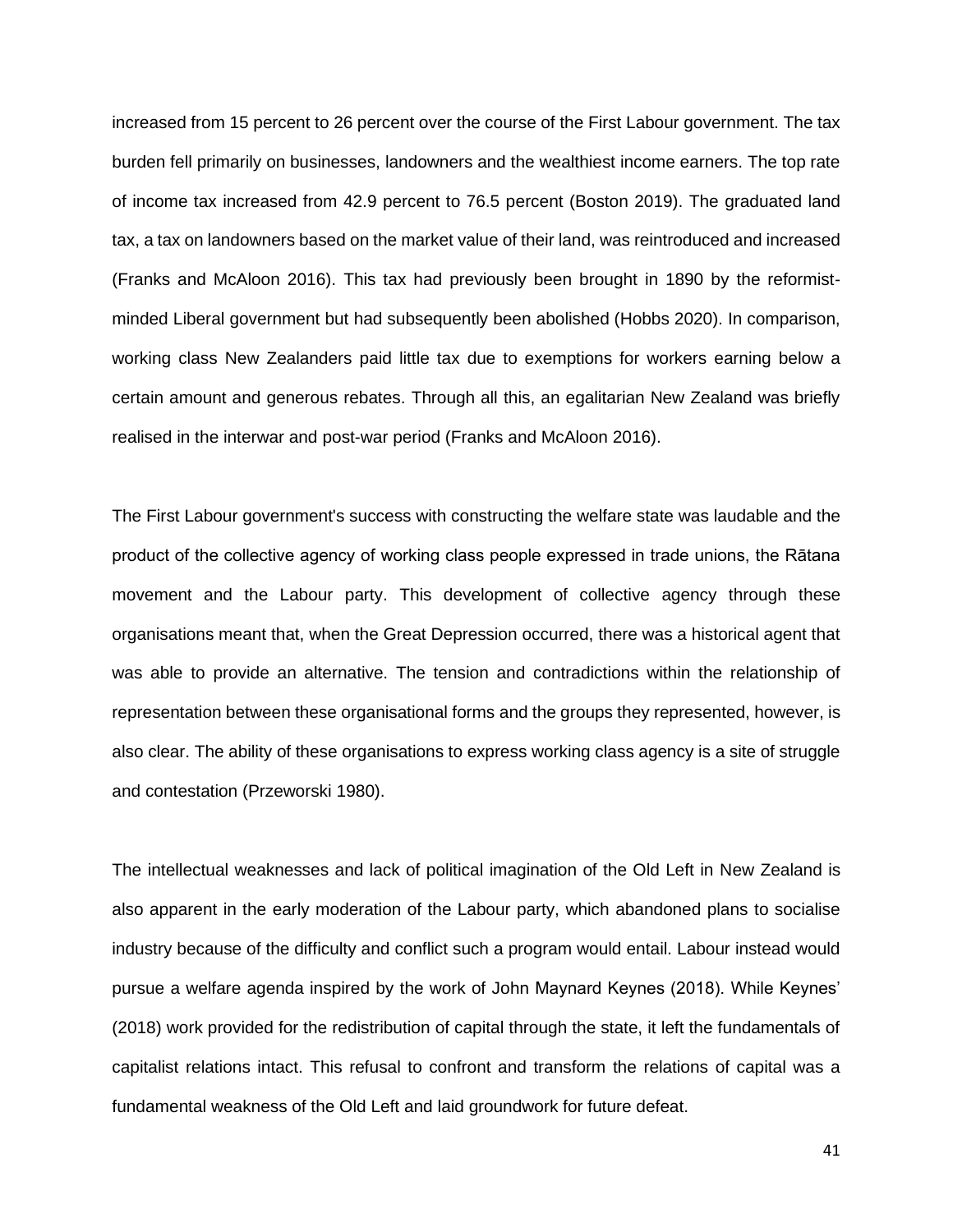Initially, the revolution envisioned by electoral socialists was predicated on socialisation of the means of production (Przeworski 1980). Capitalism produced unjust, inefficient and irrational outcomes; this was the result of relations of private property, where the capitalist class held dictatorial control over the means of production. Swedish social democrat and future Prime Minister Hjalmar Branting remarked in 1906 that "in the basic premises of the present social order there are no satisfactory guarantees either that production as an entity is given the most rational orientation possible, or that profit in the various branches is used in the way that is best from the national economic and social point of view" (Tingsten 1973, 131).

The principal method of achieving socialist goals then, it held, was the socialisation or nationalisation of the means of production. The emphasis on organising and winning power however meant little concrete thought was given to *how* this might be achieved. When socialist parties came to power, they realised they did not know how to implement these changes (Przeworski 1980; Howard and King 1992). Not only that, but they were afraid of how capital might react, fearing capital flight and potential reactionary violence (Przeworski 1980). Caused by increasing inequality of income distribution which suppressed consumer demand and resulted in over-investment of capital and underconsumption, the Great Depression had created a crisis of legitimacy for the economic status quo and also caught the working class movement intellectually unprepared (Howard and King 1992). The crisis of legitimacy facilitated the rapid rise of electoral socialism to power throughout the Global North, but once in power they were unsure of how to proceed to realise their program. Prezworski (1980) puts this down to a lack of theoretical maturity and political imagination. Electoral socialists were ill-equipped for the technical problems and demands of enacting social transformation.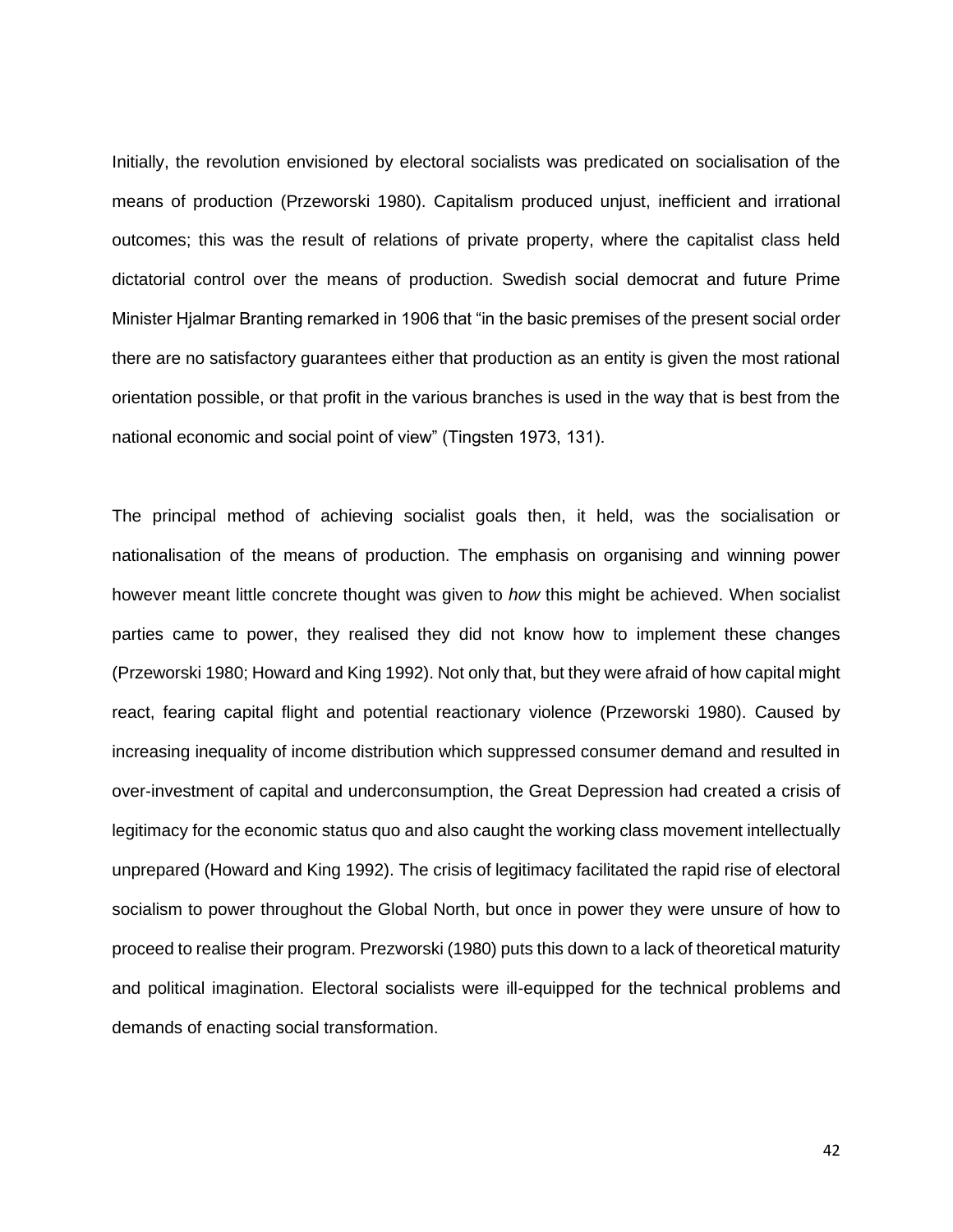The Second Labour Government (1929-1931) led by Ramsay Macdonald in the United Kingdom is an example of this. Labour had been elected in the aftermath of the Great Depression. The government found itself amid a political and financial crisis. The orthodox and mainstream response to the economic crisis was austerity to ensure a balanced budget, restore business confidence and protect the gold standard (Mudge 2018). The Second Labour Government had no theoretical or tangible alternatives and so felt helpless in the face of economic collapse. They could not envision how to intervene in market forces, lamenting that despite being elected to offer an alternative, austerity was the only possible response to the crisis. Chancellor of the Exchequer Phillip Snowden excused this by arguing that the economic crisis meant that the material conditions were not ripe for socialist reforms (Mudge 2018). The Second Labour Government was symptomatic of the lack of political imagination of electoral socialists; they were building working class agency and winning power yet were trapped by their lack of political imagination and inability to envision an alternative.

Evident in this example is how embedded the logic of capitalist realism was at this period, signaling a profound lack of theoretical maturity on the part of the electoral socialists (Przeworski 1980). This was in part a consequence of their rapid rise into power but also their alienation from sites of knowledge production (Mudge 2018). This reflects how expertise and knowledge remained the sphere of the elite, something to be used to manage the masses rather than challenge entrenched power. Few socialist organisers and politicians had formal education (Mudge 2018). While many organic intellectuals emerged (Mudge 2018) to tackle these questions, the movement as a whole was still developing a theoretical maturity and political imagination. This lack of maturity resulted in a strain of dogmatism within the movement (Przeworski 1980). While socialists were well versed in Marxism, his work was often treated as a shibboleth rather than a source of dynamic and live scientific enquiry (Thompson 1963). The importance of Marx's work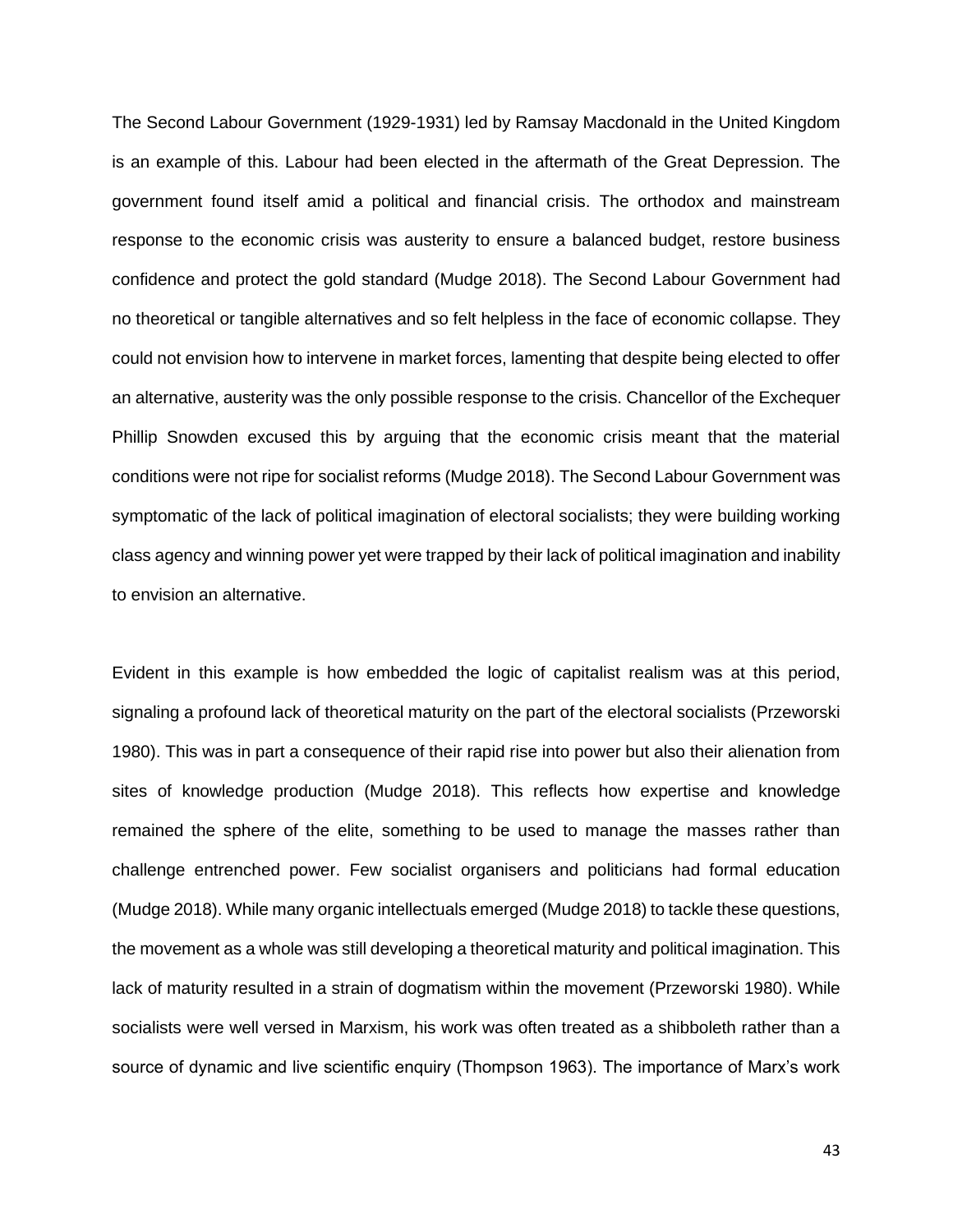notwithstanding, his contributions were a critique of capital, and what was required as electoral socialists took power was robust socialist imagination, something they did not have.

#### *The Historical Compromise*

For better or worse, Social Democracy is the only political force of the Left that can demonstrate an extensive record of reforms in favour of the workers. - Prezworski (1980 27)

The emergence of Keynesianism provided an illusory escape from the dilemma of socialisation, as I mentioned above. Keynes' *The General Theory of Employment, Interest and Money* (2018) provided electoral socialism with a distinct policy for administering capitalist economies. Keynes' (2018) theory was that the state does not have to be the passive victim of economic downturn; instead, it should play an active role in regulating the economy in times of hardship and prosperity. During recessions, the state should increase spending and allow budget deficits to promote economic activity, and this debt should then be paid back during periods of expansion. Keynes postulated that the state should regulate and distribute the gains made through the market not just out of humanitarian concerns, but because the welfare of workers affected the welfare of all.

The state should therefore work to provide welfare to all citizens and aim for full employment. Keynes' program provided justification for engaging in electoral politics for distributive policies rather than the realisation of socialism, which allowed parties to sidestep the dilemma of socialisation. Prezworski (1980) refers to this as the substitution of socialism with the welfare state. This is precisely the trend that played out with the New Zealand Labour Party. The abandonment of socialisation was, we can now see, a historical error. The Great Depression provided an opportunity to go beyond capitalism, but instead, relations of private property and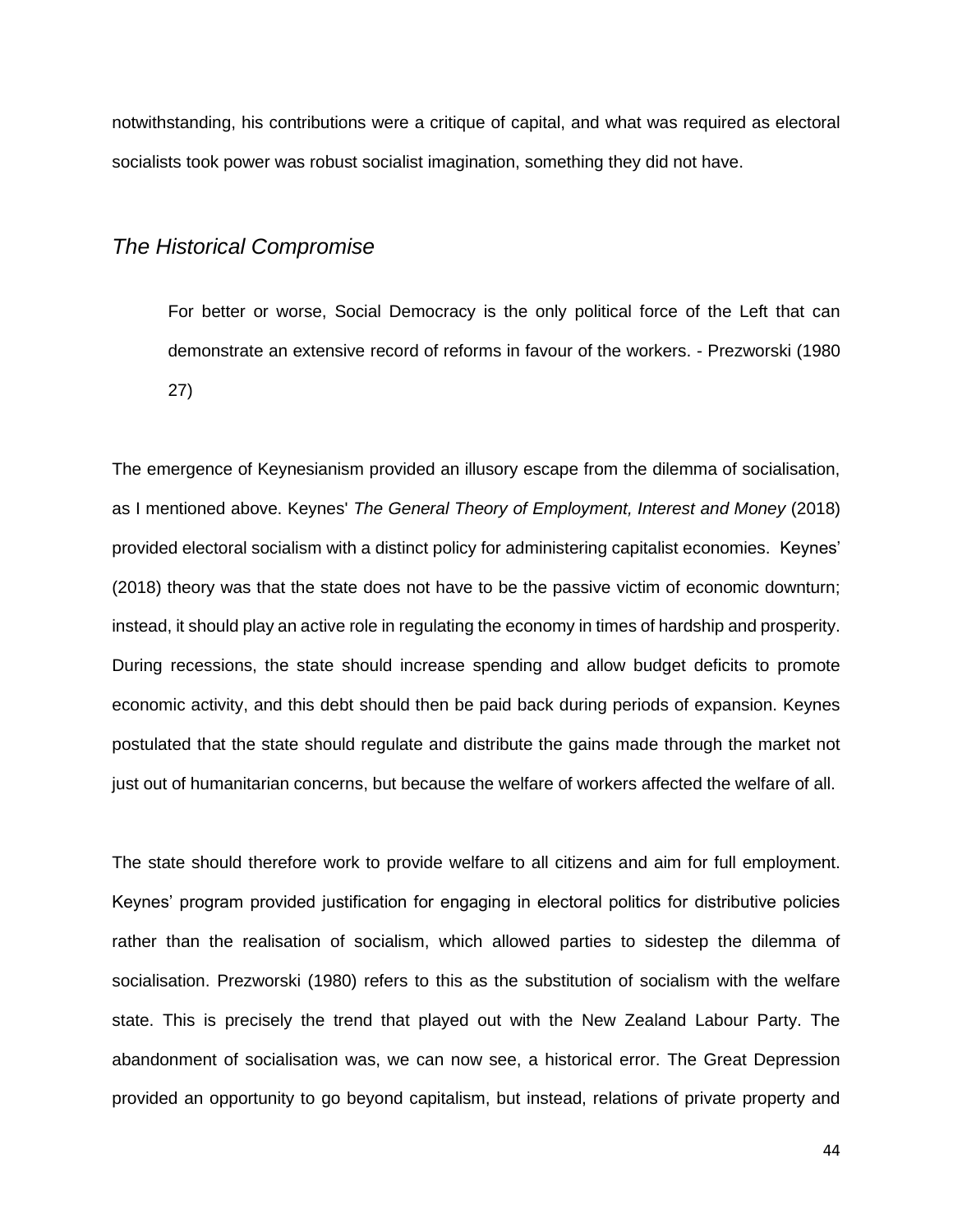capital ownership of the means of production were kept intact. The difference would be that the state would play an active role in mediating market forces and distributing profits. Unproductive and unprofitable sectors like healthcare and welfare services would be nationalised, but this did not indicate the intent to socialise production; rather, it indicated the acknowledgement that these sectors played an important role in facilitating economic activity (Prezworski 1980). The Keynesian revolution saw the birth of social democracy, a 'pragmatic' compromise between socialism and capitalism, where the market and private property relations remained but were constrained through regulation to ensure equitable outcomes (Jackson 2013). Social democracy, therefore, provided electoral socialists with the means to sidestep a confrontation with capital over relations of private property. For this reason, it has been called a 'historic compromise' between labour and capital (Burchell 1992, 27).

French economist Thomas Picketty (2013) argues that the historical compromise was an outlier in the history of capitalism, the result of the unprecedented post-war economic expansion. At an economic level, it was made possible through the shock of war and the disorganisation of the capitalist class who had been weakened by the Great Depression and war and were unable to effectively resist its implementation. Ironically, despite their opposition to it, social democracy rescued capital at a time of crisis and counteracted its anti-social affects. The success of Keynesianism in rebuilding the post-war economy and ushering in an era of unparalleled prosperity led to capital accepting this 'historic compromise', with Milton Frie dman remarking that "in one sense we're all Keynesians now" (Akerlof 2019,171).

For Prezworski (1980), the historic compromise between capital and labour was inherently unsustainable and unstable. Social democracy required constant intervention in market forces to produce equitable outcomes as the logic and structure of the market tended towards anti-social outcomes. As a result, all that was required to undermine social democracy was state inaction.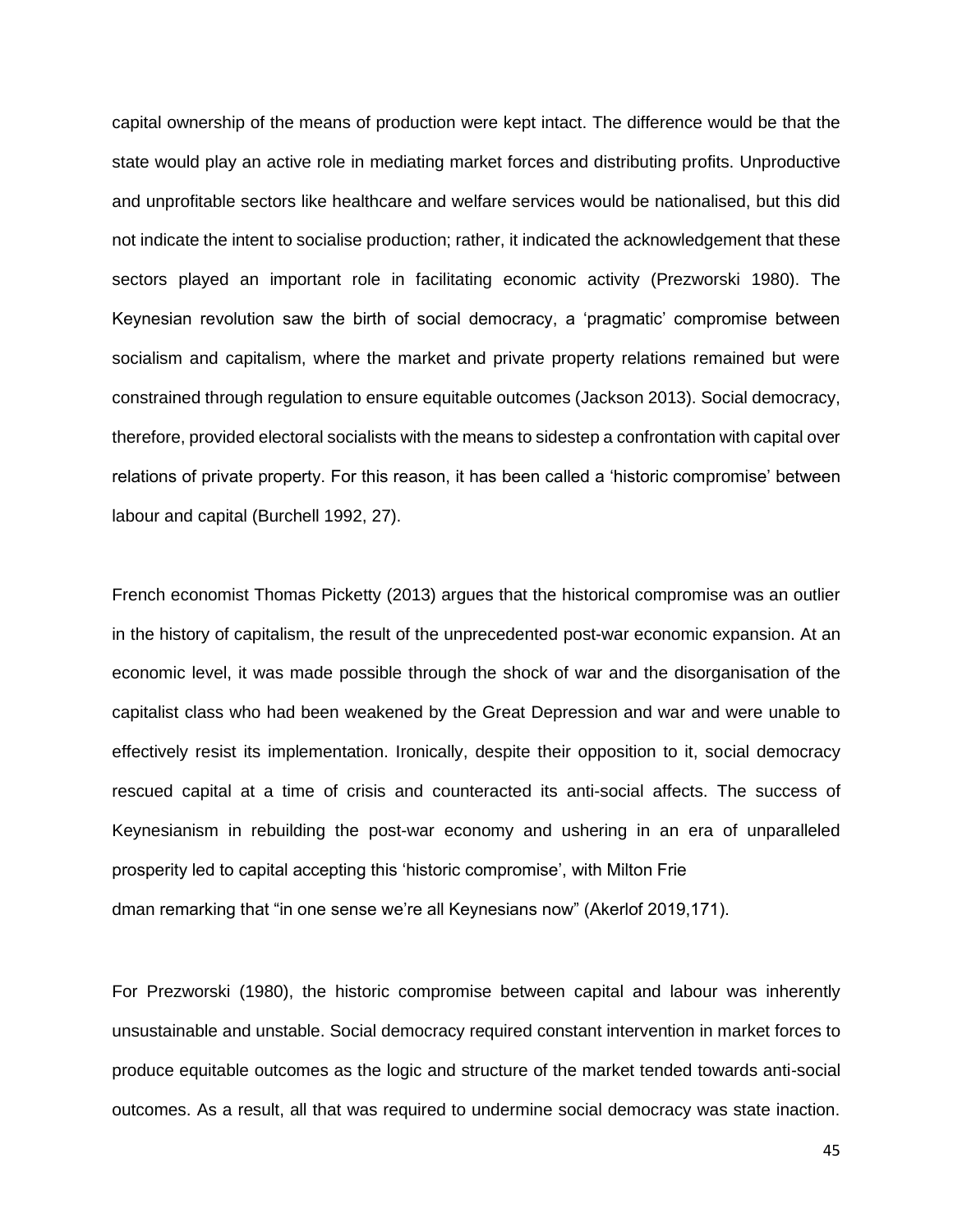Social democrats were also required to govern in the interest of capital and labour, as the profitability of capital was required to fund social programs, and this had the long-term effect of undermining their working class appeal (Prezworski 1980). In addition to this, the rise of the propertied middle-class and the decline of the manual working class as a result of the social mobility provided by social democracy, as well as the changing nature of work, forced social democratic parties to appeal to broader voting constituencies. Electoral socialists began appealing to voters using the language of citizenship rather than class struggle, thereby losing their class character. This had a depoliticising effect on workers who also began to see themselves as individuals and citizens rather than part of the working class (Prezworski 1980). This further strained the relation of representation between the party and the class. This retreat from class politics meant that electoral socialism lost its political and class character.

It has been suggested that the dilemmas of social democracy expounded by Prezworski (1980) have led to long-term realignment in 'class voting'. The association between social class and voting patterns has been the subject of sociological literature since the emergence of electoral socialism. The advent of election surveys has made it possible to more directly observe the relationship between class and voting (Manza, Hout, and Brooks 1995, 137-162). What the research has demonstrated is a long-term decline in the voter share of social democratic parties across the Global North. This has been hypothesised as due to a loss of working class support in contrast to middle-class support.

There is very little literature on the phenomenon of class realignment in New Zealand. Joshua Van Veen (2017) in *The Strange Death of Labourism: Class Realignment in Britain and New Zealand looks* at class voting trends in New Zealand and Britain, answering whether class voting has declined. Van Veen (2017) concludes that there is evidence to suggest a long-term realignment rather than decline in class voting in New Zealand and the United Kingdom. From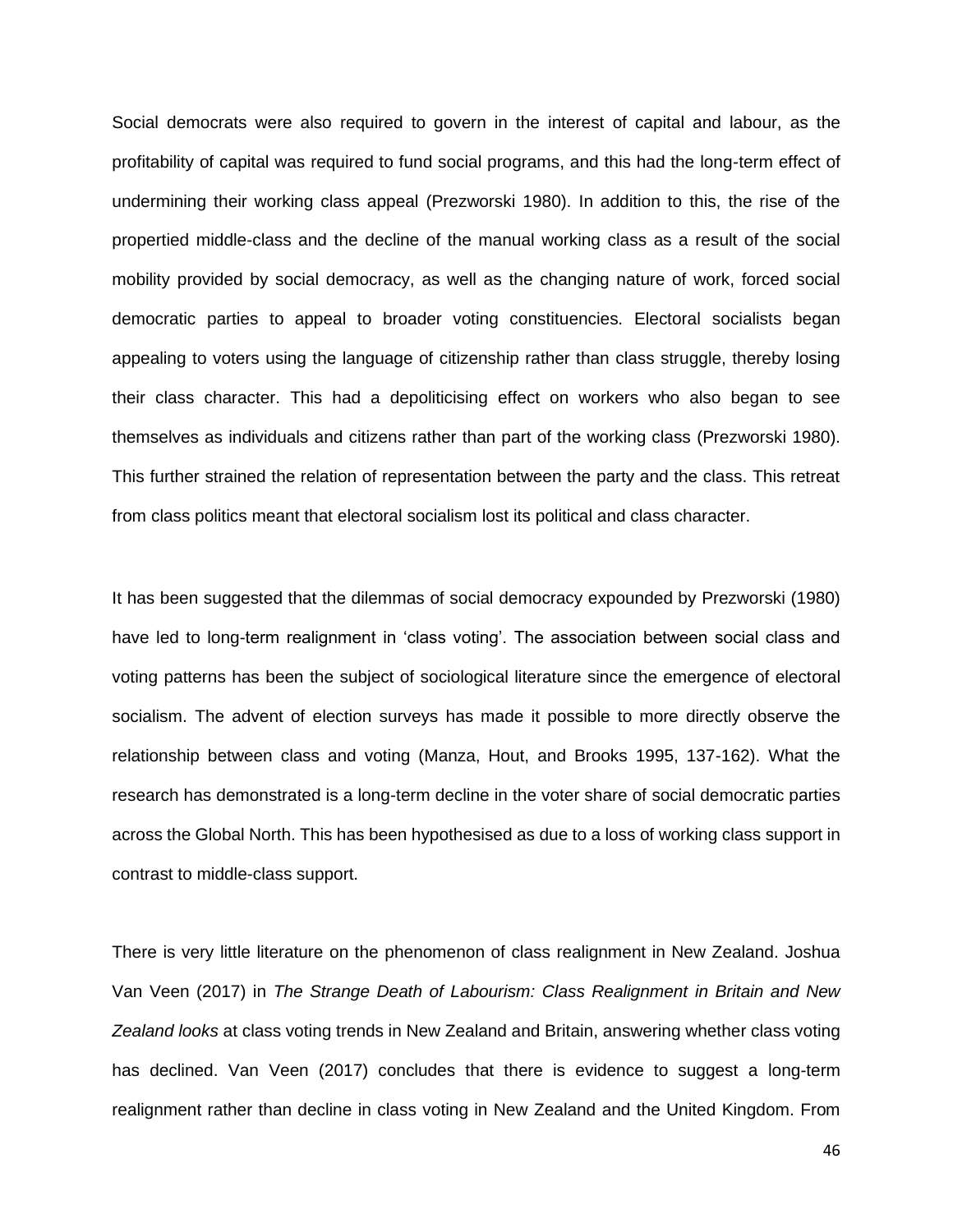the 1980s onwards, the British and New Zealand Labour party have not won a majority of working class voters. Despite this, the New Zealand and British Labour party maintained a "competitive advantage" with working class voters until the 2010s (Van Veen 2017, 6).

As I have demonstrated in this account of social democracy, it was fraught with contradictions. The historical compromise between labour and capital proved to be ephemeral. Electoral socialists attempted to chart passage between the "abandonment of the mass character, or the abandonment of the final goals" (Prezworski 1980, 32). However, the abandonment of socialisation and the compromise of social democracy resulted in the abandonment of both the mass character and the final goals. Social democracy compelled electoral socialists to govern in the interests of capital and labour, undermining the relation of representation between them and the working class. In addition to this, predictions that, once suffrage was attained, the working class would constitute the vast majority of voters did not eventuate (Prezworski 1980). The rise of a propertied middle-class meant that a working class majority never emerged. As a result, social democratic parties were forced to broaden their class appeal to win elections.

This outcome was not inevitable, and it is conceivable that electoral socialism could have yielded a different outcome. It is not impossible to imagine that had electoral socialists developed a robust political imagination and program, they would have been able to chart passage through toward the realisation of the final goal of socialism. Instead, electoral socialist parties, through their embrace of compromise, became hollow vehicles, with an increasingly weak attachment and relation of representation to the working class (Przeworski 1980). As a result, the parties began to develop diverging political interests from the working class.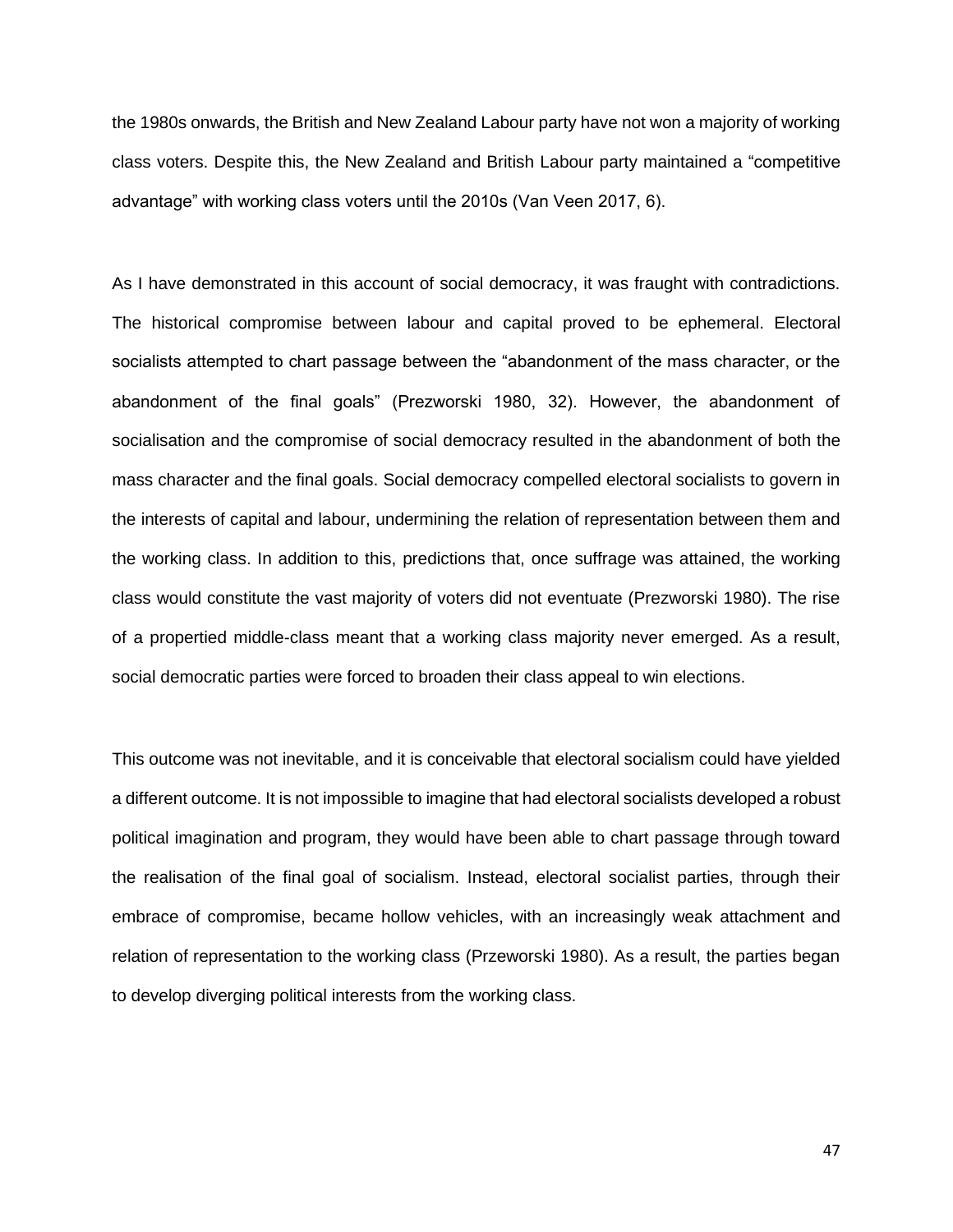The parties also began to look different from the working class in terms of their class composition (Van Veen 2017). Consequently, electoral socialist parties ceased to be fit for purpose, captured by interest's contrary to their working class base. The compromise between labour and capital inherent within social democracy laid the groundwork for its unravelling. The political arm of the working class politics became increasingly unfit for purpose, undermining working class agency. The retreat from class struggle towards Keynesianism slowly transformed electoral socialist parties into unresponsive institutions, not attuned to the needs of the working class (Bodman 2013). Rather than give the working class movement a mass character and providing leadership, electoral socialists fell behind.

# *The New Left*

While the unfit-for-purpose state of electoral socialist parties undermined working class agency, the redistribution of wealth and the texture of working class life in the Keynesian era simultaneously created a radical working class subject and agency (Fisher 2018; Boraman 2012; Boraman 2016; Boraman 2018). This new working class agent appeared alongside the capitalist subject of the culture industry outlined in Chapter 1. Herbert Marcuse (1955, 93) once postulated in *Eros and Civilisation* that "civilisation has to defend itself against the spectre of a world which could be free" and that "the closer the real possibility of liberating the individual from the constraints [...] the greater the need for maintaining and streamlining these constraints, lest the established order of domination dissolves".

It is from this starting point that the late Mark Fisher (2018,) begins his investigation into the fledgling new working class subject of the Keynesian era. Unfortunately, this work was never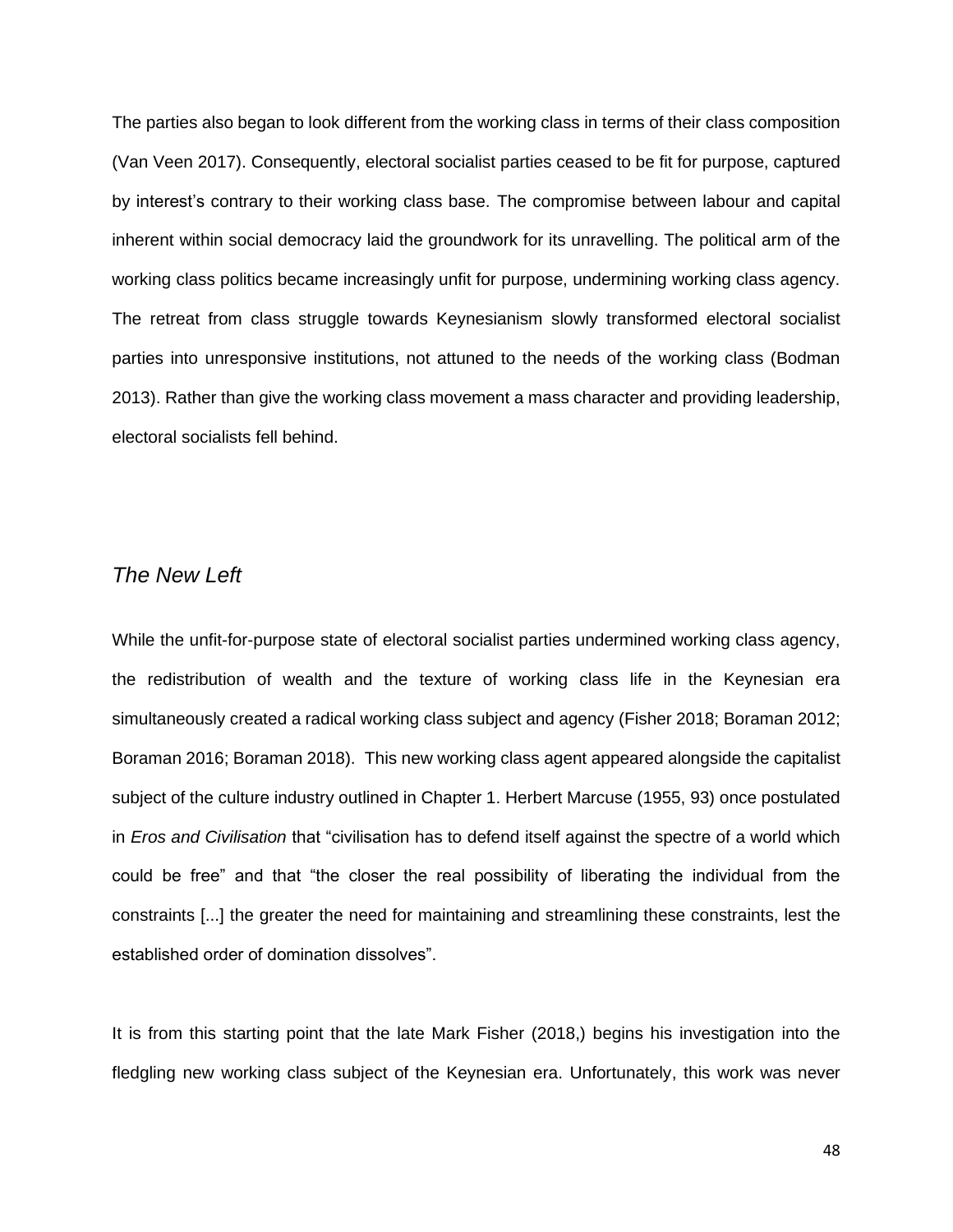completed as Fisher tragically committed suicide in early 2017, leaving just a rough draft and introduction entitled *Acid Communism* (2018). In this embryonic work is a reassessment of the interregnum of the 1970s. Fisher (2018) argues against readings of the counterculture and the New Left that argue it was a solely middle-class individualistic movement which was easily incorporated and served as precursor to the new spirit of capitalism (Boltanski and Chiapello 2005) or even functioned as the handmaiden of neoliberalism (Fraser 2013). Instead, Fisher posits that the radical elements of the movement that were incompatible with the individualistic materialist ethos of neoliberalism have been suppressed and erased. It is in these elements in which a new working class agency appeared from the cracks in capitalist realism, embodying the possibility of a better world beyond capitalism. Capitalist realism attempts to make this possibility unthinkable, and it is exactly for this reason that it is necessary to revisit moments where it was conceivable.

This new working class agency never fully developed, but the social movements that erupted in the 1960s and 70s make it possible to trace the outline of a new world that almost was. These rebellions were made possible by social democracy, which empowered working class people with a sense of unprecedented agency through the provision of basic social goods and collective working class organisation. For many, the necessities of life were no longer a site of struggle, insecurity and instability. This empowerment expanded the horizons of possibility. Historian Lewis Mumford once remarked that "every generation revolts against its fathers", and this was true for the new generation of workers, who began to dream of freedom beyond the drudgery and repetitiveness of alienated work under capitalism (Trachtenberg 1980).

Fisher (2018, 836) encourages us to unpack the orthodox narratives about the 1960s and 70s, arguing that "capitalist realism could not have happened without the narratives that reactionary forces told about those decades". The nostalgia focusing solely on the sexual promiscuity, drug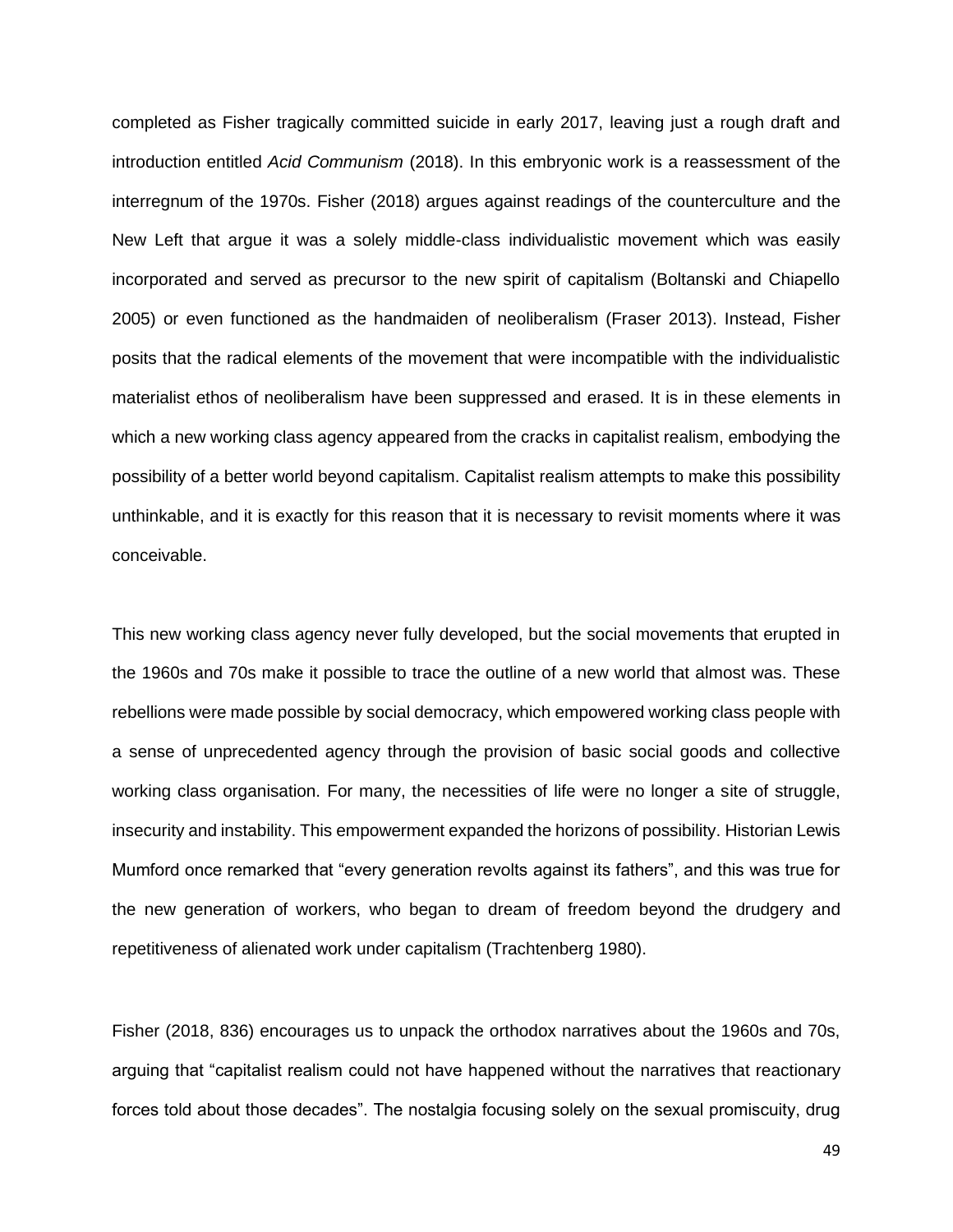use and iconic music of the era misses the revolutionary fervour and experiments in collectivism that were exploding back then. The re-emergence of class and political struggle saw growing labour militancy, and mass social movements aimed at extending democracy and citizenship to groups othered and marginalised by racial capitalism demonstrate that revolution was in the air. The wave of rebellions across the world urged us to "be realistic and demand the impossible" (Tormey 2018). Rather than view the counterculture and New Left as the handmaiden of neoliberalism, we should perhaps ask whether neoliberalism was in part a response to the threat of a world which could be free. For Fisher (2018, 836), re-thinking the 1970s is almost more important than revisiting the 1960s, writing that the 1970s "was a period of struggle and transition, in which the meaning and legacy of the previous decade was one of the crucial battlegrounds. A focus on the 1970s is a necessary correction to orthodox narratives on the counterculture, which focused almost exclusively on the romance of the early period. The 1970s marked an observable radical turn, a consequence of the growing political maturity of the movement.

The intensifying of these struggles constituted a significant challenge to capital, yet ultimately, as we know, they were defeated. The reasons for this are numerous; many have sought to explain away the historic defeat of the Left during this period. Fisher (2018, 844) blames the obstructive old stewards of "social democracy" who were "backward-looking, bureaucratic and resigned to the inevitability of capitalism". As far as he is concerned, the Old Left repudiated instead of embracing the "dreaming that the counterculture unleashed" (Fisher 2018, 1001).

Bruce Jesson (1989, 29) meanwhile, while acknowledging the conservatism and passiveness of the Old Left, was far less optimistic about the political potential of the New Left, referring to the movement as dominated by a youthful and educated middle-class. Jesson viewed its praxis as inherently liberal, representing a middle-class diversion from class politics. Further, he felt the movement was ineffectual and marginal (Jesson 1989, 29). In both Fisher (2018) and Jesson's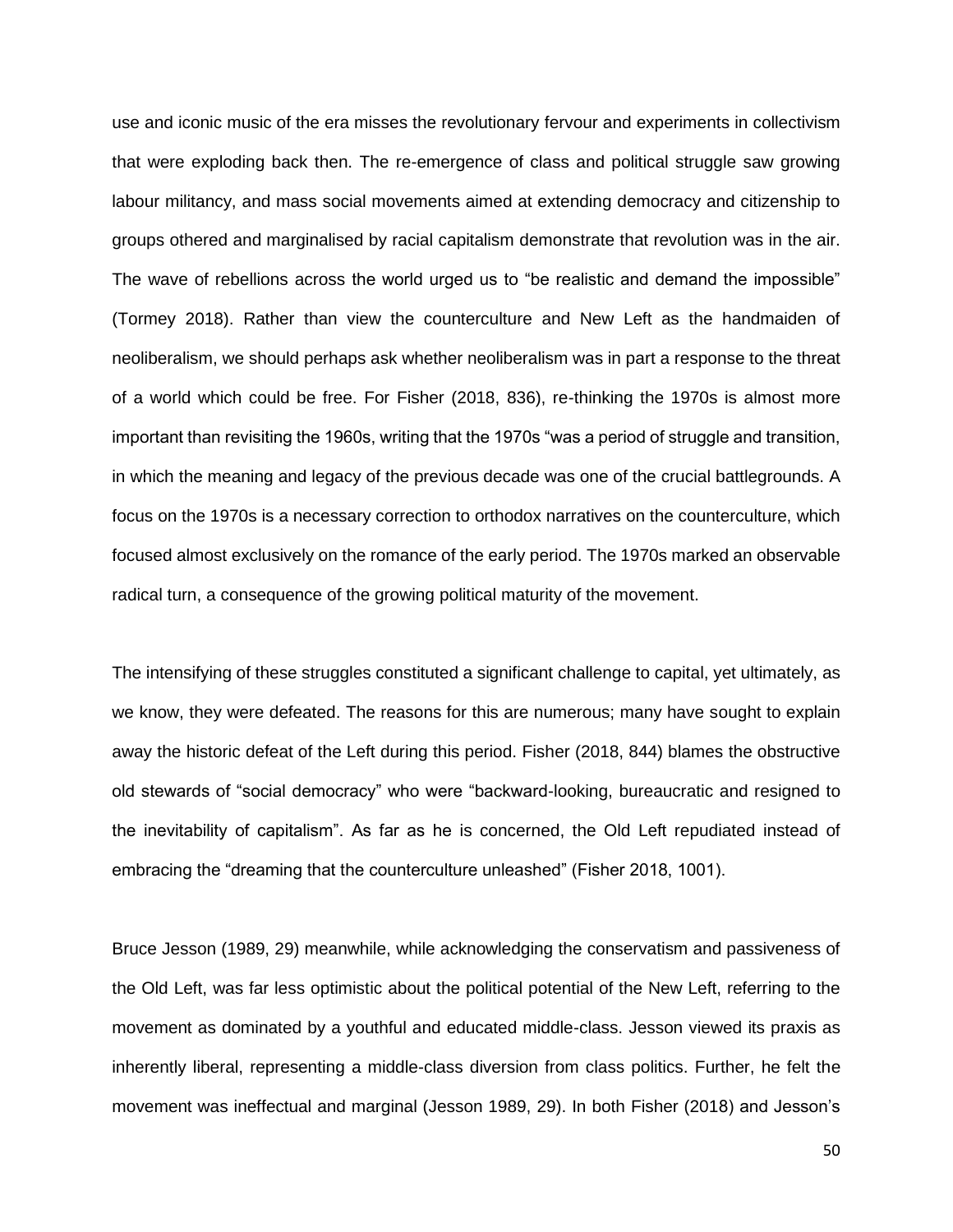(1989) analysis, there is an element of truth, but the relationship and nature of both the New and Old Left is far more complex and contradictory than acknowledged.

Boraman (2012,) examines Jesson's charge that the New Left was a "middle-class diversion from working class struggle" (Jesson 1989, 29) and his findings complicate Jesson's narrow readings of these movements. Boraman (2012) demonstrates that the New Left was not solely a "middleclass diversion" and that there was a strong working class element to the movement, describing the relationship between the New Left and working class as paradoxical. Some middle-class elements of the New Left did perceive the working class as conservative and reactionary, causing them to dismiss class struggle as outmoded and irrelevant (ibid). For these elements of the movement, class should be separated from issues of racism, sexism and homophobia. These issues of 'identity', they argued, should be the main focus of the New Left (ibid).

In New Zealand, this anti-worker and anti-class struggle sentiment was well-illustrated by New Left activist Tim Shadbolt, who allegedly exclaimed at a rally in 1970: "Stuff the workers! They will never do anything!" (Boraman 2012, 220). This is what led critics like Jesson (1989) to argue that the middle-class diversion of the New Left was undermining class politics at a critical juncture. Denis Welch (2009) concurred with this, stating that many of the student radicals of the time would later become the proponents of neoliberalism in New Zealand, citing former Prime Minister Helen Clark's history as a student radical.

Boraman (2012), however, points out that only a minority of former radicals followed this trajectory. Further, I would argue that this observed rightward drift of former radicals could be attributed to the extent of its political defeat rather than its inherently reactionary nature. I return to Fisher's (2018) comments on the contradictory nature of the New Left and the counterculture, and the narratives we tell ourselves about the era and what purpose they serve. While it is true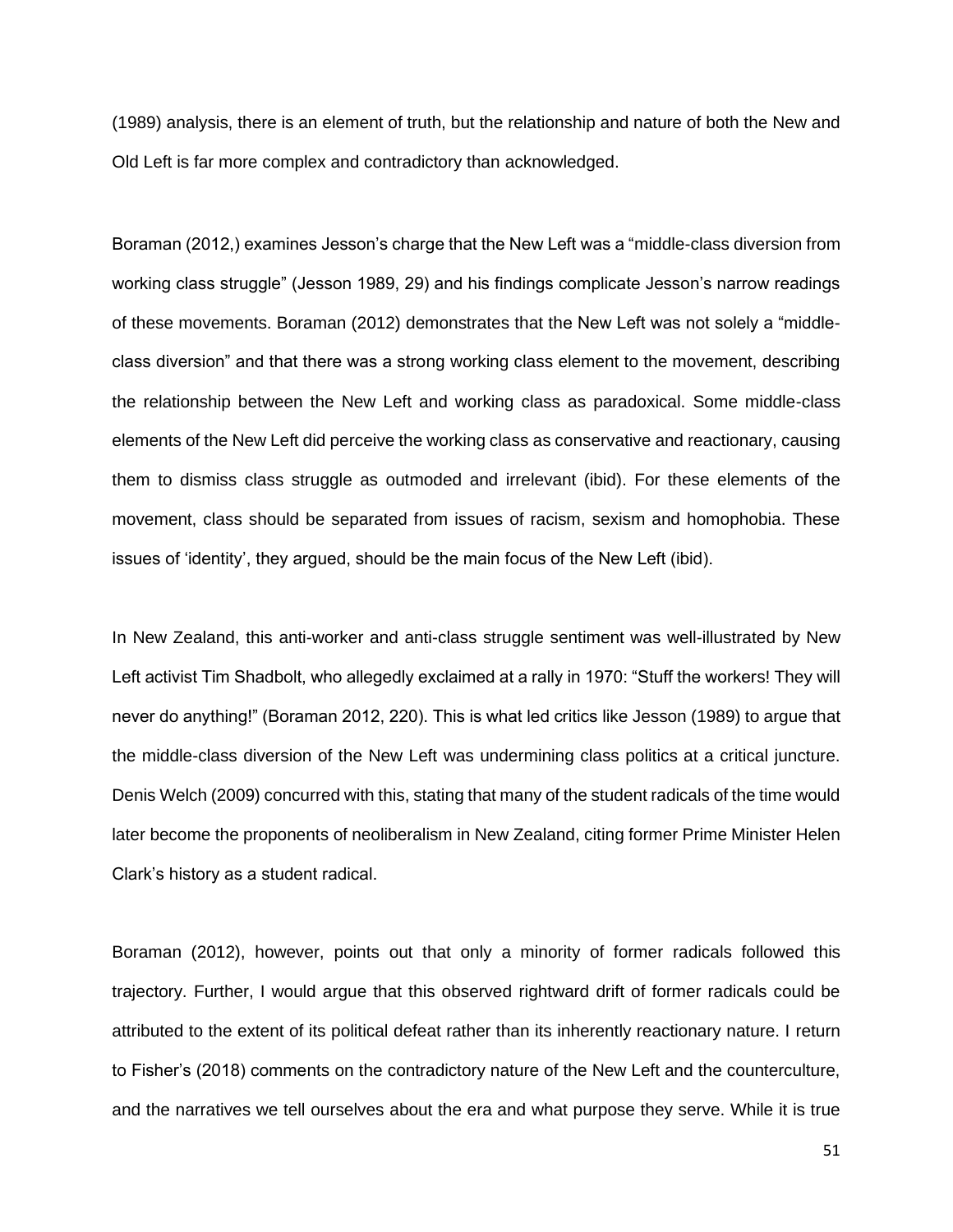that there was an element of the New Left which dismissed the salience of class, the focus on this exaggerates its importance. While these elements were easily incorporated by neoliberalism, it is more important to focus on what could not be. The importance of rescuing lost causes of the past is that it might yield "insights into social evils which we have yet to cure" (Thompson 1963, 19). A history from below must always be sensitive to lost causes, echoing Walter Benjamin's (2019, 6) hope that a "redeemed mankind might experience the fullness of its past".

It is for this reason it is also necessary to reject Fisher's (2018) simplistic analysis of the Old Left, which he charges repudiated the new kind of working class agency, as this also does not tell the whole story. Towards the end of the 1960s, the New Left began to realise the importance of building power within and alliances with the trade union movement (Boraman 2018). The trade union movement had become increasingly militant, motivated by intensifying political attacks by representatives of capital and the economic crisis, driven by falling rates of profitability causing inflation and wage stagnation. The new kind of worker of the New Left found a home within the trade union movement. Middle-class student radicals simultaneously began to realise the importance of converging social movements with class struggle (Boraman 2018).

The events of May 1968 in France are a famous example of the convergence between organised labour and social movement radicals. May '68 began with student occupations in Paris against capitalism, consumerism and imperialism (Boraman 2018). These occupations were then joined by sympathy strikes which spread across France. Approximately 11 million workers went on strike, making it the largest general strike in French history (Boraman 2018). May '68 led to the brief collapse of the French government, with the president Charles de Gualle fleeing to Germany. The movement was eventually suppressed, but it was generally recognised that May '68 had almost brought about a revolution in France (Boraman 2018).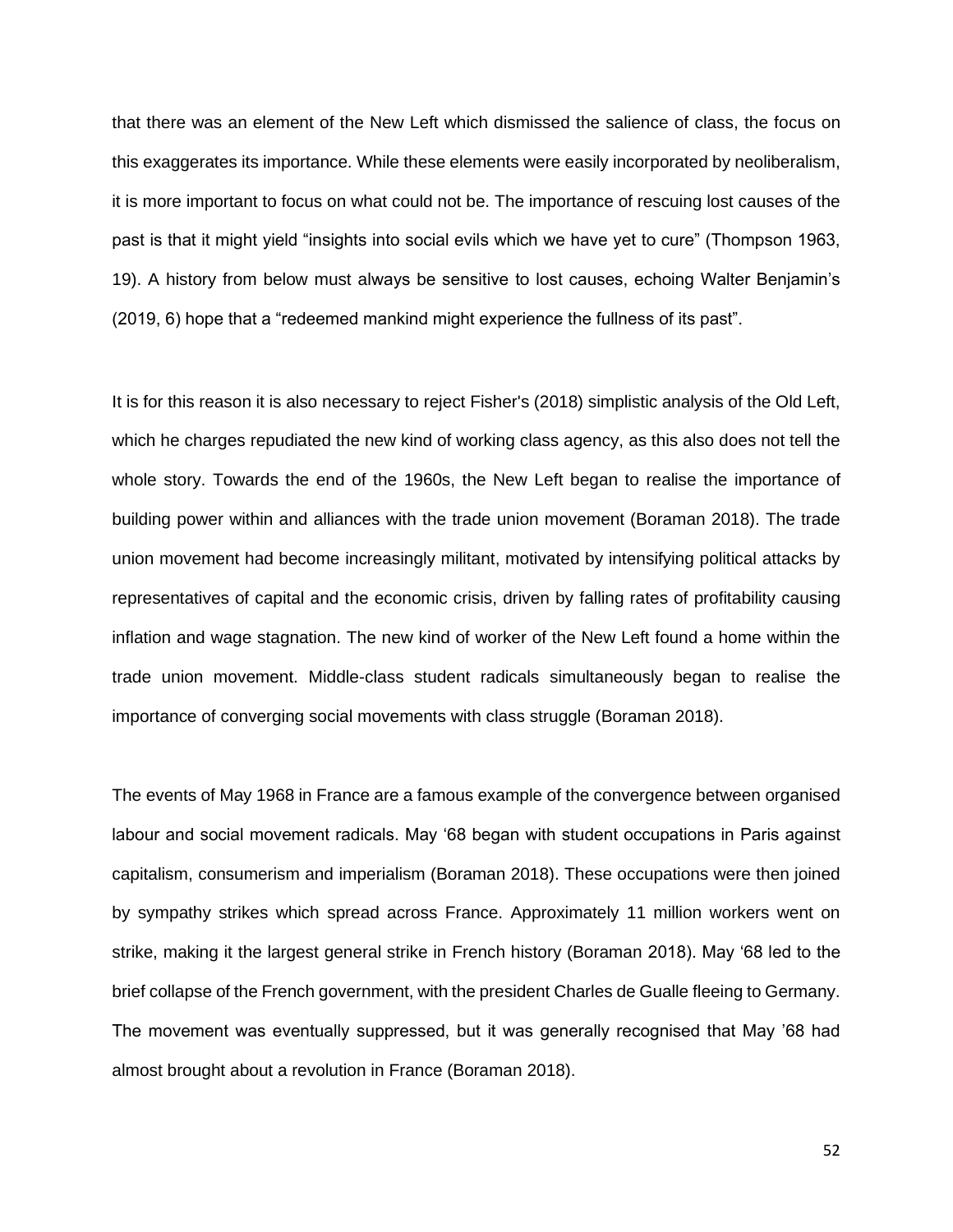These electrifying events were a source of inspiration for the New Left elsewhere who realised the importance of building relationships with trade unions. Lane Windham (2017) in her book *Knocking on Labor's Door: Union Organizing in the 1970s and the Roots of a New Economic Divide* writes that in the United States, the 1970s was not an era of retreat but in fact saw millions of workers organically organising and attempting to unionise their workplaces. These workers were from historically unorganised industries and were composed mostly of people of colour, women and baby boomers inspired by new civil rights legislation. They sought to build solidarity between diverse groups of workers from diverse sectors and develop on the political victories of the civil rights era. This new diverse working class was largely located in the emerging service economy.

Windham (2017) notes that as the industrial working class were in decline, these new workers provided energy and momentum to the trade union movement. These were workers who had emerged from the New Left and the social movements, largely belonging to marginalised communities whose struggles had been ignored by the economism of the early Old Left (Taylor 2008). In this period, these workers struggled within the trade union movement to create a class politics that went beyond economism (Windham 2017). This was a class politics that recognised class struggle within broader social terrains and sought to converge them. Ultimately, these efforts were unsuccessful and perhaps too late; this new working class agent, still in embryonic form, could not defeat the highly disciplined and unified capitalist class (Windham 2017). However, in rescuing this lost cause from history, simplistic renders of the Old and New Left are complicated and the importance of converging struggles within class politics made clear.

In New Zealand, a nascent convergence between the Old and New Left was also observable. The Left inspired by May '68 sought to build, incorporate, and converge the Old and New Left. For Boraman (2018), the most significant example of this was an alliance formed between workers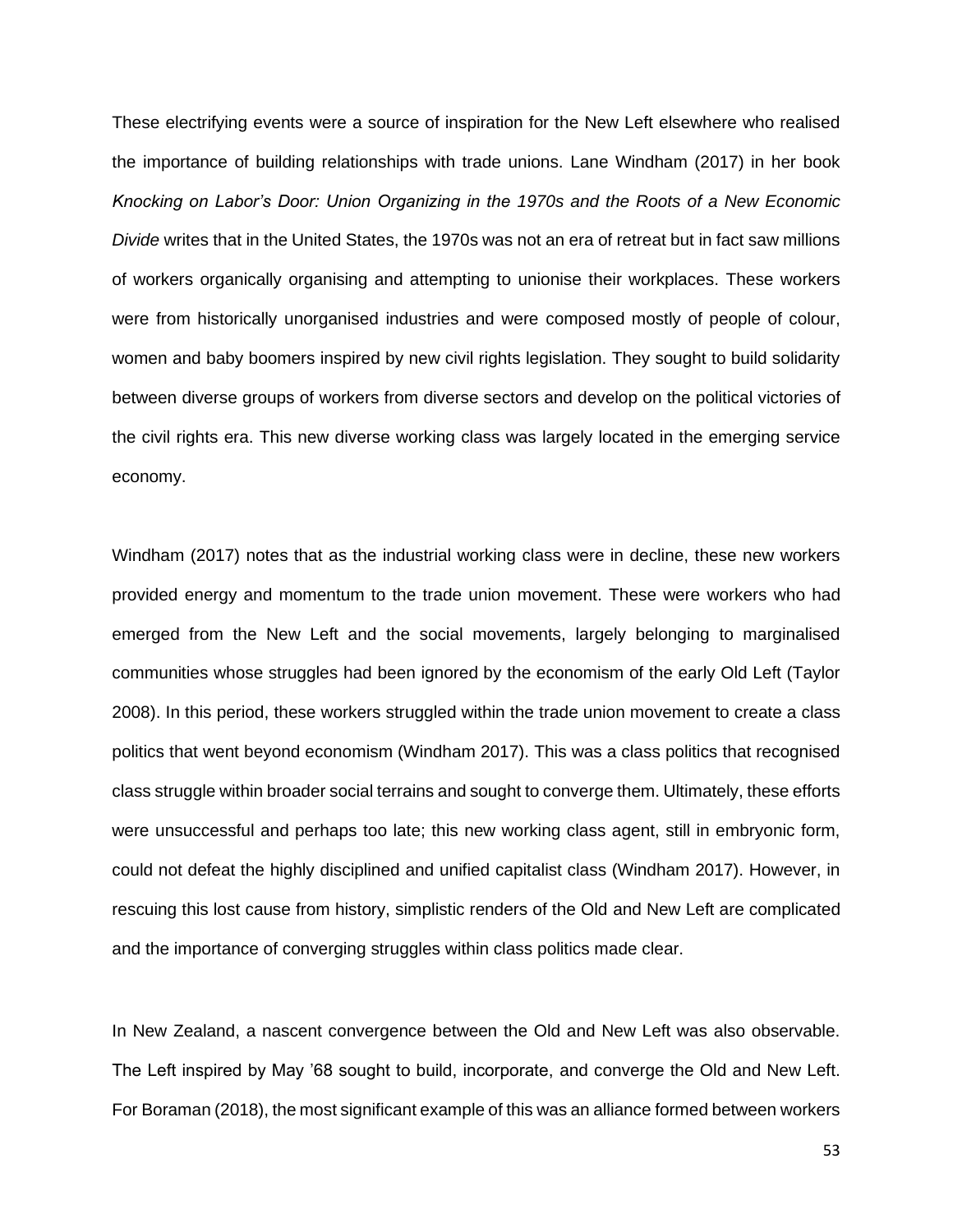and students for a protest on the opening day of parliament in June 1968. Various reports say that 3,000 to 7,000 attended the protest and it resulted in an impromptu occupation of parliament grounds (Boraman 2018). This caused the opening ceremony of parliament to be cancelled. The protest represented a myriad of causes, including rising costs of living, the Vietnam War, a proposed United States Military spy base in New Zealand, and the Māori Affairs Amendment Act 1967 which Māori saw as the "last land grab" (Boraman 2018, 37). The largest faction of protestors was striking workers, who had come to protest an order by the Arbitration Court that there would be no wage increase that year. This 'nil wage order' was effectively a wage cut as inflation had increased 5 percent (Boraman 2018). Borman (2012) notes that this action was part of a nationwide strike movement which "ushered in an era of increased workers' confidence, shop floor militancy and direct action to secure better wages and conditions".

The alliance between workers and students and increased industrial action forced the Arbitration Court to reverse their decision and grant a five percent increase to all workers. The alliance and convergence between the Old and New Left coincided with an increasingly militant trade union movement and an uptick in strike activity. The victory and reversal of the Arbitration Court's 'nil wage order' led many workers to come to the conclusion that the state was captured by the interests of capital, and it was no longer in their interests for the trade union movement to be incorporated into the state (Boraman 2012).

The growing militancy and increase in strike activity in New Zealand challenges narratives about the 1970s as an era of retreat. The period from 1968 to 1984 is often referred to as the long 1970s by New Zealanders because of the industrial turmoil that took place during this time (Boraman 2016). In this period, hundreds of thousands of workers participated in industrial action, and it was the highest level of industrial action in New Zealand history. Ross Webb (2018) suggests part of the reason unions were able to mobilise so many was a growing militancy among a new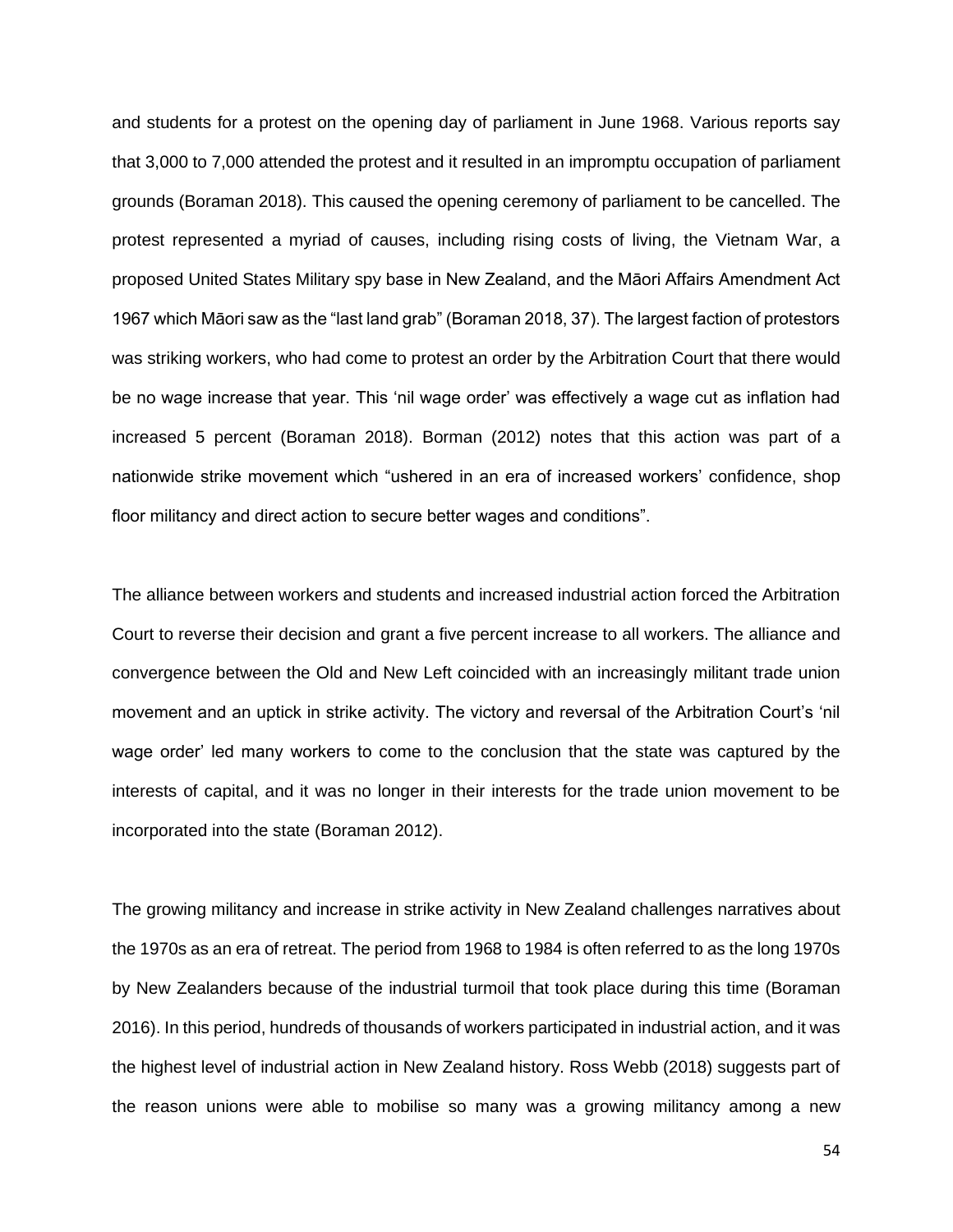generation of working class people who were influenced by the New Left. These workers understood that unions needed to go against economism and link up with other struggles. It was this push that led to unions playing a role in the Bastion Point occupation, against the seizure of Māori land (Webb 2018). When police removed the occupiers, unionised workers in the freezing works in Wellington reportedly walked out in solidarity (Webb 2018).

The move beyond economism and a growing convergence between the Old and New Left is supported by new data which reveals a dramatic increase in non-industrial strikes during the long 1970s (Boraman 2016). These non-industrial strikes were political, with the target being the government rather than employers. The new data helps us create a more accurate picture of worker activity during the time, as previous numbers had substantially underestimated the level of industrial activity. These non-industrial strikes "were an expression of dissatisfaction with particular aspects of broader society in which workers live" (Boraman 2016, 65).

The most significant of these was the general strike of 1979, which was the first general strike in New Zealand's history, organised after Prime Minister Robert Muldoon introduced the Remuneration Act 1979, a piece of legislation that would allow the government to prevent wage settlements. Muldoon then proceeded to intervene in a settlement between the Drivers' Union and their employer. As a result, the Federation of Labour called a general strike. 300,000 workers took part in the general strike, and an extraordinary 46 percent of workers went on strike in 1979 overall. The government backed down in the face of this unprecedented industrial action and the Remuneration Act was repealed a year after (Boraman 2016).

While convergences between the Old and New Left partly reinvigorated the trade union movement in New Zealand. The new kind of working class agency that emerged from the Keynesian era energised and radicalised working class organisation. The new working class were not content to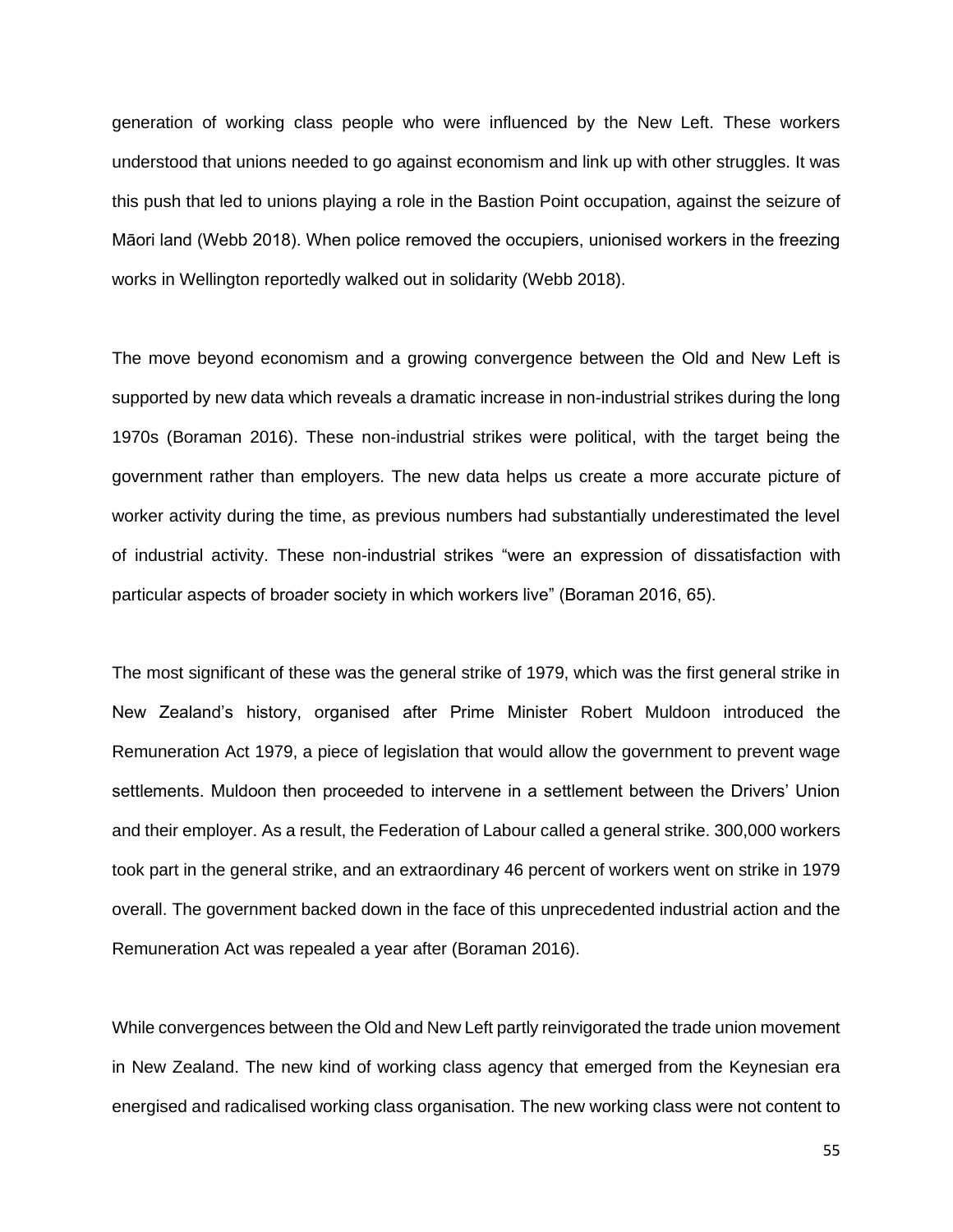accept the drudgery of repetitive and alienated labour and they dreamed of deepening democracy in the workplace and their communities (Fisher 2018). Their vision was not of class mobility, but of the abolition of class itself (Fisher 2018). They viewed class struggle beyond economism, seeing it converging and intertwining with struggles against racism, sexism, and other forms of oppression (Boraman 2012). In France, this new kind of worker alongside student radicals almost toppled the government. Perhaps, the middle-class elements of the New Left and the conservative economistic elements of the Old Left prevented this convergence from reaching its full potential but that is certainly not the whole story. With this new kind of working class agency, it is easy to see the flickering of a conscious subject. This was the product of the unprecedented freedom and prosperity produced by social democracy, but also through the active process of engaging in class struggle and seeing the residue of popular power in everyday life. This new kind of working class agency is the antithesis to the capitalist subject of the culture industry. This demonstrates how the culture industry and the new tools of social control were unable to prevent consciousness and agency emerging through the cracks of capitalist realism.

# *Reflections on the Defeat of the Organised Working Class*

In many respects, the failures of electoral socialism and workers' parties, who were formed to act as the political expression of working class agency but had become beholden to capital through the historic compromise, are most significant in explaining the defeat of the workers' movement (Prezworski 1980). During the long 1970s, the New Zealand Labour party in particular, demonstrated that it was unfit for purpose, showing a lack of leadership and political imagination (Bodman 2013). This lack of political imagination is a continuing theme that comes up again and again regarding electoral socialism (Prezworski 1980; Fisher 2018), demonstrating how acutely this limits the horizons of possibility. Electoral socialists were not able to respond to the economic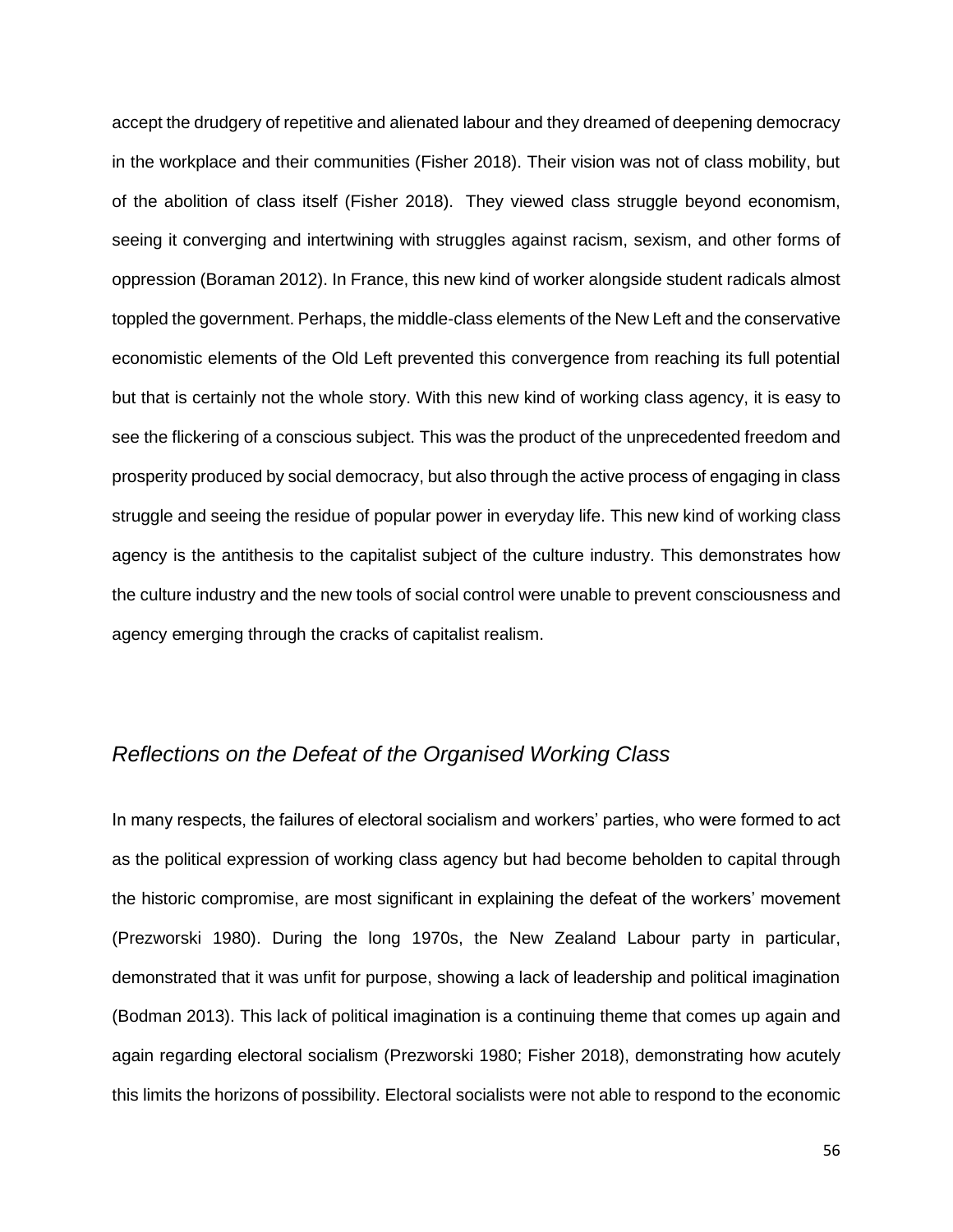crisis of the 1970s nor the increasingly radical demands of a new generation of workers who had risen above their station (Bodman 20313). Effectively, the working class had no political representation or expression, curbing the mass character of the 1970s radical turn.

This was the case with the New Zealand Labour party, which had transformed during the  $20<sup>n</sup>$ century from a party for and of the working class to an unfit-for-purpose vehicle for a cadre class of professional politicians. Labour's transformation was evident in an increasingly strained relationship between the party and trade unions during the post-war era. The source of the tension between Labour and the trade unions was the party's pivot away from class-politics to a 'national' platform (Franks and McAloon 2016). The 1951 waterfront strike, at the time the largest strike in New Zealand's history, was a critical turning point in Labour's relationship with trade unions. Labour leader Walter Nash refused to publicly support the workers, saying "we are not for the waterside workers, and we are not against them" (Sinclair 1976, 752). This position displeased both sides of the dispute and Nash was rebuked as spineless and indecisive; it was widely seen as the reason Labour lost the 1951 election (Franks and McAloon 2016). In addition to spelling electoral defeat for Labour, it marked the divergence between the party and trade unions. Following this, the trade unions' influence within the party began to wane, and during the periods Labour was in government, there was markedly less and less consultation between unions and the government (Franks and McAloon 2016; Bodman 2013).

The pivot away from class politics was justified by 'electoral realities' as the manual working class vote did not constitute a numerical majority (Prezworski 1980). The defeat of the First Labour Government in 1949 after 14 years in office marked the beginning of a period of defeat and decline for the party. Labour would not return to government for another eight years and would not be in government for more than a single term until the 1980s (Franks and McAloon 2016). This period of defeat caused an existential crisis within Labour. Walter Nash, who was Labour leader from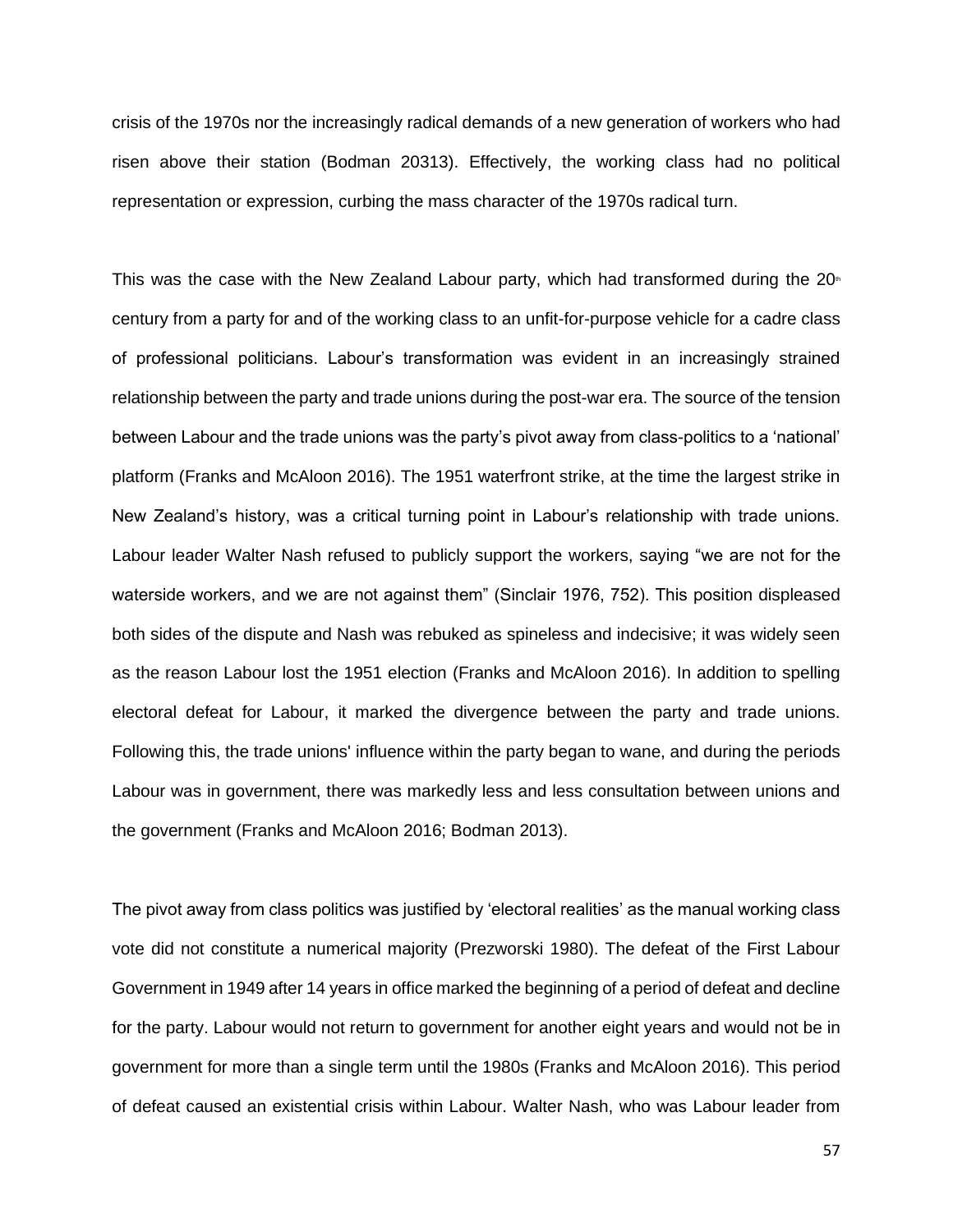1950 to 1963, and Arnold Nordmeyer, who preceded him, became preoccupied with modernising the party from a working class party to a party for 'all' (Franks and McAloon 2016). Nordmeyer in particular oversaw a 'new look' for Labour, believing that New Zealand was a classless or entirely middle-class society, and as a result, there was "no place today for what used to be known as class struggle" (Webber 1976, 85).

The modernisation of the party was ideological and structural with the aim of transforming Labour from a mass party to cadre party of professionals. This began with a consolidation of power within the PLP (Parliamentary Labour Party) and the dismantling of party democracy. For Webber (1976), it was this new oligarchical structure that made Labour's ideological transformation possible. The justification for these changes was that the working class membership did not reflect the average voter, and that their influence skewered Labour's policies and prevented electoral success. As was intended, this transformation resulted in a mass exodus of members. Interestingly, this occurred while the pro-capital right-wing National party's membership was ballooning. By 1975, the National Party had 170,000 members, 12 times the number of members Labour had (Webber 1976).

Labour's transformation meant that it came to be a party dominated by the professional class rather than the working class. Norman Kirk's ascendance to Labour leader in 1965 marked what appeared to be a reversal of this trend. Kirk, who was from a working class background and was supported by the unions in his leadership bid, briefly re-established consultation committees between the unions and Labour (Bodman 2013). Kirk was an enormously popular figure, seen as a humanitarian and a man of the people (Franks and McAloon 2016). Kirk led Labour to victory in the 1972 election with the help of union support, just as the economic crisis of the 1970s began to intensify. Once in power, despite his background and affiliation with trade unions, Kirk did little to substantially repair the relationship between Labour and the union movement (Bodman 2013).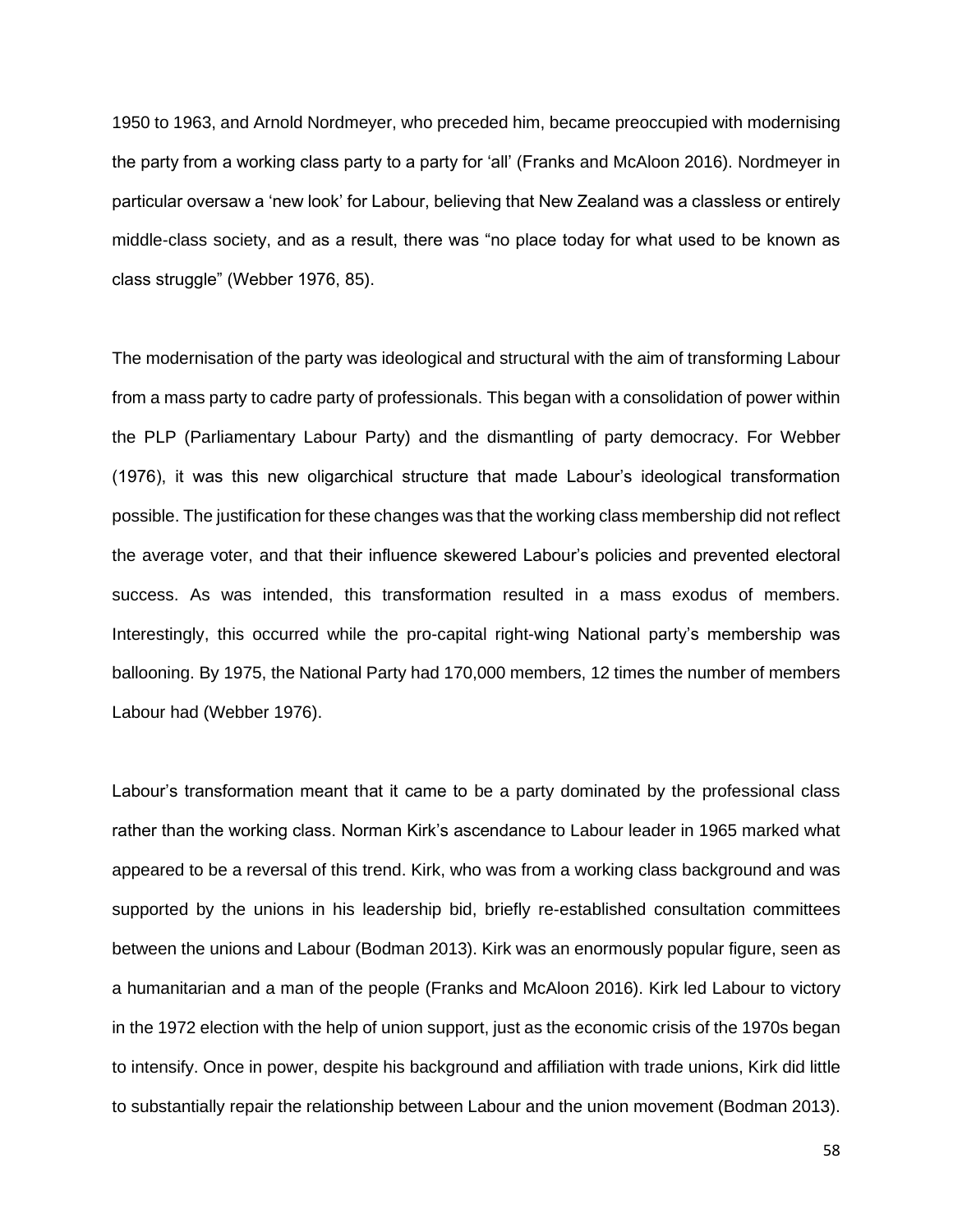He did not follow through on repealing anti-union laws enacted by the previous National government and he advocated against substantial wage increases for workers (Bodman 2013). In a period of high inflation, he effectively campaigned for working class New Zealanders to take a large pay cut. Then in 1973, Labour imposed another wage freeze further angering and alienating unions and their members (Bodman 2013).

As the economic crisis worsened, unions came under increasing coordinated attacks from the media, with the privately owned media ecosystem in New Zealand exhibiting a "structural bias" towards capital (Bodman 2013, 80). Bodman (2013) traces how media representation of unions pivoted from portraying them as the legitimate organisational arm of the working class to an extremist and fringe movement which threatened national interests and the health of the economy. This attempt to contrast the public interest with the interests of unions was the beginning of a prolonged and targeted delegitimisation campaign by capital, heralding the unravelling of the historic compromise that had characterised social democracy. Instead of supporting unions and resisting these narratives, Kirk reproduced it, stating in 1974 following widespread strike action in Auckland that "to put it mildly the public have had a gutsful, and so have we" (Bodman 2013, 79). This contrasting the actions of unions with the interest of the public often appealed to the 'public' by employing a consumerist framing (Bodman 2014, 79). Here, it is possible to observe the antagonisms between the new capitalist subject and the new worker. The consumer and the public are portrayed as separate from the working class and their interests as antithetical. One New Zealand Herald editorial at the time tellingly remarked that "the general public ... feels irritated and resentful at continual threats of being deprived of goods and services" (Bodman 2013, 89).

Thus, the growing militancy of the working class did not develop in a vacuum but was partly in response to increased attacks on them by agents of capital. The National Party's 1975 election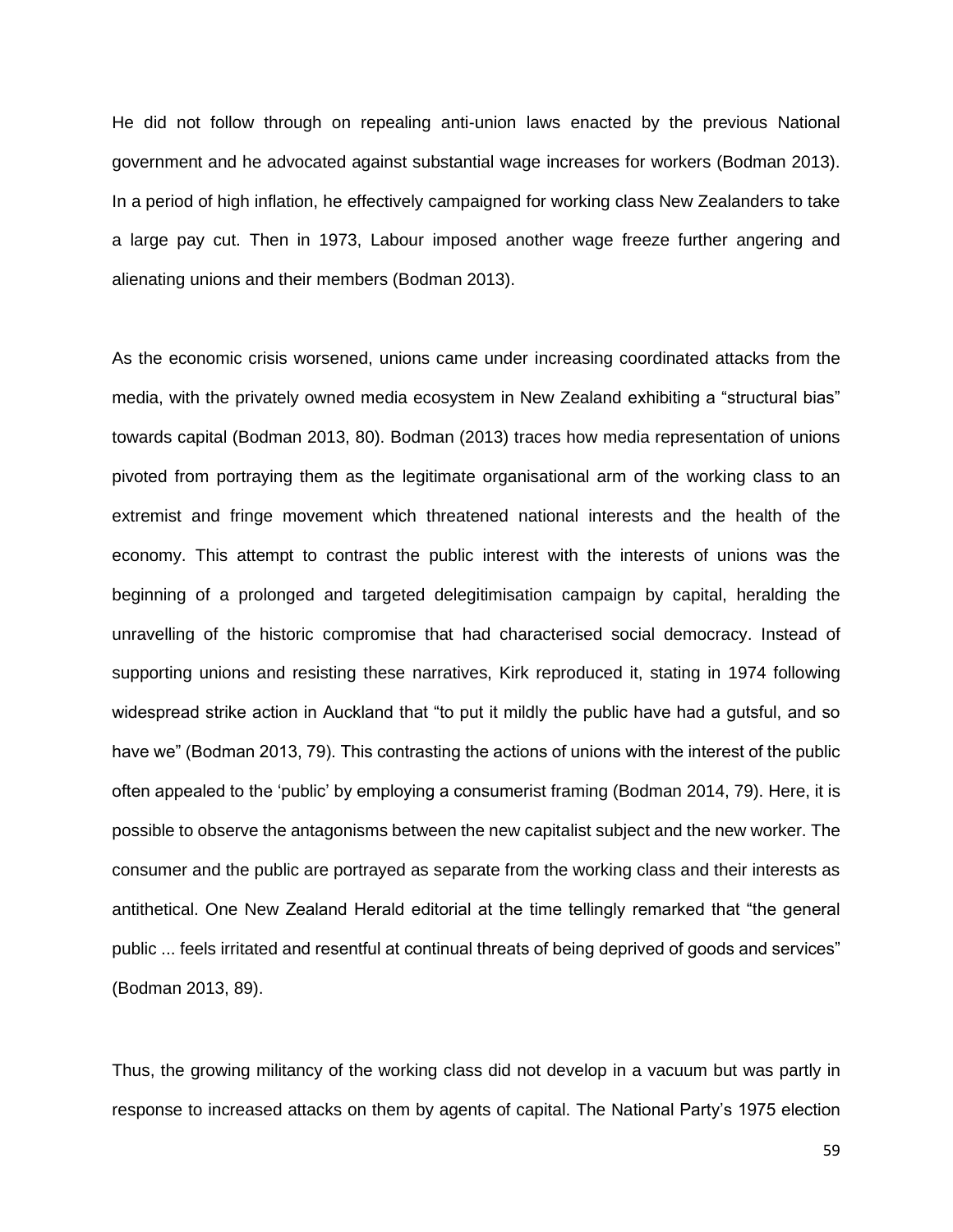campaign which saw them defeat the incumbent Labour government, was characterised by increased attacks on the legitimacy of the trade union movement (Bodman 2013). Trade unionist Helen Kelly described the National party as inciting a "climate of anti-union hysteria" (quoted in Gattey 2018), with television adverts during the campaign portraying trade unionists as "thugs" and organisations "who important class prejudice and industrial anarchy" (Bodman 2013, 32). The adverts also tellingly contrasted the interests of the union movement with the public, portraying unions as a threat to the nation. An excerpt from one such National Party advert entitled *Dancing Cossacks* stated that unions:

"Can close your business, take away your job or bring down our shaky economy and there's nothing you or the Labour Government can do about it. Because the first thing the Labour Government did was to change the law to make these things 'legal'. The first thing a new National Government is going to do is to make damned sure that you can do something about it." (Bodman 2013, 32)

It is for this reason that Bodman (2013, 87) describes the 1970s as a paradoxical moment for the Left; it was characterised by both a growth in union strength and power but also increased political attacks and a lack of political representation, with many unionists describing Muldoon's government and the corporate media as orchestrating a "hatred campaign" against them. The transformation of the Labour Party left the working class without political representation at a critical juncture. The Labour Party had accepted the inevitability of capitalism at a time when it was necessary to imagine an alternative. Mudge (2018) points out the economic crisis of the 1970s was mild in contrast to the Great Depression and the Great Recession. The response to the crisis was political, undoubtedly a pretext for capital to re-establish dominance and restore profitability by destroying the bargaining power of the organised working class (Harvey 2011; Mudge 2018). The outcome could have been different if the working class had effective political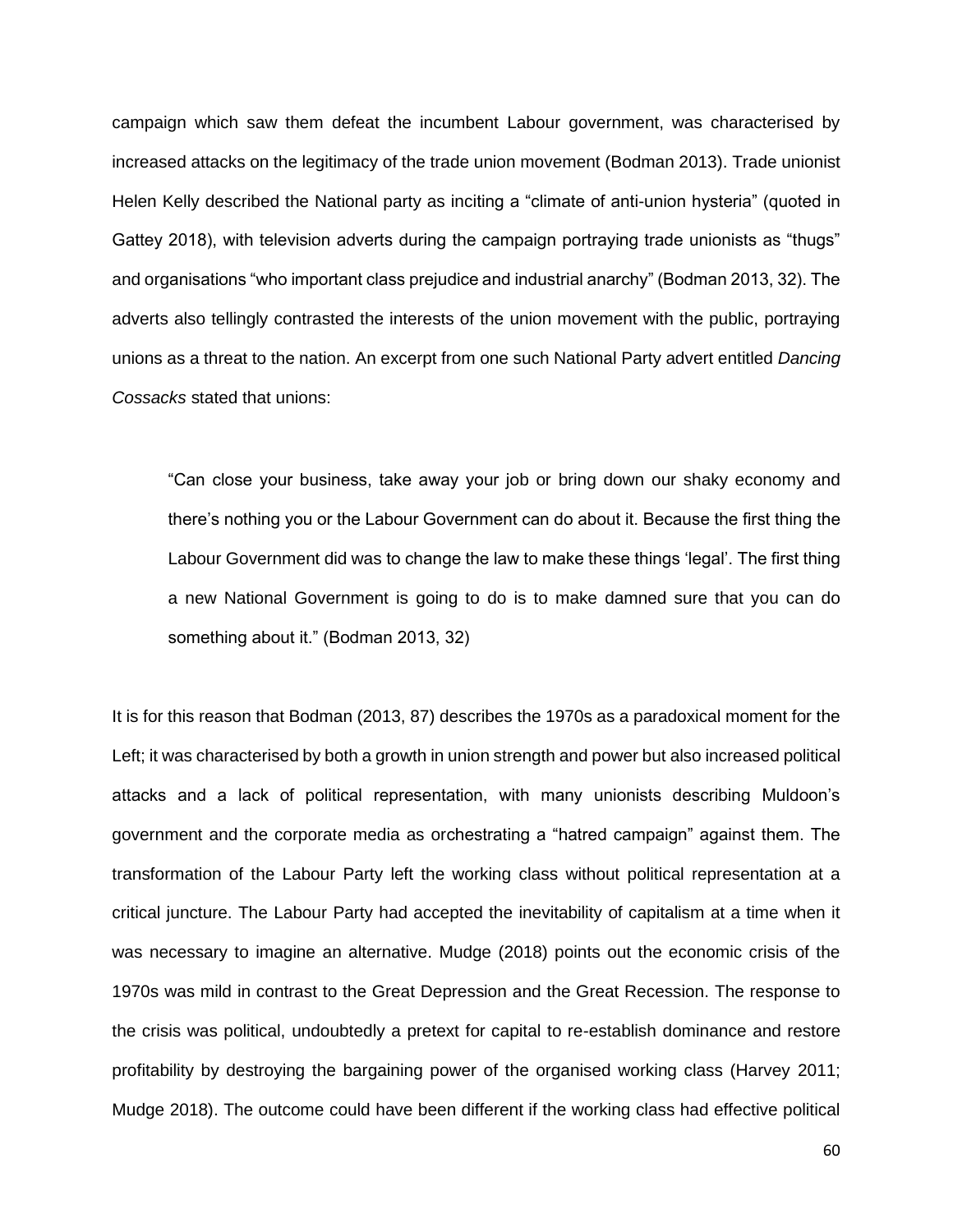expression and representation. Analysing the factors which led to the defeat of the Left during this period, I argue this appears to be the most significant one. The admitted limitations of the middle-class elements of the New Left and the economism of the Old Left did indeed play a role, but I would argue that this has been overstated. There is a lot of evidence which indicates convergences between the Old and New Left; the crucial missing element was political expression to give these struggles a mass character. The early Old Left saw electoral politics as a strategy to gain mass character and expression. In the 1970s in New Zealand, it was precisely this that was missing, and the culture industry was thus able to run a one-sided campaign aimed at discrediting and delegitimising the workers' movement (Bodman 2013).

The Keynesian era saw the rise of the culture industry and a new capitalist subject. Adorno and Horkheimer (2002) were pessimistic about the potential for working class agency as a result of these advancements. This pessimism was justifiable, but history demonstrates the resilience and potential of working class agency despite this. The working class was concurrently socialised through working class organisations and class struggle, which functioned as secular churches, as well as the freedom and opportunities afforded to them by social democracy (Fisher 2018). As a result, alongside this new capitalist subject, a new and radical working class agency also developed. These were workers who had risen above their station and dreamed of a new world beyond capitalism. They viewed class struggle beyond simple economistic frameworks, understanding the importance of struggling on all social terrains (Windham 2017).

The coming of age of a new generation of workers and the convergences between the Old and New Left created a renewed political imagination among the working class who began to conceive of a "social and psychic revolution of almost inconceivable magnitude" (Willis 1980, 63). This demonstrates how deterministic renderings of history fail to understand the possibilities and potential that emerged despite the movement's eventual defeat. The interregnum between social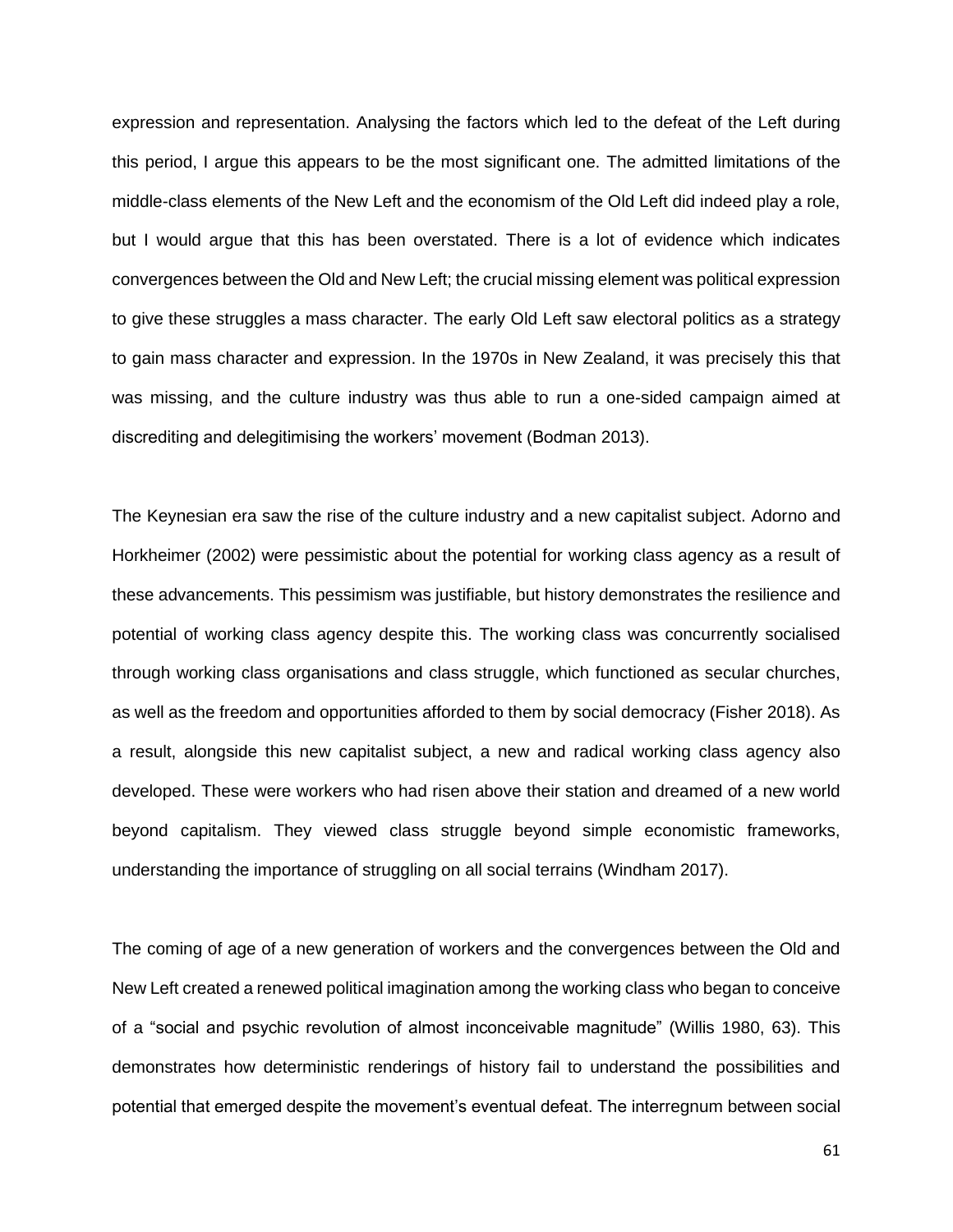democracy and neoliberalism was defined by class struggle and antagonisms between the new capitalist subject and a new working class subject. Rescuing this history is vital towards giving us insights into the social evils we have yet to cure.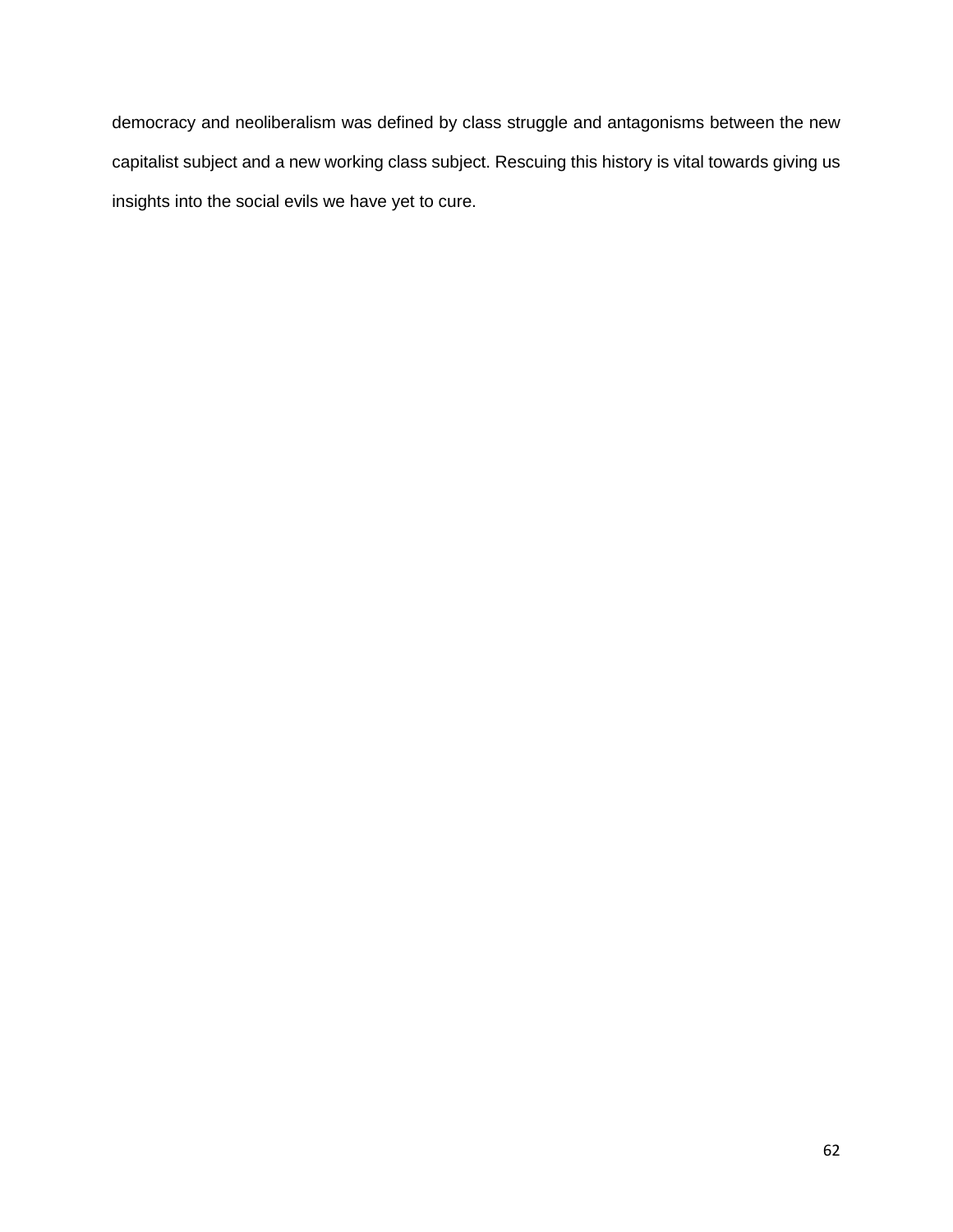# **Chapter 3: The Hard and Hollow Moment**

The central legacy of the neoliberal project lies in the destruction of the organised working class. As a result, despite multiple systematic crises, neoliberalism has been able to endure. In this chapter, I build on Brown's (2019) notion of neoliberalism as a retreat of democracy and an attack on the sovereignty of the people. I demonstrate that the history of neoliberalism in New Zealand reflects this anti-democratic impulse, showing how neoliberalism arrived in New Zealand by way of a "bureaucratic coup" (Jesson 1987, 42). Neoliberalism's hostility to democracy is not evident only in its creation but also in the type of society it creates. I, therefore, follow this history of neoliberalism by analysing the "hard and hollow" society neoliberalism creates (Bickerton 2013, 70).

This hard and hollowness refer to the hardness of the neoliberal state, where power is increasingly concentrated within the executive and beholden to international capital and global governance structures, while also insulated from public pressure. In addition, it describes the hollow nature of technocratic governance which "suggest certain realms of decision making are technical exercises with no feasible alternatives" (Bickerton 2013, 70). The hollowness and hardness of the state reflect a transformed relationship with society. The state no longer acts as a direct representative but begins to behave as a "responsible and better-informed guardian" (Bickerton 2013, 70). The hollowness is a consequence of this transformed relationship between the state and society, with the decline and retreat of mediating links between the state and society, creating a "general alienation of the political class from core social constituencies" (Bickerton 2013, 71).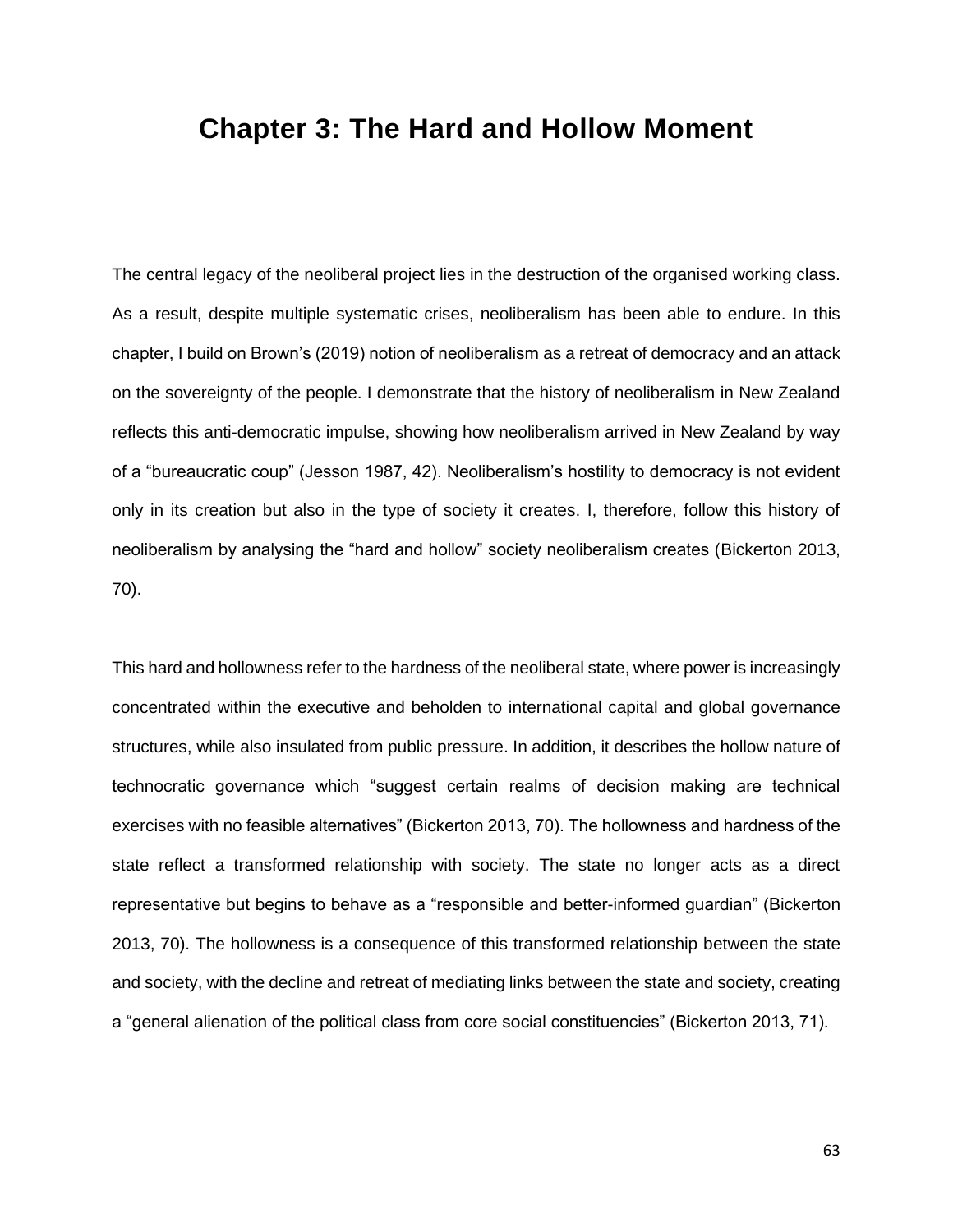The public experiences this hollowness as a disenfranchisement from political decision-making. James Heartfield (2012) describes the hard and hollow nature of the neoliberal era as a byproduct of its goal to defeat the working class challenge of the 1970s:

The elite tore up the old institutions that bound the masses to the state. Class conflict was institutionalized under the old system, which not only contained working class opposition but also helped the ruling class to formulate a common outlook. What started as an offensive against working class solidarity […] undermined the institutions that bound society together.

It is was this defeat and the disappearance of the old institutions that bound people to the state that has allowed zombie neoliberalism to endure. I conclude the chapter by demonstrating that the hard and hollow society created by neoliberalism will not be undone by crisis. The Great Recession and now the COVID-19 pandemic have demonstrated this. Any hope for an alternative rest on the emergence of a collective agent able to challenge capital.

### *A Kiwi Coup*

Neoliberalism arrived on New Zealand's shores suddenly and without warning. The economic crises of the 1970's had left the country in a state of economic duress. In the 1984 election, in which the Labour Party emerged victorious on a progressive platform, voters gave Labour a mandate to strengthen New Zealand's fledgling social democracy (Neilson 2016). The trade union movement, battered from Muldoon and capital's hatred campaign had thrown its weight behind the Labour Party out of desperation, under the impression it was the lesser of two evils (Bodman 2013). The paradoxical nature of the 1970s had left the movement with historical levels of industrial strength yet without a political expression to give it mass character. It is largely as a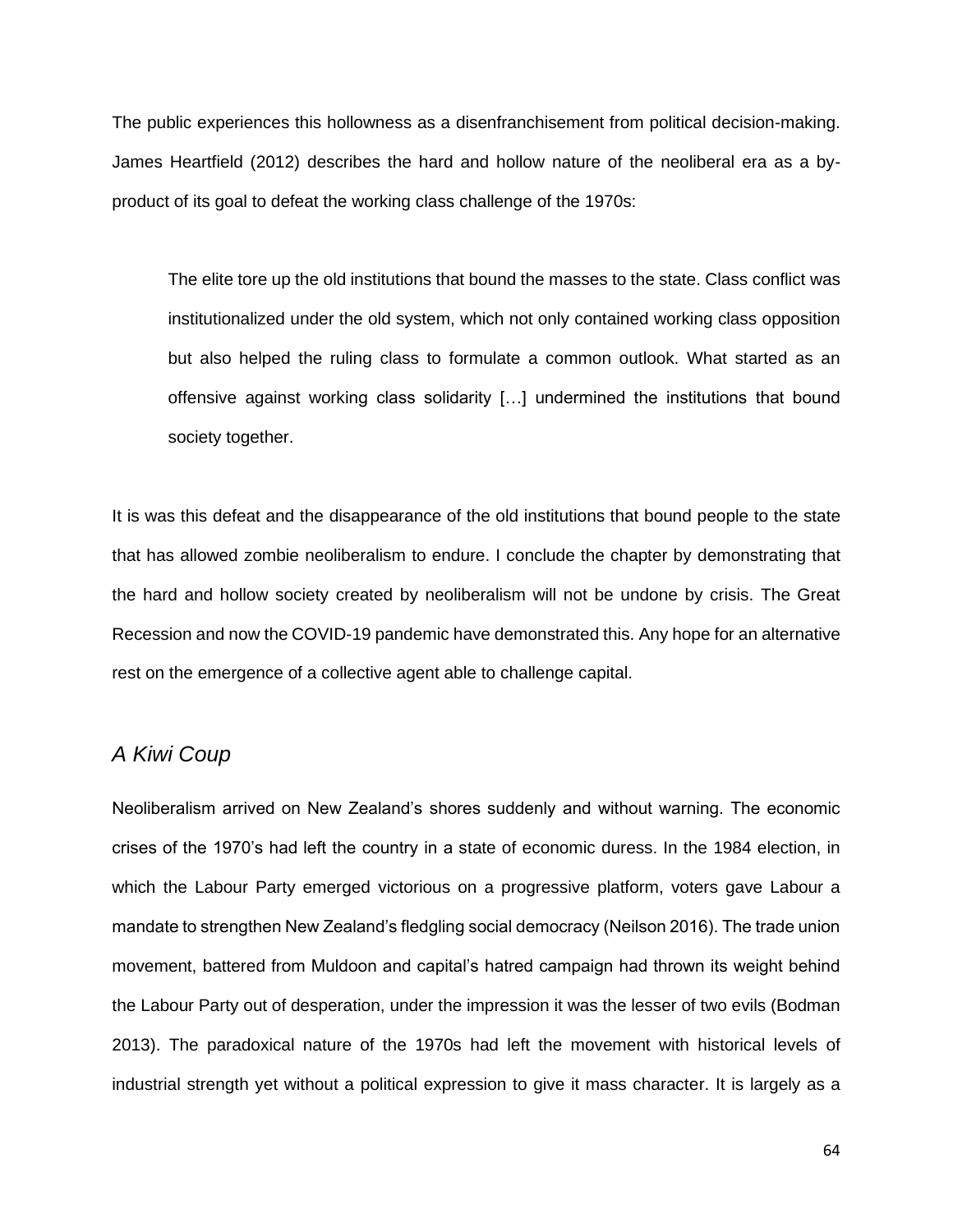result of this, that the organised working class was caught off guard by the trajectory taken by the Fourth Labour government and was in no position to resist what was to come.

Labour leader and later Prime Minister David Lange was someone who entered politics to advocate for the poor and downtrodden (Jesson 2005). Despite this, under Lange's tenure, the fourth Labour government would undertake to revolutionise the New Zealand economy to allow for the biggest upward accumulation of wealth since the colonial era (Jesson 2005). This aim of this neoliberal revolution was to centralise wealth and power in the hands of the capitalist class. David Harvey (2004, 63-87) refers to this process as "accumulation by dispossession", describing how capital accumulates wealth by the enclosure of publicly owned resources. For Harvey (2004, 17), this occurs through privatisation, financialisaton, the management and manipulation crisis and upward redistribution of wealth to the capitalist class by the state. This is precisely what transpired in New Zealand, despite the fact that the Fourth Labour government was elected on a platform which promised to do the opposite (Neilson 2016).

Neoliberalism was not born in New Zealand. It had first been trialled at a national scale in Chile following the coup d'état and installation of Pinochet's military dictatorship (Klein 2007). Its 'successful' implementation there was followed by its introduction in the United States and the United Kingdom after successive victories for the New Right (a term used to refer to proponents of neoliberalism) in both countries (Klein 2007). In contrast to the United Kingdom and the United States, neoliberalism in New Zealand was implemented not by political representatives of the New Right or capital but by the Labour Party (Jesson 1992).

What was also notable about the introduction of neoliberalism in New Zealand was the rapid pace of transformation, the lack of democratic mandate and the radical changes made. This is especially true when compared to neoliberalism in Australia, which was also implemented by a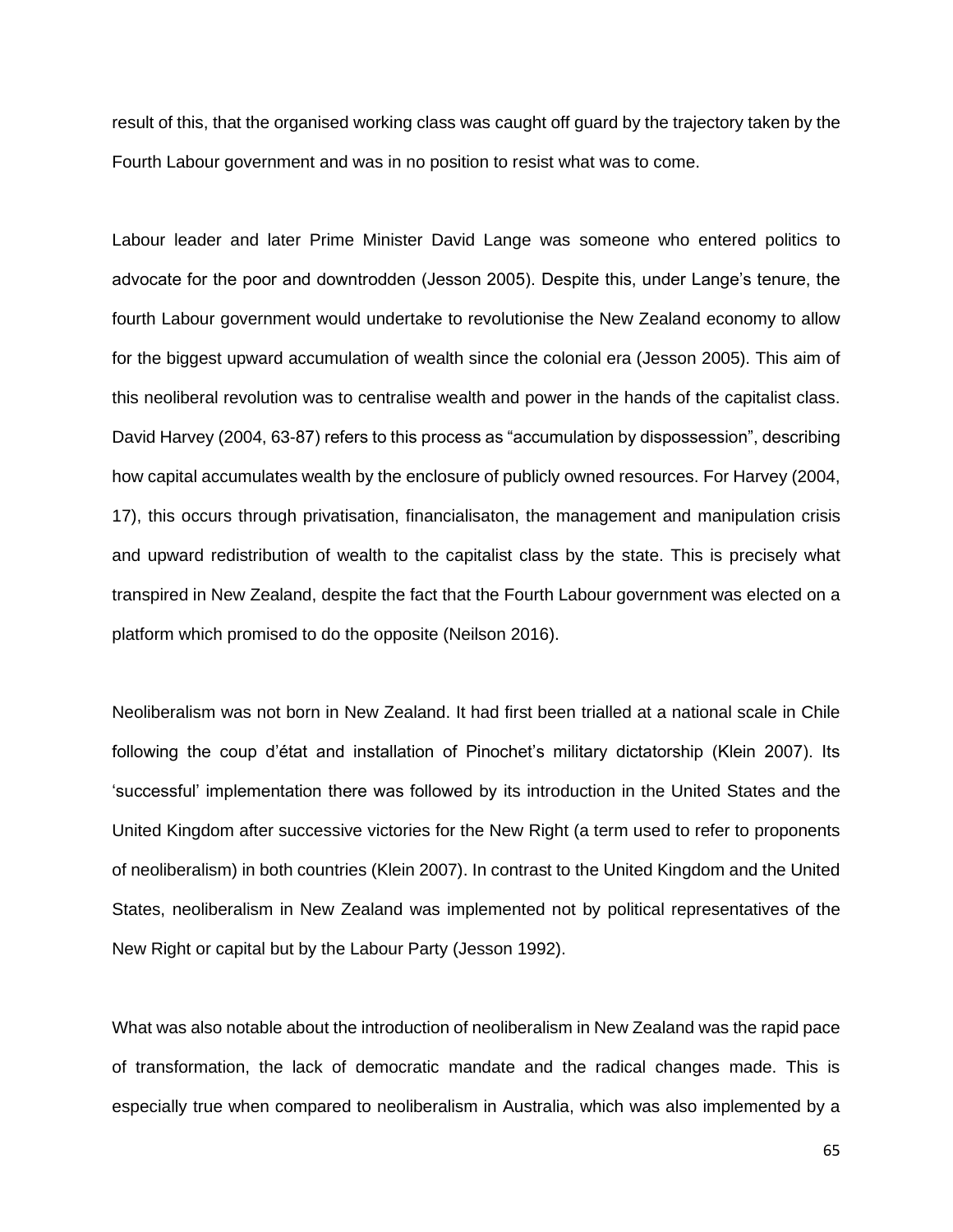Labour government (Humphrys 2018). Australia's neoliberal transformation was a moderate and slower one, something that has been attributed to the institutional strength of the trade union movement and its ongoing relationship and embeddedness within the Australian Labour Party (Harré 2005). This demonstrates the significance and extent of the alienated relation of representation between the New Zealand Labour Party and the trade union movement. Consequently, Australia today retains elements of the welfare state and labour regulation, whereas in New Zealand the welfare state and the institutional power of the trade union movement were more comprehensively dismantled (Harré 2005). As a result, New Zealand now has one of the most deregulated economies in the Organisation for Economic Co-operation and Development (OECD), with the World Bank consistently rating it as one the easiest places in the world to do business, citing this lack of regulations (Ang 2017).

How did New Zealand transform so quickly and so radically? The answer, for Bruce Jesson (Jesson 1987), is that neoliberalism was implemented through a bureaucratic coup. The use of the term coup here is useful to describe the manner in which New Zealand democracy was undermined and power was seized by a small elite cadre, reflecting the anti-democratic and authoritarian impulse of neoliberalism. Jesson (1999) notes how the New Right almost overnight went from an extremist to hegemonic.

Prior to 1984, proponents of neoliberalism were a small minority of elite businessmen, politicians and top-level bureaucrats. The ideology enjoyed little popular support. This is seen in the electoral performance of real estate developer and high-profile New Right figure Bob Jones's New Zealand Party. The party, founded to contest the 1984 election and advocate for neoliberal reforms, enjoyed very little support from the wider public (Jesson 1999). Absurdly, these very same unpopular reforms were implemented soon afterwards by the Labour Party. This demonstrates the profoundly anti-democratic nature of the neoliberal project in New Zealand.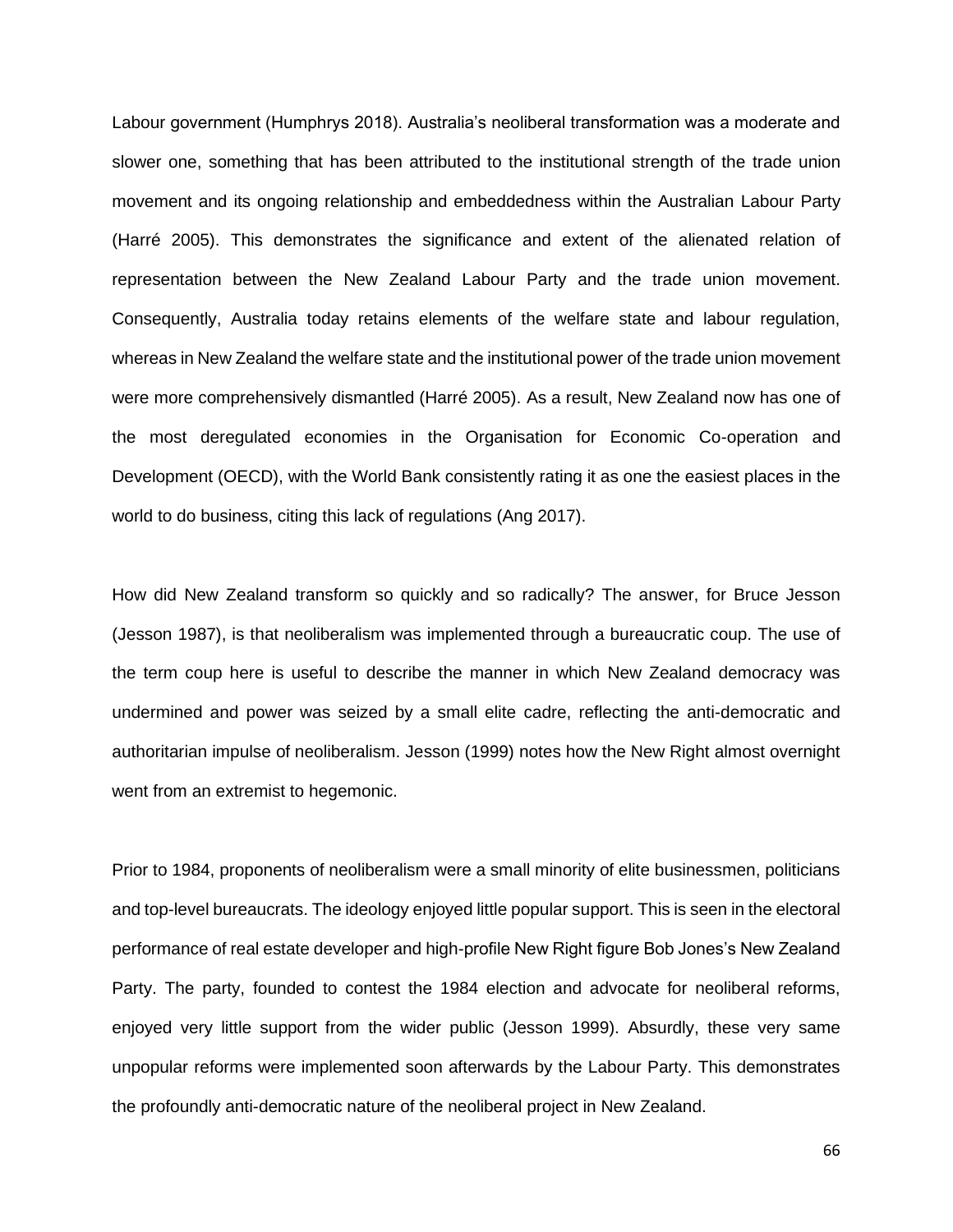Indeed, the introduction of neoliberalism stemmed from a concerted exploitation of the economic crisis of the 1970s, rather than any democratic mandate. This crisis, coupled with what Jesson (1999, 31) terms Prime Minister David Lange's "economic illiteracy", and Labour's lack of in-depth economic policy, became a pretext for adherents of neoliberalism to seize control. Jesson argues that this bureaucratic coup was possible due to a lack of intellectual immaturity and political imagination on the part of the Labour Party. This left the Fourth Labour government completely open to capture by proponents of the New Right.

Minister of Finance, Roger Douglas, became the leader of this coup, providing the political will necessary for these changes to occur. Jesson (1987, 113) describes this bureaucratic coup occurring via the capture of cabinet and government departments through the Treasury, which presented so-called "dispassionate economic analysis" in a series of briefing papers to the incoming government. It is these documents which Jesson argues were the basis for the neoliberal revolution. The briefing papers argued for a radical overhaul of the New Zealand economy, an effective dismantling of social democracy with the aim to "end government interference wherever it encountered it", couched in dispassionate and mundane analysis (Jesson 1987, 122). Here, we can observe how neoliberalism aims to marginalise the political to the logic of the market, presenting political questions as purely economic, pre-decided and outside the scope of public debate and democratic choice.

The briefing papers treated all areas of society as "belonging to the economy" and economic orthodoxy as beyond debate (Jesson 1987, 122). As a result, politics becomes apolitical, a matter of simply managing the status quo rather than transforming it. Some of these influential documents remained unpublished as Douglas claimed it would have "highlighted the differences between government and treasury" and presented the opposition with an opportunity to "drive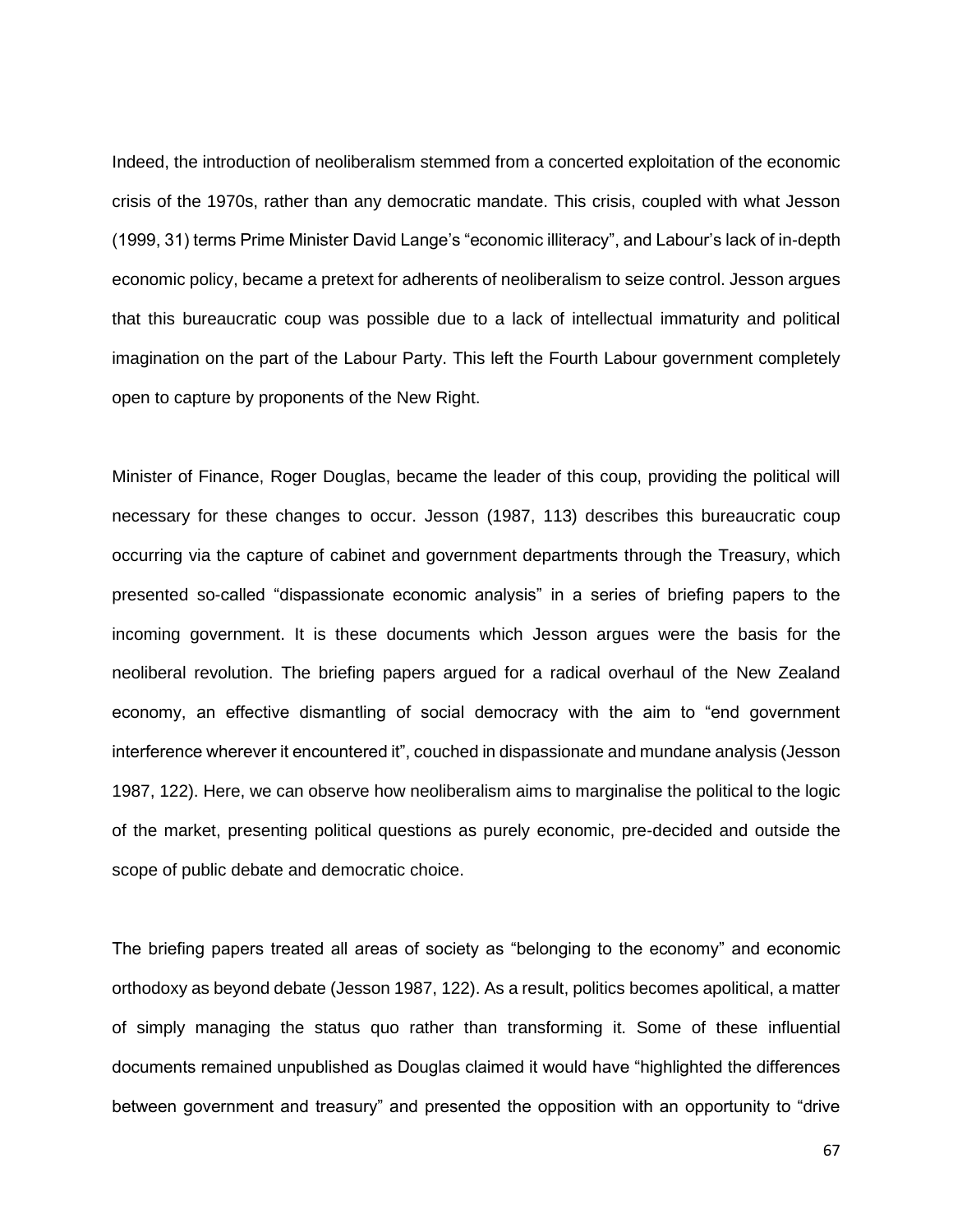wedges between them" (Barton 1989, 45). This historical record adds credence to Jesson's (1987) charge that neoliberalism arrived in New Zealand by way of a bureaucratic coup. Douglas's intent was to implement change as fast as possible, determined to carry out a revolution within a single parliamentary term (Matthews 2017). Douglas, according Matthews (2017), had an urgency about him. He was acutely aware that these policies did not have a democratic mandate and that, outside of the parliamentary term, he may not get a second chance. Douglas also took steps to appoint ideological allies in key positions of power, creating a network of neoliberal partisans to ensure the endurance of this revolution (Jesson 1999).The radical program Douglas and Treasury carried out was centred around 7 major priorities (Barton 1989):

- 1. Creating a profit-making state.
- 2. Combating inflation.
- 3. Opening the economy to international capital.
- 4. Reducing taxes.
- 5. Funding cuts to public services.
- 6. Removing industrial and workplace protections; and
- 7. Deregulating the economy.

These priorities aimed to apply the logic of the market to governance, allowing capital freedom of movement, shrinking the public sector to lessen the tax burden on the wealthy and removing regulations and protections of work to maximize profit (Barton 1989). The intent and result of this program was an upward redistribution of wealth from the working class to the capitalist class and the imposition of the logic of the market on all facets of social and political life (Brown 2009).

What is truly remarkable is the relative ease with which this radical transformation occurred. As noted above, in Australia, the strength of the trade union movement and its embeddedness within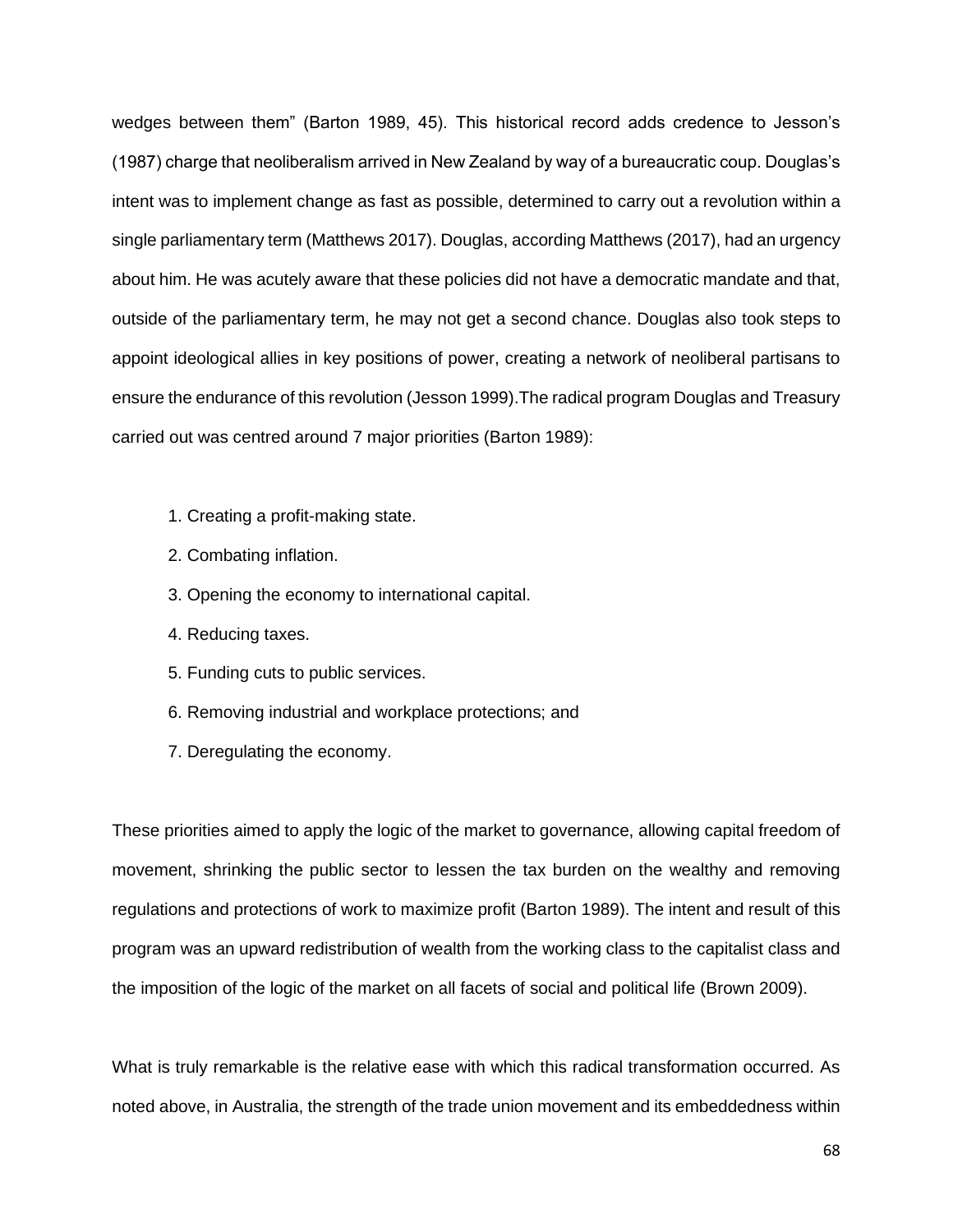the Labour Party seemed to moderate the neoliberal turn compared to the radical transformation seen in New Zealand. Bruce Jesson (1992; 1999) explains the lack of resistance to the antiintellectualism of the New Zealand Left, who did not seem to recognise the threat these changes posed. While this is a structural weakness of the New Zealand Left, I would argue that the most significant factor was the alienated relationship of representation between Labour and the trade union movement. Despite the radical and militant turn of the 1970s, this meant the Left had no political expression to give it mass character. After political attacks of the Muldoon era, the organised working class turned to the Labour Party as the lesser of two evils, working to help get them into government (Bodman 2013). Thus, when Labour betrayed this support, they were caught off guard and unable to mount an effective resistance (Bodman 2013).

At the same time, neoliberal revolutions were underway in the United Kingdom and the United States. It is hard not to also connect New Zealand's colonial condition as another factor which drove this acquiescence (Jesson 1992). Historically, New Zealand has struggled to set an independent political and economic course. The great social experiments that have seen the construction of the welfare state and social democracy occurred amidst a larger global sea of change and a growing Keynesian hegemony.

As Jesson (1992) points out, due to the early incorporation of the union movement into the state, social democracy did not emerge out of protracted industrial struggle as in other countries. It emerged from a largely political struggle, which reflected political developments elsewhere in the United Kingdom and Europe. New Zealand's hollow society and culture of anti-intellectualism means it remains in a state of 'dependence' with the rest of the Global North, unable to imagine an independent political or economic trajectory. The new kind of working class agency and counterculture dreaming which emerged during the Keynesian era had begun to develop a political imagination which challenged this colonial condition and sought to fill New Zealand's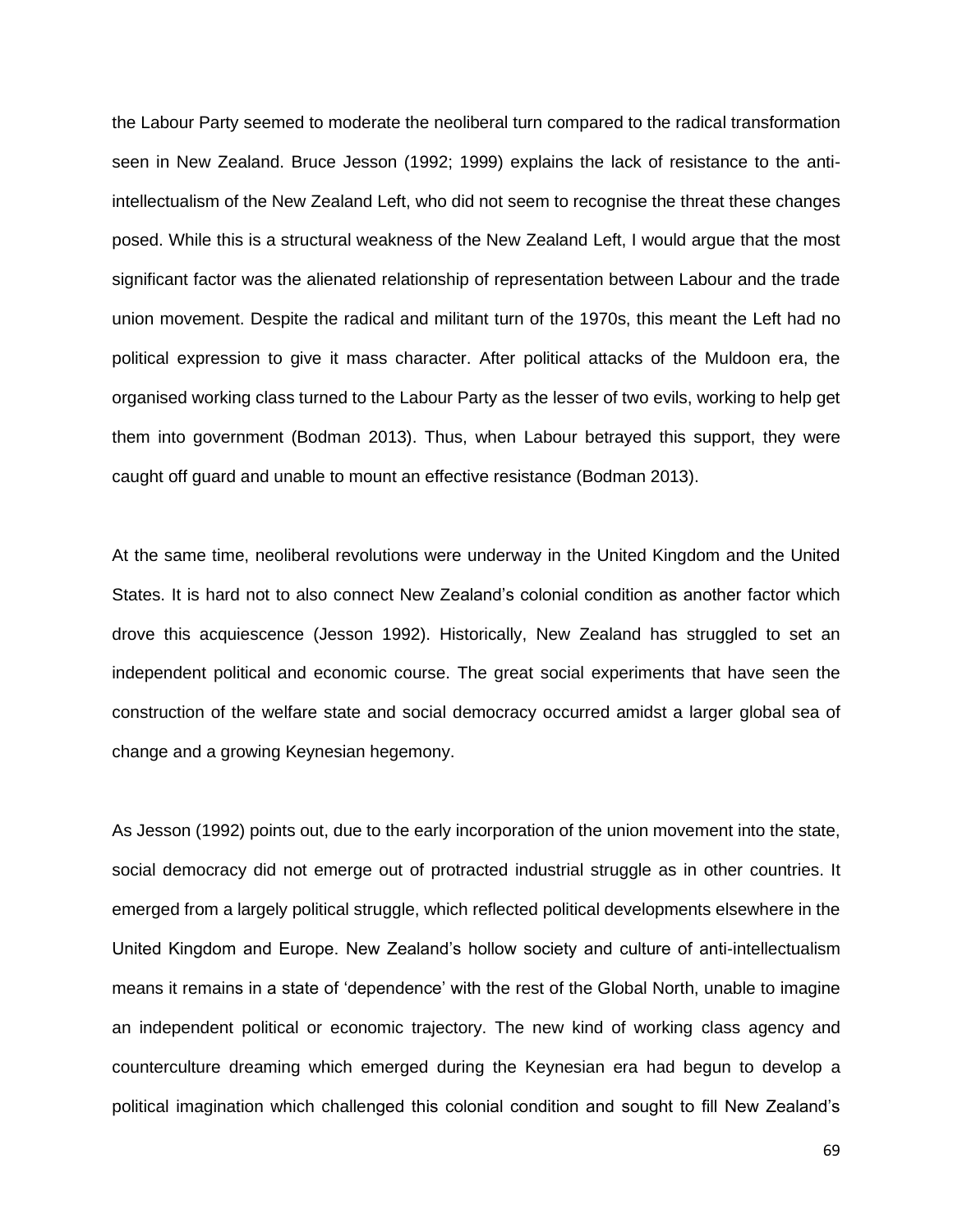hollow society. The absence of political expression to give these imaginings a mass character stymied the potential of this. The neoliberal revolution in New Zealand was facilitated by the weakness and limitations of the Labour Party. Its initial abandonment of the final goal of socialism, and the substitution of Keynesianism, eventually led to the betrayal of its purpose to give the working class movement. The culmination of this was the economic illiteracy of Prime Minister David Lange and the bureaucratic coup that occurred despite the Fourth Labour government's democratic mandate to strengthen New Zealand's social democracy.

The neoliberal revolution resulted in an eruption of greed and avarice amongst the New Zealand capitalist class (Jesson 1988). The business atmosphere was described as a "squalid scramble" by people who had "seemed to lose all common sense" (Jesson 1988, 11). This was particularly the case with finance, insurance and real estate capital, who were unrestrained by any restrictions or regulations and would come to dominate the new economic order. Ongley (2016, 89) observes the neoliberal revolution had the opposite effect within the productive sector, where "manufacturers lost most of their import protections and export incentives". This, in conjunction with increasing interest rates and contracting domestic markets, resulted in "farm sales, business closures and redundancies" (Ongley 2016, 89). The huge profits to be made in the Finance, Insurance and Real Estate (FIRE) industries saw investment divert from productive sectors of the economy to FIRE industries (Kelsey 2015). This enriched asset owners but did little to stimulate employment or production. Christine Berry (2020) argues that the re-orientation of the economy towards the interest of the capitalist class created a rentier economy.

Within the rentier economy, wealth is accumulated primarily through dispossession and the extraction of rent rather than production. Needless to say, the re-orientation of the New Zealand state to facilitate the accumulation of wealth through dispossession – the extraction of rent – enriched the capitalist class enormously. The dominance of the rentier economy, a tax system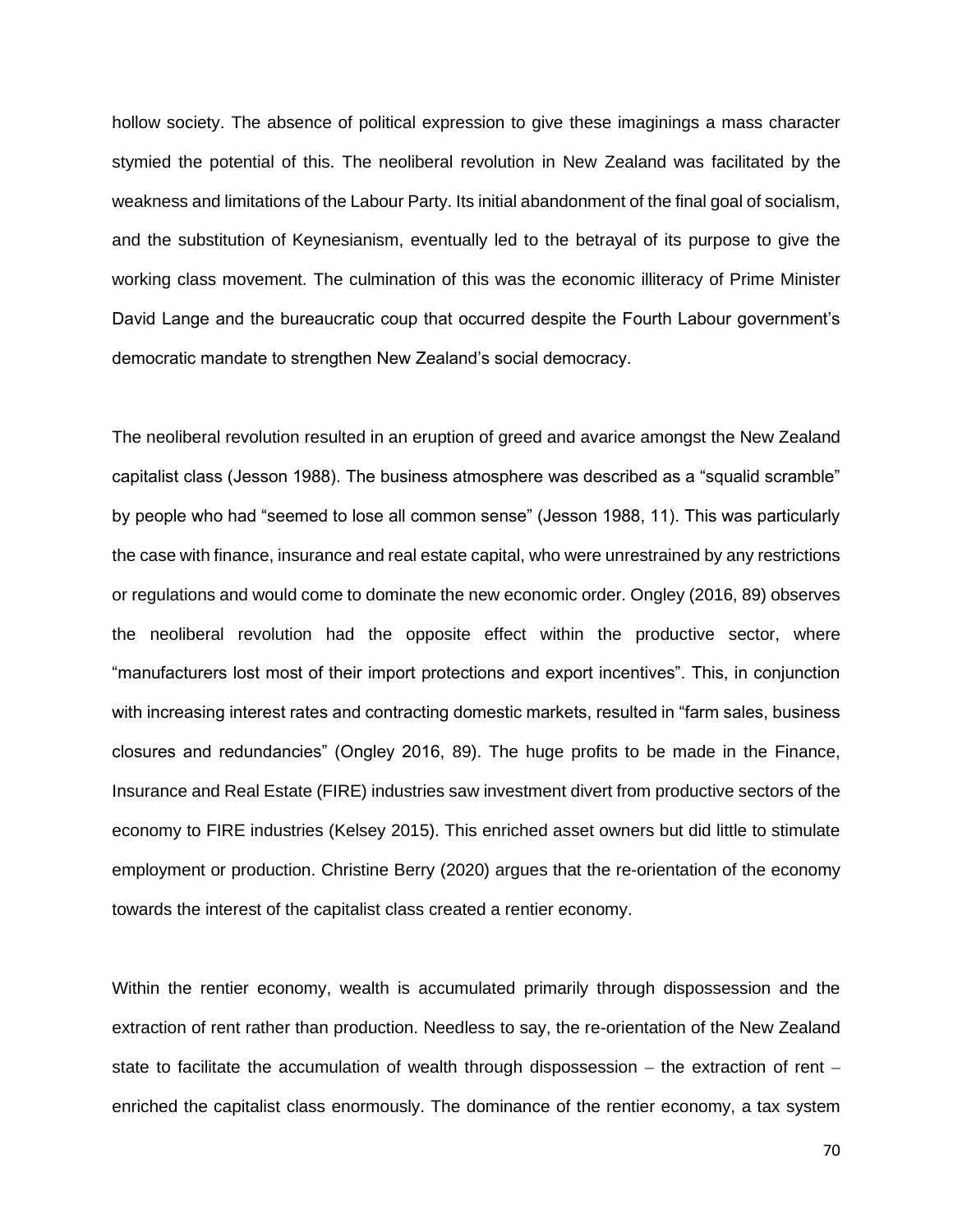which placed most of the tax burden on income earners while leaving capital gains untouched, created New Zealand as "a billionaire's playground" (Gibson 2012). This is evident in the fact that New Zealand was mentioned in the infamous Panama Papers as a tax haven for international capital, with our trust system able to be used to escape tax responsibility in other jurisdictions (Chenoweth 2016). It should come as no surprise, then, that wealth in New Zealand is taxed sparingly compared to other jurisdictions. State revenue is primarily acquired through income tax, though even high income earners in New Zealand pay less tax than in comparable jurisdictions. New Zealand remains an outlier with wealth, capital gains and inheritance going largely untaxed (Rashbrooke 2015).

New Zealand's failure to tax capital gains is one factor which has "distorted incentives and encouraged over-investment in property" (Rashbrooke 2015, 20). Property is now New Zealand's largest industry, contributing 13 percent of New Zealand's GDP (Miller 2017). This is because real estate in New Zealand is a rare investment category where one can generate a return that is not only guaranteed but also untaxed (Rashbrooke 2015). Low-interest rates, depleting state housing stock, a lack of capital gains tax and rampant speculation have fuelled the property market and runaway housing prices, creating enormous wealth for homeowners and real estate investors in the process (Hickey 2020). This hyper-commodification of housing has meant that, for many, home ownership is no longer accessible or achievable (Hickey 2020). A growing number (34 percent) of New Zealanders now rent the country's substandard housing stock, with home ownership at lowest rate since the 1950s (Statistics New Zealand 2020). There are few protections or rights available to renters creating housing precarity and insecurity, which the government has admitted "can reinforce social exclusion and poverty" (Statistics New Zealand 2020, 27).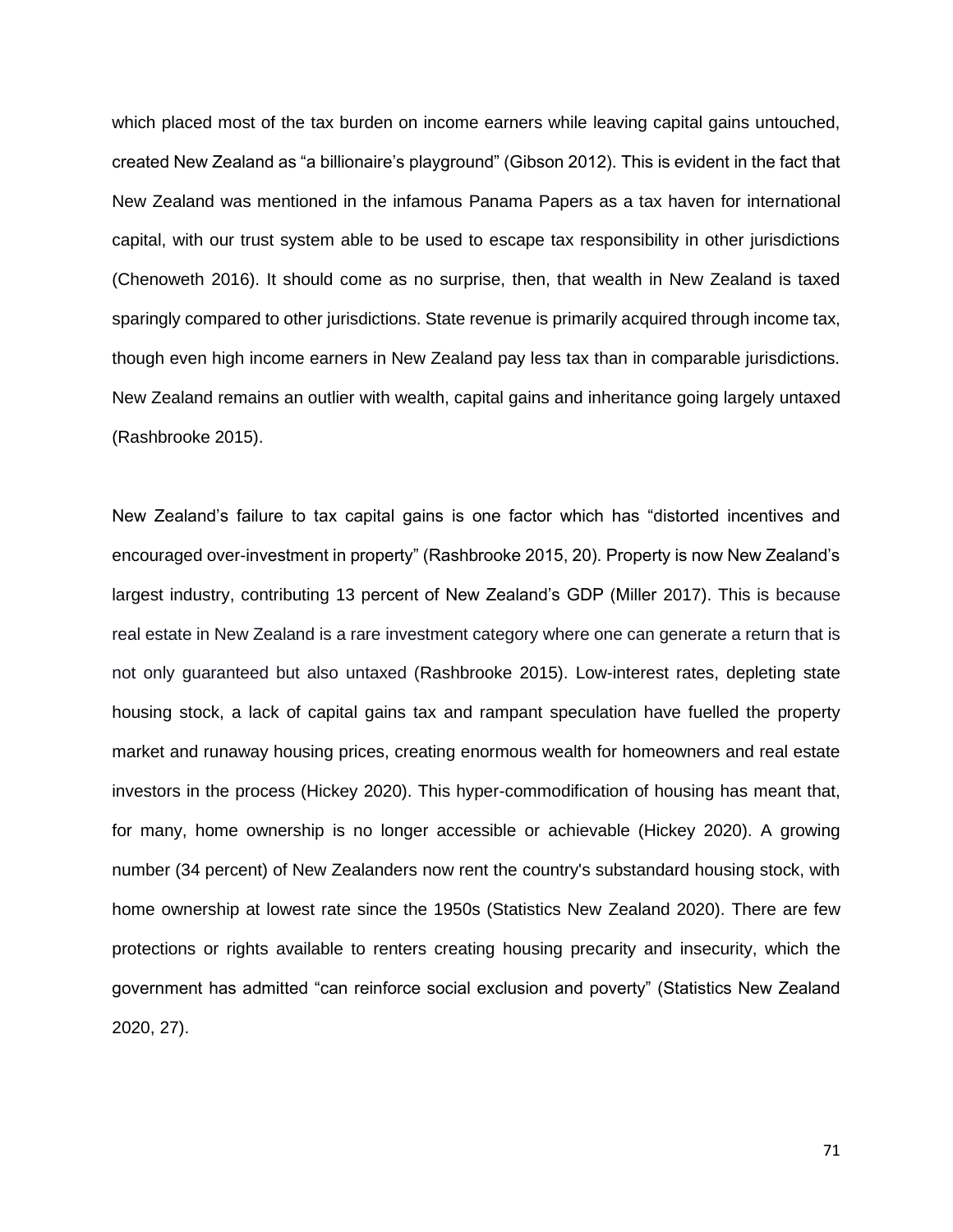Tracking wealth in New Zealand is difficult due to the opaque nature of the financial system (Rashbrooke 2015). We can estimate that the richest 1 percent are worth more than 70 times the average New Zealander (Rashbrooke 2019). One useful metric is the National Business Review's (NBR) Rich List which, over the past 30 years, has published an annual list of the wealthiest individuals in New Zealand. These are helpful data to illustrate the explosion of wealth at the very top of society. Max Rashbrooke (2015) points out that these surveys are not perfectly accurate as the NBR can only estimate wealth held in private companies. It is also difficult to know how much wealth is held in assets overseas (Rashbrooke 2015). Still, it is one useful indicator of how wealth has been redistributed upwards. Rashbrooke (2015, 49) states "in the time that the Rich List has been running, the wealth of those surveyed once adjusted for inflation has risen from \$12.6 billion to \$57.4 billion. If non-residents are included, the figure rises to \$71.3 billion".

Something often forgotten is just how much of the enormous wealth generated during the neoliberal revolution came from the sales of State-Owned Enterprises (SOEs) to private individuals at prices below their valuation (Jesson 1999). This is how New Zealand's richest person, Graeme Hart, made his fortune. Hart, who is often portrayed as a self-made former truck driver who worked his way up to the top, actually acquired his fortune in 1990 when he purchased the Government Printing Office for far less than its capital value (Nippert 2015). The government even permitted Hart to pay for it out of earnings (Nippert 2015). This brazen theft of wealth from the public to the capitalist class shows the embedded corruption of privatisation schemes.

Douglas' dream of creating a profit-making state seems also to have been realised (Barton 1989). Given all this, it is no wonder that New Zealand is an attractive location for billionaires, some of whom have even set up bunkers here to flee to in the event of political, ecological or economic instability elsewhere (O'Connell 2018). Of course, the forces that have made some people rich are the same forces that make so many poor. Pew Research's (2018) *Global Survey of Economic*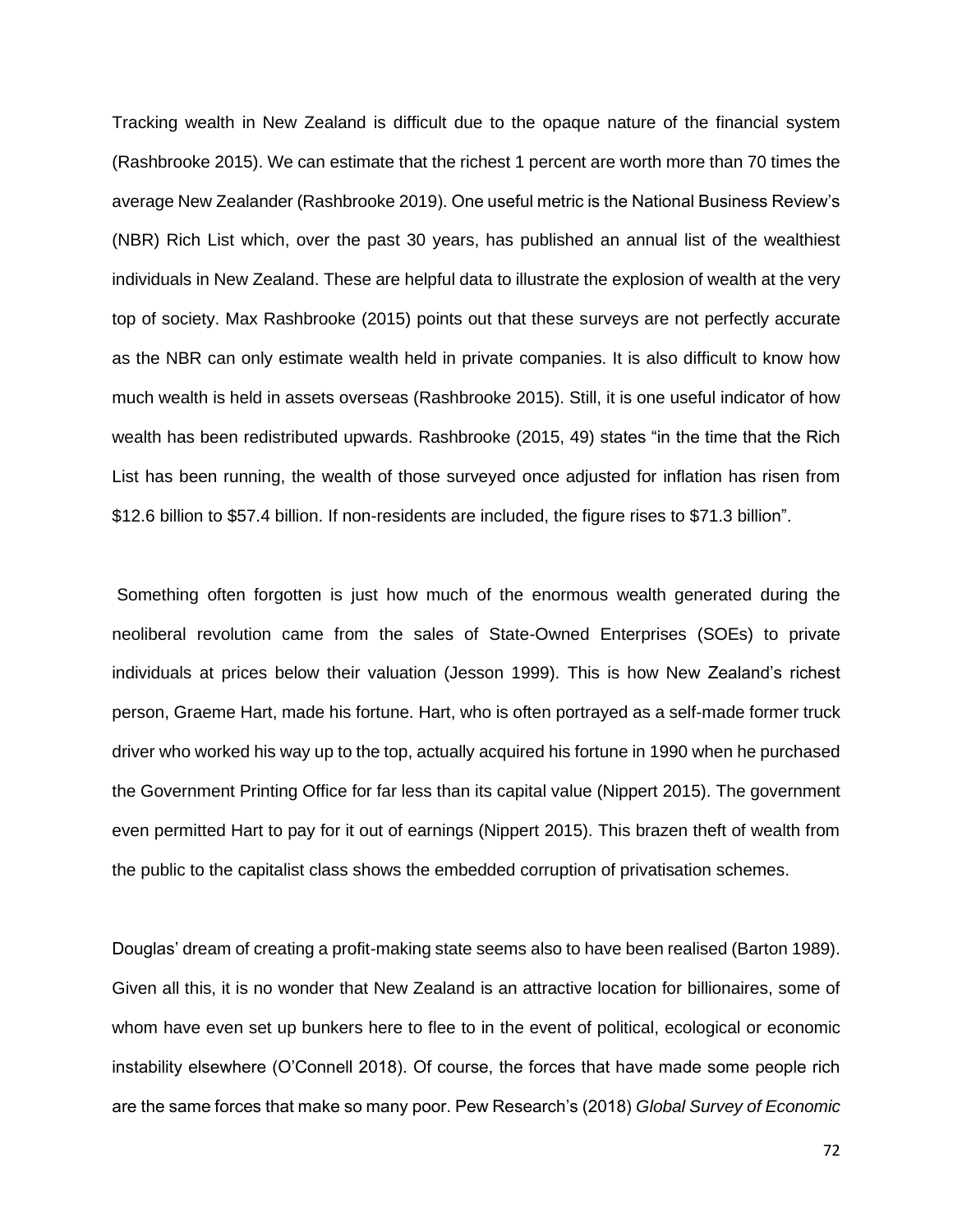*Attitudes* showed that a majority of people living in OECD countries believe that their children will be worse off financially than them. While New Zealand is not included, our closest neighbour Australia records that two in three Australian adults believe their children will be 'worse off' than them.

This pessimism in the future is well founded in the precarity of the present. The neoliberal revolution has led to the decline of working class wealth across the Global North and this resulted in social, political and economic instability. New Zealand is no outlier to these trends. Previously, it had been one of the most equal societies in the Global North during the post-war period. However, it experienced the sharpest increase in inequality in the developed world between the mid-1980's and the late 1990's (Rashbrooke 2019). As a result, New Zealand is now one of the more unequal countries in the OECD ranked at 22nd out of 34 OECD countries (Rashbrooke 2019). Rashbrooke (2019) notes that the income of the bottom 10 percent of earners has shown very little movement increasing from \$11,600 in 1986 to \$11,900 in 2018. This indicates that 30 years of economic growth has "by-passed one-tenth of the population" (Rashbrooke 2019).

The negative social outcomes that correlate with the ever-growing gap between the rich and the poor have been well documented by Richard Wilkinson and Kate Pickett (2011) in *The Spirit Level: Why Greater Equality Makes Societies Stronger*. In the book, they observe how societies with high levels of inequalities record lower life expectancy, declining rates of literacy and numeracy, increased levels of mental illness and addiction issues, a decline in social trust, social immobility and increased rates of imprisonment (Wilkinson and Pickett 2011). All these trends can be observed in New Zealand (Rashbrooke 2015). The empirical research cited here by Rashbrooke (2015; 2019) and Wilkinson and Pickett (2011) on what is termed the crisis of inequality and the negative social outcomes associated with it is useful. This scholarship demonstrates how the neoliberalisation of New Zealand has resulted in a transfer of wealth from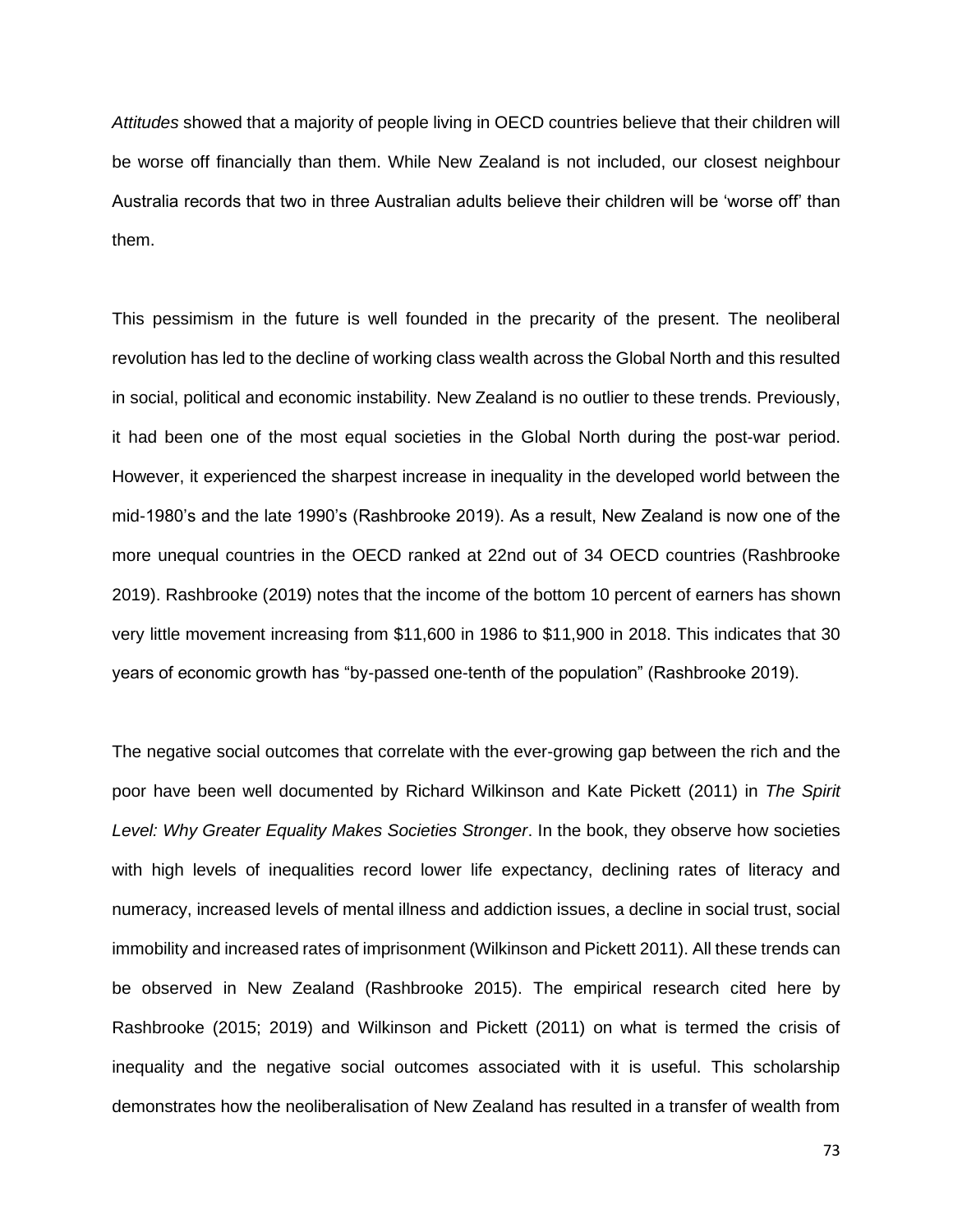working class people and communities to the owning class. This evidence supports Harvey's (2011) thesis that neoliberalism was a political project to re-assert capital's power and dominance. That said, there is a lack of class analysis in these discussions around inequality that inhibits an understanding of the social and economic relations which create vast social inequities. The literature on inequality often does not capture the mutually constitutive relationship between labour and capital, that capital is created through the expropriation of value created through labour (Marx 1992). 'Inequality' is treated as a policy issue and removed from the embedded political and economic context.

#### *Zombie Neoliberalism*

Only a crisis – actual or perceived – produces real change. When that crisis occurs, the actions that are taken depend on the ideas that are lying around. That, I believe, is our basic function: to develop alternatives to existing policies, to keep them alive and available until the politically impossible becomes politically inevitable. (Friedman 2002, 14)

Despite the obvious failures of neoliberalism and the crises it has engendered, it remains "dead but still dominant'' (Davies 2016, 123). This is what Mark Fisher (2013) termed zombie neoliberalism remarking that "it is sometimes harder to kill a zombie than a living person". Davies (2016, 123), building on this, remarks that "neoliberalism has entered some sort of posthegemonic phase in which systems and routines of power survive, but without normative and democratic authority". Davies (2016, 121) describes this post-hegemonic phase as "irrationalism from above" wherein a failed economic system persists, impervious to "evidence, evaluation or the merits of alternatives''. An example of this is former Greek Finance Minister Yanis Varoufakis'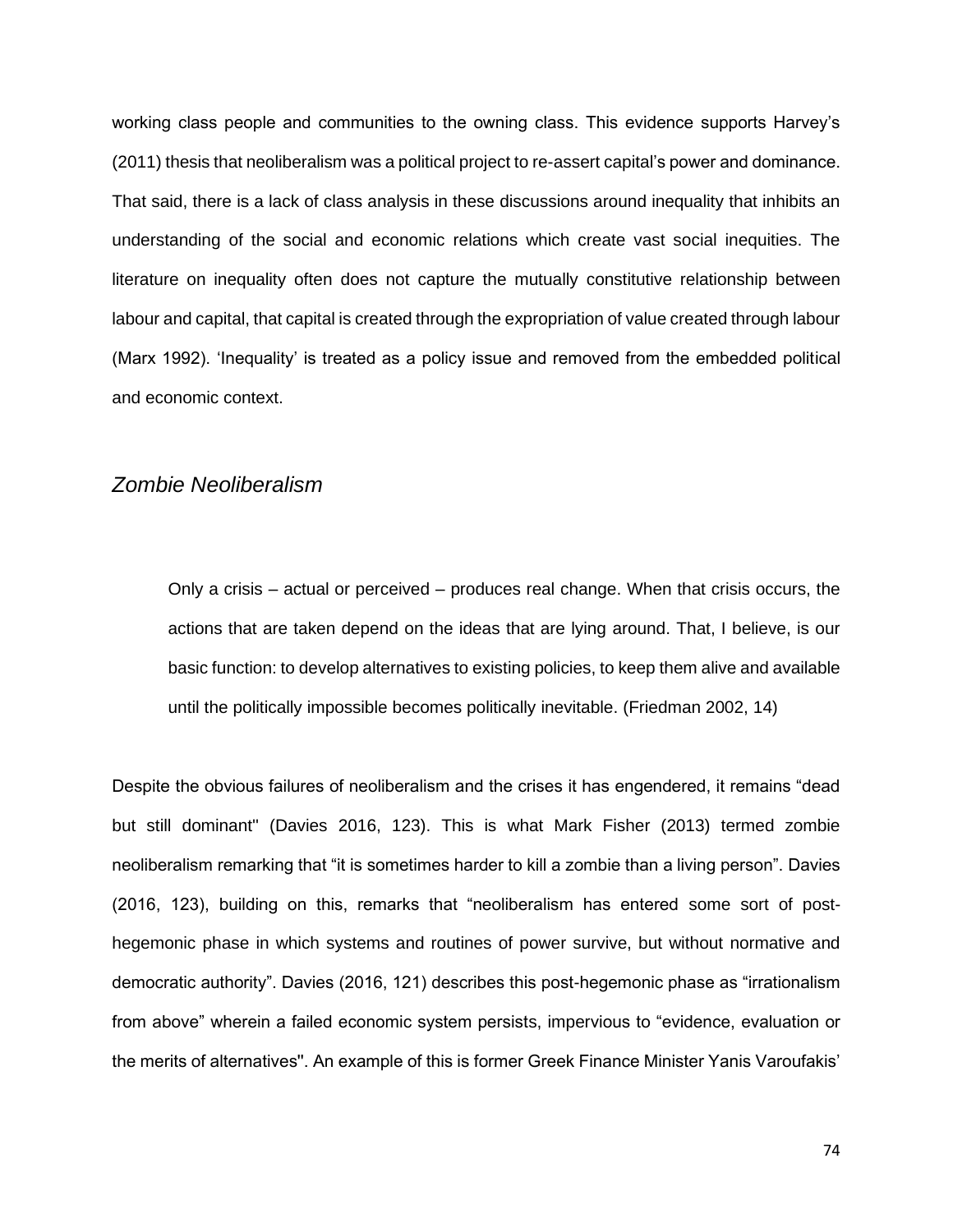description of his meetings with the European Union regarding Greece's debt. Varoufakis had gone to present an alternative to austerity and recalled officials' reaction to this:

It's not that it didn't go down well — it's that there was point-blank refusal to engage in economic arguments. Point blank... You put forward an argument that you've really worked on — to make sure it's logically coherent — and you're just faced with blank stares. It is as if you haven't spoken. What you say is independent of what they say. You might as well have sung the Swedish national anthem — you'd have got the same reply. (Varoufakis quoted in Lambert 2015)

Varoufakis's surreal account of his interactions with European Union officials, who could not imagine or hear of not imposing austerity on the beleaguered Greek people, demonstrates for Davies (2016) how this new post-hegemonic phase of neoliberalism persists through an ethos of punitiveness and punishment. This is best seen in the punishing nature of austerity itself. As a response to the Great Recession, austerity was a recovery plan which aimed to restore economic order through brutal decreases in government spending to pay off national debt. Austerity was enthusiastically adopted by European and British political leaders, despite scant evidence from history that such programs have ever worked to restore macroeconomic growth (Davies 2016). Regardless of the irrationalism of such a response, the structural violence of this post-hegemonic does serve a purpose, "as a strategy for the circumvention of crisis and, at the same, an avoidance of critique" (Davies 2016, 132). I would argue that right-wing populism and resentment-driven politics across the Global North is an extension of this same ethos of punishment. Right-wing populism therefore is not a break with neoliberalism; rather, it reflects its post-hegemonic status.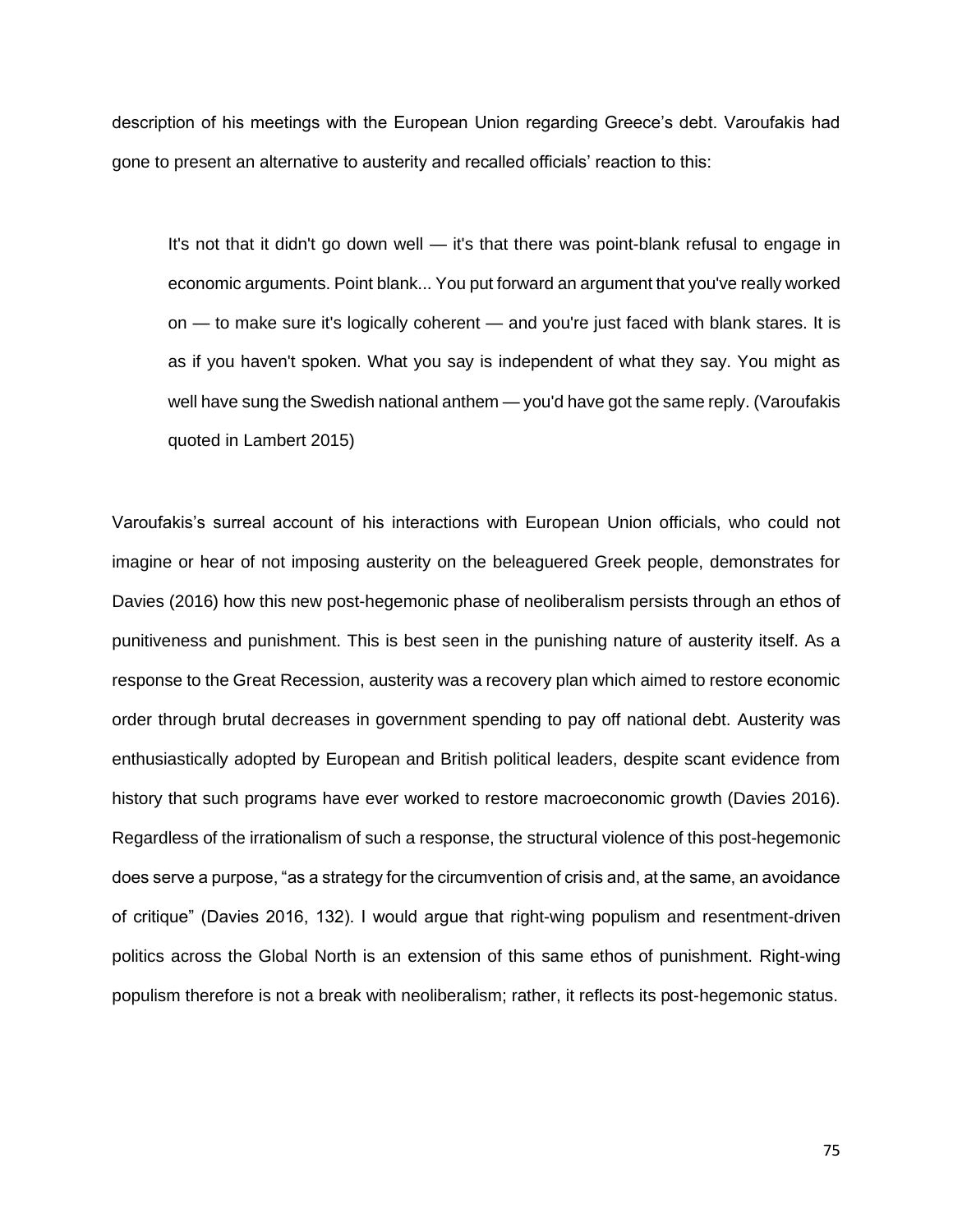Davies (2016), Fisher (2013) and Møller Stahl (2019) use different terminology to describe this period but describe the same crisis. For Davies, it is post-hegemonic neoliberalism, while Fisher describes it as zombie neoliberalism. Møller Stahl (2019) circles back to Gramsci, characterising this moment as an interregnum. Despite their differences, all three come to the same troubling conclusion: despite the crisis, there remains no alternative. How can we account for this? Møller Stahl (2019) emphasises the importance of working class agency. Crisis does not mean an alternative will inevitably emerge. Friedman (2002, 14) himself was acutely aware of this, arguing that actions during crisis "depend on the ideas lying around". He believed the goal for him and his fellow neoliberal intellectuals was to "develop alternatives and keep them alive and available" (Friedman 2002, 14).

The defeat of the working class movement and working class agency, following the interregnum of the 1960s and 70s, set us on a bleak trajectory. The immensity and magnitude of the loss of the future-that-could-have-been haunts the present. Neoliberalism signified a victory for the selfdestructive forces of capitalism and a regression into barbarism. The collapse of the Left heralded a short-lived neoliberal triumphalism. We had arrived at the end of history. There was no alternative to capitalism.

In the aftermath of the Great Recession in 2008, the cracks in capitalism have begun to show and we are, once again, in a period of interregnum. In some ways, this period marks the end of the end of history. The Great Recession was triggered by the collapse of the housing market in the United States. A real estate bubble, which for years had been inflated by subprime mortgages, burst suddenly when housing prices showed a small decline, causing mortgage delinquencies and foreclosures (Tooze 2018). This had a cascading effect, leading to the collapse of the financial system. Due to the unprecedented economic integration of 'advanced' economies, a consequence of globalisation, the crash severely impacted the entire Global North (Tooze 2018).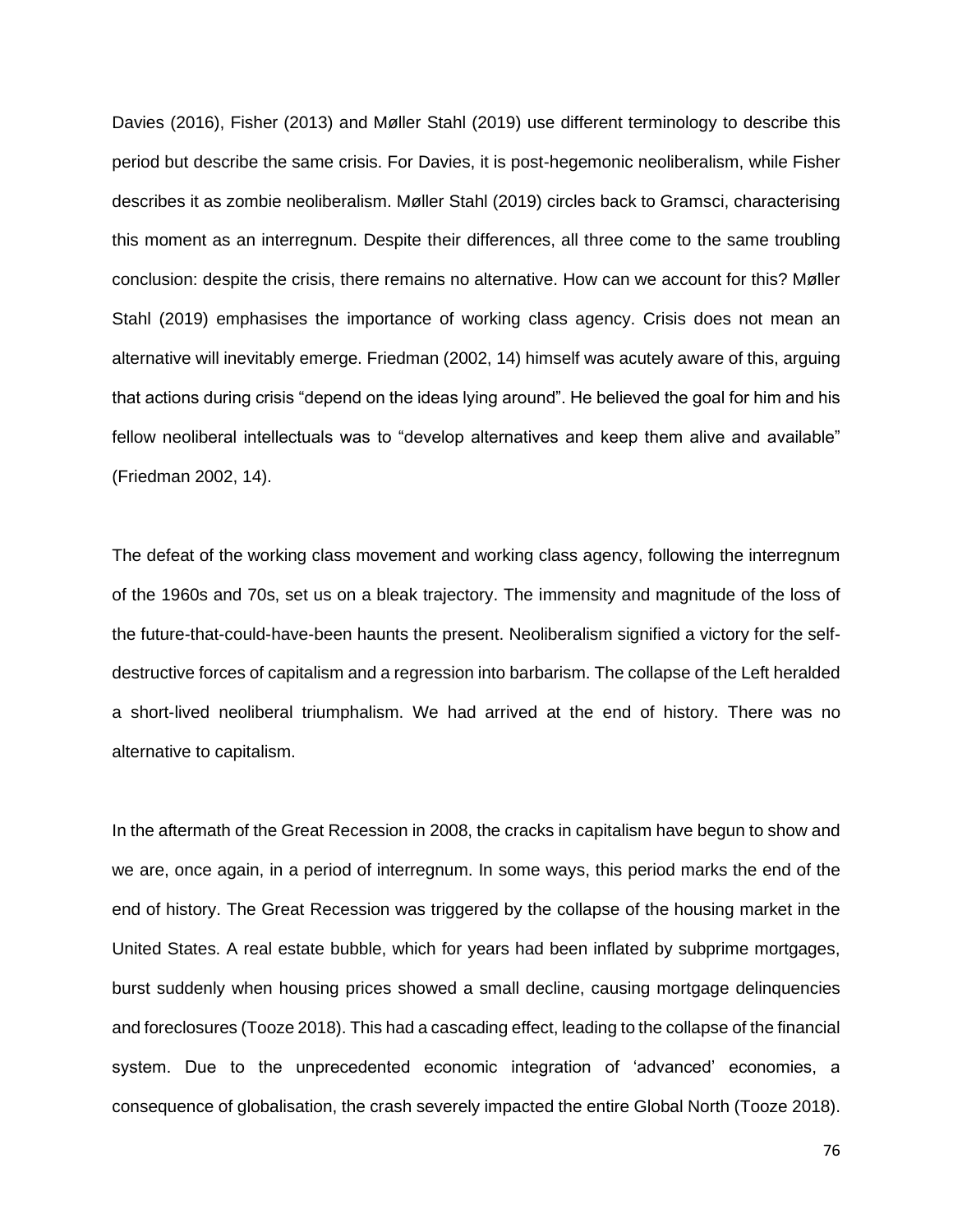New Zealand and Australia, however, were spared the worst of it via their trade relationship with China (Easton 2020). China, in response to the economic downturn and the global decline in demand for 'made in China' products, began a series of large-scale infrastructure projects to boost its economy (Easton 2020). For Davies (2016), as mentioned, the Great Recession resulted in the loss of neoliberalism's legitimacy, but there remained no collective agent to present an alternative, and as a result it entered into a post-hegemonic phase. This post-hegemonic phase of neoliberalism is hugely significant when considering the political and social terrain in which a contemporary class politics might operate. In the following section, I will argue that the posthegemonic phase of neoliberalism has been characterised by acceleration, political inertia and a social void.

I characterise our contemporary interregnum as accelerating, referring to the increasing compression of time and space. Marx (2005) saw the compression of time and space as a consequence of capitalism's growth imperative, which creates the need to constantly accelerate the circulation of capital. Wajcman (2015, 17) describes this logic as "the faster money can be turned into the production of goods and services, the greater the power of capital to expand itself". The time-space compression has always been a feature of capitalism. However, it has become more pronounced in this post-hegemonic era. This is a result of the digital revolution and the proliferation of digital computing and communication technology (Wajcman 2015). These technological developments have facilitated rapid communication across the globe, significantly contributing to time-space compression (Wajcman 2015, 13-37). Within this time-space compression, the contradictions and antagonisms within capitalism become more pronounced, hence the emphasis on acceleration. The Great Recession did not mark the end of neoliberalism. Instead, it marked the acceleration of capital's accumulation by dispossession. The mechanism which was allowed this acceleration in capital accumulation is the digital economy (Wajcman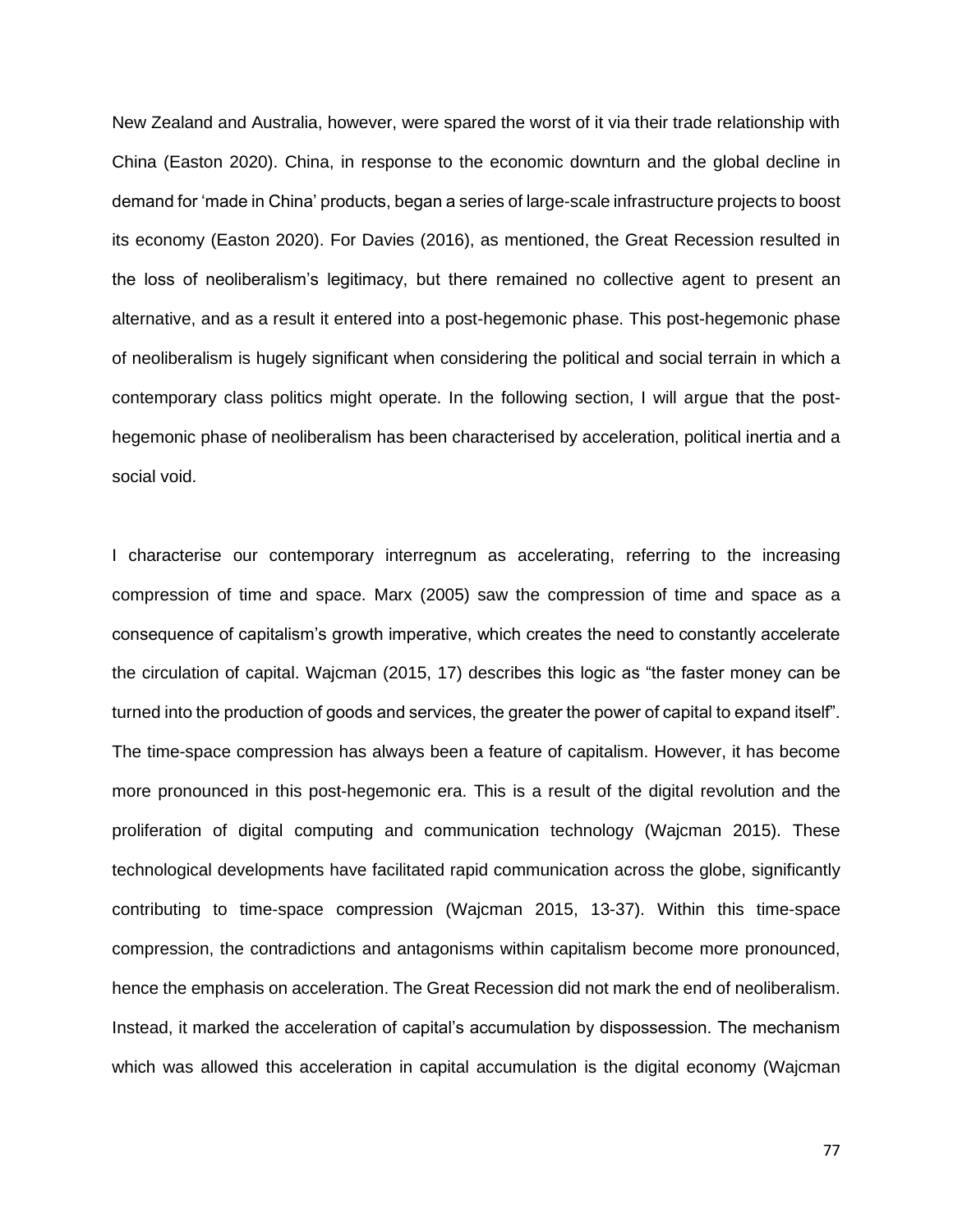2015). These trends were observable prior to the Great Recession but accelerated in response to it, in an attempt to outrun capitalist crisis.

Marx and Engels (2014) argued that capital's need to constantly revolutionise production to escape its internal contradictions and antagonisms would, in turn, revolutionise relations of production. This is certainly evident in the aftermath of 2008, which has seen a sea change in the character of neoliberal capitalism. For Marx, one aspect of capitalism's growth imperative is the need to externalise and outrun the inherent contradictions within the system. The capitalist class is compelled to "nestle everywhere, settle everywhere, establish connexions everywhere" (Marx 2014, 2). Post-2008, the new frontier of capitalism is the digital world. The internet prior to Web  $2.0<sup>1</sup>$  was anarchic, decentralised and uncensored (Barbrook 1996). The technology was being used in ways that undermined the traditional media industry, as it had made the pirating of programs and media easier than ever. This caused many to speculate on the emancipatory and democratic potential of the internet, through its undercutting of intellectual property law (Barbrook 1996). This speculation has been proven to be idealistic. In reality, Web 2.0 represented capital's colonisation of this digital Wild West, as well as the monopolisation and commercialisation of digital infrastructure by capital (Zuboff 2019).

The development of tech monopolies, or Big Tech, constituted a market-led coup from above Zuboff (2019). Big Tech created the capacity for capital to further encroach and enclose the social world. This capacity is often referred to as 'disruption' and 'innovation' by technology companies, code for further accumulation by dispossession (Zuboff 2019). I focus the acceleration of these trends in the wake of the Great Recession because of how it has entrenched the rentier economy,

 $1$  Web 2.0 refers to the proliferation of social media networks and e-commerce (Zuboff 2019)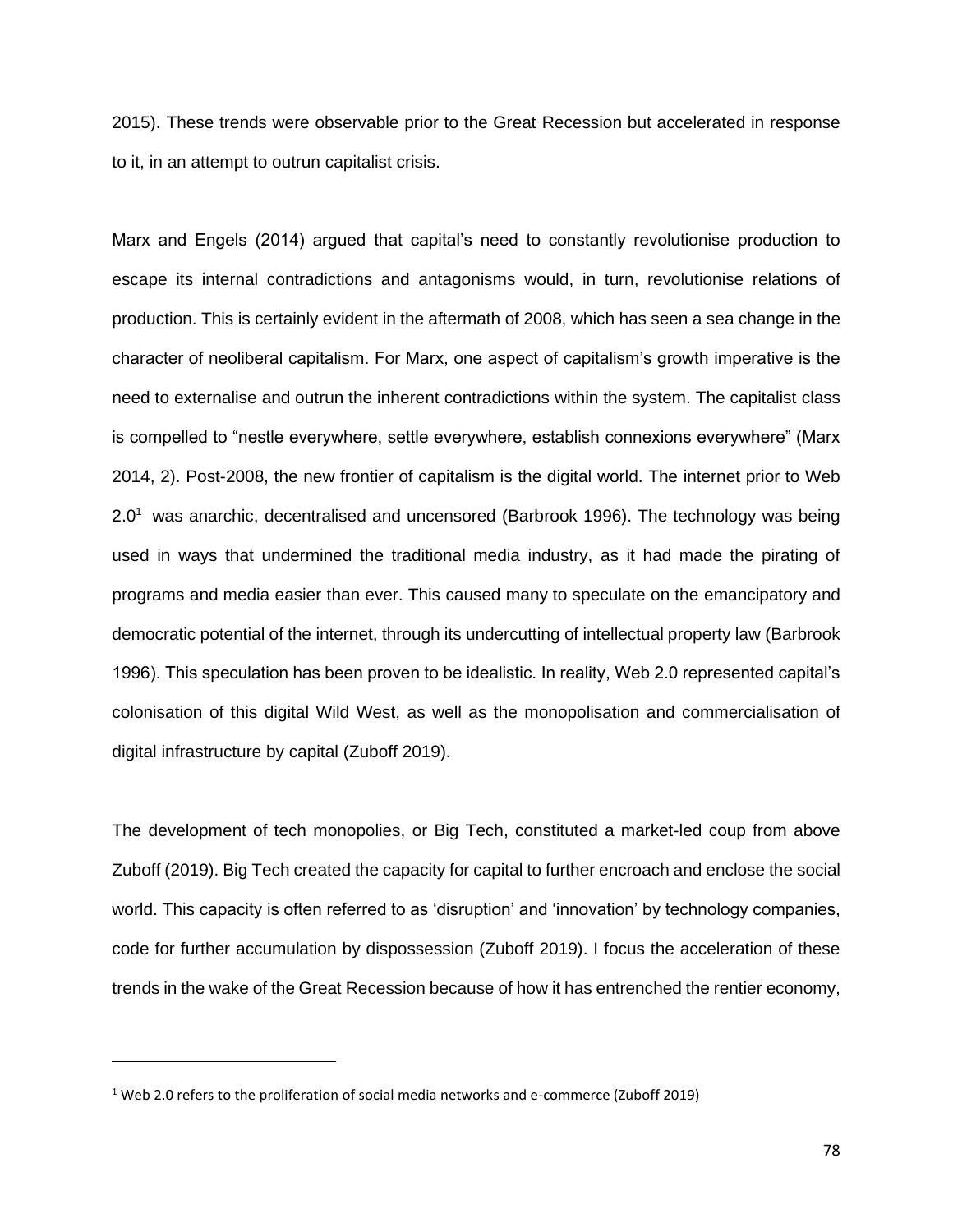the privatisation of the remaining commons, as well the fragmentation and casualisation of work (Zuboff 2019). This has not happened via the state or legislation but parallel to them, undermining existing regulations and legislation without democratic mandate (Zuboff 2019). The dominance of Big Tech has allowed the sector to circumvent regulations with little push-back or resistance from a captured state. This has created a sense of inevitability around these transformations, with Big Tech framing them as the natural consequence of technological innovation.

Rideshare companies like Uber and digital rental marketplaces such as Airbnb have been framed as innovators and disruptors of their respective traditional industries (Zuboff 2019). In reality, this 'disruption' is symptomatic of a further round of capital accumulation by dispossession and exploitation. In Uber's case, this means labelling their workers as "contractors" which casualises the employment relationship and off-sets risks and costs onto their workforce (Ongweso Jr 2020). Airbnb further encloses and commodifies housing stock, resulting in an artificially inflated real estate market (Sherwood 2019).

Zuboff (2019) expertly demonstrates why it is useful to view Big Tech as an advancement in technologies of expropriation and accumulation. Zuboff (2019, 19) argues that the principal target of Big Tech's technologies of expropriation and accumulation is "private human experience"; with "so little left that could be commodified", this remains the "last virgin territory". It is for this reason that she describes Big Tech as the "new frontier of capitalism" (Zuboff 2019, 3). The principal aim is not just to predict human behaviour but modify and tune it towards profitable outcomes. Zuboff (2019) describes this goal of automating and instrumentalising human behaviour towards capital's interests as an assault of human autonomy and symptomatic of a "new species of power" which she refers to as "instrumentarianism". This new frontier of capitalism also profits through either circumventing labour laws to extract maximum value from workers or reinventing public services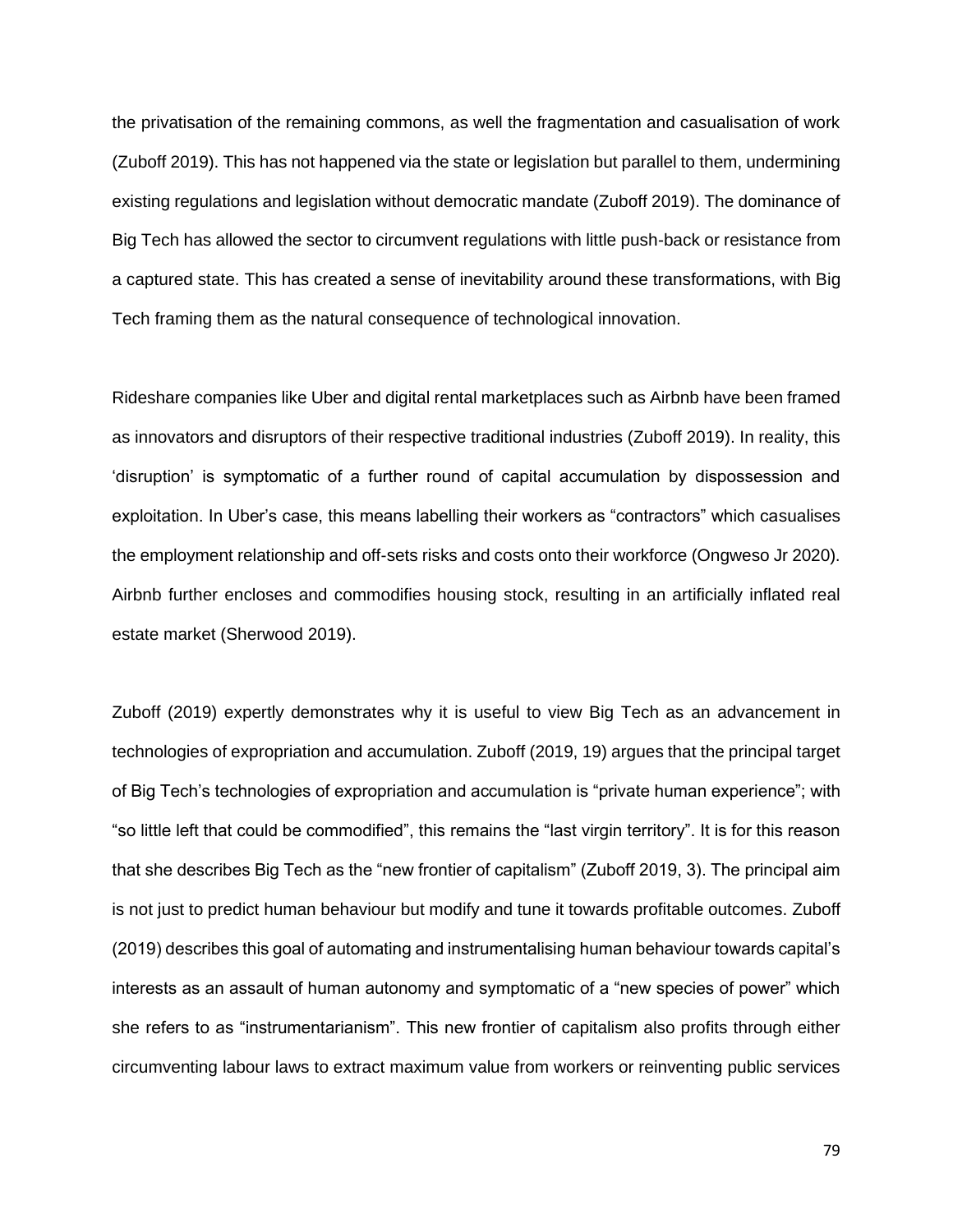in private form, thereby privatising what is left of the public sphere. Ironically, these initiatives are often branded as the new 'sharing economy' (Frenken and Shor 2019).

This so-called sharing economy is, in fact, an acceleration of the rentier economy, This is something that even a report published by the World Economic Forum has now acknowledged, predicting that, by 2030, most people will "own nothing" but rather "rent it" (Hannah 2017). Big Tech employs the rhetorical device of labelling many of their workers as "independent contractors", thereby offsetting all costs and risk onto workers (Cornelissen and Cholakova 2019). This has led Marazzi (2015, 42) to argue that work is "increasingly characterised by the fragmentation of the subjects constituted in the world of employment and non-employment". This, he argues, has implications for working class agency, with workers' ability to organise.

The acceleration following the Great Recession has been a quantitative rather than qualitative change, with pre-existing trends intensifying rather than transforming. This acceleration has occurred in and parallel to an intense and immobilising political inertia, with governments languishing in the face of capture by capital and democratic crisis. Davies (2016) characterises the political response to crisis as reflecting an ethos of punishment. I argue that another feature of politics in this interregnum is inertia. This inertia, a result of the wholesale capture of politics by capital is evident in the clinging to a post-political consensus despite endemic economic and democratic crises which require a political response. Post-politics describes the evacuation of the political from politics, with the disappearance of genuine contestation and conflicting claims (Mouffe 2005). In the era of neoliberal triumphalism, post-politics, it was charged, was merely reflective of an increasingly post-political citizenry (Mouffe 2005). However, in the aftermath of the Great Recession and widespread public disaffection with the status quo, post-politics has become a transparently elite, anti-democratic example of political inertia. The elitism of post-politics is transparent in the central role of expertise and technocratic knowledge within the post-political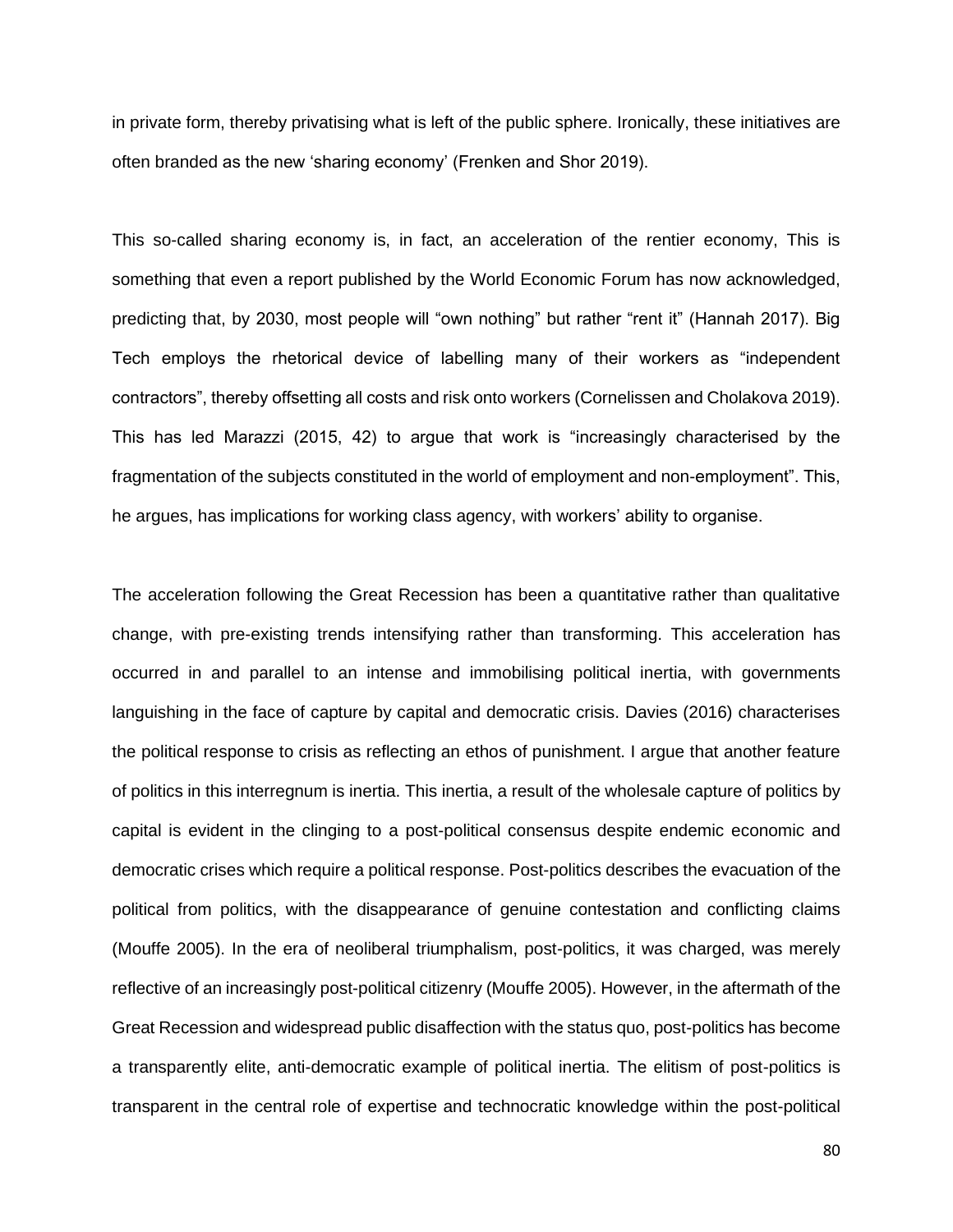paradigm. Jutel (2020, 429) notes that "the existence of social problems does not indicate irreducible class and political conflict but simply the fact that the intellectual resources of the technocratic class have yet to be deployed". Post-politics attempts to overcome crisis and inertia through 'techno-solutionism' which promises to out-run yet only accelerates crisis, while exacerbating political inertia by offering a false solution (Jutel 2020).

The Obama presidency is an illustrative case study of the post-political inertia characteristic of the current interregnum. Obama was elected in 2008 at a critical juncture in the United States. Following the onset of the Great Recession, Obama campaigned on a platform of hope and change. His campaign rhetoric was reflective of a positive populism, capturing a real desire among Americans for change (Zuboff 2008). Zuboff (2008) describes how the Obama campaign unleashed "the power of a new populism" in American politics. This populism was a bottom-up populism rather than a top-down populism, with Obama's soaring rhetoric stressing the importance of the masses in making change, evident in the slogan 'YES WE CAN' (Zuboff 2008).

In one speech delivered during the Democratic primary, Obama memorably quoted June Jordan's, (1978) *Poem for South African Women*, rallying to the people that "we are the ones we have been waiting for". Obama's soaring rhetoric about change occurred alongside a developing relationship with Big Tech, with Google Chief Executive Eric Schmidt playing a leading role in his campaign (Zuboff 2019). This was because Big Tech's promise to instrumentalise and commodify human behaviour and nature, it was theorised, could also help candidates win elections. The Obama campaign was enthusiastic to utilise data and social media to their advantage. In this sense, the campaign was the first truly digital campaign, and many credited this with giving him a competitive advantage over competitors (Zuboff 2019).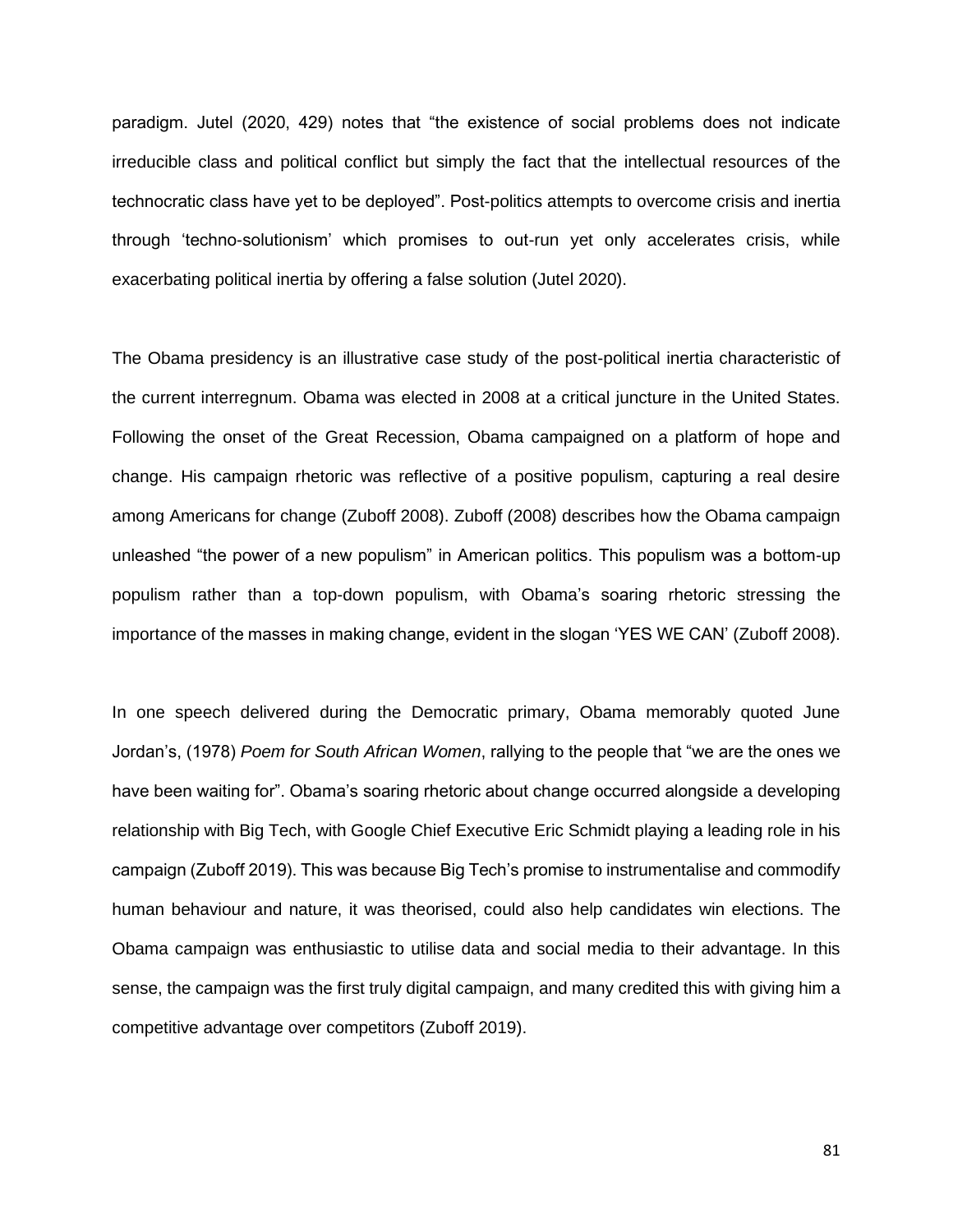Obama's campaign infrastructure seemed to reflect both his populist ethos and his intimate relationship with Big Tech. The campaign made use of data and digital infrastructure to set up a distributed organising model, hiring grassroots campaigners to lead an army of volunteers to mobilise voters. It also reflected an embedded techno-solutionism, using digital tools to collect behavioural and relational data on 250 million voters to facilitate 'predictive modelling' on voting behaviour. An aide was recorded as saying "we knew who… people were going to vote for before they decided" (Zuboff 2019, 150). This was the beginning of digital technologies being used not simply to facilitate democracy but to predict, instrumentalise and modify voter behaviour.

Obama's populist rhetoric and his campaign, described at the time as a "grassroots machine of two million supporters", captured the public's imagination and mood, catapulting Obama to the White House with a mandate to transform America in the interests of the working people who had rallied to vote for change (Sifry 2017). The Obama campaign had built an impressive grassroots organisation, something which Obama himself was acutely aware of, describing it "as the best political organisation in America and probably the best political organisation that we've seen in the last 30 to 40 years" (Sifry 2017). Many within the Obama campaign recognised the potential for this organisation to live on beyond the election (Berman 2011). This infrastructure could help to rebuild a civic working class life that had been uprooted by neoliberalism. There was recognition among some within the campaign that in order to achieve progressive change and address democratic disengagement and decline, there was an urgent need to rebuild collective agency in working class communities and connect them to the political realm.

Marshall Ganz, a senior advisor to the Obama campaign and former trade unionist, has stated that while Obama had harnessed the energy and dreams of his army of volunteers, he was fearful of it at the same time. Ganz describes how Obama viewed his own grassroots organisation "like a tiger you can't control" (quoted in Berman 2011). As a result, the campaign infrastructure was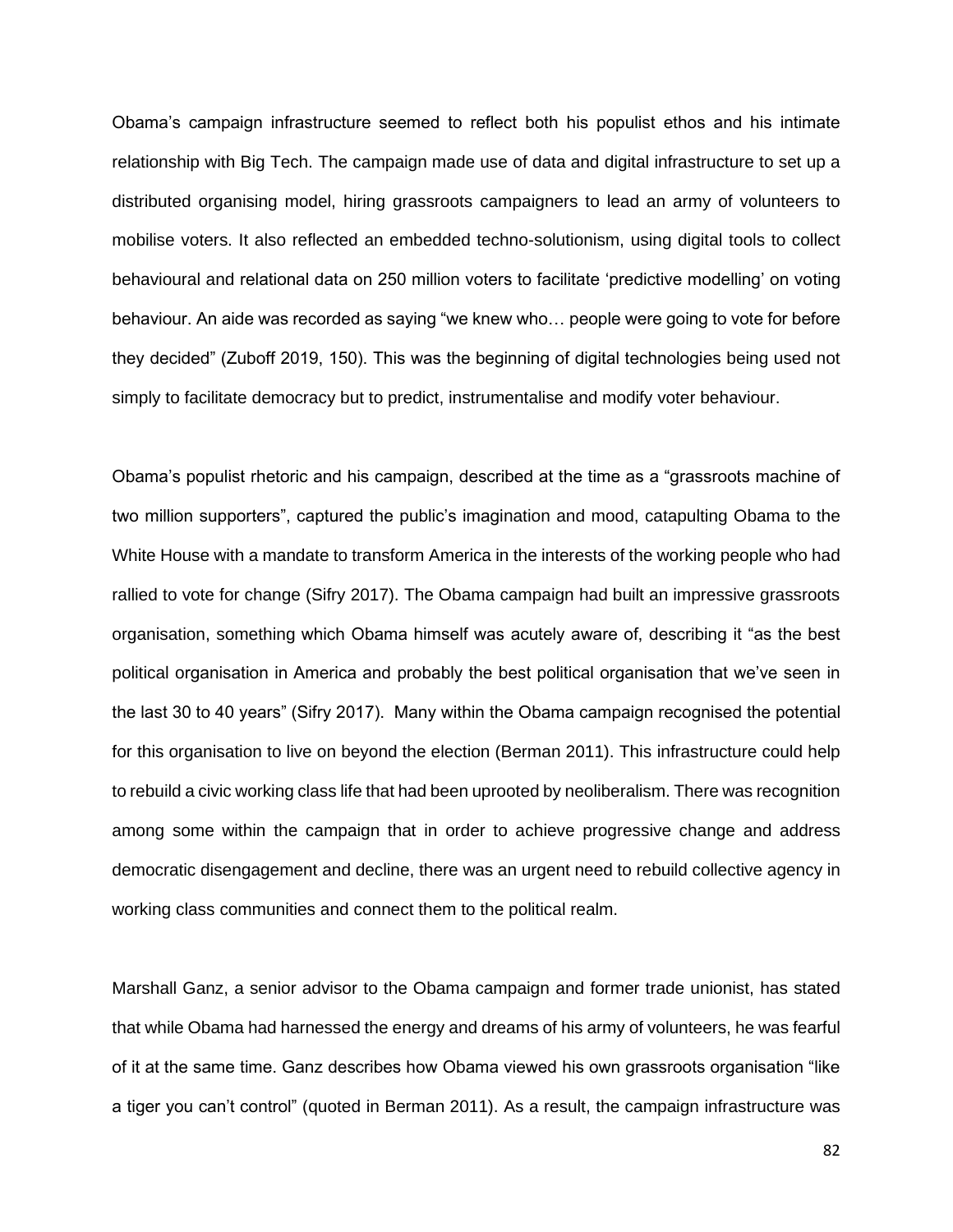dismantled within a year of Obama's election victory. The incoming Obama administration and cabinet was also full of establishment and corporate-aligned figures, reflecting that Obama had no intention of realising the people-powered hope and change he spoke of during the campaign. Meanwhile, Obama's relationship with Big Tech, particularly Google, continued, with Eric Schmidt serving on the transition team and leading fundraising and voter turnout for Obama's 2012 reelection campaign (Zuboff 2019). Google would attend White House meetings more than once a week on average during Obama's tenure, and there was a lot of crossover between White House staff and Google (Zuboff 2019). No other company seemed to have this degree of overlap or intimacy with the administration. Easton and Lynn (2009) of *Fortune* magazine described how the Obama administration relied on Google executives for economic and technological advice.

Obama's 2008 victory occurred at a critical juncture in American politics following the Great Recession. The nature of the crisis and its roots in the predatory nature of finance capitalism had left millions disenchanted and angry with the neoliberal status quo (Cooper 2019). It was a want of an alternative that led millions to vote for Obama and his message of hope and change (Cooper 2019). What Obama ultimately functioned as was a bait and switch, harnessing these popular dreams for electoral purposes without any real intention of realising their popular demands. Once in office, the Obama administration reverted back to a post-political type, refusing to break with neoliberal economic orthodoxy despite its clear failure (Cooper 2019). Notwithstanding the historic opportunity and mandate to fulfil a vision of progressive change, the administration opted to bail out the very financial system, which had imperilled the economy. At the same time, they failed to provide government support to the millions of working class Americans who had lost their homes and jobs (Cooper 2019). In addition to this, they rejected calls to hold the financial elites responsible for the crisis accountable (Cooper 2019). This was not the result of malice, but rather the same political inertia and commitment to prevailing economic orthodoxy that hamstrung the Second Labour government in the United Kingdom in the 1930's.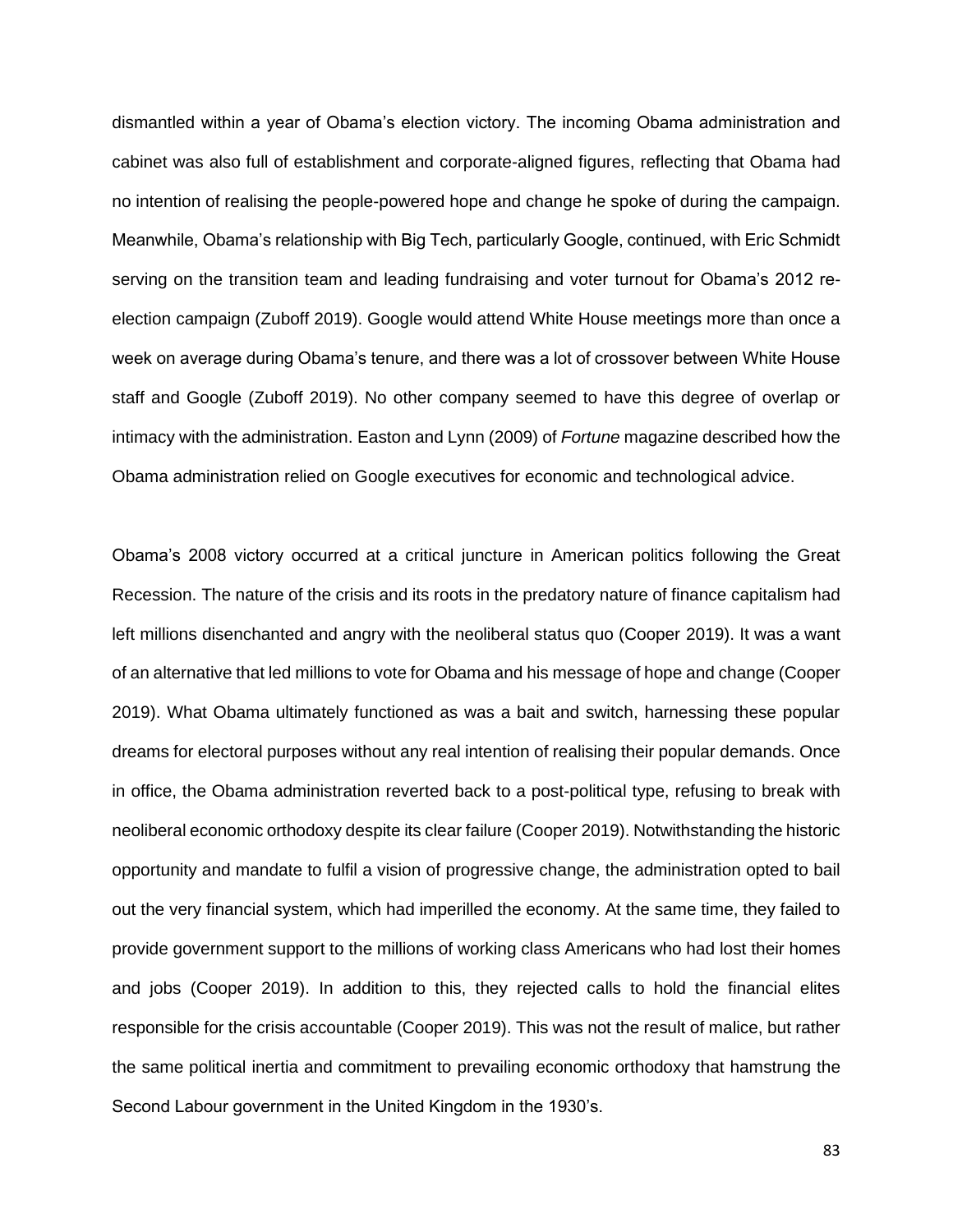Obama (2020, 808), in his recent autobiography *A Promised Land*, defends his administration's response to the Great Recession, writing that to do anything different "would have required a violence to the social order, a wrenching of political and economic norms". It is precisely this sentiment which makes Obama the perfect example of this interregnum's post-political inertia. Post-politics regards conflict or a contestation of claims as violent, rendering such a framework inherently unable to resolve capitalist crises. The danger of progressive post-political figures is the cynical incorporation of popular disillusionment and a dream of a better world put towards the goal of maintaining the status quo.

The Obama administration played a crucial role in fortifying the hegemony of Big Tech and its market coup from above (Zuboff 2019). His post-political tech-solutionism demonstrated an antidemocratic elite and their antagonistic relationship with the people, whose energy and discontent they needed to harness but also discipline. In hindsight, Obama's positive populist rhetoric shares stark similarities to the framing of the digital rentier economy as a sharing economy. For Jutel (2020, 42), this dystopian double-speak denotes how "rent-seeking corporations manage to stand in for deliberative democratic ideals and community empowerment". In the aftermath of the Great Recession, elites sought to avoid any challenge to the status quo by seeking to transform the people into subjects who own nothing *and* are happy about it.

This post-political attempt to escape economic and political crisis through tech-solutionism has demonstrably failed. It is for this reason that Jutel (2020) frames right-wing populism as a symptom of neoliberal post-hegemonic status and its inability to confront capitalist crisis. The Obama's administration's promise of hope and change, and subsequent refusal to address the material needs of Americans following the Great Recession, further delegitimised the political establishment and produced a backlash. During the course of Obama's tenure, the Democrats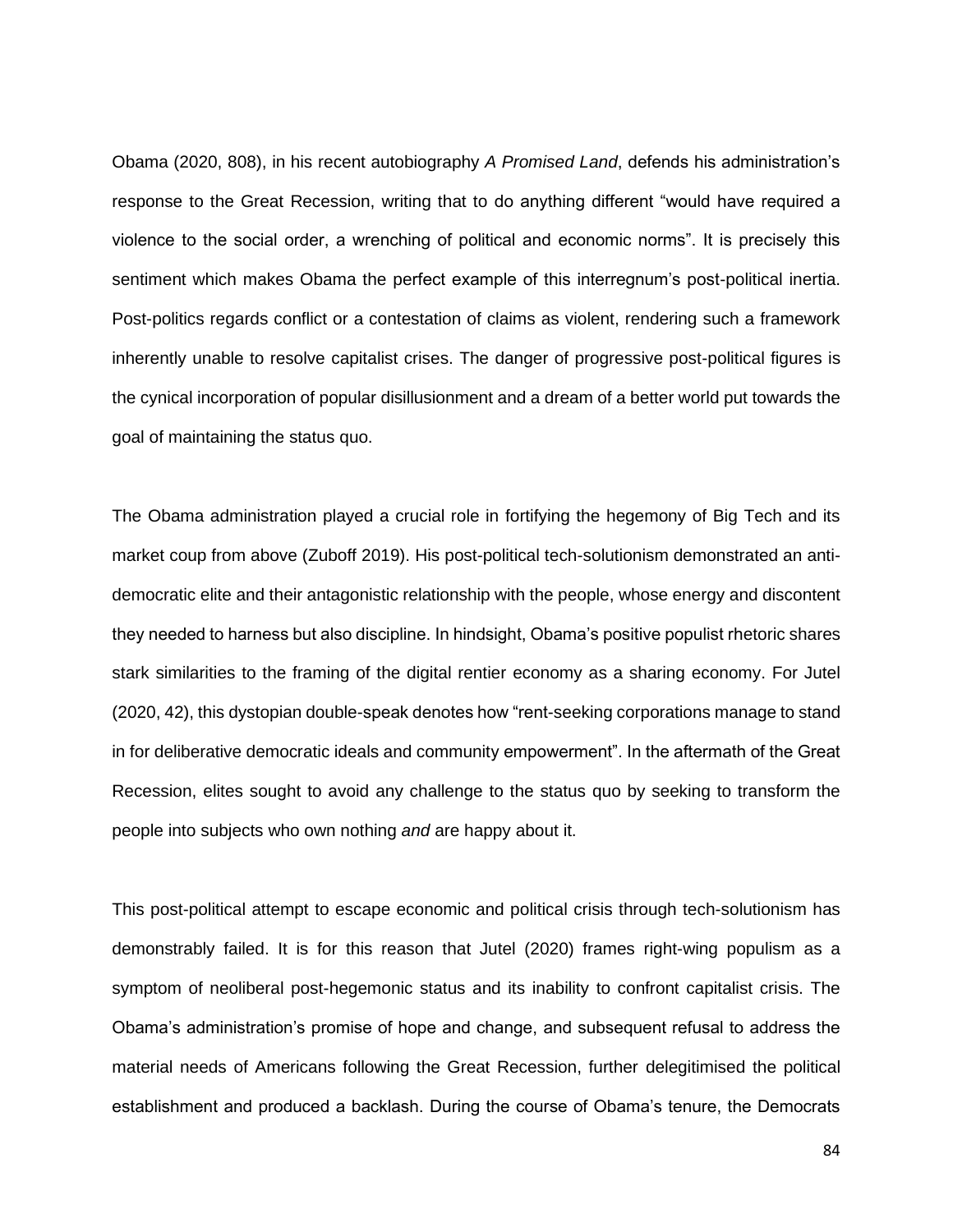"lost a tenth of the party's senate seats, a fifth of house and state legislative seats and a third of its governorships" (Cooper 2016).

The organising infrastructure and grassroots power created by the Obama campaign, and its subsequent dismantling in the wake of his electoral victory, was illustrative of both the potential for working class agency and the potential for incorporation of this by the political establishment. The exploitative relationship between the people and post-political figures stokes a backlash politics. It also amplifies the social vacuum created by neoliberalism, a result of the absence of working class structures and organisation to express and give working class experiences collective meaning. 2008 represented a critical juncture and an opportunity for democratic renewal. Instead, political inertia meant accelerated and fortified Big Tech as the new frontier of capitalism.

Big Tech's coup from above, and the further enclosure and retreat of the public sphere, has created an exponentially growing social void. This is not a novel phenomenon. Neoliberalism's attack on the social is well established, with Thatcher's famous quip that "there's no such thing as society" often evoked as an example of this anti-social individualist ethos (Fisher 2012). In the aftermath of 2008, however, the social void produced by neoliberalism has become more pronounced. The Edelman Trust Barometer (2020) a report published annually, records a decline in trust in the state, business, mainstream media and non-governmental organisations in recent years. Declining levels of interpersonal trust were inversely correlated with increasing levels of wealth inequality (Graafland and Bjorn 2019). Unsurprisingly, in America, interpersonal trust has recently reached historic lows, with a survey conducted by the Pew Research Centre (2019) demonstrating that only 30.3 percent of Americans agreed that most people could be trusted. It follows that declining social trust is in part a product of austerity and its punitive ethos. This punitive ethos, alongside the vacuum left by the public sphere and the dismantling of working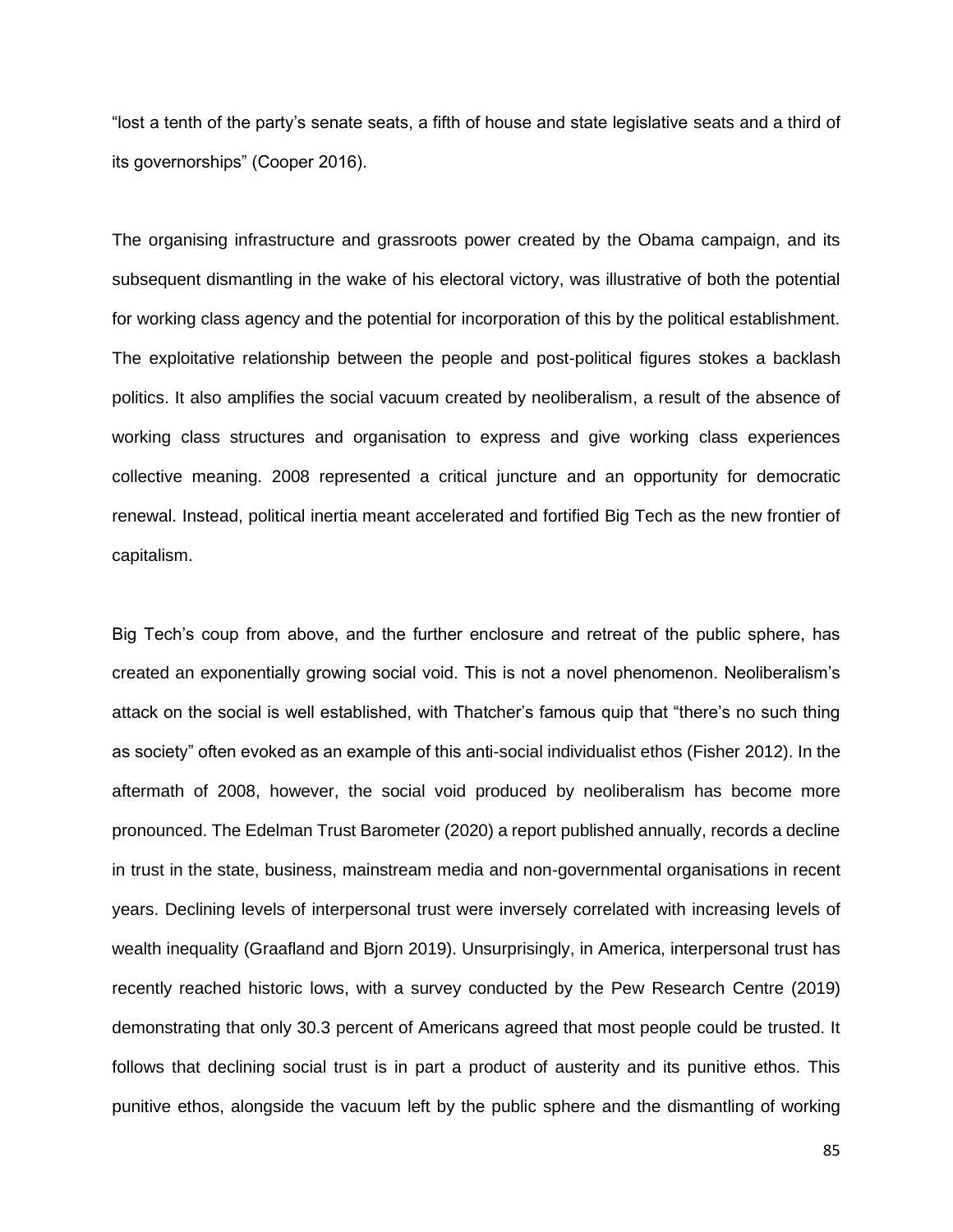class institutions, meant there was no countervailing force to realise collective working class agency and sustain it.

The ascendance of social media post-2008 replaced the ailing public sphere with the private sphere of social media platforms. These platforms are structured to commodify users and all social interaction. The ubiquity of social media and its pervasiveness are an advanced manifestation of the culture industry. The architecture of social media invites us not only to consume, but to become commodities ourselves. The anti-social effect of this occurs at an interpersonal level with social media use associated with increased levels of anxiety and depression (Woods and Scott 2016). It also occurs at a collective level. Users are segregated and siloed off according to demographics and political persuasion via algorithms (Zuboff 2019). Thought and opinion are pre-formed and treated as truth, but also removed from any points of difference. As Fong (2020) points out, this has made the authoritarian tendency of capitalism more pronounced, writing there is a "lack of patience for anything that doesn't fit neat formulas", a "constant amazement at just how evil *other* people can be'' and all of this is evoked to "cover up a basic denial about the contradictions of capitalism".

Digital communication technologies, rather than liberate us through automation, have been used to exacerbate time poverty. This is partly through encroachment of work on free time via these media, but also the addictive design and architecture of social media. This addictive architecture is driven by Big Tech's relentless need to accumulate data, the principal currency of the digital economy. Tristan Harris, a former design ethicist at Google, refers to smartphones as "the slot machine in your pocket" (quoted in Seymour 2019). Harris compares social media to gambling in that the addictive properties of both are a result of "intermittent variable rewards", which describes how rewards are uncertain and variable; you have to engage or pull the lever to see (quoted in Seymour 2019). Seymour (2019), links time poverty with this addictive architecture, noting that a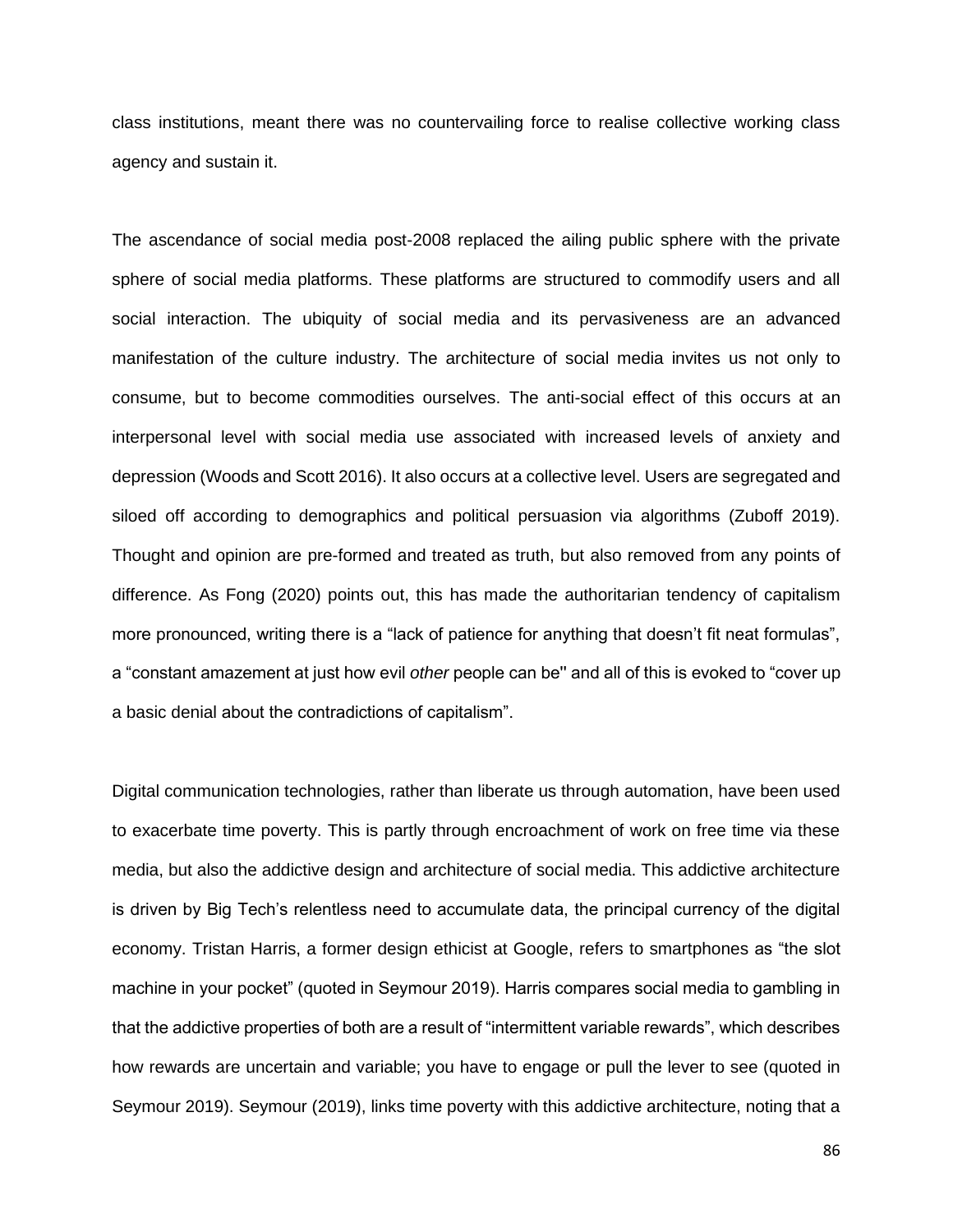"sense of dropping out of time is common to many addictions". Social media is designed to drop us out of 'real life' into an infinite digital dimension. This notion of dropping out time and its importance to keeping users hooked is seen in the infinite scroll, which loads content continuously as the user scrolls allowing for endless content.

The addictive properties, alongside the fragmentation and siloing off of discourse and communities, as well as the commodification of social interaction and users, have led Vaidhyanathan (2018) to refer to digital communication platforms as "anti-social media". Vaidhyanathan (2018) takes this argument further, reflecting Adorno and Horkheimer's view that the culture industry offers subjects a half education and blocks critical engagement and thought. For Vaidhyanathan (2018), digital communication has created information pollution, whereby users are constantly overloaded with information which all wants to appear important and reliable. This is the basis of the digital business model where clicks equate to capital. It has created a levelled and polluted 'information landscape' where content has to stand out, leading to emotionally charged and divisive leads. Vaidhyanathan (2018) therefore concludes social media is designed to make us *feel* rather than think.

The further retreat of working class organisations and accumulation of the public sphere by capital in the wake of the Great Recession alongside its replacement with anti-social media has resulted in a social void. The subjects of neoliberalism are distrusting, atomised and alienated. Rather than social solidarity, there is a pervasive sense of negative solidarity where deprived neoliberal subjects recoil from demands for social justice not out of avowed support for the status quo but rather a cynicism that there is no alternative. This feeds a pervasive sense of resentment at the thought of any group having any advantage or benefit that is not available to others as well as a sense of masochistic pleasure at the thought of someone suffering more or having less.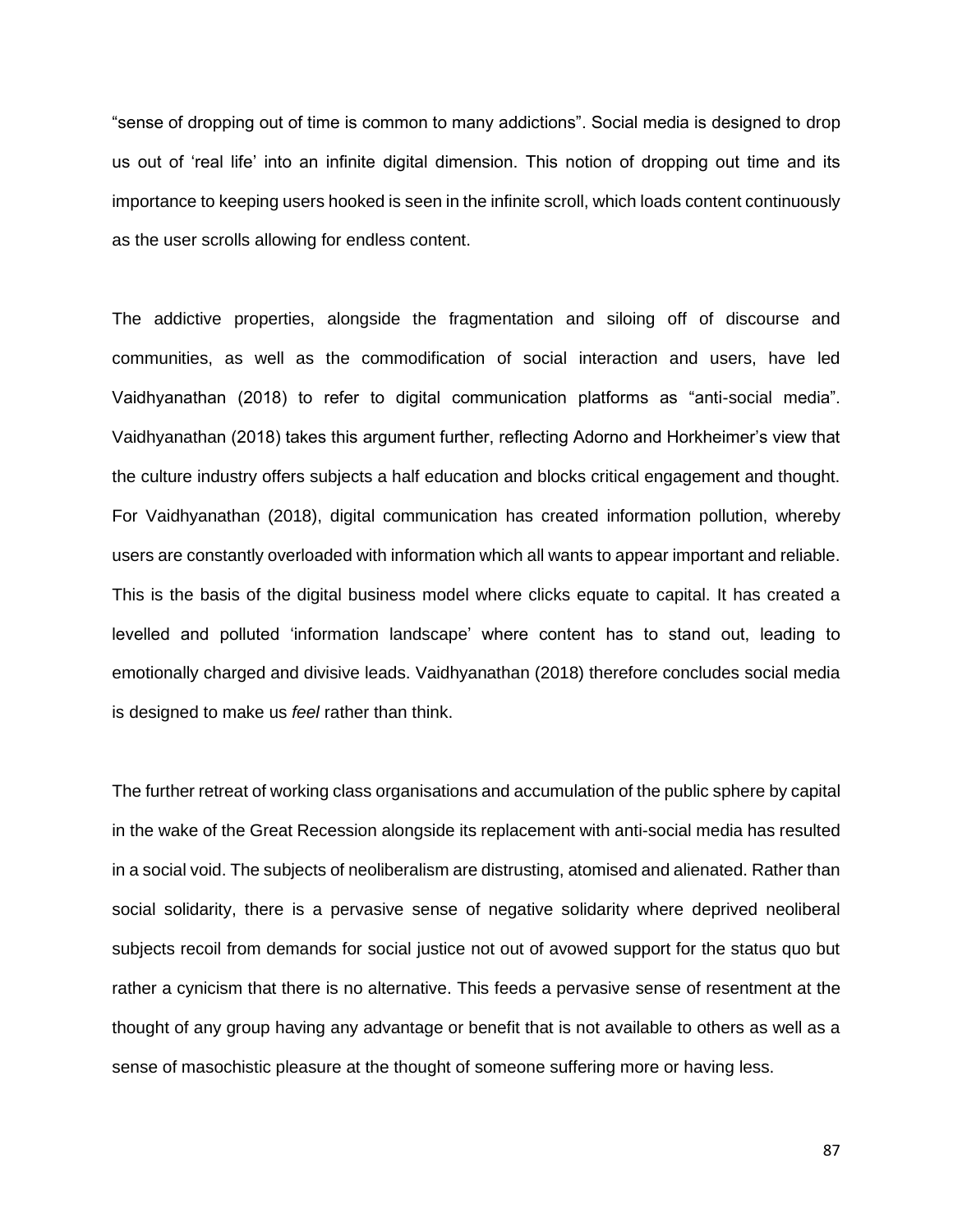# *COVID-19: Widening the Cracks in Capitalism Realism*

The electoral defeat of Trump in 2020 perhaps allows us to move beyond the notion of right-wing populism as the cause rather than a symptom of crisis, without an alternative to neoliberal capitalism and looming technological dystopia, social and political instability will persist (Stiglitz 2021). Instead of then viewing Trumpism and right-wing populism as a break from neoliberal capitalism, it is more helpful to understand it as an extension of its ethos of punishment and individualism, as well as a reflection of the anti-democratic and authoritarian impulses latent within. While right-wing populism threatens post-political liberalism, liberalism has also "become libidinally dependent on the populist threat, negatively defining itself against the barbarians at the gate" (Jutel 2020, 42).

Liberal post-politics fetishes itself as being the politics of expertise, which is concerned with facts, reason and science, seen in how Joe Biden continually contrasted himself with Trump as the candidate who believes in science (Biden 2020). This appeal and fetishism of expertise, however, seems increasingly outmoded and ineffective. It misunderstands right-wing populism and posttruth politics. This is the argument that William Davies (2018) makes in his book *Nervous States: How Feeling Took Over the World.* For Davies, contemporary politics is now defined by emotion rather than reason. He stipulates that 'reason' itself is in decline. Davies (2018) does not treat reason, truth or facts as abstractions removed from the social world. He understands that facts, reason and truth have a fundamentally social element and can only become true insofar as there is a consensus. What happens, however, when our shared consensus of reality itself becomes fractured, when facts "no longer provide us with a reality we all agree on" (Davies 2018, 14). The answer, it seems, is growing social polarisation, distrust and democratic decline (Davies 2018).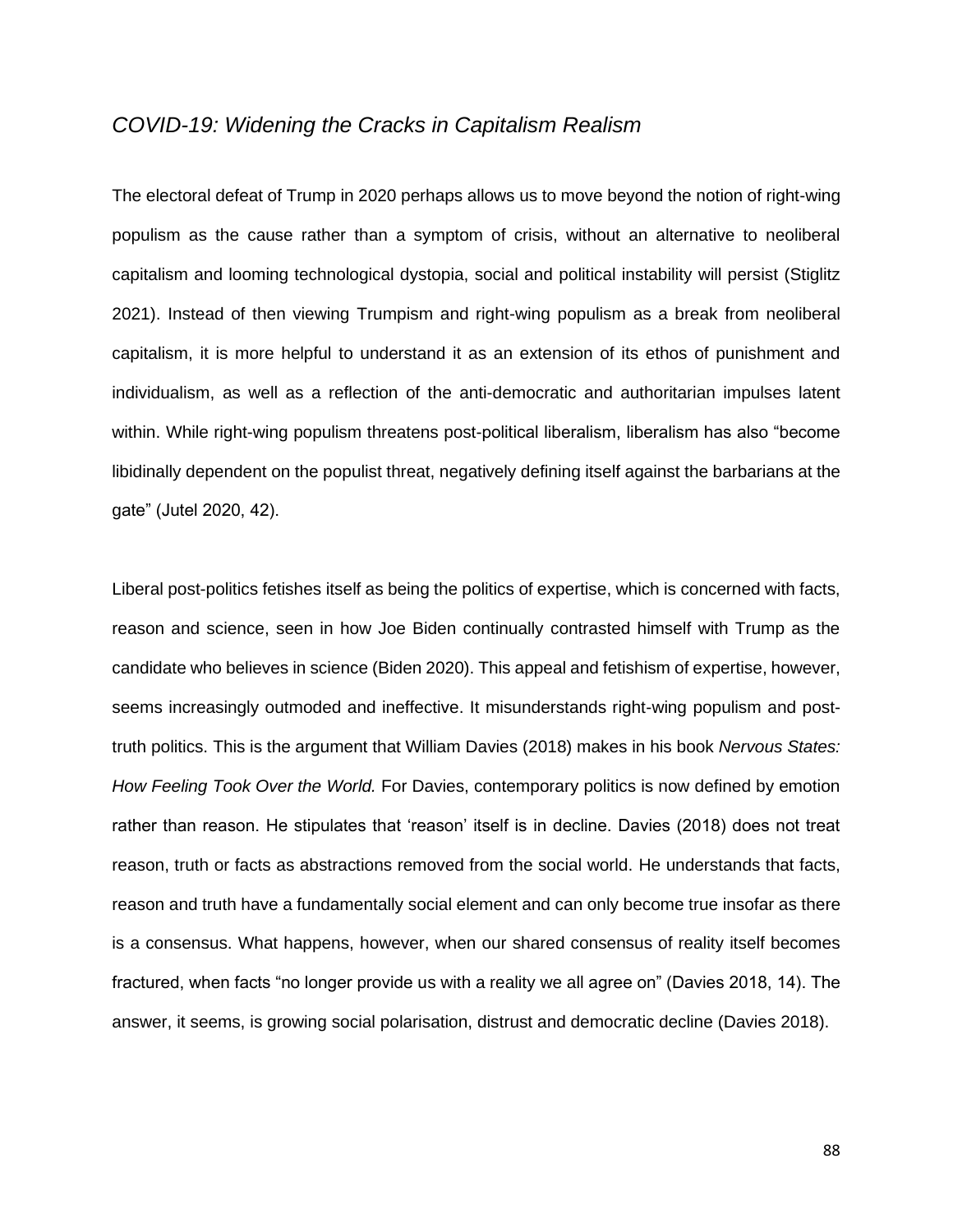The electoral defeat of Trump will not reverse this phenomenon because right-wing populism is a symptom, and not the disease itself. This decline in trust is a rational and reasonable response to a society organised to facilitate the accumulation of capital at the expense of everything else. The decline in trust in expertise is explained by the very structure of the enclosed and privatised knowledge economy: expertise does not work in the public interest but rather in the interest of capital. This, for Davies (2018), has created an over-abundance of expertise and has undermined the authority that expertise once held. It is evident, therefore, that it is not Trumpism, right-wing politics nor a 'post-truth' moment that is responsible for democratic decline and social instability. Rather, these are symptoms of neoliberal capitalism's anti-social affect and latent authoritarianism, which is increasingly incompatible with liberalism. Biden's electoral victory is perhaps not a 'return to normal' but the last gasp of the liberal order (Varoufakis 2020). Biden, himself an elderly, frail and semi-incoherent figure, seems to be an apt metaphor for liberalism's decline, the very embodiment of zombie neoliberalism (Marcetic 2020). Biden's win occurred in the midst of an economic recession and the Covid-19 pandemic, alongside record low levels of enthusiasm for Biden as a candidate (Karp 2021). In this sense, Biden won by simply presenting himself as the negation of Trump and nothing more (Karp 2021).

Atwater (2020) describes the decade following the Great Recession as "a slow-motion K-shaped recovery", referring to how capital recovered while the working class did not. This K-shaped recovery has further eroded neoliberal hegemony and the legitimacy of the liberal world order and led to 'backlash politics' mainly in the form of right-wing populism. Passari (2020) empirically demonstrates a direct correlation between economic crisis, measured by a rise in unemployment, and declining trust in democratic institutions along with support for right-wing populist movements in Europe. It is important to not understand the decline in neoliberal hegemony as merely the byproduct of economic backlash, but rather as caused by a multitude of crises that threaten its legitimacy. Ecological crises implicate capitalism as a causative factor, but also expose its inability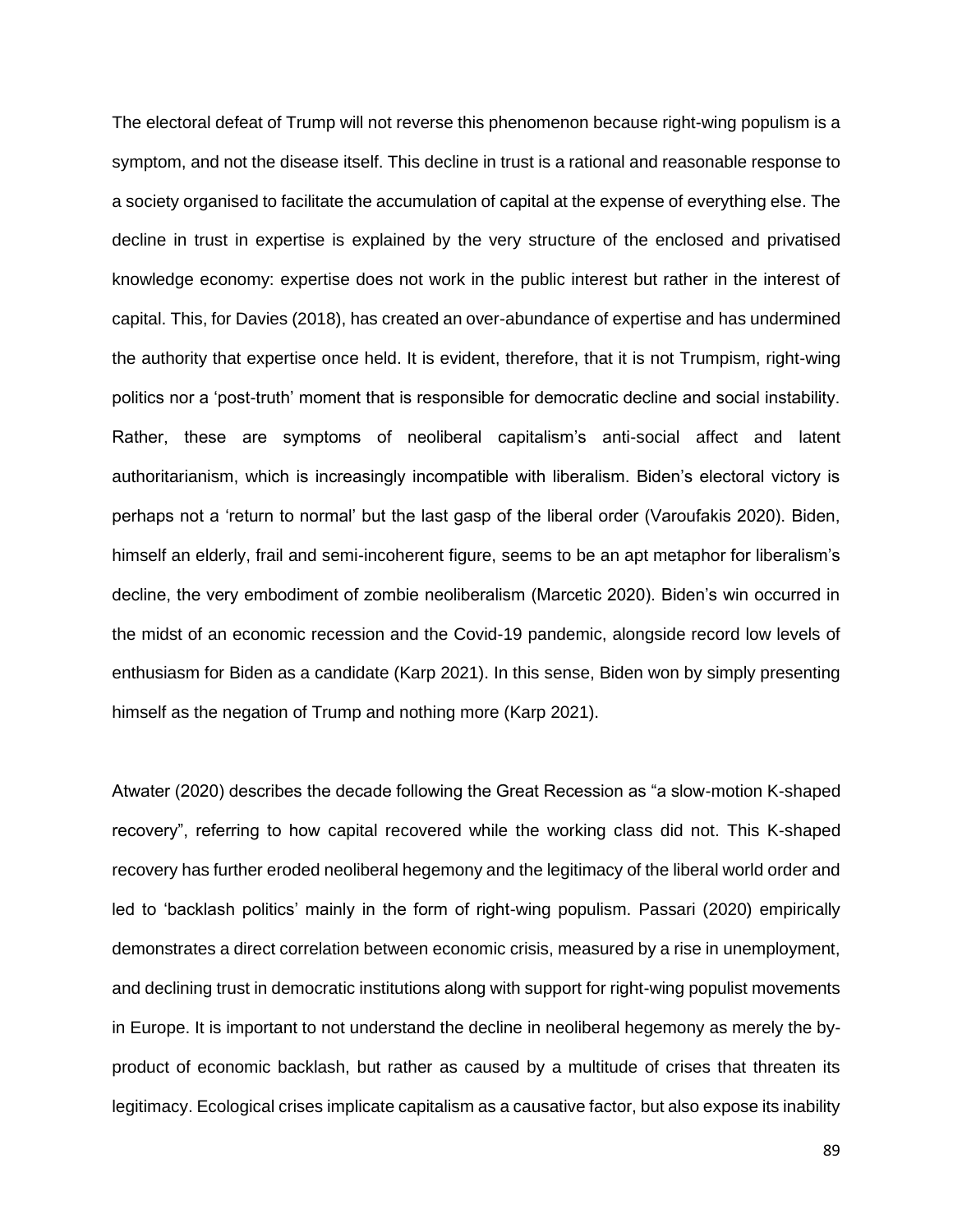to resolve this existential crisis through market mechanisms. The "rapid, far-reaching and unprecedented changes in all aspects of society" required to avert climate catastrophe will not happen without state intervention and international cooperation and coordination, something that has become apparent as market-driven interventions continually fail to drive down emissions (Intergovernmental Panel on Climate Change 2018). The culmination of these crises has led to speculation that the liberal world order is in a terminal state of decline, with Duncombe and Dunne observing that mainstream theories within International Relations scholarship seem to concur that the 'hegemony' of the liberal world order is "over" (Duncombe and Dunne 2018, 25).

This crisis of legitimacy does not make social transformation inevitable, but it does present a political opportunity, as cracks in the façade of capitalist realism appear and grow. The COVID-19 pandemic presents another widening of the cracks in capitalist realism and potentially the end of the American era (Davis 2020). Recent research, triggered by the pandemic, has re-assessed the sociological consequences of major historical epidemics (Alfani 2020). The major focus of this research has been on the distributive consequences of epidemics. Scheidel's (2017) work tracing the global history of inequality noted that inequality is usually narrowed as a result of warfare, revolution, state-collapse and natural disasters. Scheidel (2017) draws on the Black Death in the 14<sup>th</sup> century, which claimed half of Europe's population. This, he demonstrates, led to a scarcity of labour and therefore increased wages. The rise in expectations of labourers following this led to the Peasants' Revolt of 1381 and the beginning of the end of feudalism. Alfani (2020) argues such a levelling event is unlikely with COVID-19, and that the Black Death was exceptional, a result of its high mortality rate. Instead, as in the case of the 1918 influenza, Alfani (2020) points out it is likely that COVID-19 will see the increase of income inequality rather than a brutal levelling. This is because of a lower mortality rate and its already disproportionate impact on working class impoverished and vulnerable socio-economic communities. Does this mean, as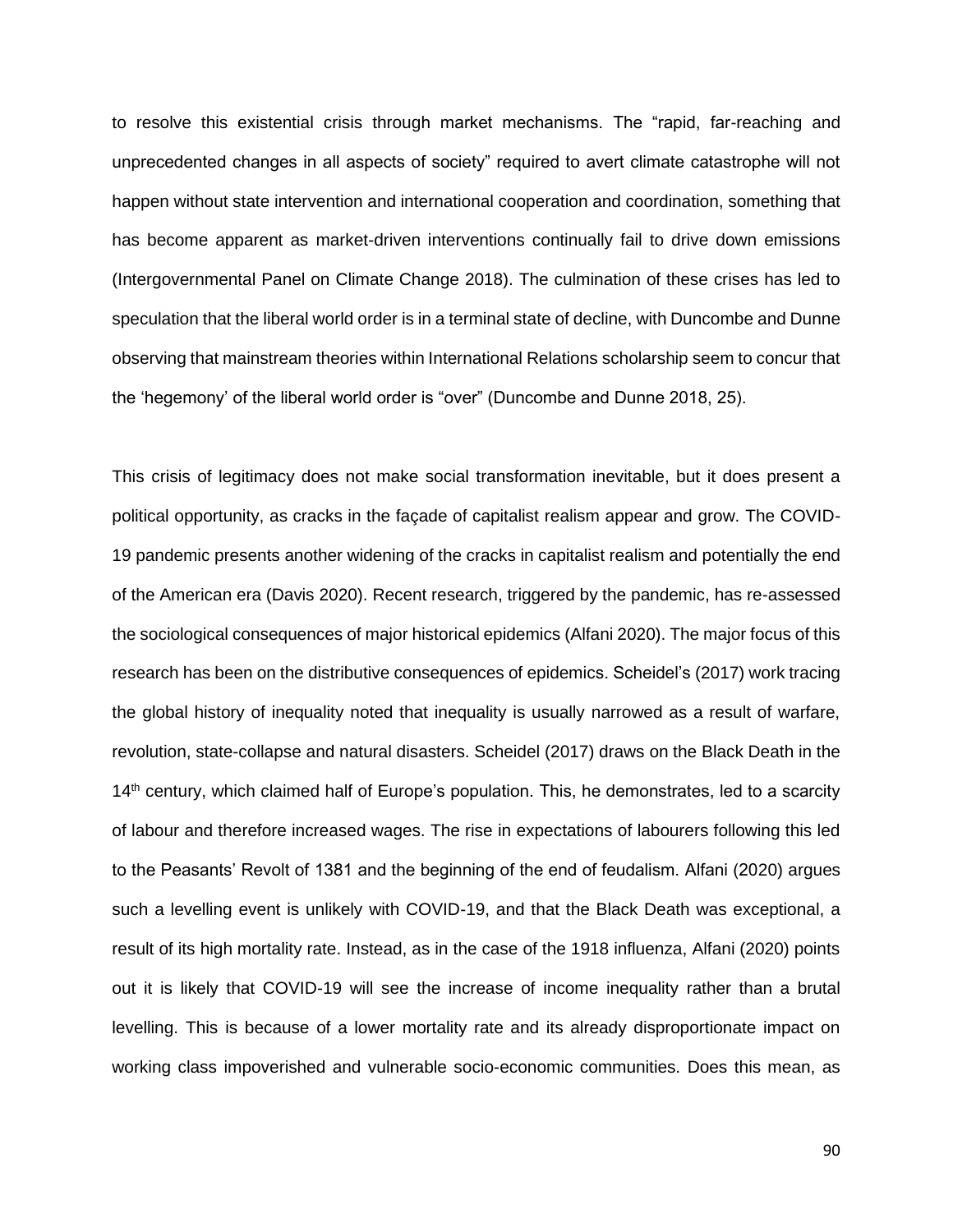French author Michel Houellebecq (quoted in Le Point Magazine 2020) argued, "we will not wake after this in a new world. It will be the same, just a bit worse"?

Davis (2020) believes that we will wake after this in a new world because of the "devastating impact that the pandemic has had on the reputation and international standing of the United States". Davis focuses here on how the United States' failure to effectively respond to the pandemic revealed how neoliberalism had hollowed out and depleted state capacity, leaving it unable to coordinate an adequate response. While Davis (2020) focuses on the United States, the state failure in other neoliberal economies, particularly the United Kingdom, is also undeniable. Saad-Filho (2020) notes that the deindustrialised and neoliberalised economies of the United States and the United Kingdom left them, firstly, without the productive capacity needed to supply health equipment to medical professionals, let alone the broader public. Secondly, the fragmentation and decentralisation of the economy and "a wide range of systems of provision" has prevented a coordinated health response (Saad-Filho 2020, 1). Finally, the dismantling of state capacity means that the mass vaccination programs initiated at the end of 2020 have been shambolic and chaotic. At the current vaccination rate in the United States, it will take 10 years to vaccinate enough Americans to control the pandemic (Murphy and Siemaszko 2021). The snail's pace of the vaccination program is in contrast to the historic achievements of mass vaccination programs undertaken by the United States in the 1940s. In 1947, for example, New York City vaccinated 6 million people in less than a month after a single case of smallpox in Manhattan (Sepkowitz 2004).

As other countries took measures to contain or eliminate the spread of the virus, both the United States and the United Kingdom ignored public health experts and were slow to react. Taking action to prevent the spread of COVID-19, through various public health measures including lockdowns and mask mandates, was pitted against the health of the economy (Saad-Filho 2020).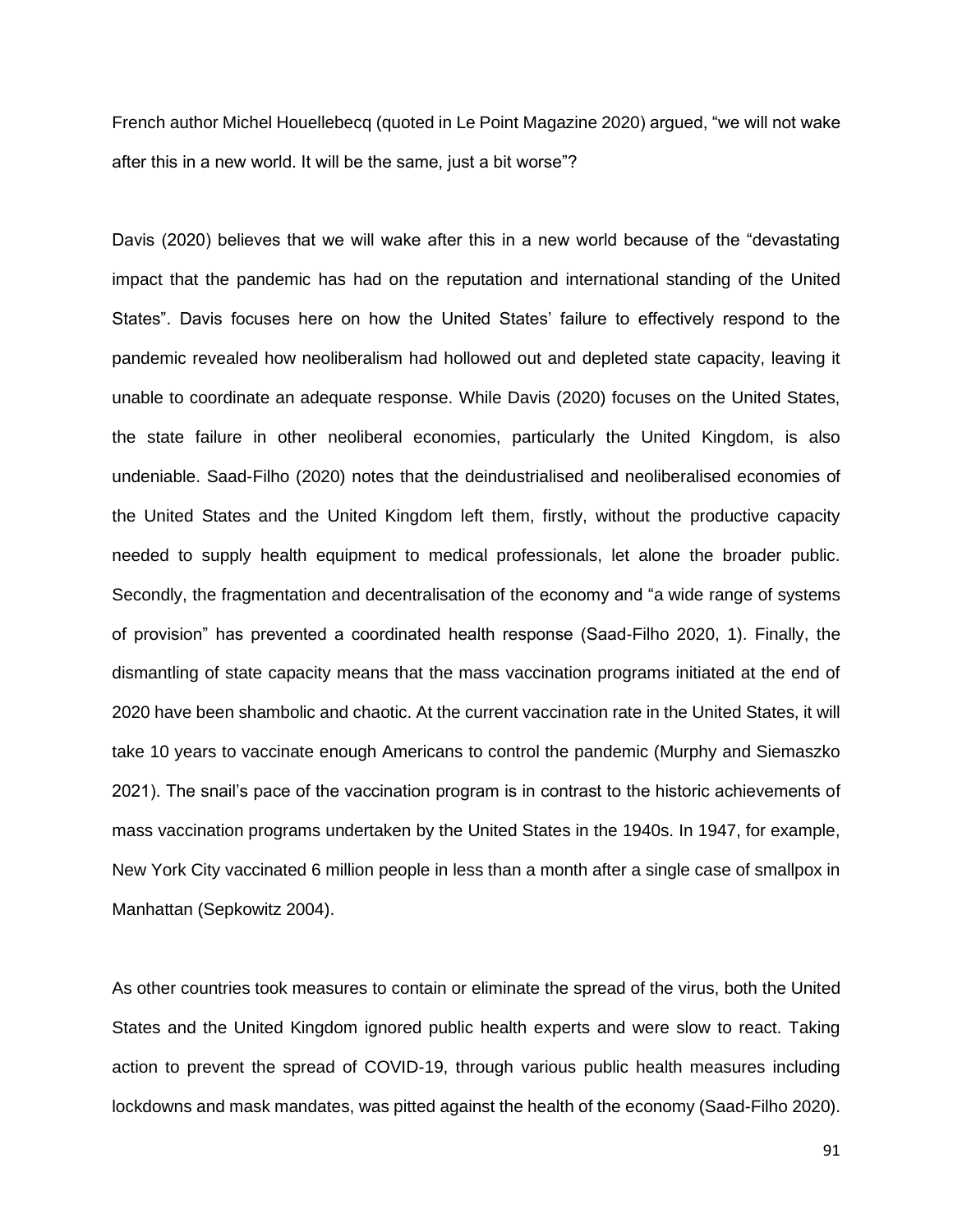The political establishment and sections of business interests urged Americans and Britons to learn to 'live with the virus' in order to prevent economic downturn (Saad-Filho 2020). This tradeoff has since been shown to be demonstrably false and short-sighted, with countries who did take rapid action to lockdown and mandate public health measures in a far healthier economic state than those who did not (Smyth 2020). The moment, however, was illuminating, and it demonstrated a fundamentalist economic and political establishment clinging to the cult of individualism and market supremacy, bereft of any ability to respond to extrinsic crises. Eventually, the United States and the United Kingdom were forced by public pressure and examples of success elsewhere to initiate regional lockdowns in the former's case, and a national lockdown in the latter. These lockdowns, however, were undermined by state disorganisation, as well as poor and contradictory communication (Saad-Filho 2020).

As of February 2021, the United States boasts having the most cases of COVID-19 in the world, as well as the highest death rate. The United Kingdom is not far behind, with the fourth most cases per million of COVID-19 and the fifth highest death rate (Smith 2020). In the absence of political leadership, fringe COVID-19 denialists began to gain traction propagating conspiracy theories and misinformation about the pandemic. Some have attempted to solely rest the blame for this calamity on the Trump administration, and in the United Kingdom, the Conservative government led by Boris Johnson.

However, Davis (2020) argues that these figures are "less the cause" of "decline than a product of its descent". He further links the COVID-19 response with a growing global realisation that the United States, in particular, cannot function as a world leader in respect to other global threats such as climate change. As a result, Davis (2020) concludes that the pandemic has accelerated the end of the American era and its eclipse by Asia, in particular China. In contrast to the response by the United States and the United Kingdom, China has demonstrated an ability to control the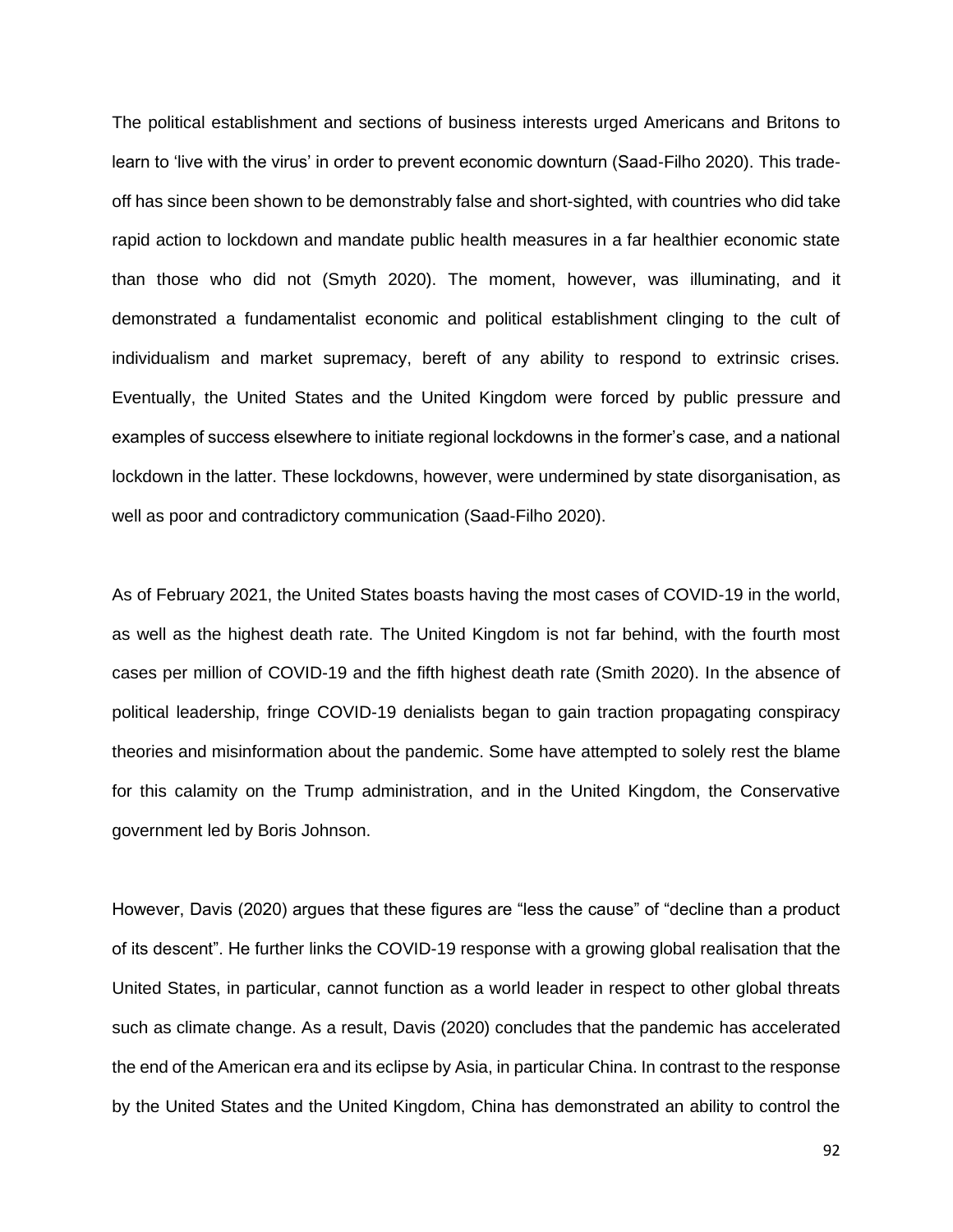pandemic "rapidly and effectively" (Burki 2020, 1240). China's pandemic response was, in part, a consequence of its experience with SARS-CoV in 2002, but primarily the result of a "highly centralised epidemic response system" and state coordination and capacity (Burki 2020, 1241).

Mike Davis (2005, 36) expertly outlined over 15 years ago the increased threat of pandemics due to "multinational capital" through the "burning or logging out of tropical forests, the proliferation of factory farming, the explosive growth of slums, and the failure of the pharmaceutical industry to find profit in mass producing lifeline antivirals, new-generation antibiotics and universal vaccines". Importantly, Davis (2005) demonstrates that the threat of increased pandemics was imminent as a result of this and that public health experts have continually urged world leaders of the need to prepare to meet it. These pleas were mostly ignored in the Global North and heeded in Asia (Davis 2005).

The failure observed in the United States and the United Kingdom has thoroughly damaged the international reputation and legitimacy of both countries at a crucial geopolitical moment, where Western hegemony is being eclipsed by the ascendency of Asia. Similarly, it has thoroughly discredited neoliberal orthodoxy, even among sections of the capitalist intelligentsia. In April 2020, the editorial board of the Financial Times (2020), one the largest business newspapers in the world, lamented that the virus had laid bare the "frailty of the social contract", calling for:

Radical reforms — reversing the prevailing policy direction of the last four decades — will need to be put on the table. Governments will have to accept a more active role in the economy. They must see public services as investments rather than liabilities and look for ways to make labour markets less insecure. Redistribution will again be on the agenda; the privileges of the elderly and wealthy in question. Policies until recently considered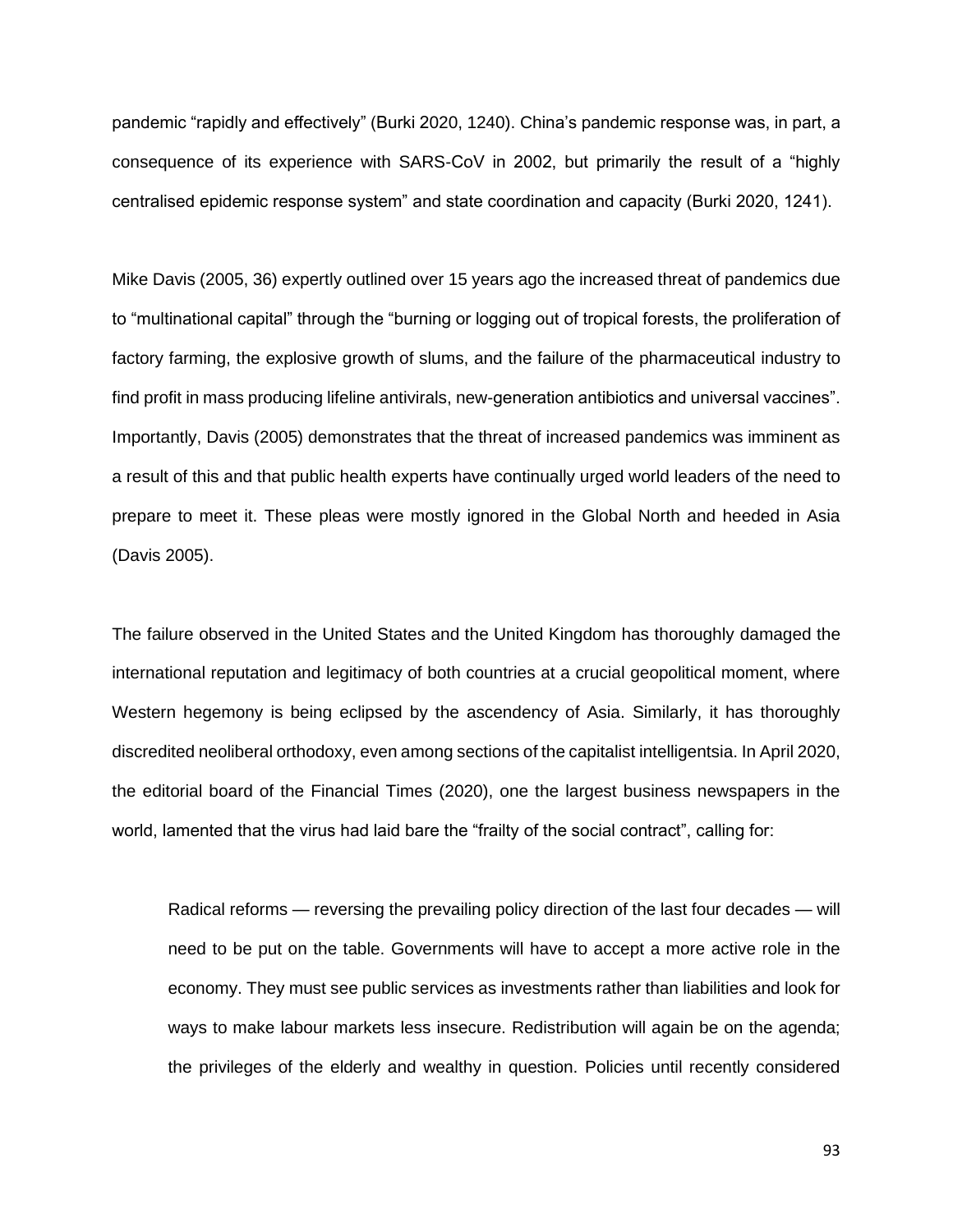eccentric, such as basic income and wealth taxes, will have to be in the mix. (Financial Times 2020)

Similarly, the International Monetary Fund (2020, 34) argued in their recent fiscal monitor report that advanced capitalist economies needed to boost public investment and take on "large transformational infrastructure projects" in order to prevent economic decline in the postpandemic era. The organisation urged countries to cast aside outmoded neoliberal orthodoxies around the danger of taking on public debt (The International Monetary Fund 2020). This startling ideological shift from some sections of the capitalist class could possibly indicate the end of the end of history, with capitalist realism giving way to the return of politics. After all, even Francis Fukuyama has lamented that "socialism ought to come back" (quoted in Eaton 2019).

In many ways, the pandemic has demystified the neoliberal economy, as well as the nature and value of work. It has also clarified the importance of the neoliberal state in protecting capital in periods of crisis. This demystification is necessary to expose the true nature of power relations under capitalism. Adam Tooze (2019) suggests that the demystification of capitalism's inner workings is essential in the development of class consciousness. The demystification of the economy has occurred in a couple of ways. Firstly, there is the widespread categorisation of 'essential workers' – workers whose labour is essential for the functioning of society. Secondly, there is the rapid state intervention within advanced capitalist economies to protect asset holders, leading to the decoupling of the FIRE economy from the real economy.

The restriction of movement and the shutdown of non-essential sectors of the economy have forced most jurisdictions to define 'essential work'. In this process, the nature of work and its relationship to the creation of value has been partially demystified, Hayek's claim that "the economy cannot be represented or made calculable" (Tooze 2019). Indeed, what the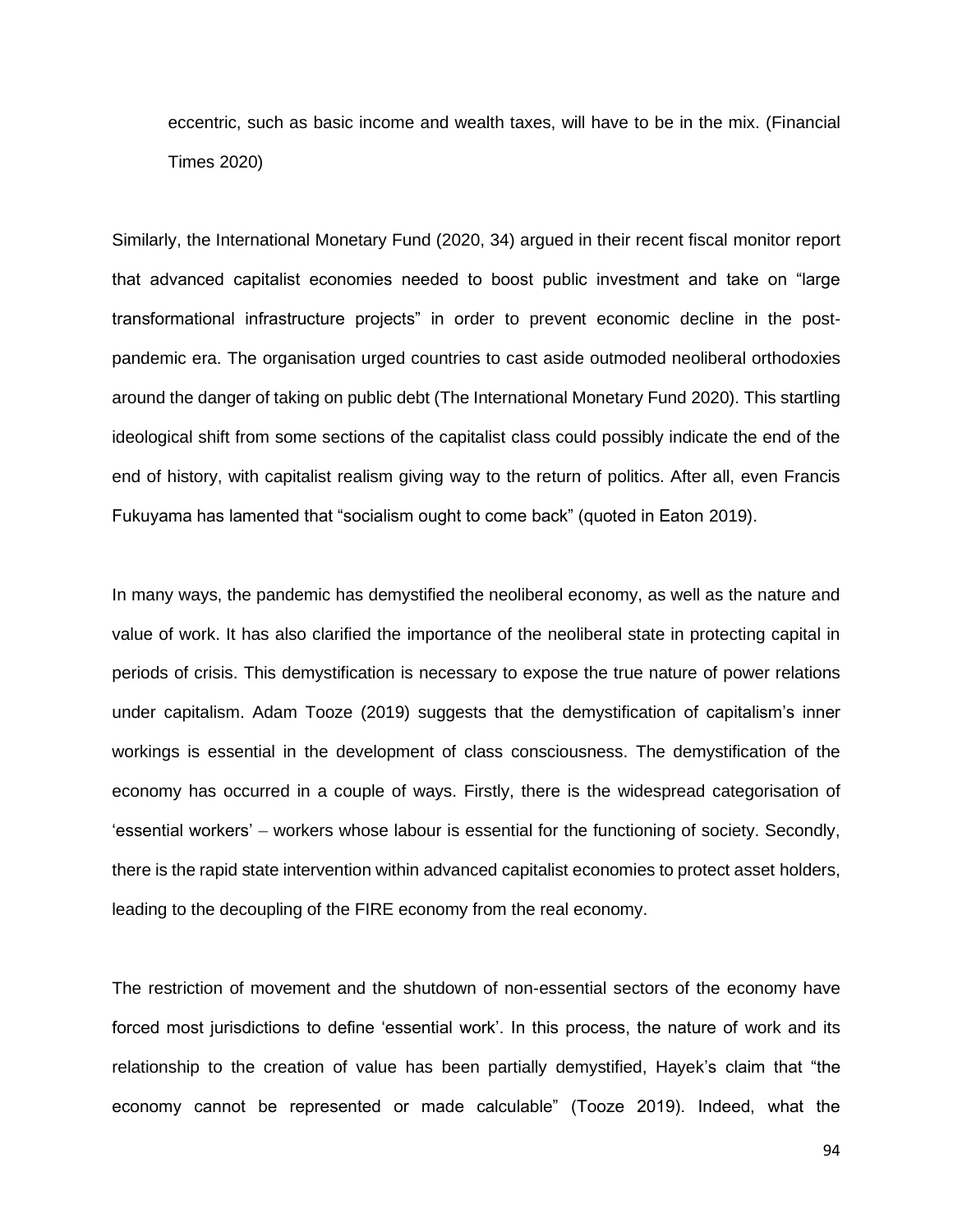categorisation of essential workers has demonstrated is that it is not only possible to represent and calculate the economy, but that many essential workers, despite their essential nature, are low-wage workers, such as cleaners, cashiers, postal workers and care workers. As these lowwage essential workers braved the frontline of the pandemic, often in unsafe, crowded conditions and without being provided adequate personal protective equipment, the essential economic value and devaluation of these low-wage workers was abundantly obvious.

In addition to this, the pandemic also sharply exposed the division within the labour market, as three tiers of workers clearly emerged in advanced capitalist economies. Firstly, there are professional workers in the knowledge economy, who constitute a privileged minority class, generally have stable employment, financial security, above-average wages, and most of whom were able to 'work from home' safely during the pandemic (Bonacini, Gallo, and Scicchitano 2021). Secondly, workers in the service economy, who are often in precarious, intermittent and low-waged employment with little financial security, had no choice but to continue to work in often unsafe and hazardous conditions (Isser 2020). Finally, huge numbers of workers in sectors unable to operate at full capacity during the pandemic found themselves suddenly unemployed and reliant on government assistance (International Labour Organisation 2021).

The pandemic spurred the state to act to intervene in the market and everyday life in a manner unseen in the neoliberal era. The scale of the pandemic necessitated a form of disaster socialism, or perhaps more accurately Covid corporatism, with New Zealand business executive Rob Campbell commenting that "there's no-one more socialist than a businessman who has had his business go bad" (quoted in Fox 2020). Coulter (2020, 534) questions whether the pandemic might signal the "unlikely rebirth of corporatism". Jäger (2020) meanwhile asks whether neoliberalism has died even though the Left has not killed it, speculating that "war socialism" could be on the horizon. This line of questioning is also pondered by Matthewman (2020), who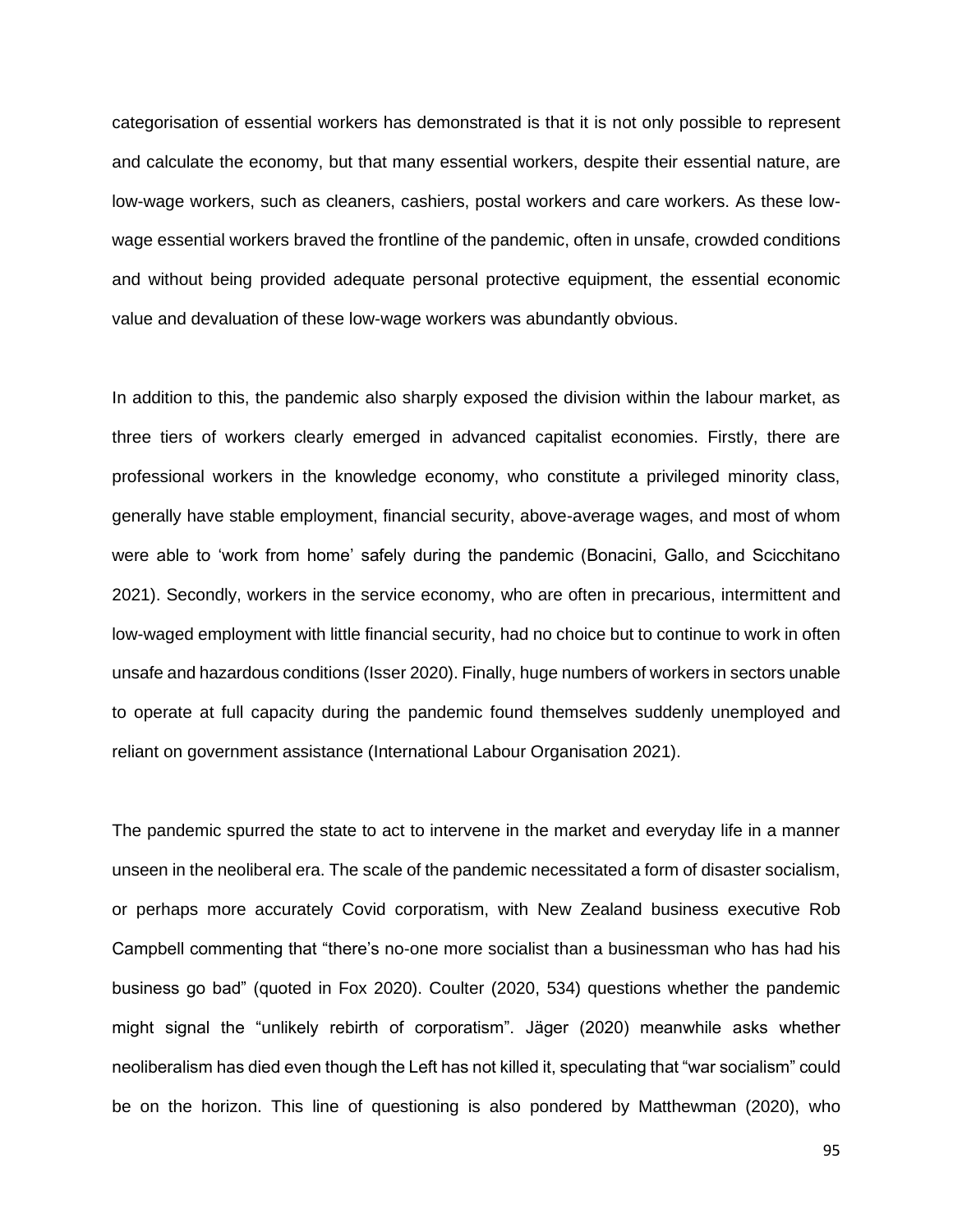comments that disasters tend to engender "the coming together of people for other to secure a world together".

This 'war socialism', however, was brief – a fevered reaction to the shock of the pandemic. Rather than a great equaliser, as the pandemic has continued, there has clearly emerged a great divergence, with vulnerabilities and risk having a distinct class basis. In almost all jurisdictions, ensuring financial support for capital was a priority, with the United States passing the largest corporate bail-out in history (Abramson and Elliot 2020). In the United States and the United Kingdom, uninterrupted capital accumulation took precedence over lives with little to no support available (Saad-Filho 2020). Workers were therefore faced with the impossible decision of putting themselves at risk of illness and continuing to go to work, or risk starvation and homelessness. In the United States, the Trump administration's decision to allow non-essential businesses to operate was described by a union official advocating for workers in Iowa as "genocide against the working class. It's hard to visualise it and articulate it for what it is" (Jesse Case quoted in Cullen 2020).

### *New Zealand: A Promised Land?*

I would argue that New Zealand currently appears to be at a similar juncture that the United States was in 2008. The government's response to the pandemic and our ability to escape the worst of it has led to a glowing assessment of New Zealand and Prime Minister Jacinda Ardern. The international praise has been effusive and gushing. One headline from *The Atlantic* referred to Ardern as the most "effective leader on the planet" (Friedman 2020). Another article from the *New York Times* (2020) described her leadership during the pandemic as a "master class." *Prospect* (2020) magazine ranked her second in a list of the world's top fifty thinkers. Umair Haque (2020),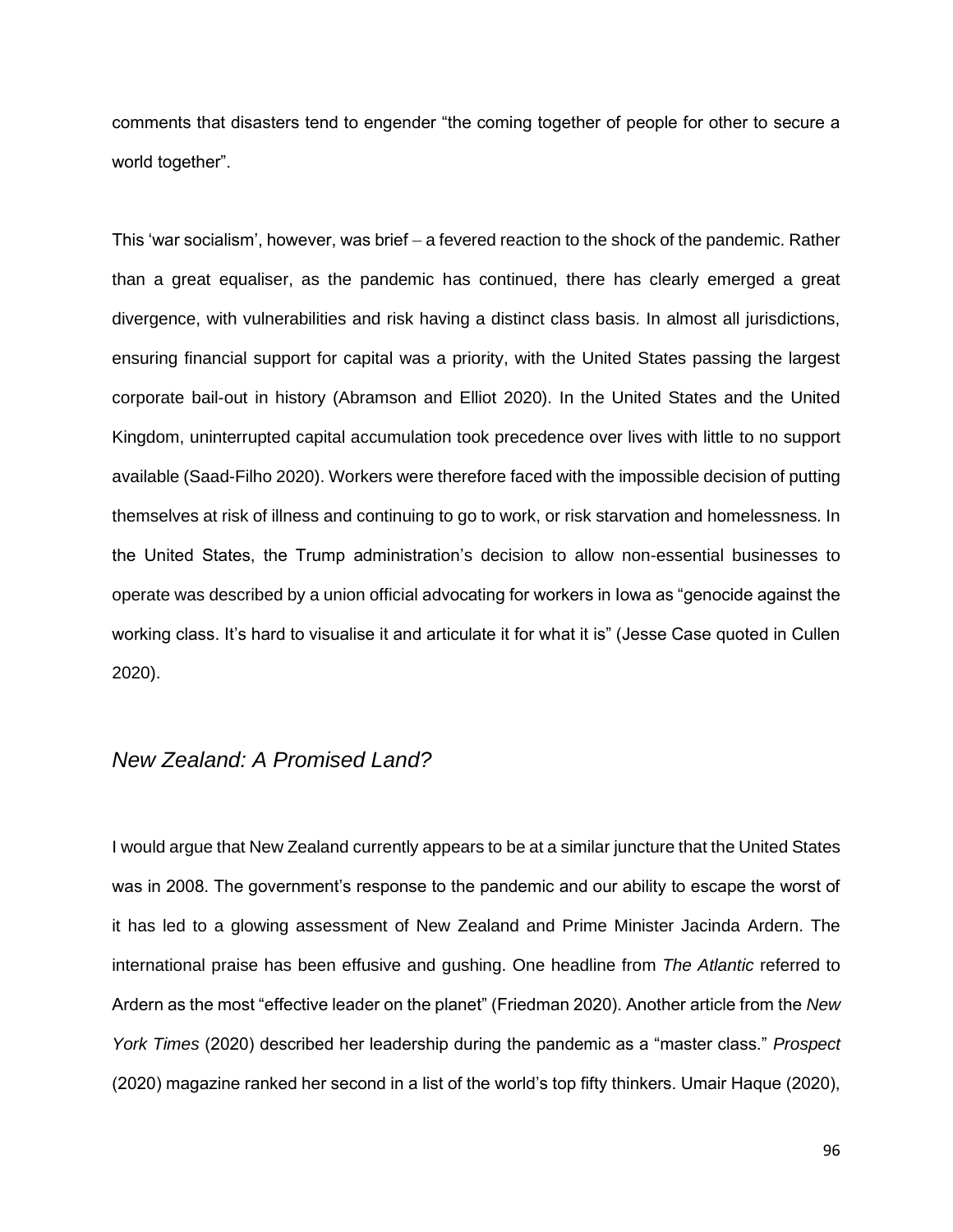a British economist and businessman, even referred to Ardern as the "new leader of the 21st century," praising her as standing for "democracy, civilization, equality, goodness, and truth, in an age of collapse and chaos."

This effusive praise is the result of Prime Minister Ardern and the Sixth Labour government's deft handling of the COVID-19 pandemic. Unlike the United States and the United Kingdom, the Sixth Labour government acted quickly to institute a national lockdown to eliminate the virus. At the same time, they instituted a quarantine system for all international arrivals and provided financial support to businesses and workers. So effective was this response that New Zealand has 'eliminated' spread of the virus locally, as a result many consider it to be the "gold standard" (Thomas 2020). Claridge (2020, 1) notes a higher level of "community cohesion and solidarity" in New Zealand's COVID response in contrast to countries such as the United States and the United Kingdom. Claridge (2020, 3) points to research that demonstrates high levels of support and trust in the government noting that "compared to other countries enforcement only required a light touch". Claridge (2020, 2) attempts to illuminate where this solidarity comes from making reference to New Zealanders as being "egalitarian, inclusive and progressive".

There is little to substantiate Claridge's claims about New Zealander's progressiveness. However, she does also note that historically New Zealanders "have not been afraid to vote for governments that happily wield the power of the state" (Claridge 2020, 2). This observation is more illuminating as it references the historic centrality of the state in New Zealand society (Jesson 1992). It is partly this legacy, which I would posit has informed the success of New Zealand's COVID response. So far, I have highlighted how the centrality of the state fostered a culture of antiintellectualism in New Zealand (Jesson 1992). The other side of this is that, perhaps, it also created a latent collectivism and social solidarity that governments are able to draw on.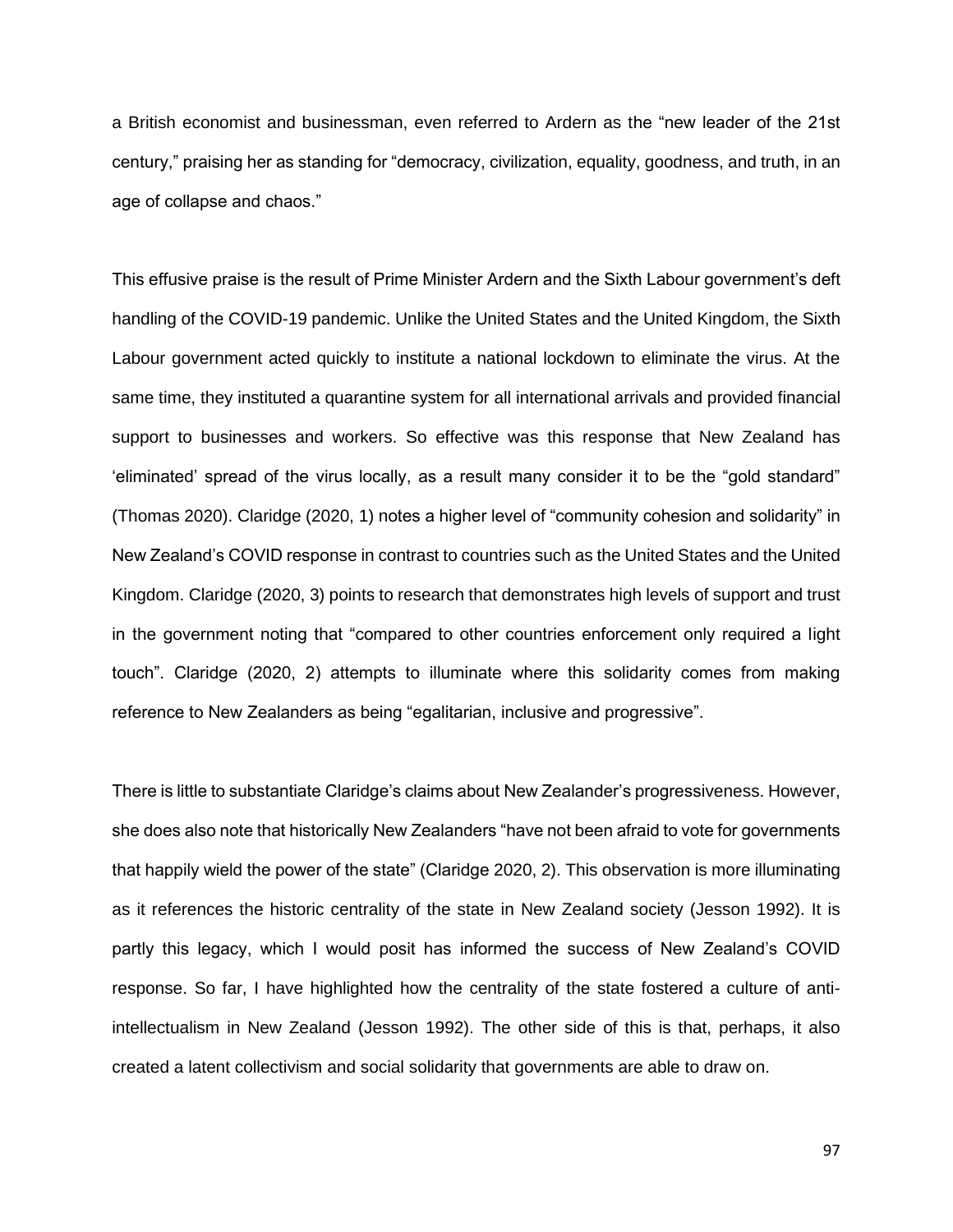While the Sixth Labour government evoked and reflected New Zealand's legacy of state intervention in their public health response to the pandemic, their economic response, in contrast reflects an unwillingness to break with neoliberal orthodoxy. The inadequacy of the government's fiscal response has been primarily to protect asset owners, at the expense of the renting classes. Recently, it has been revealed that the Reserve Bank of New Zealand repeatedly warned the government that their fiscal response aimed at protecting asset prices – which included lowering interest rates, digitally printing money and making cheap credit readily available – would increase inequality and inflate assets bubbles (Tibshraeny 2021).

As was predicted, the policy bolstered the price of assets, favouring the FIRE economy at the expense of other sectors of the economy and the working class (Tibshraeny 2021). Like the Great Recession before, the economic recovery from the pandemic appears to be K-shaped. This is evident in the remarkable performance of the stock market, which, after an initial drop caused by the shock of the pandemic, has rebounded. In New Zealand, a similar pattern is evident with the housing market, where housing prices have risen to record levels, adding an extra \$45 billion dollars to the value of real estate in the year 2020 (Tibshraeny 2021).

The government, despite this warning, has done nothing to mitigate this, allowing the housing bubble to further inflate while doing little to support working class New Zealanders. This has resulted in a K-shaped recovery, with there being a marked increase in unemployment, underemployment and housing precarity, while asset prices have skyrocketed (Tibshraeny 2021). At a national level, real estate value increased 23.3 percent in seven months (Tibshraeny 2021). The divergence caused by the financial response to the pandemic has further exacerbated the divide between the "haves" and the "have nots", which Tibshraeny (2021) notes could lead to political radicalisation and even "civil unrest". It is hard not to see the similarities in Labour's response to this economic crisis and the Obama administration's inadequate response to the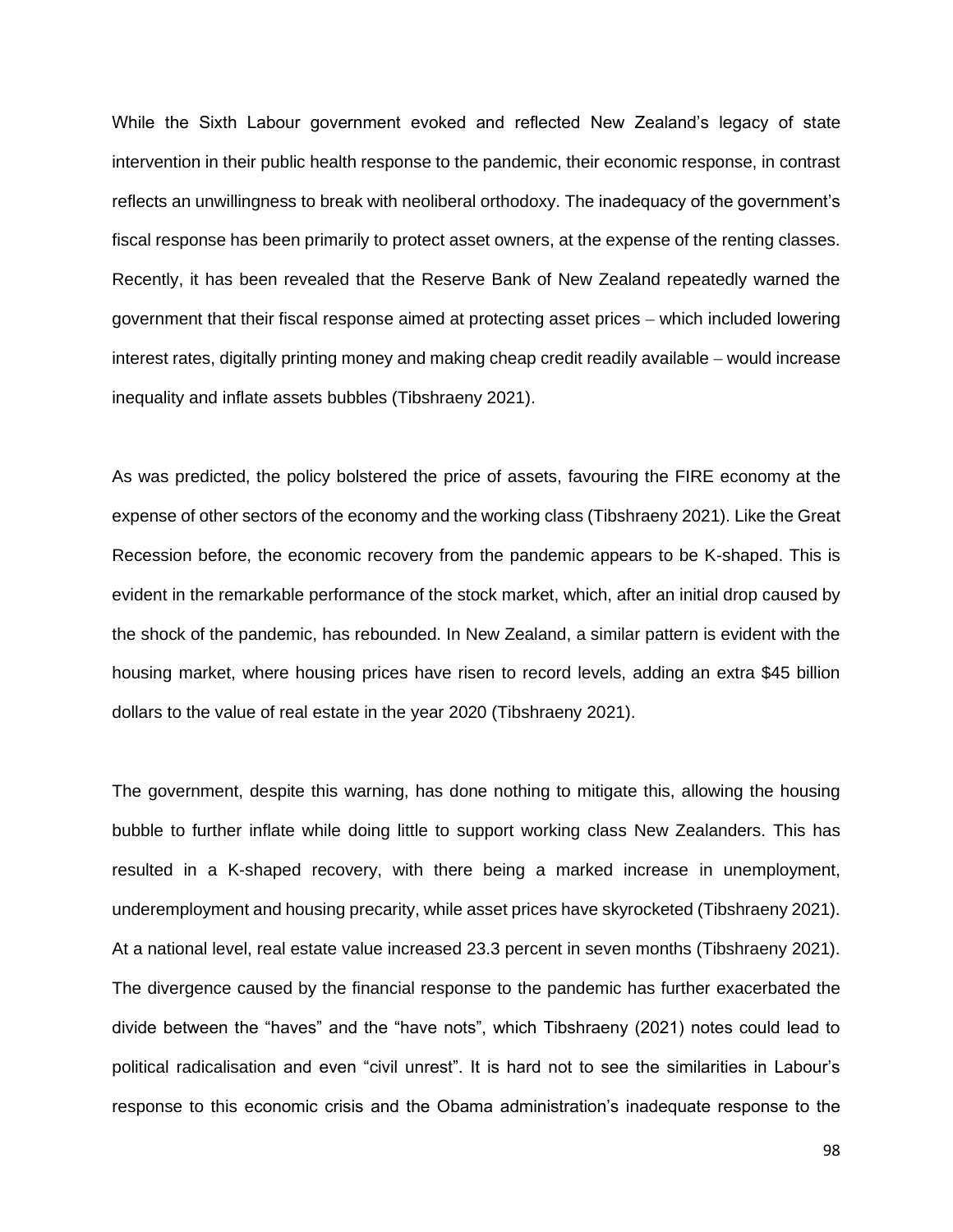Great Recession. It is for this reason that I argue that New Zealand is about a decade behind political trends elsewhere in the Global North, rather than being an exception.

The ever-inflating housing bubble and increasing divergence between the owning class and the renting class is a political and social crisis in the making, something that many commentators are beginning to acknowledge (Hickey 2020, Tibshraeny 2021). At the same time, it seems unlikely that the government will change course, with Prime Minister Ardern stating that people 'expect' the value of their houses to keep rising and the government would not be looking at fiscal policy which would see asset values decrease (Tibshraeny 2020).

In New Zealand today, unlike large parts of Europe, the United States and the United Kingdom, capitalist realism is entrenched, and neoliberalism retains hegemonic status. There has yet to be a true crisis of legitimacy, though it appears one may be on the horizon. Even though Ardern has brought little new to the table, she has been cemented in the minds of many as the antithesis of right-wing populism (Haque 2020). This has led some to question whether New Zealand is a populist exception, a liberal capitalist society which has somehow escaped the contradictions of capitalism (Vowles and Curtin 2020). I argue the opposite is true, and rather being ahead of the curve, New Zealand is behind it. New Zealand has not yet seen the political crises observed elsewhere, in part because it was able to avoid the worst of the Great Recession through its relationship with China (Easton 2020).

However, the economic crisis precipitated by the pandemic and the K-shaped recovery leaves us in a familiar situation. At a political level, the Prime Minister Jacinda Ardern comes across as an antipodean Obama figure. Both Obama and Ardern are charismatic leaders who won the support of working class voters amid an economic crisis. Like Obama, Ardern so far has not adequately responded to the economic challenge facing New Zealand.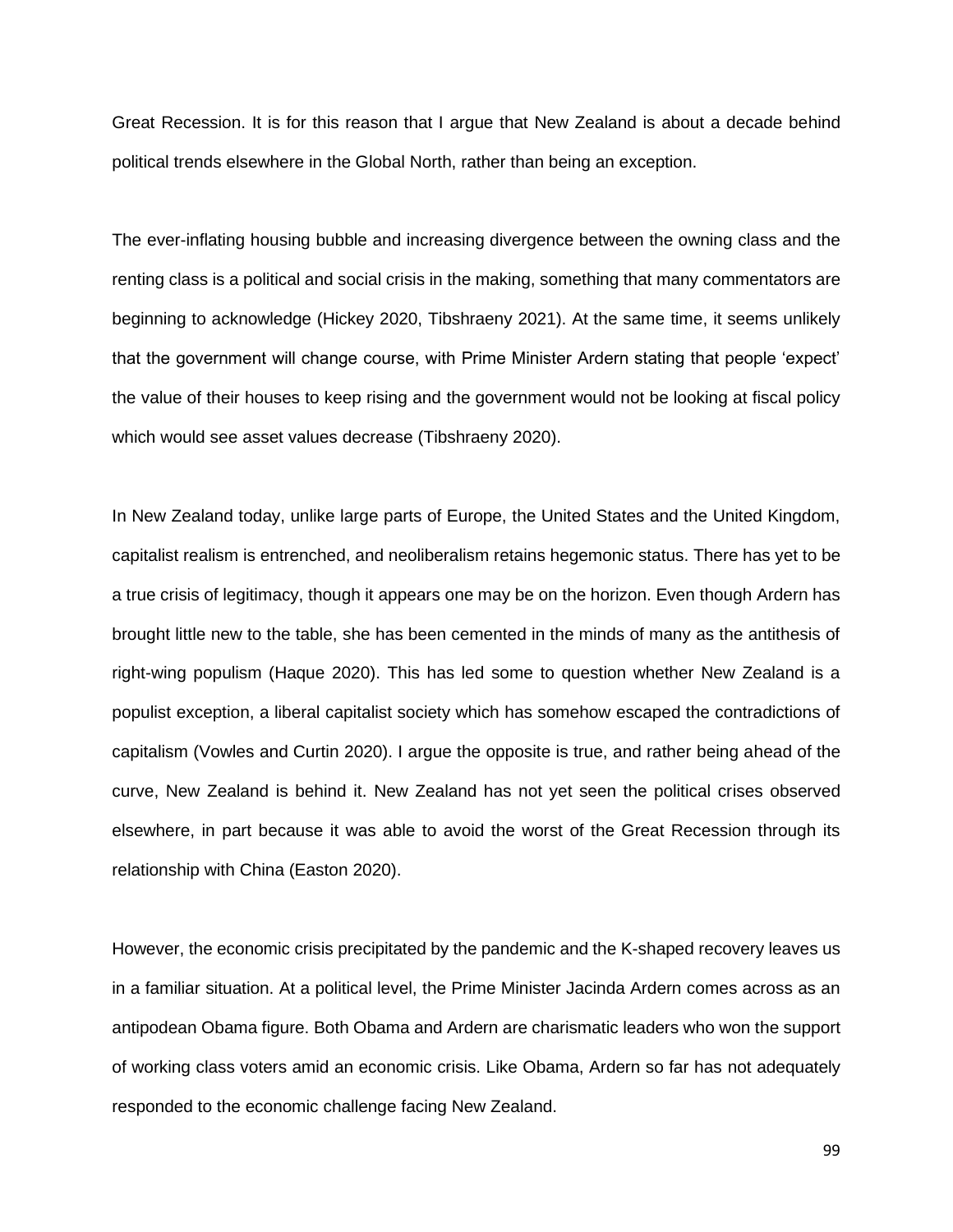In this chapter, I have traced the history of neoliberalism and argued the central legacy of the neoliberal project is the destruction of the organised working class. In order to defeat the threat of working class agency, the neoliberal project created a hard and hollow society defined by the absence of any mediating links between people and the state. The absence of a collective agent able to challenge capital has been especially acute in the aftermath of the Great Recession, which delivered a blow to neoliberalism's legitimacy while also resulting in the acceleration of capital's accumulation of the life world. The paradoxical nature of the post-2008 moment presents us with a need to account for the Left's inability to present an alternative to neoliberal capitalism. More recently, the great divergence between the working and capitalist classes in their experience of the COVID-19 pandemic has further eroded neoliberalism's legitimacy.

The pandemic has made the economy representable and calculable. While this may have mortally wounded neoliberalism, contrary to Jäger's (2020) hypothesis, it is becoming clear that it has not died. Social transformation does not look imminent without a collective agent able to realise it. The economic recovery, so far, has been a K-shaped recovery, with the brief social solidarity between capital and labour evaporating as soon as the market began to recover. As the pandemic continues to accelerate and mutate while vaccine programs stall, it is impossible to predict what will happen. Habermas (quoted in Lenel 2020) characterises the impossibility of knowing what is to come as an "existential uncertainty", commenting that "there never was so much knowing about our not-knowing and about the constraint to act and live in uncertainty. it is not simply that we don't know what goes on, we know that we don't know, and this not-knowing is itself a social fact, inscribed into how our institutions act."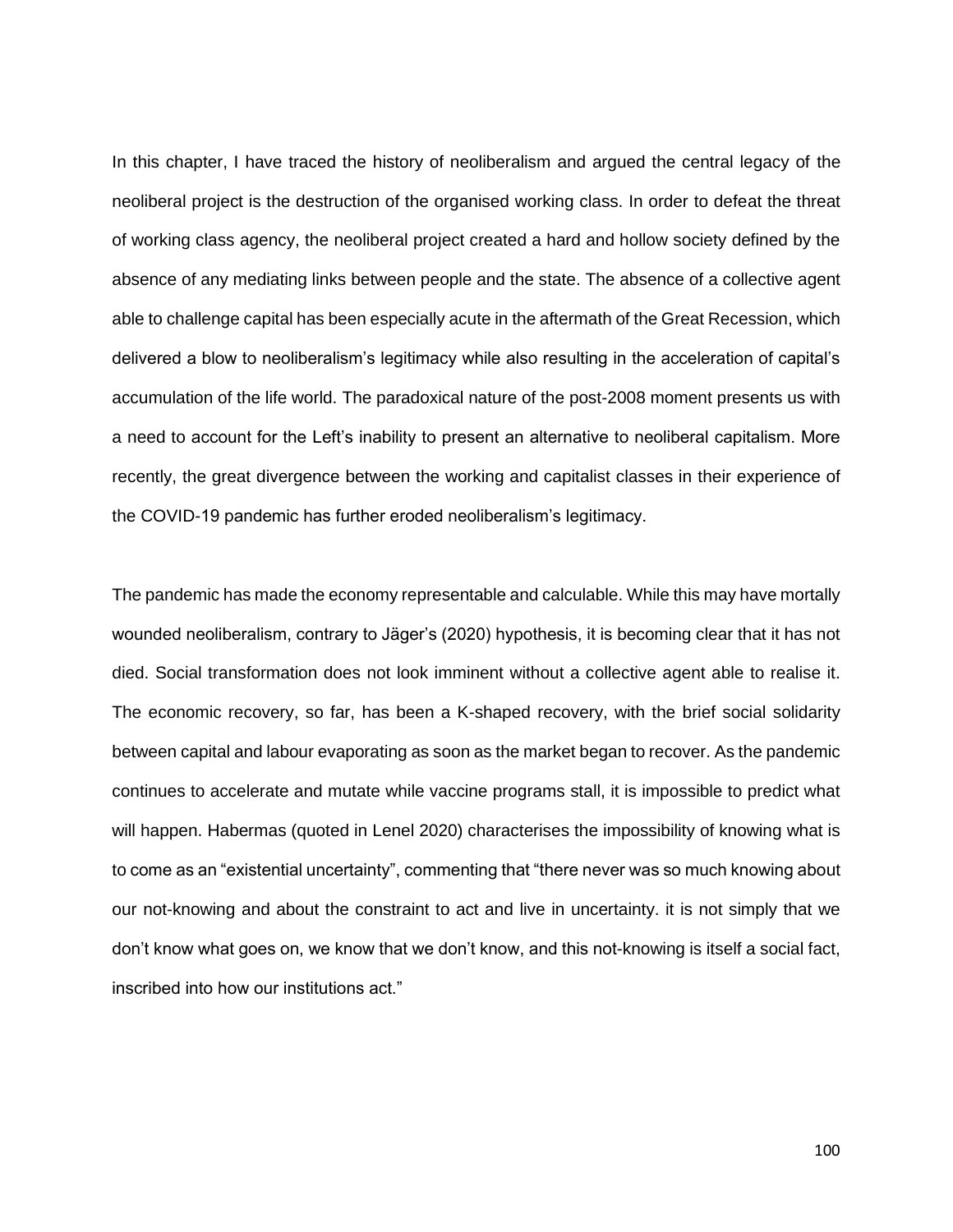# **Chapter 4: Characters in Search of an Exit**

He says the best way out is always through.

And I agree to that, or in so far

As that I can see no way out but through

Leastways for me-- (Frost 1915)

Our current interregnum presents an opening for emancipatory politics. The potential end of the American era, neoliberalism's crisis of legitimacy and the existential threat of climate catastrophe give legitimacy to anti-capitalist politics. However, this project can only be realised provided there is a collective agent able to give it material expression. Constructing this collective agent is the urgent task of emancipatory politics. Indeed, it is the absence of collective agency that has haunted the Left since the defeat and retreat of the organised working class in the 1980s. This thesis has been an attempt at exorcising the ghost of the Left's defeat, with the aim of moving through it and re-inventing the future.

The creation of collective agency can only be realised through both mourning the losses and learning from the potential of past revolutionary moments. The persistent lack of a sustainable and organised challenge to capital in the last 40 years has obvious structural causes, namely the dismantling and decline of the organised working class. However, at the level of agency, the contemporary Left also contributes to this lack as it remains defined by a pervasive defeatism. This is a testament to the unrealised and unprocessed grief over the losses of the 20<sup>th</sup> century,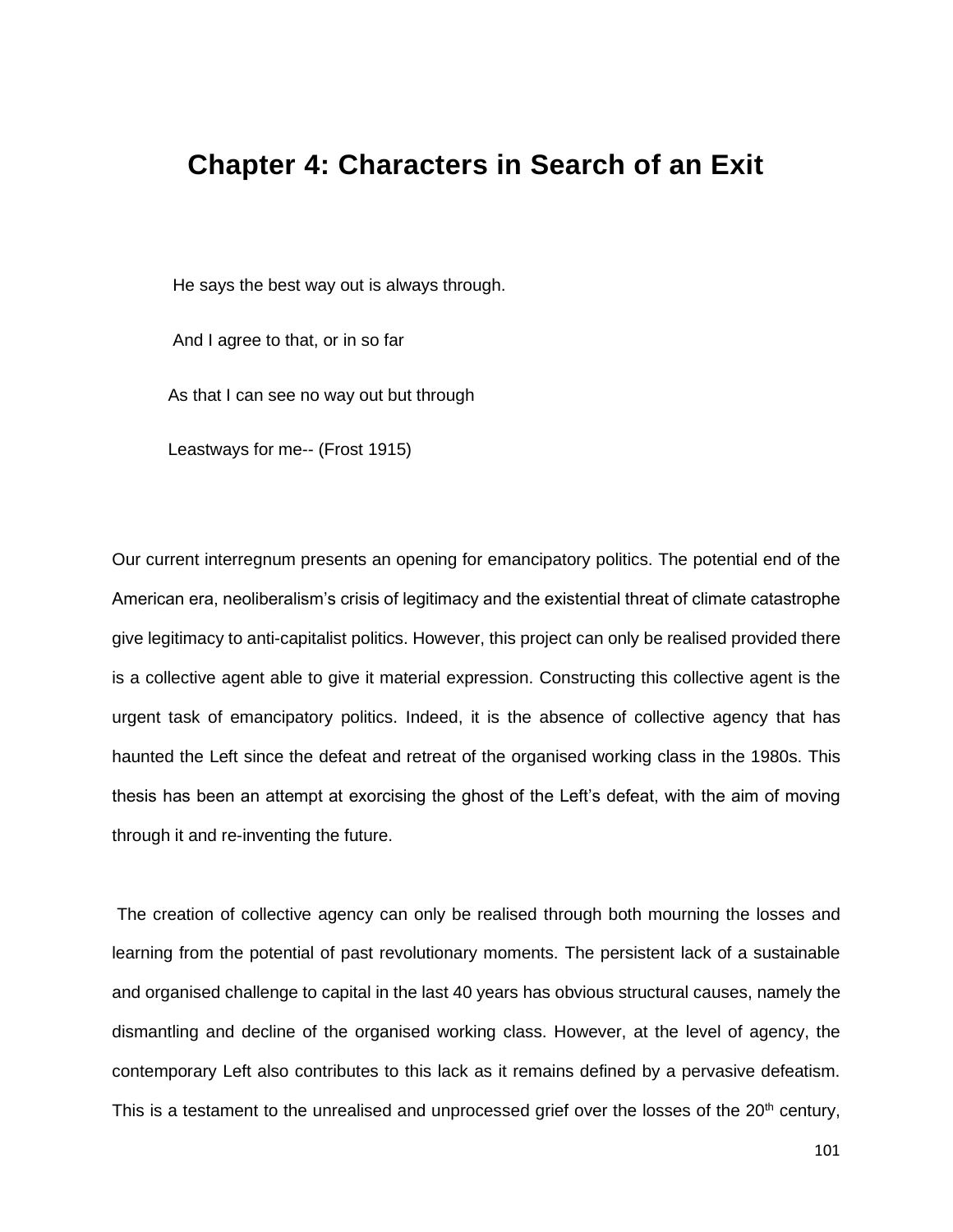expressing itself in a rejection of materialism and of political struggle itself. This rejection of materialism is evident in both the widespread denigration of and nostalgia for the historic Left, alongside the fantastical belief that the key to overcoming capitalism is to either go back in time or to discard history completely and innovate our way to a new world. Both strains of thinking reflect a profound ignorance and an overinflated sense of the importance of contemporary Left movements.

Borealis (2018) characterises the contemporary Left as manic, a feature of the later stages of mourning. This mania is expressed in a desire to "devour everything that comes its way" with ideas "taken in quickly, but just as quickly expelled from consciousness". This is born from a need to repress and avoid confronting loss while demonstrating a false resilience. The by-product of this mania is an inability to analyse or understand the situation with any clarity. Borealis argues this leaves the Left committed to fight for everything all the time, as it is in denial of the "fact that it is currently in a position to win nothing, having been defeated and isolated from the mass constituency it needs to effect change" (Borealis 2018). To overcome this mania, there is a need to mourn the movement and confront the reality of the Left's powerlessness and the urgent task of rebuilding working class agency. In effect, we have to start again.

## *Folk Politics*

Scrnicek and Williams (2015, 16) diagnose the contemporary Left, at least up until 2016, as dominated by what they term "folk politics" and "folk-political thinking", citing the anti-globalisation and Occupy Wall Street as examples of folk politics. Folk politics is defined by "the fetishisation of local spaces, immediate actions, transient gestures, and particularisms of all kinds" (Scrnicek and Williams 2015, 16). Rather than seeking to build sustainable organisations and hegemony, folk politics is hostile to formal structure or hierarchy, focusing instead on constructing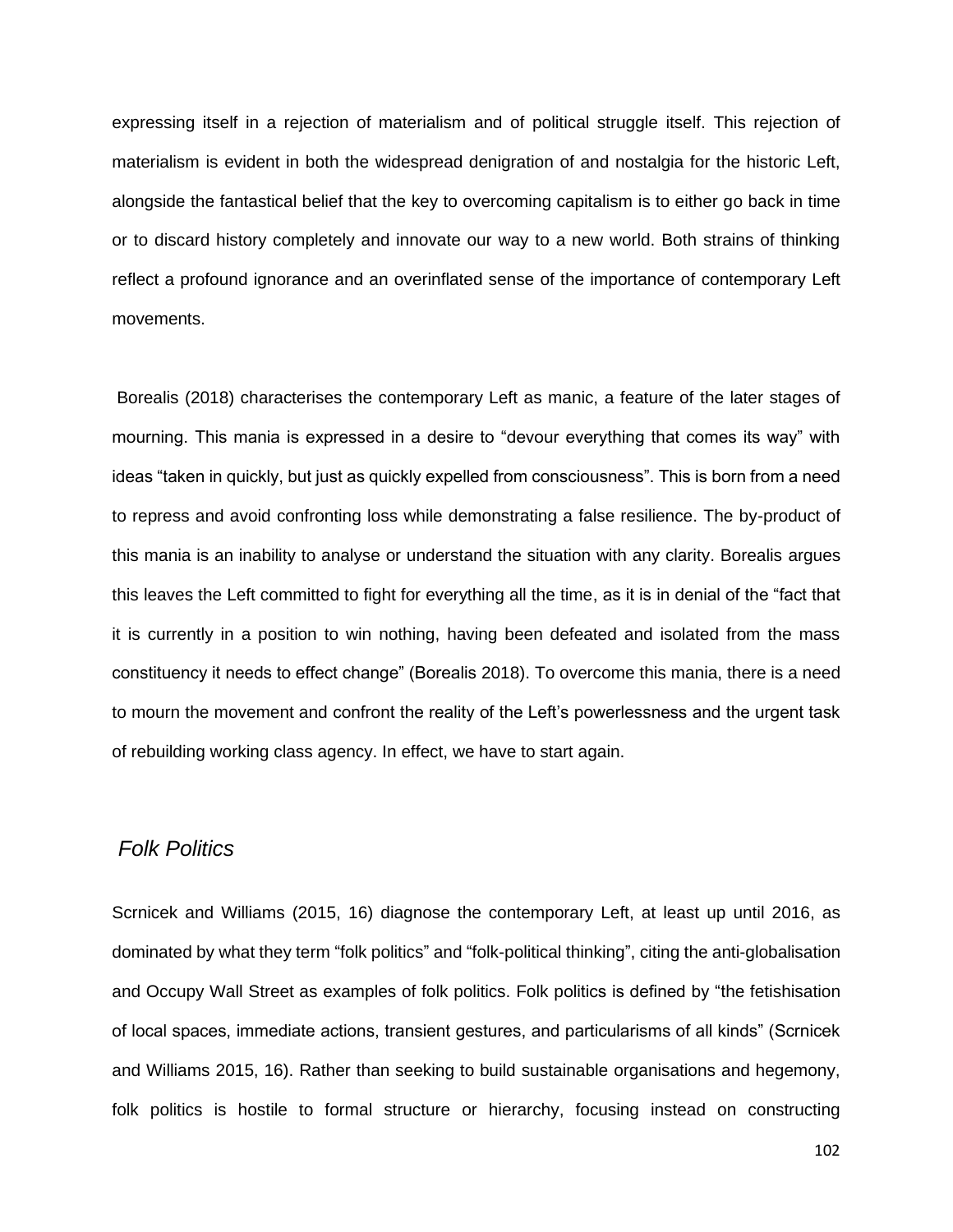prefigurative "bunkers to resist the encroachments of global neoliberalism" (Scrnicek and Williams 2015, 16).

In many ways, the folk politics of the contemporary Left is not politics at all, if we understand politics as an attempt to shift relations of power. This is Gramsci's (1971) definition of politics as struggles with relations and structures of power. Gramsci (1971,147) referred to certain political tendencies as "apoliticism", arguing that while ostensibly political, these tendencies did not engage or attempt to shift power relations and therefore could not meet the criteria for political interventions or politics at all. Apoliticism is a useful concept in understanding politics as the product of engagement with structures of power toward the aim of re-shaping the world. This allows us to view 'doing politics' materially rather than as an abstraction. The expression of political opinion is therefore not politics; politics is outward looking and inherently social, seeking to transform society, and not merely react to it. Smucker (2014) argues the bunker mentality of the contemporary Left is symptomatic of self-marginalising apoliticism.

Both Scrnicek and Williams (2015) and Smucker (2014) argue the anti-globalisation movement of the early 2000s and Occupy Wall Street, with emphasis on occupying local spaces and horizontalism were symptomatic of this. Crucially, they also argue that this apoliticism limited their potential to connect with a mass constituency. It is difficult to compare folk politics with the historical Left. The similarities are abstract, with the commonality being a shared critique of capitalism, but in form and content they otherwise differ dramatically. Folk politics is alienated from a mass constituency, resembling more of a subculture than a genuine political movement. It has minimal organic links to the working class, being composed mostly of self-selecting individuals. For Smucker (2017), the marginality and self-selecting nature of folk politics mean that many who take part "see it as an expression of their willingness to do something that is unpopular… with some coming to see their own marginalisation as a badge of honour". In this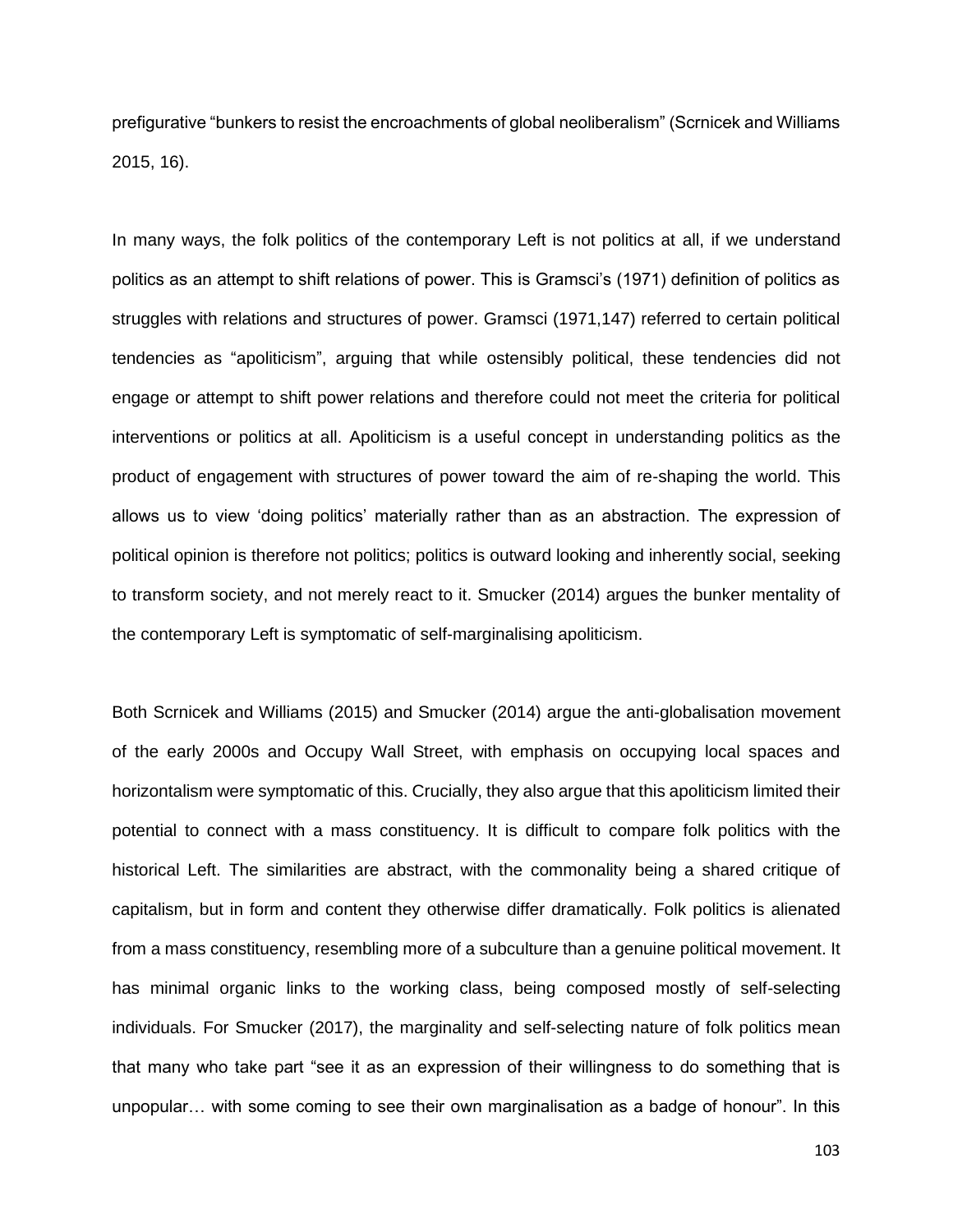way, folk politics is a "radical oppositional niche identity" (Smucker 2017). This is not unique to the Left or folk politics. It is a mirror of neoliberalism's emphasis on identity and self-expression, reflecting David Harvey's (2011) hypothesis that dominant modes of production create a mode of opposition as a mirror image to itself.

If folk politics is a form of apoliticism, then Left populist movements mark the return of politics. The return of politics itself is a welcome development. In New Zealand, the time warp we occupy means that we have not yet seen a return of politics. Instead, the Left remains trapped in apoliticism and folk politics. As a result, the emergence of Left populism elsewhere in the Global North has been observed here with a curiosity and the sense that New Zealanders are bystanders of history rather than active participants. As I have outlined throughout this work though, New Zealand is not a populist exception or a place without history or politics. There remains an urgent need for a collective agent to challenge neoliberalism in New Zealand. It is for this reason that I believe it is fruitful to explore the dynamics and developments of Left populism elsewhere in the Global North.

## *Left Populism*

In the midst of the shock of the pandemic and the economic crisis that has followed, it almost seems outmoded to discuss Left populism, with the political spectacles of the pre-pandemic world seeming distant and historic in this 'new world'. However, as the shock of the disaster has abated, so has the fever dream that the pandemic signalled the end of zombie neoliberalism. Capital has recovered, buoyed by the unprecedented amount of money being printed by central banks, while the working class has not (Hickey 2020). This has led to the stock market wholly decoupling from the real economy, emphasising great diversion in class experiences of the pandemic. So far,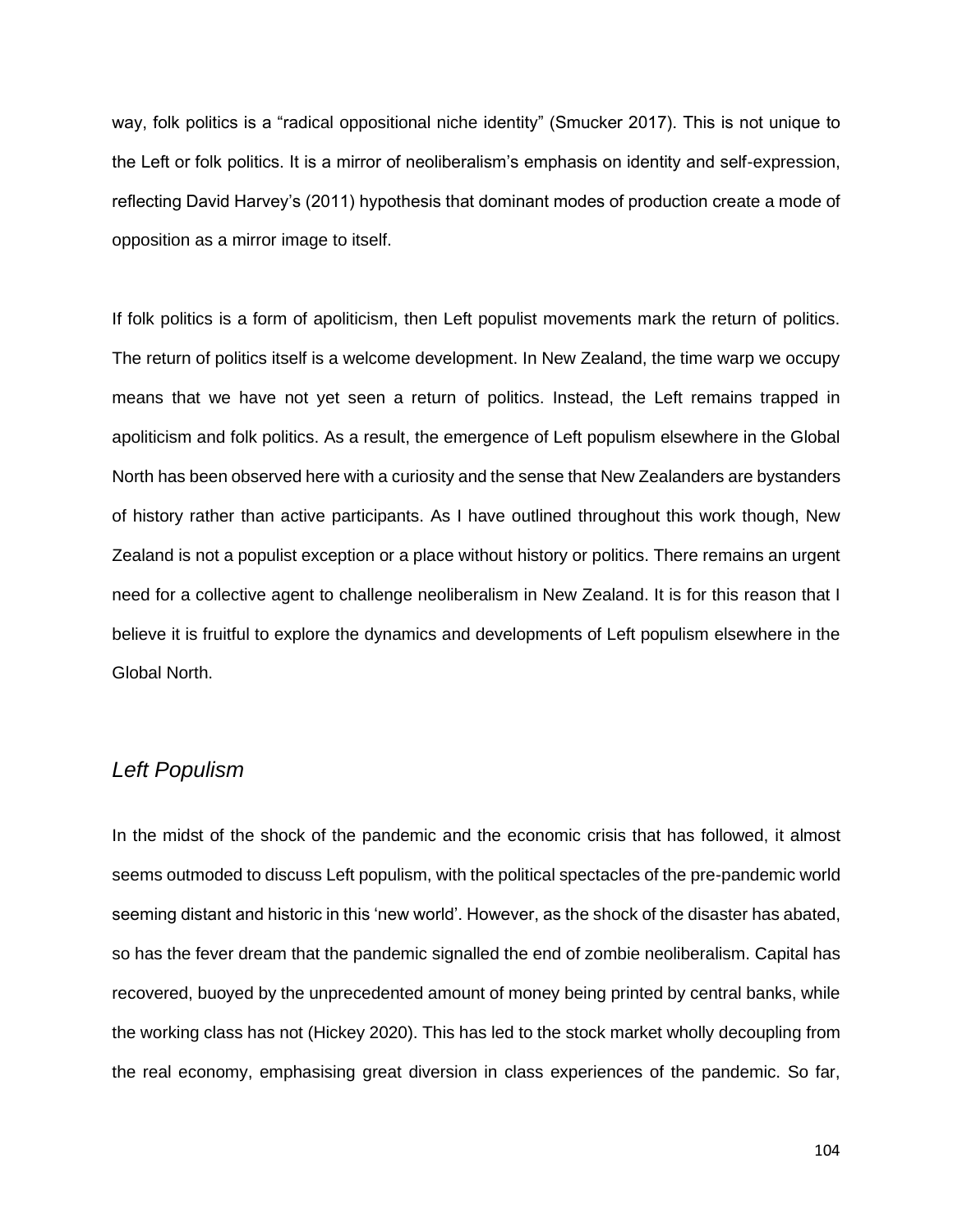Houellebecq's (quoted in Le Point Magazine 2020) prediction that the world will be the same, only a little bit worse, has been realised. Neoliberalism will not die without us killing it, and so the need to analyse projects which aim to create a countervailing 'politics' remains resonant.

So far, I have avoided defining populism because, as Jäger and Borriello (2020, 50), writes it is an "essentially contested concept". Jäger and Borriello (2020, 51) note that while many terms are contested and debated, what seems to set 'populism' apart is its almost exclusive "external usage" with very few political movements claiming the term. Jäger and Borriello (2020, 51) separate definitions of populism into four categories: (i) strategic, (ii) ideological, (iii) discursive, and (iv) institutional definitions.

Strategic definitions of populism see it as a political strategy to unify "a disorganised populace" (Jäger and Borriello 2020, 51). This strategy is distinguished from other forms of politics in that it makes recourse to the notion of a "people" against an "elite". The disorganisation of the populace requires a "connection between leader and followers" that is based on "direct, quasi-personal contact" without any organisational and institutional mediation (Weyland 2001, 14). Ideological definitions of populism meanwhile, describe it as a "thin ideology" that divides society into two classes, people and the elite. Populism's ideological aim, therefore, is to reform the state so that it reflects the people rather than the elite (Jäger and Borriello 2020). Jäger and Borriello (2020, 52) argue that the institutional definition of populism as a 'thin ideology' means it has to attach itself to a "host ideology" as it cannot operate alone, and it is for this reason that iterations of populist movements are so varied.

Discursive definitions of populism, as popularised by Laclau (1977, 192), view populism as a "political logic" rather than an ideology or strategy. This strand of literature on populism emphasises it as a discursive device to create a "people" out of heterogeneous groups. The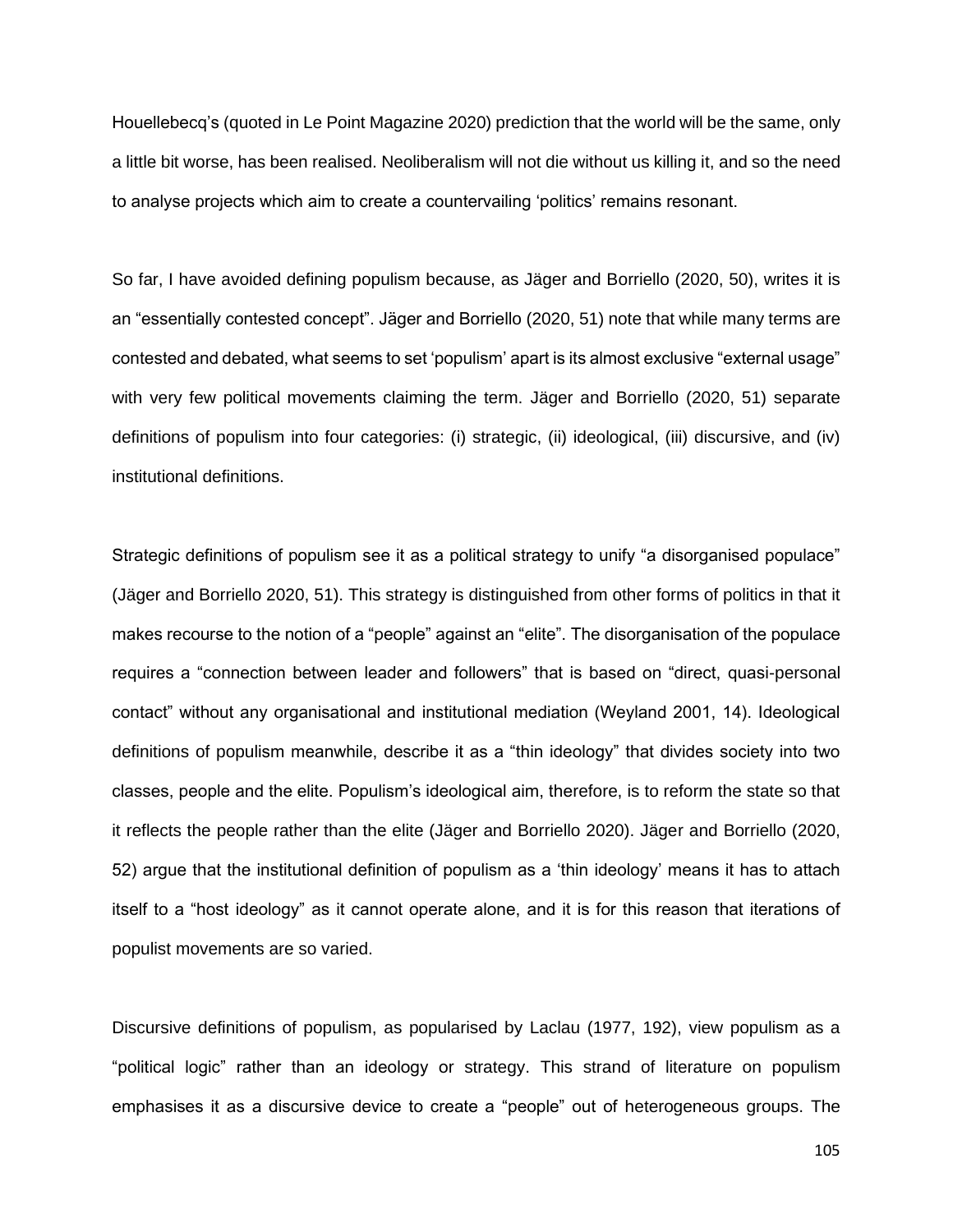construction of this people requires "an enemy formation" to define it through negation (Jäger and Borriello 2020, 53). Discursive definitions of populism are broad and do not locate it as a politics situated in specific historical conditions. In contrast, institutional definitions of populism attempt to locate it within the specific historical conditions in which it has emerged. This literature views populism as a reaction to democratic decline and the social void left by the retreat of institutional mediation and organisation. The institutional view of populism views it as "sidestepping classical party channels" which places it in "complimentary relation to technocracy" (Jäger and Borriello 2020, 53). Institutional definitions therefore locate populism as a reaction to democratic decline and a lack of institutional mediation between the people and political parties, viewing technocracy as having a dialectical relationship with populist movements, and these two cleavages as defining the contemporary political moment. Synthesising the literature, Jäger and Borriello (2020, 54) broadly define populism as a "specific political logic operative in an era of declining party mediation".

Jäger and Borriello (2020) view Left populism as a political response to a "hard and hollow" (Bickerton 2013, 71) political environment of neoliberalism. It follows then that political resistance mirrors the circumstances from which it emerges. Just as the structure of the mass party mirrored the structure of the factory under industrial capitalism, populism mirrors the "hard and hollow" nature (Bickerton 2013, 71) of the neoliberal era, through the emphasis on direct links between political leaders and the people, as well as the attempt to create a 'people' from a fragmented and disorganised society. In effect, Left populism appears as a short-cut to counter-hegemony in the face of a fragmented and disorganised working class.

Proponents of Left populism question the salience and centrality of class struggle in this era of disorganisation and fragmentation (Mouffe 2018). This argument is premised around the fact that the industrial working class and its institutional forms have retreated and declined, while the post-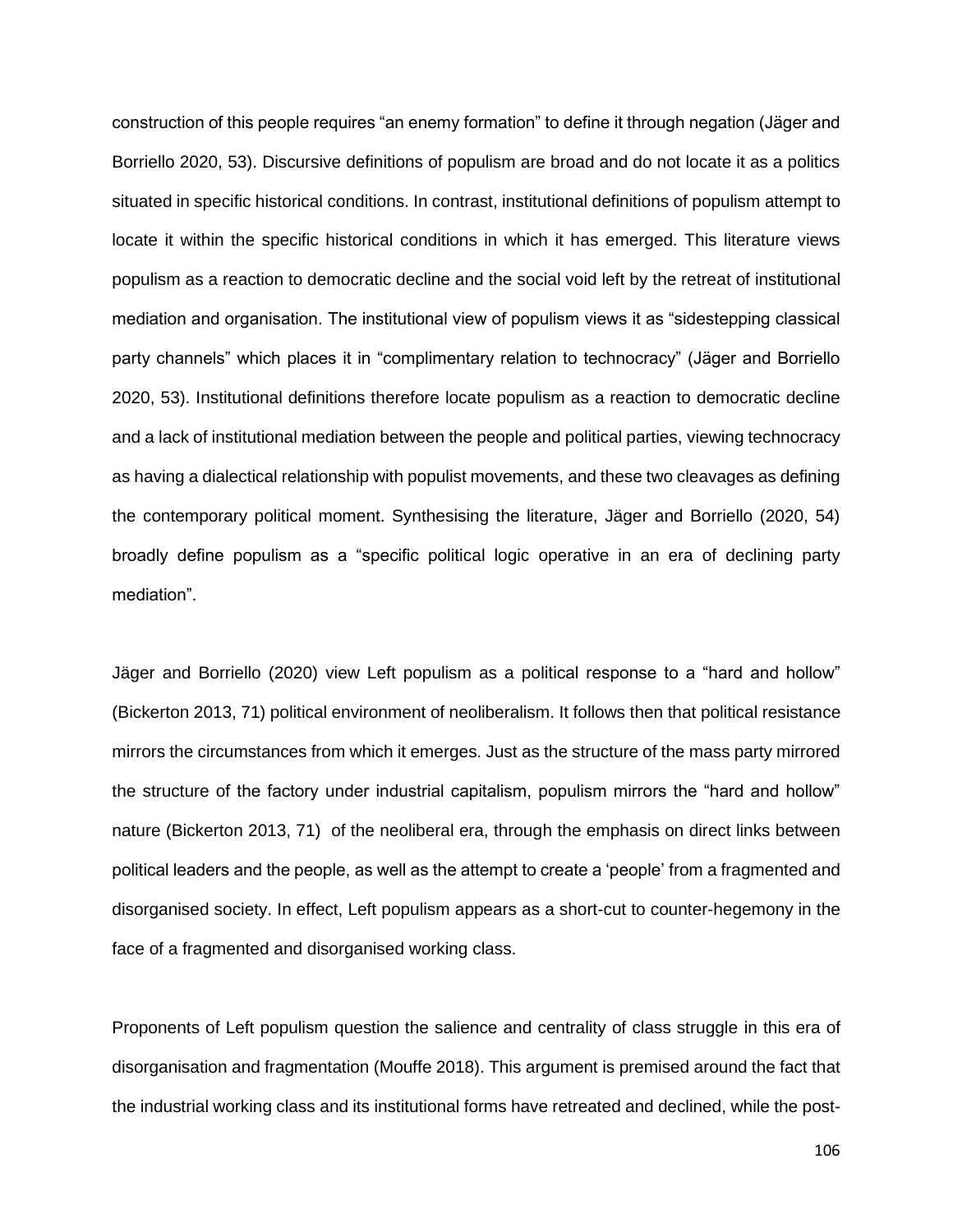industrial working class is fragmented and disorganised. Srnicek and Williams (2015, 406) argue that, as a result of these trends, "today there is no longer a class faction that can hegemonise a class". In lieu of a coherent working class agent, Mouffe (2018, 29) states that Left populism requires the establishment "of a chain of equivalence among the demands" of various exploited and oppressed social actors. Workers are among these groups, but class is flattened into one of many forms of oppression.

So far, experiments in Left populism have challenged the feasibility of this "short-cut" to counterhegemony. Left populist movements as an organised working class agent appear vulnerable and easily defeated. Prominent experiments in Left populism such as SYRIZA in Greece, Podemos in Spain, Bernie Sanders in the United States and Jeremy Corbyn's Labour leadership have all faltered and failed (Jäger 2020). That is not to say these experiments did not demonstrate the potential of a populist strategy, but these setbacks and defeats must be understood and learned from. The potential of Left populism is seen in the resurrection of Left politics itself as a project which aims to re-shape and transform society, and this is undoubtedly a promising development. The fact that millions of people gravitated towards these campaigns despite relentless attacks from the corporate media and political establishment is a testament to a nascent anti-capitalist political subject emerging from the post-2008 interregnum. The programs of these Left populist movements also nurture the Left's political imagination and give the Left concrete demands to rally and organise around.

These concrete demands have the potential to help the Left transcend the mournful mania that demands it be about 'everything all the time' and instead give Left politics clarity and political priorities. The best example of this is Bernie Sanders' Medicare for All demand. Throughout his presidential campaigns, Sanders has expertly demonstrated that Medicare for All is more than a policy. Instead, it is a strategy, and the perfect fight to pick with capital. Fong and Offenbacher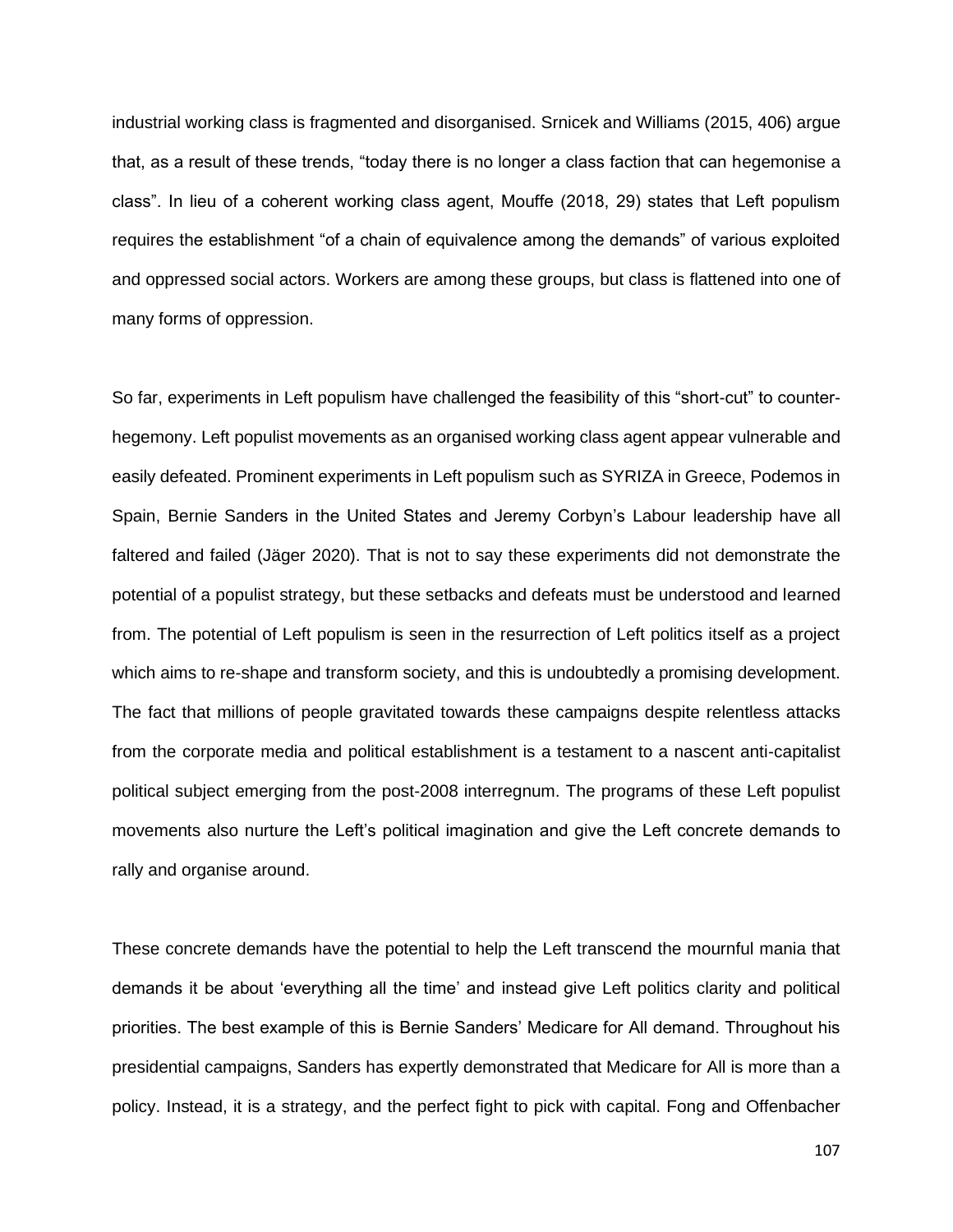(2019) argue that the challenge of taking "the nascent left" in America and turning it into a "durable, working class movement" requires political demands that are "anchored in the lives of working people and institutions". On that basis, political demands should not be determined by "moral or objective exigency", but rather must be rooted in the material conditions of the present and consider what will attract the millions of people required to challenge the waning status quo (Fong and Offenbacher 2019). It is for this reason that Sanders made Medicare for All the central plank of both his campaigns, understanding the wide appeal of such a demand and its ability to resonate with the millions of people who have no health insurance, are underinsured or whose health insurance is dependent on their employment. Such is the dysfunction of the privatised healthcare system in the United States that, for many people, any interaction with it is enough to leave them desperate for an alternative. Fong and Offenbacher (2019) point out it is for this reason that Medicare for All has the potential to lead to "mass politicisation". It also fractures the class solidarity of the capitalist class. For businesses who do provide insurance to employees, universal healthcare would be an enormous cost-saver, while for the private healthcare, insurance and pharmaceutical industries, it is an existential threat. Fong and Offenbacher (2019) note the importance of political demands that fracture capitalist class solidarity whilst engendering working class solidarity. The Sanders campaign, more so than the other experiments in Left populism, understood the centrality of non-reformist reforms in creating and constructing collective agency.

In the wake of Sanders' and Corbyn's recent defeats, however, we must acknowledge that the Left populist call "sounded tinny and thin" across much of the social world and understand why that is (Winant 2020). Despite the majority of the population in the United States supporting Medicare for All, Sanders was not able to prevail against Joe Biden, a candidate who did not support universal healthcare. Understanding this phenomenon is key to forging a path forward from these defeats. Winant (2020) offers a granular analysis of Sanders' defeat, demonstrating that the places where his message resonated were parts of the country where "existing pockets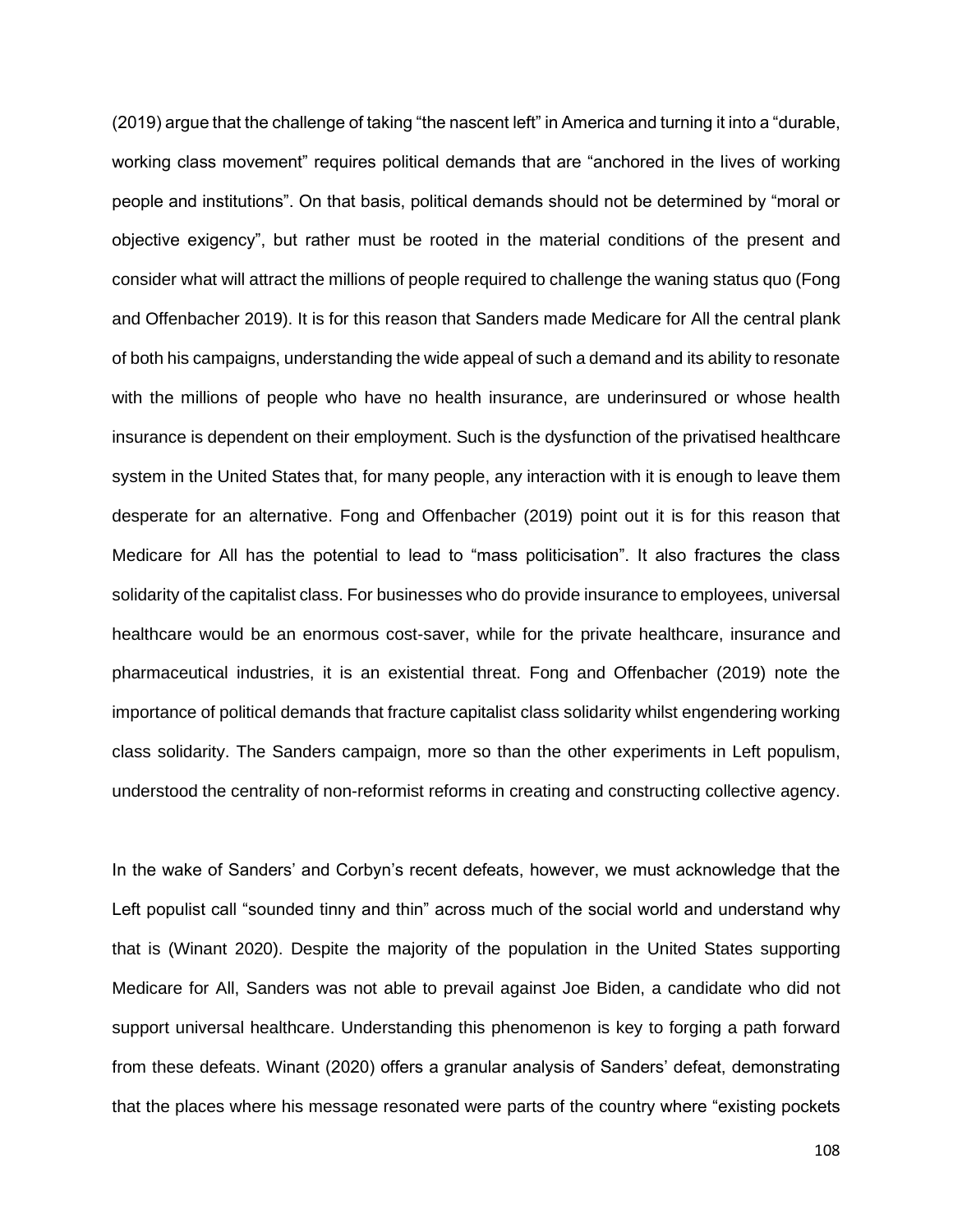of organisation received it, amplified it and sent it back out". Davis (2020) also notes that the Democrats performed best in places where there were organised social movements. Winant (2020) argues that the explanation for this is simple: "if your experience of the world bears no residue of popular power, and no residue of that power having brought about any improvements in the quality of your…lives, it is natural that such promises" of a better world "sound fraudulent" and impossible.

Interestingly, both Sanders and Corbyn seemed acutely aware of the political vulnerabilities of a Left populist strategy. Sanders emphasised the importance of connecting with existing infrastructures of resistance and social movements, emphasising that political change was impossible without a mass movement, stating that, if he were able to win the presidency, he would be an "organiser in chief" (Day 2020). Corbyn also recognised the importance of realising collective agency at granular level, founding a Community Organising Unit that aimed to rebuild the Labour Party as a mass organisation embedded within communities (Williams 2020). These efforts did not prove to be enough or able to overcome the contemporary disorganisation and fragmentation of the working class but demonstrate that both Corbyn and Sanders were aware of the limitations of a Left populist strategy that simply mirrors the 'hard and hollow' nature of neoliberalism.

The setbacks and failures of Left populism necessitate a reassessment of the strategy as a shortcut to power, with particular reference to the foregoing class-rooted politics and its replacement with a nebulous 'people' linked by experiences of oppression and exploitation. This collage of identities has a strong anti-materialist bent and does not locate oppression as the result of "non-subjective structural dynamics"; Instead, it folds class into another identity category (Fife and Hines 2020). This flattening of class obfuscates how class operates as a structure from which all other oppression flows. The flattening of class into another identity, besides being anti-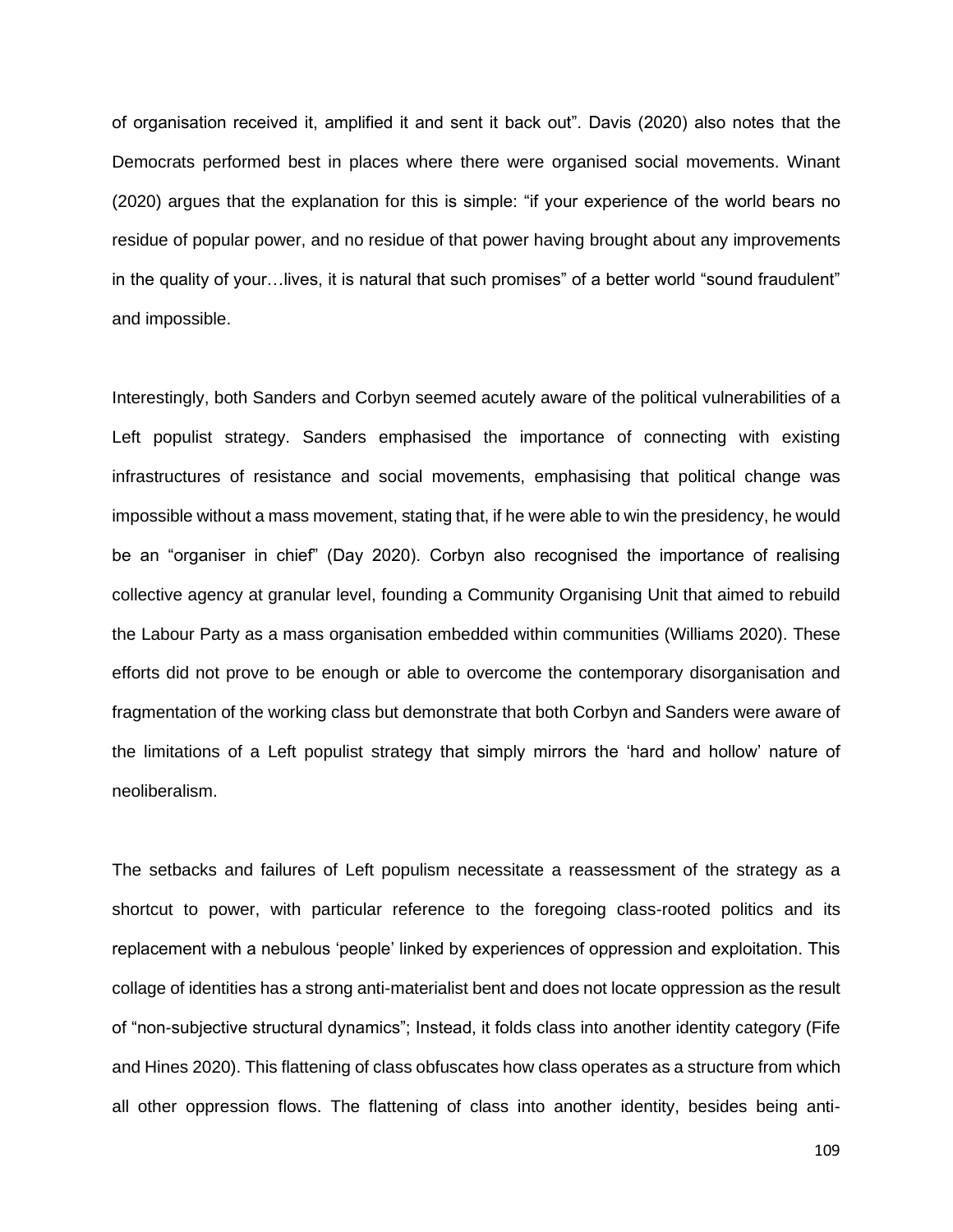materialist, undermines class solidarity, as it elides the common ground for political action rooted in class politics. At the same time, it is not enough to rhetorically conjure a class-based politics when the working class remains structurally fragmented and disorganised, something that the Sanders campaign attempted to do with his repeated references to the working class. Left populism's failures demonstrate there are no short-cuts to power. Collective agency cannot be conjured up from the bully pulpit whilst people have no experience of collective agency and popular power in their everyday lives. It is only through the experience of collective struggle at a granular level that collective-class agency is created.

It is for this reason that Mike Davis (2018, 49) argues it would be a "gigantic mistake" for the starting point of Left renewal to be a "funeral for the 'old-working class". The working class, through the wage-labour relation, continues to occupy a unique and revolutionary position; it has not been fired from history, but rather 'demoted in agency'" (Davis 2018, 49). This demotion does not change the revolutionary potential of the working class' position in its separation from any means of personal subsistence, converting the very natural and human desire for autonomy into a desire for collective control and ownership of production (Davis 2018). But it does make the challenge to realise this potential steeper and more difficult than ever. Still, the fact remains that the working class which has no "vestigial stake in the preservation of private ownership of the means of production or the reproduction of economic inequality" means that it remains the historical agent able to bring about social transformation (Davis 2018, 90).

To reject this is to reject a path to popular power through the convergence of struggles via class politics. In addition to this, the working class' ability to withhold its labour power remains one of the most powerful and effective tools against capital (Davis 2018). Not only is the strike a powerful tool in its ability to halt production, but it is through collective strike action that working class agency and social solidarity is created. The histories of the Old and New Left demonstrate that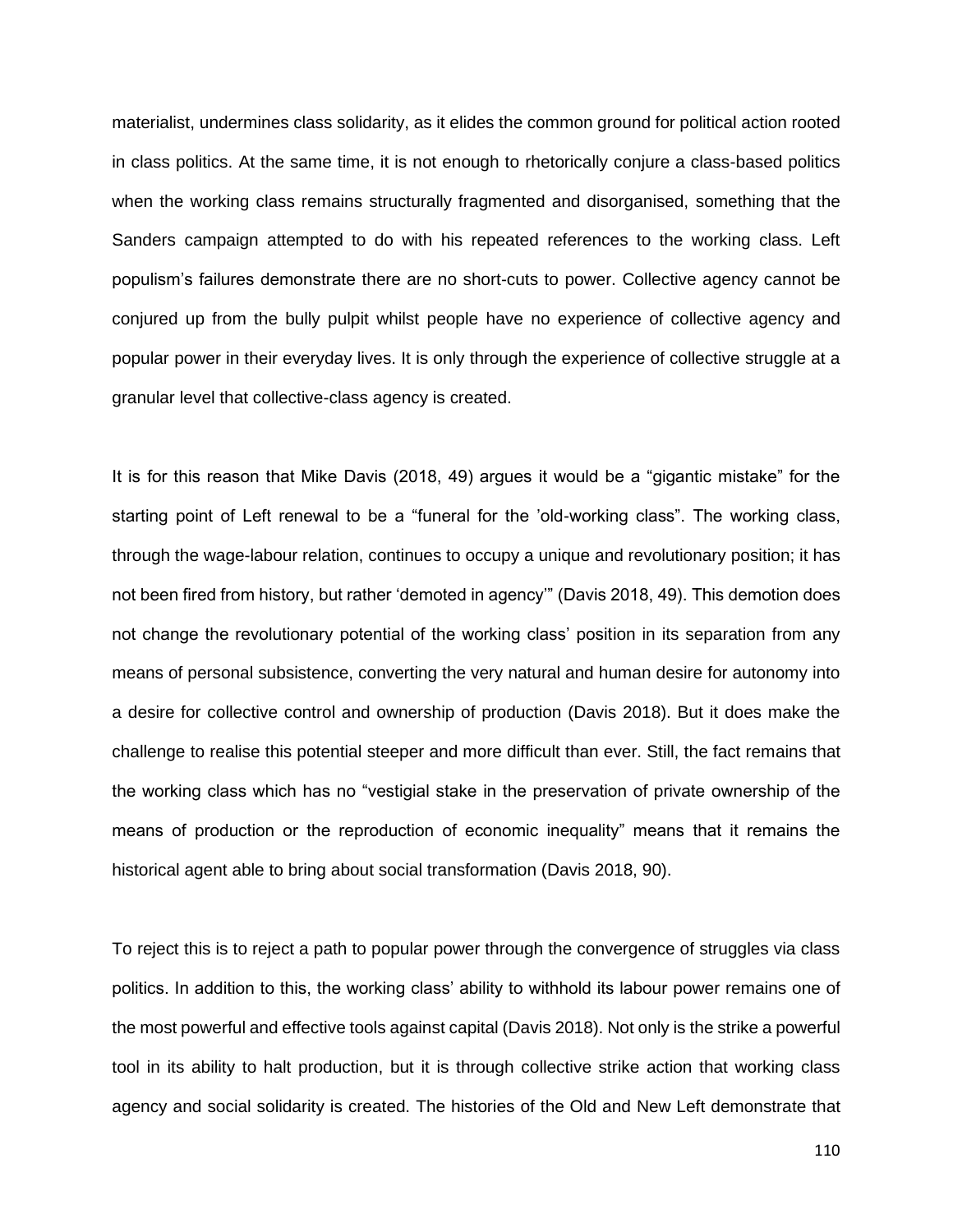agency is forged through class struggle. Capitalist subjects who have been socialised as disempowered, atomised individuals realise their own capacity for agency and latent power in collective action, and in this process objectified subjects are turned into collective agents. Mike Davis observes that his experiences in the New Left demonstrated to him the power of collective agency, stating: "I've seen social miracles in my life, ones that have stunned me—the courageousness of ordinary people in a struggle" (quoted in Goodyear 2020).

Realising contemporary working class agency means recovering the history of working class agency and showing it as an active process. It is this history from below that demonstrates how working class organisations and class struggle transform and create working class agency. Collective power in everyday life translates to the ability to believe in our collective ability to realise a new world. A Left politics that rejects class politics and the need to create working class agency at a granular level cannot create the convergence of struggles at a scale required to bring about a collective agent able to transform society. Working class agency must be actively created through struggle; without this, the destructive tendencies of the neoliberal subject engender negative solidarity. Only class politics premised on the convergence of all struggles within the social terrain can transform neoliberal subjects into working class subjects. Without the common ground class politics provides, Left politics fragments into competitive struggles vying for recognition.

This competition for recognition reflects neoliberal subjectivity but also the political powerlessness of the Left which expresses itself in moralism and self-righteousness. Mark Fisher (2013) referred to this configuration as the "Vampires' Castle", a mode of politics that "reflects this historical moment rather than offering any escape from it". For Fisher (2013), the Vampires' Castle reflects neoliberal subjectivity and the result of the proliferation of communicative capitalism. This process engenders "the multiplication of resistances and assertions so extensive that it hinders the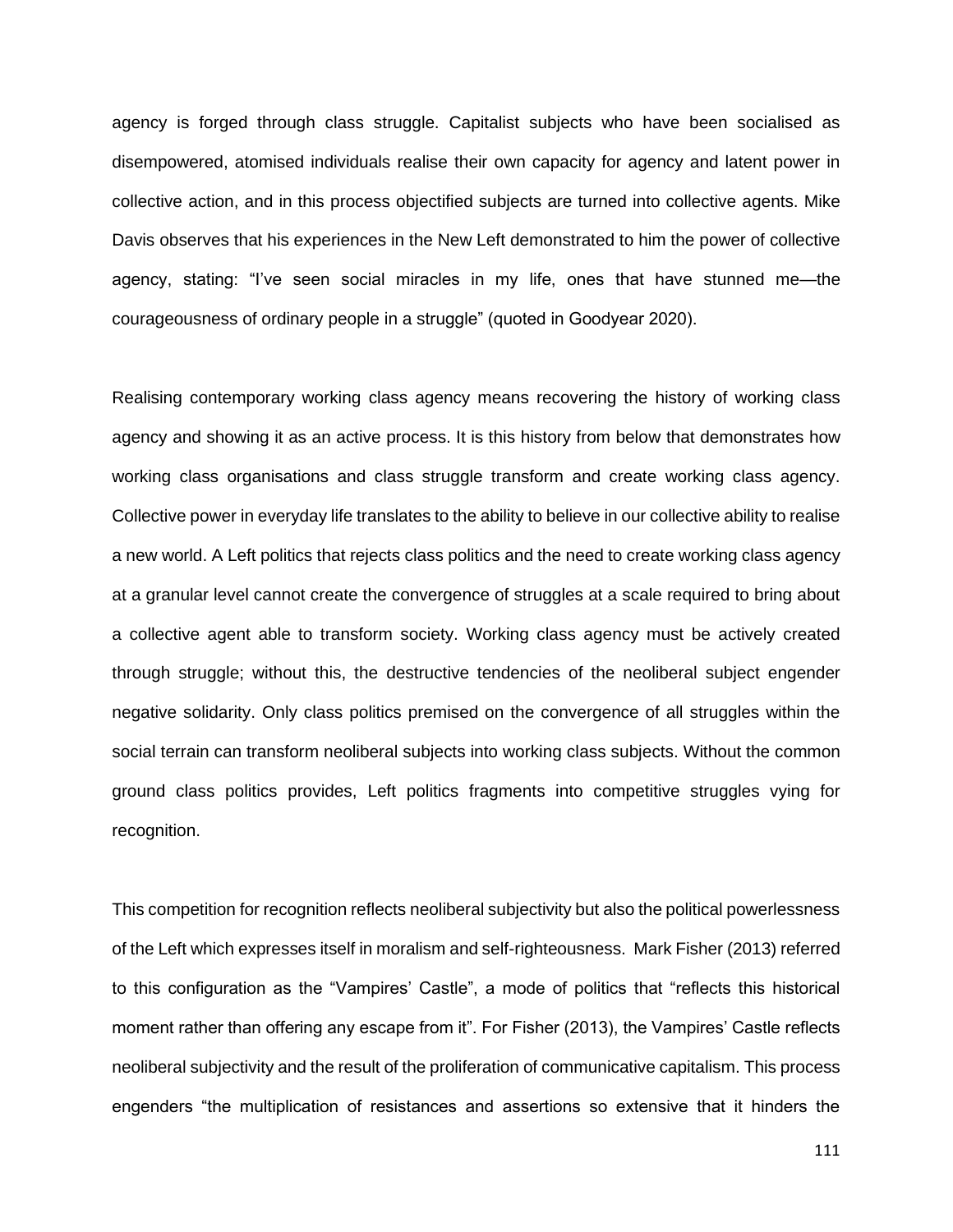formation of strong counter-hegemonies" (Daubs 2017, 367). As Fisher (2013) notes, "class consciousness is fragile and fleeting […] the culture industry has all kinds of subtle deflections and pre-emptions which prevent the topic even coming up, and then, if it does come up, they make one think it is a terrible impertinence, a breach of etiquette, to raise it". The Vampires' Castle operates to inhibit class consciousness through "a bourgeois-liberal perversion and appropriation" of feminist and anti-racist struggles (Fisher 2013). This perversion comes from the essentialising demand for recognition of these categories rather than emancipation from them. This essentialism leaves one "crippled by self-consciousness and isolated by a logic of solipsism which insists that we cannot understand one another unless we belong to the same identity group" (Fisher 2013).

This mode of liberal identity politics obfuscates the class relations and inhibits social solidarity. It mirrors the competitive logic of neoliberalism and the valorisation of society's' winners in a perverse inversion of its social Darwinist impulse. Instead, liberal identity politics celebrates marginality and converts suffering into social capital. Paradoxically, the Vampires' Castle continually refers to structural critique while, in practice, focusing on condemning and excommunicating individuals rather than paying "attention to impersonal structures" (Fisher 2013). This, for Fisher (2013), is the opposite of the capitalist class who promote individualism while acting "as a class". The embedded individualism, logic of competition and fetishisation of marginality exports guilt and fear rather than collectivism. The aim is to not to build power or a mass movement, despite that often being the outwardly stated purpose; instead, it is to have moral superiority.

The logic of the Vampires' Castle is no longer fringe, but now commonly employed by the elite to cast class politics in opposition to feminist and anti-racist struggles. Both Sanders and Corbyn were subject to these attacks, with the corporate media referring to Sanders supporters as "Bernie Bros" whose support for Sanders supposedly flowed from their misogynistic attitudes towards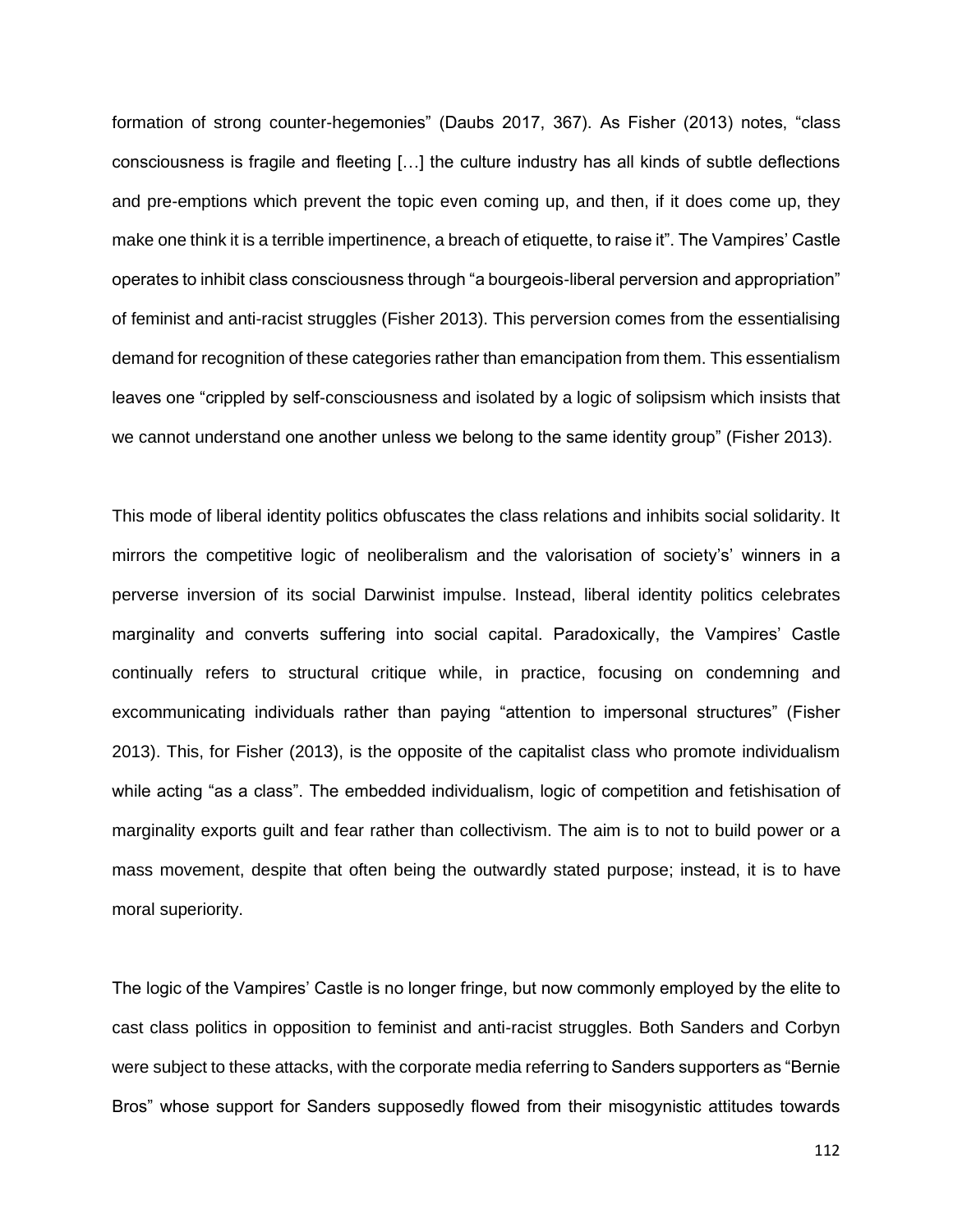Hilary Clinton rather than their support for Sanders' democratic agenda (Wilz 2016). Similarly, Corbyn was the subject of a campaign of moral hysteria around antisemitism, primarily as a result of his solidarity with anti-imperialist movements in the Global South, particularly the Palestinian rights movement (Leifer 2020). There was little evidence for either claims (Spencer 2020), demonstrating clearly that the capitalist class are willing to exploit identity cleavages to inhibit class solidarity.

Reviving a collective working class agent requires a politics that does not simply reflect the current moment but offers us an escape from it. The working class might be 'demoted in agency', but it is not dead, retaining its potential as the historical agent of social change. Following the defeats of the 1970s, the Left has attempted to escape from the question of working class agency and find short-cuts to building power. Both folk politics and Left populism reflect this impulse, and both fail on their own terms. The Left is haunted by the spectre of working class agency in the same way capitalism is. The only way out is through, which means organising at local level to create a working class agency and giving this political expression by charting a passage once again between the "abandonment of the mass character, or the abandonment of the final goals" (Przeworski 1980, 28). The failures of political imagination seen in the historic compromise of social democracy emphasise the simultaneous importance alongside this work of honing and developing a working class political imagination that can see beyond capitalist realism.

Analysing accounts of the emergence of class consciousness in Europe in the 19<sup>th</sup> and early 20<sup>th</sup> century demonstrates that it arose on diverse terrains of social conflict (Davis 2018). This is important to re-evaluate economistic understandings of class struggle as taking place primarily within industrial contexts. The form that class struggle took was varied, with industrial conflict being one facet of resistance against exploitation and oppression. Davis (2018, 28) cites battles against "landlordism and the high cost of living, crusades for universal suffrage, anti-war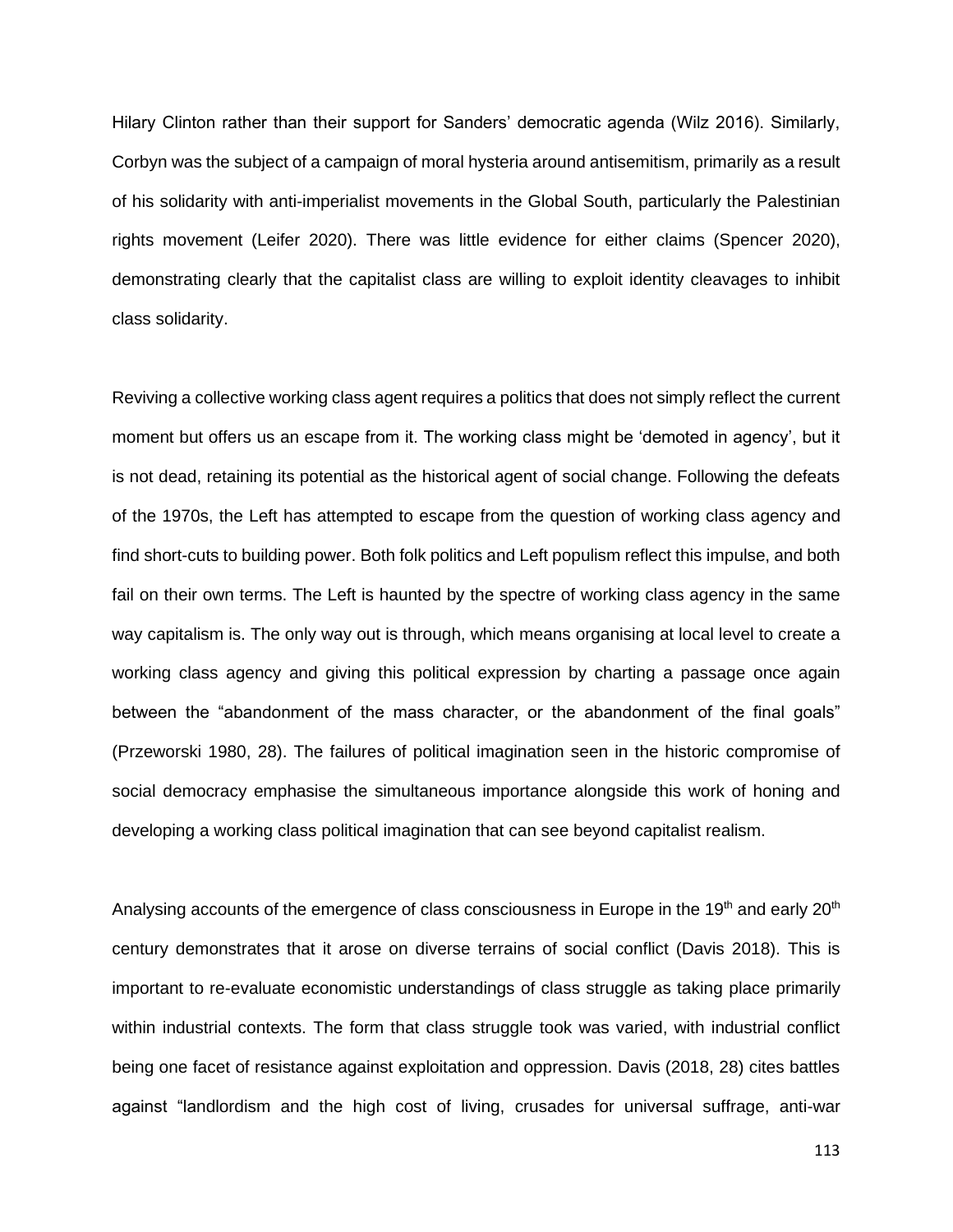movements and campaigns of solidarity with workers and political prisoners in other countries". Class politics provided a common ground to create confluence between these otherwise disparate struggles, and as a result, Davis (2018, 28) argues that working class agency "derived from the capacity to unite and strategically synthesize the entire universe of proletarian grievances and aspirations as presented in specific conjunctures and crises". Concrete political demands and organisations that are rooted in the experiences of working class people, like Sanders' Medicare for All, provide an opportunity for a convergence of disparate struggles to come together under a shared banner. Marx emphasised this, stating that the workers' movement must address all forms of exploitation (Davis 2018). Building hegemony must start with revealing the structure of the social world and therefore the underlying interest structure of politics. Only a class politics can provide us with a foundation to struggle for a new world.

Recognising that the working class in the Global North has been 'demoted' in agency through the fragmentation of work under neoliberalism, whilst at the same time understanding the diverse terrains of social conflict on which class struggle must take place, is fruitful in clarifying what contemporary class politics might look like. Davis (2018) notes while the workplace itself may have been demoted in importance, elegies for the working class often overlook the importance of urban space in the development of class consciousness and working class agency. This is an oversight, with Engels (1993) himself noting that the working class subject is created through both industrialisation and urbanisation. It is the urban space, as much as anything else, that has given birth to labour movements. Davis (2018) argues that in an era of increasingly precarious work and structural unemployment and, simultaneously, rapid urbanisation, the political potential of the city takes on a renewed political importance, displacing the centrality of industrial heartlands. Davis (2018, 38) argues for a reassessment of "utopian urbanism that shaped socialist and anarchist thinking between the 1880s and the early 1930s" stating that the "new Dark Ages requires us to dream old dreams anew".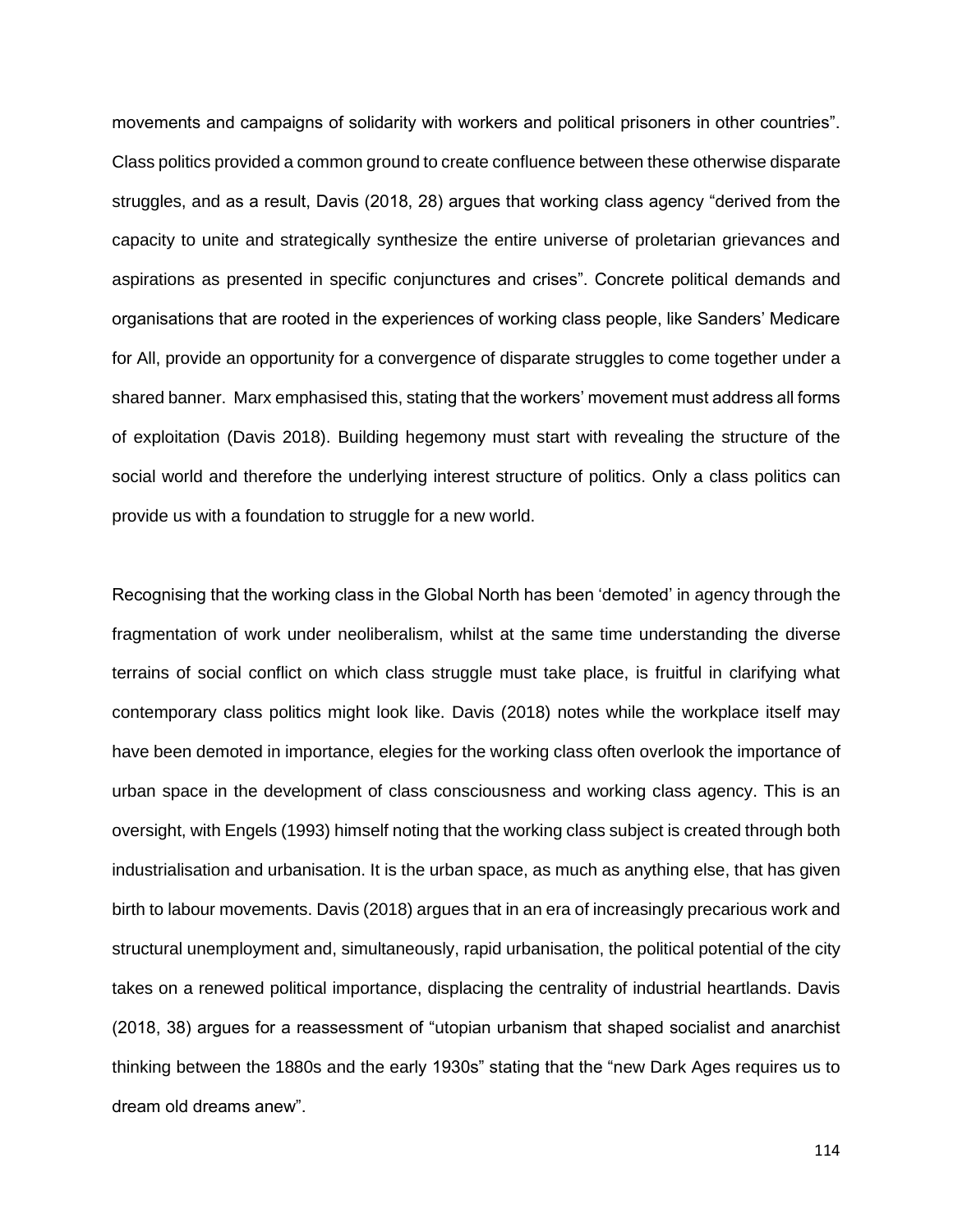Davis' (2018) focus on urban spaces as sites of potential working class political renewal reflects the political trends from recent elections in the United States and United Kingdom, with metropolitan areas being sites where electoral socialist movements have been able to make impressive gains (Davis 2020). At the same time, former industrial regions have seen increasing levels of support for right-wing populism (Davis 2020). The disproportionate electoral weight given to rural areas has meant the latter trend has garnered a lot of attention while the former trend is often ignored. One example of this is the Sanders campaign's impressive victory in California, the most populous state in the United States. Sanders, in a very crowded field, beat Joe Biden by 8 percentage points. However, because of the under-weighting of California in the electoral system, this victory hardly registered as significant (Zhou 2020). Yet it was significant: California is home to 39.51 million people (Zhou 2020), and the fact that an avowed democratic socialist was able to prevail there should be cause for hope in the potential for a renewed working class politics.

On a political level, without the common ground and relations of solidarity grounded in material experiences that class politics provides, negative solidarity takes root (Fisher 2018). A return to class politics does not equate to a marginalisation of anti-racist or feminist movements, but rather allows these struggles to converge and intersect. The notion of class politics as inherently economistic is also ahistorical. It does not capture the how class struggle arose on diverse terrains consciousness in the Global North in the 19<sup>th</sup> and early 20<sup>th</sup> century (Davis 2018). The demotion of the working class due to the fragmentation of work necessitates that we explore the diverse terrains that class-based politics might organise in. The confluence of crises and the morbid threat of climate catastrophe give some urgency to the task of constructing working class agency. The challenge is immense and the obstacles enormous. The challenge is immense and the obstacles enormous. Culp (2016, 18) argues that we must truly grapple with this and 'invite death, not avoid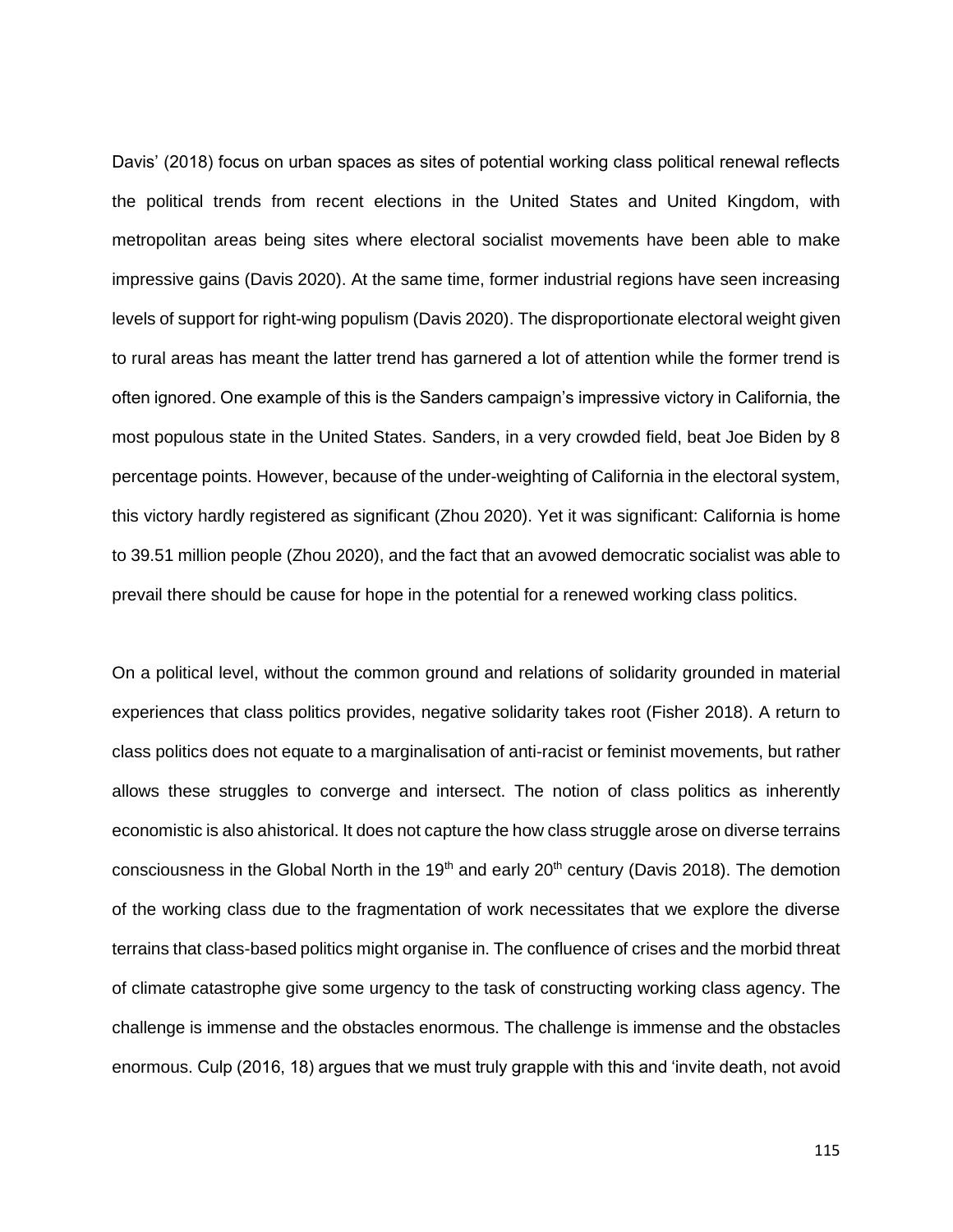it". We cannot carry on as normal; "the only future we have comes from when we stop reproducing the conditions of the present". (Culp 2016,18)

## *Rebuilding Working Class Agency in New Zealand?*

New Zealand appears to be at a similar juncture that the United States was in 2008. In New Zealand today, unlike large parts of Europe, the United States and the United Kingdom (Davies 2016), capitalist realism remains entrenched, and neoliberalism retains hegemonic status (Hehir 2020). There has yet to be a true crisis of legitimacy, though it appears one may be on the horizon. The New Zealand Left is also behind the curve, with folk politics dominating the radical Left and complacency and retreat pervasive within what remains of the institutional Left (Lamusse 2018; Taylor 2017). The state of the Left reflects the continued hegemony of neoliberalism but also a dangerous degree of "complacency and political and intellectual laziness" emanating from New Zealand's hollow society (Kelsey 1997, 253). Folk politics has always existed on the margins of the New Zealand politics, but since the 'neoliberal revolution', it has dominated (Taylor 2008). Jesson (2005, 28) described marginal left-wing sects in 1973 as a:

fringe of political misfits, each member of it radicalises as an individual, not as part of a class or community… They cannot interact with society; they can only appeal to people to join them on the fringes. And the individual radical can have no goals: 'He is too conscious of his isolation and can only day-dream' about politics elsewhere.

Jesson's description of folk politics on the New Zealand Left remains as accurate now as it was then. The defeat of the organised working class has produced the same mournful mania in New Zealand as observed elsewhere, with the Left demonstrating a compulsion to be everything all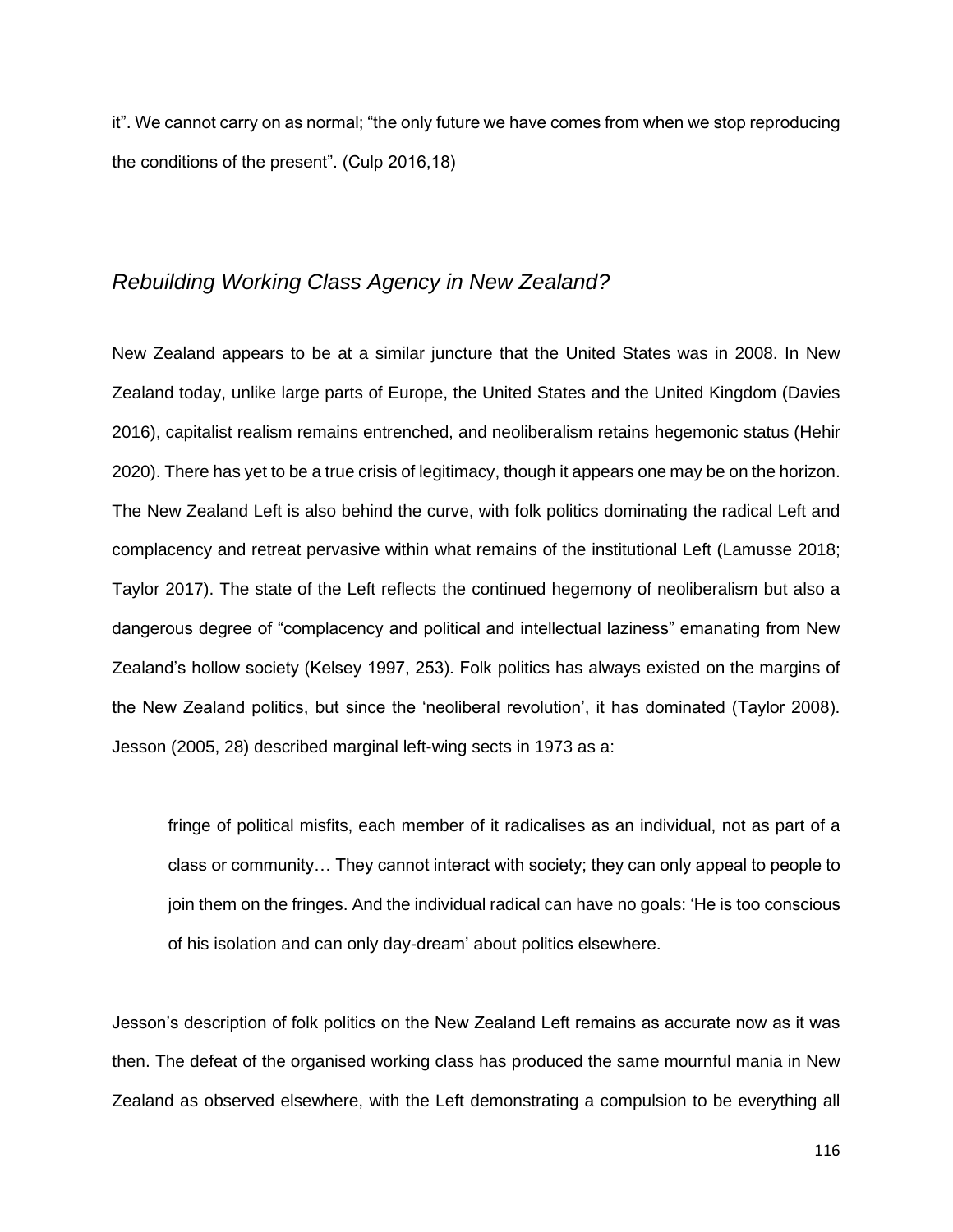the time, while remaining allergic to strategy (Borealis 2018). While Left populism and strategic demands like Medicare for All have reintroduced politics to the Left elsewhere in the Global North, the New Zealand Left remains stuck in apoliticism and unable to offer any alternative to capitalist realism.

This is a similar position to the American Left in the aftermath of the Great Recession. Adolph Reed Jr. and Mark Dudzic (2015, 351) describe 2008 as a "Lazarus moment" for the Left, presenting it "with a crisis brought about by the classic contradictions of capitalism playing out on a political landscape shaped by vast and growing disparities of wealth and power". For Reed Jr. and Dudzic (2015, 351), here was a moment according to "foundational mythologies" that would give "rise to revolution" or, at the very least, reforms. Yet the Left was "spectacularly unsuccessful in crafting a coherent response to this crisis, much less influence the terms of debate about its causes or solutions" (Reed Jr. and Dudzic, 351). Reed Jr. and Dudzic (2015, 351) trace the exaggerated proclamations about "the end of neoliberalism, unjustifiably inflated expectations of the Obama presidency, and the irrational exuberance stimulated by Occupy all point to the same reality": there is no real Left worth talking about in the United States. I would argue that the New Zealand Left is at a comparable point, unsuccessful in "crafting a coherent response" to the economic crisis and housing bubble, unable to influence any debate about the problem.

The government's early success at eliminating the spread of Covid, the social solidarity that made it possible and the wage subsidy scheme led some to declare that Covid might mark a turning point away from neoliberalism (Matthewman 2020). Similarly, there are remarkably inflated expectations of Ardern and her politics of kindness from the public and wider international community (Lamusse 2020). The irrational exuberance over our Covid success has promoted a New Zealand exceptionalism and a denial about the crises festering barely beneath the surface.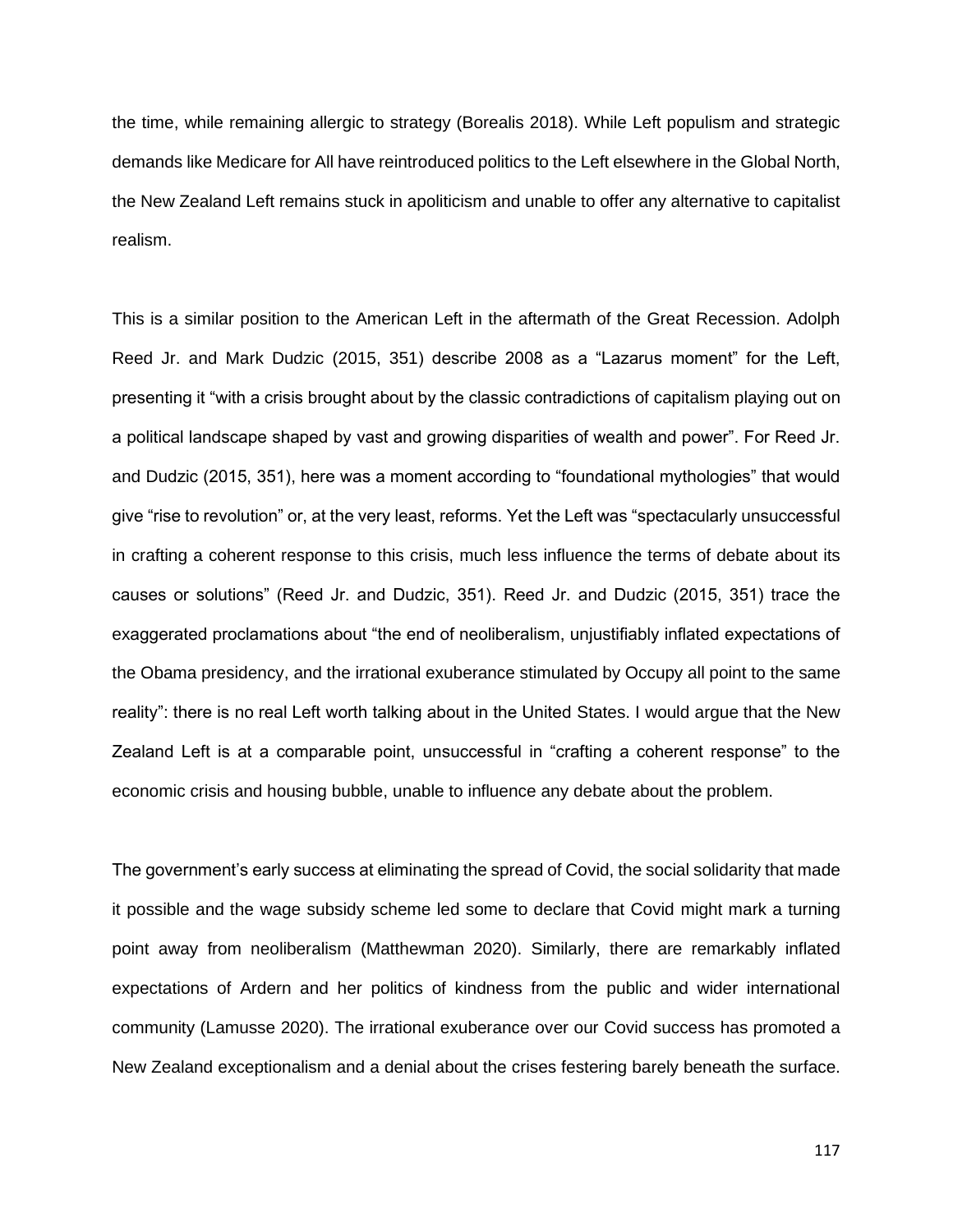With no countervailing force to challenge this triumphant narrative, is there any real Left worth talking about in New Zealand?

Even without a Left worth talking about, there are indicators of discontent among sections of the working class. In 2018, the strike returned to New Zealand, with tens of thousands of workers taking strike action in a sudden increase in rank and file union activity (Webb 2019). A majority of these strikes were in the public sector, which remains the last bastion of the organised working class. This trend reflected how underfunded public services are, with teachers, midwives, ambulance drivers, nurses and doctors all taking strike action that year (Webb 2019). However, public sector workers were not the only ones who took action. Organised low-wage workers in the service industry also saw a smaller yet observable increase in industrial activity (Webb 2018). Whether this uptick in industrial action represents a sustained increase in strike activity or a blip is uncertain. What is interesting is how these actions appeared primarily rank and file led, with some union members raising concerns about what they viewed as complacency among union leadership who "had no desire to push for confrontation, recommending bad offer after bad offer" (International Socialist Organisation Aotearoa 2019). This seems to reflect what Bryce Edwards (2016) argues is the "poor health of the union movement" in New Zealand, apparent in a conservative and complacent tendency. Despite this, an increase in strike action and rank and file activity may provide hope of democratic renewal within the union movement.

The persistent lack of a Left worth talking about in New Zealand is demoralising. Mike Davis notes that we have reached the point where "global capitalism can no longer guarantee the survival of the human race, in three ways… It can't generate jobs. It cannot guarantee the public health of the world. And it cannot decarbonize the economy or transfer the resources to adapt the countries that bear the brunt of greenhouse gases" (quoted in Goodyear 2020). This is true in New Zealand as it is elsewhere. There is an urgent need to attempt to re-build working class agency and class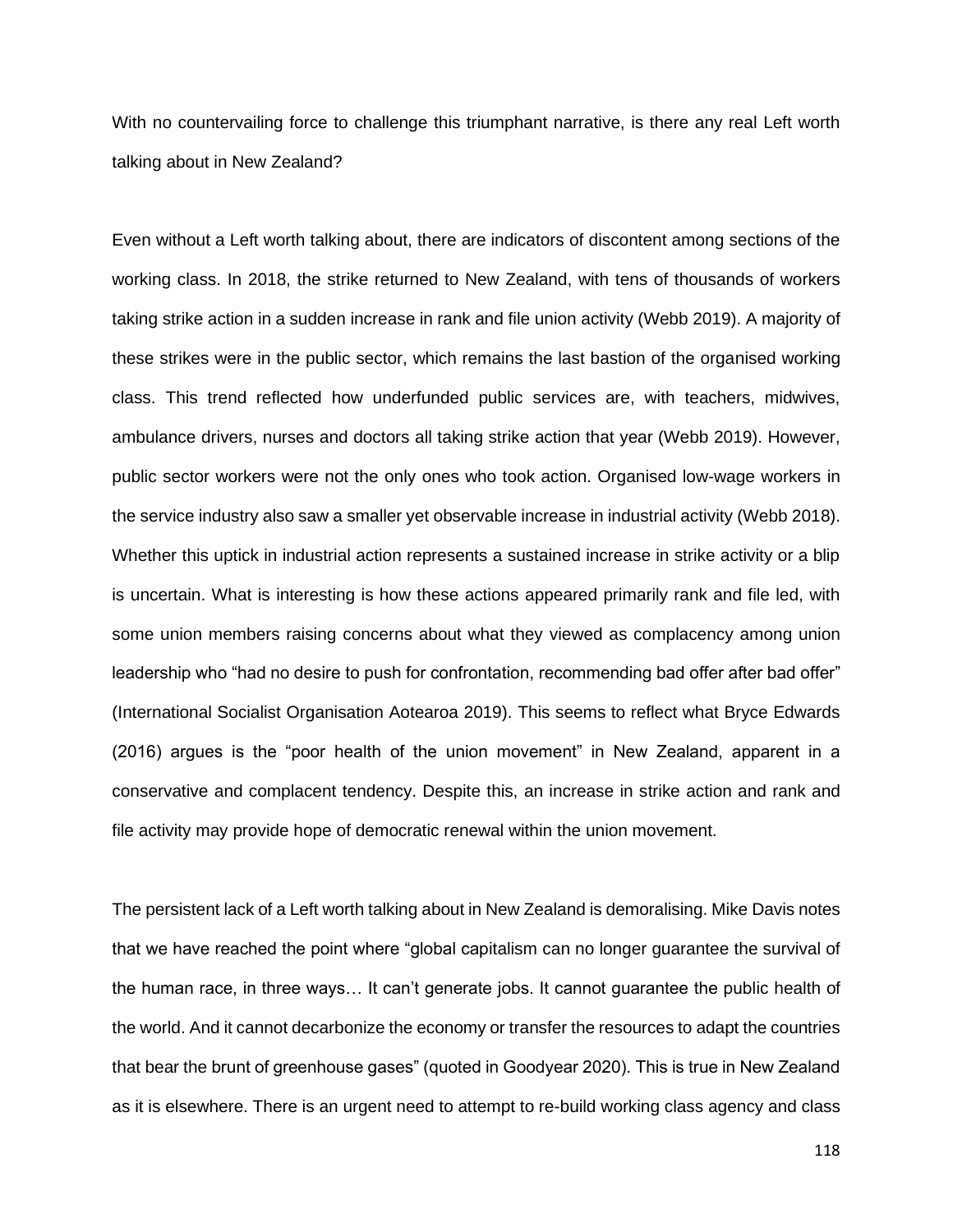politics. To do so requires a return to 'politics' and a rejection of apoliticism (Grasmci 1971). This requires political organisation and an outward rather than inward facing orientation. New Zealand's time warp allows us to learn from experiments in Left populism elsewhere and not repeat their mistakes. It is for this reason that, rather than try to emulate the hard and hollowness of neoliberal society as Left populism does, I advocate that the only way out is through. We need to return to class politics and build working class power in our communities and at a national level. In order to do this, the Left should prioritise three things:

1. Building an independent Left-wing media ecosystem.

2. Organising for democratic renewal, bold industrial strategy within the trade union movement.

3. The establishment of a new Left-wing political party.

The limitations of this thesis mean that I cannot explore in much detail the institutional barriers and structural impediments that would inhibit achieving these priorities. My aim here, in outlining these priorities, is to provide a springboard for debate and motivate myself and others to start thinking through these problems. These priorities are listed to drive future strategic conversations that I cannot include in this text, but which are crucial toward the creating a Left worth talking about.

The first priority of building an independent Left-wing media ecosystem is critical to building working class power in that it would foster a counterculture of critical enquiry and debate, combatting the pervasive anti-intellectualism within New Zealand's hollow society. New Zealand, as a state-created society, never developed strong and independent institutions to mediate the relationship between the people and the state (Jesson 1992). The hollow society produces a culture of anti-intellectualism and conservatism. To combat this requires an independent Left-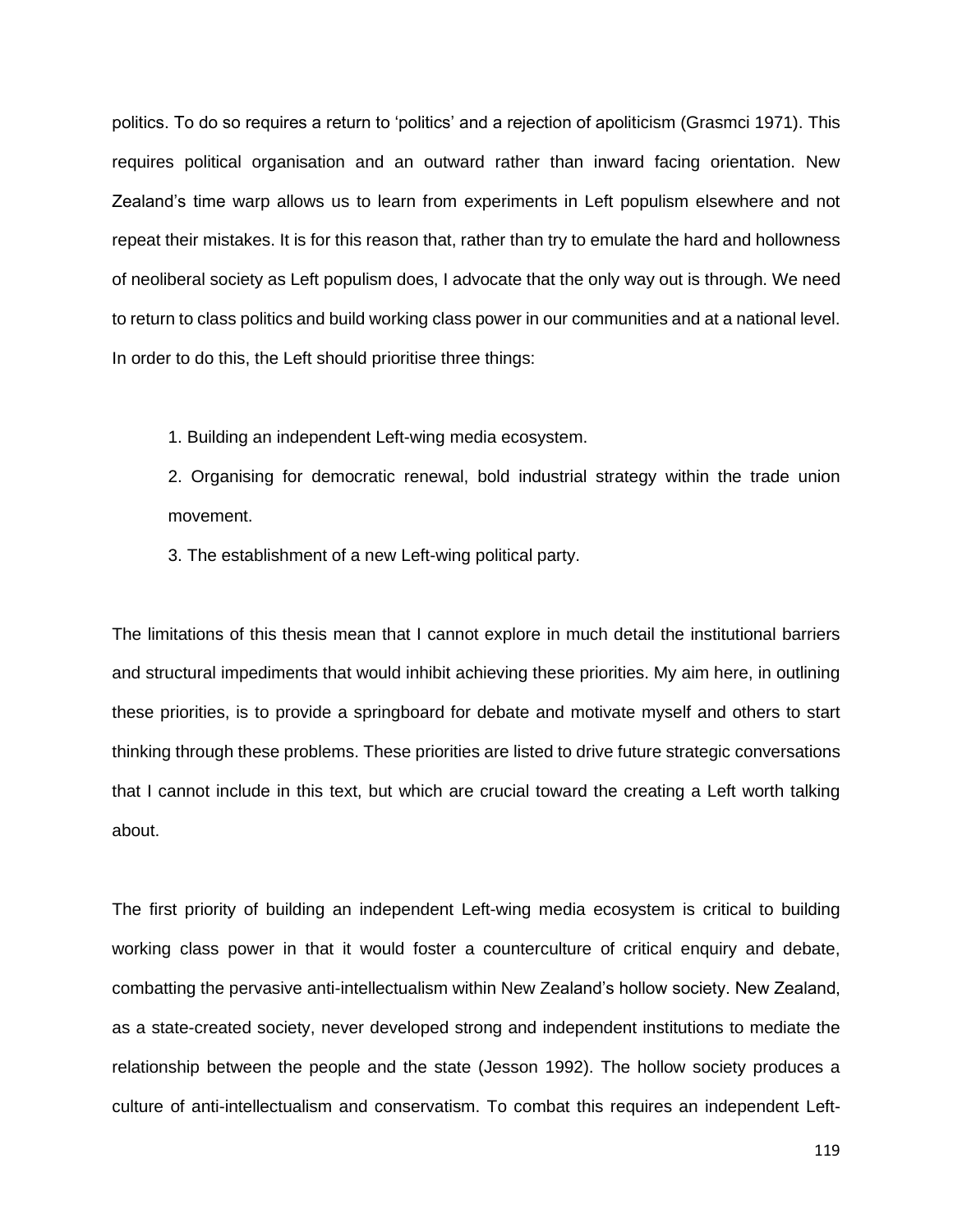wing media ecosystem that fosters public intellectuals, promoting critical enquiry and debate. A thriving culture of public debate and intellectualism generates the political imagination necessary to create effective praxis. This Left-wing media ecosystem would be the antithesis of the privatised knowledge economy within the neoliberal academy. Boraman (2016) notes how a thriving independent Left-wing media ecosystem was critical to the mass dissent of the 1970s and demonstrates that its decline went hand in hand with the Left's defeat. An independent Left-wing media ecosystem would go a way towards developing an understanding of the particularities of the New Zealand condition, rather than imposing analysis from elsewhere and hoping it fits, something that Jesson (2005, 17) stressed the importance of. The academic Left has a role to play in realising this and should be challenged to take more public facing roles, translating their research into accessible and easily available formats.

Organising for a renewed and bold trade union movement is imperative to challenge a culture of complacency and conservatism that cannot effectively resist capitalist realism. Sue Bradford (2017, 2) calls for the New Zealand Left to become "braver". She argues that New Zealand's hollow society causes organisations to have an underdeveloped sense of their own "latent power" and "genuine capacity to take our future into our hands" (Bradford 2017, 2). In order to enable a brave trade union movement, the Left must organise and struggle within the trade union movement, contesting elections and promoting bold industrial strategy that simultaneously captures the energy and increasing militancy of rank and file members and looks at organising the unorganised. Thriving public debate and analysis of and from the Left might also enable the trade union movement to be "braver", rather than conservative and complacent. The challenge of reversing years of decline and retreat is steep, but the return of the strike shows a willingness and growing discontent over working conditions among rank and file union members. It is critical that this energy is harnessed and organised into a political force. Not only that, but it is also critical that there is an offensive effort, using the resources from public-sector unions to organise private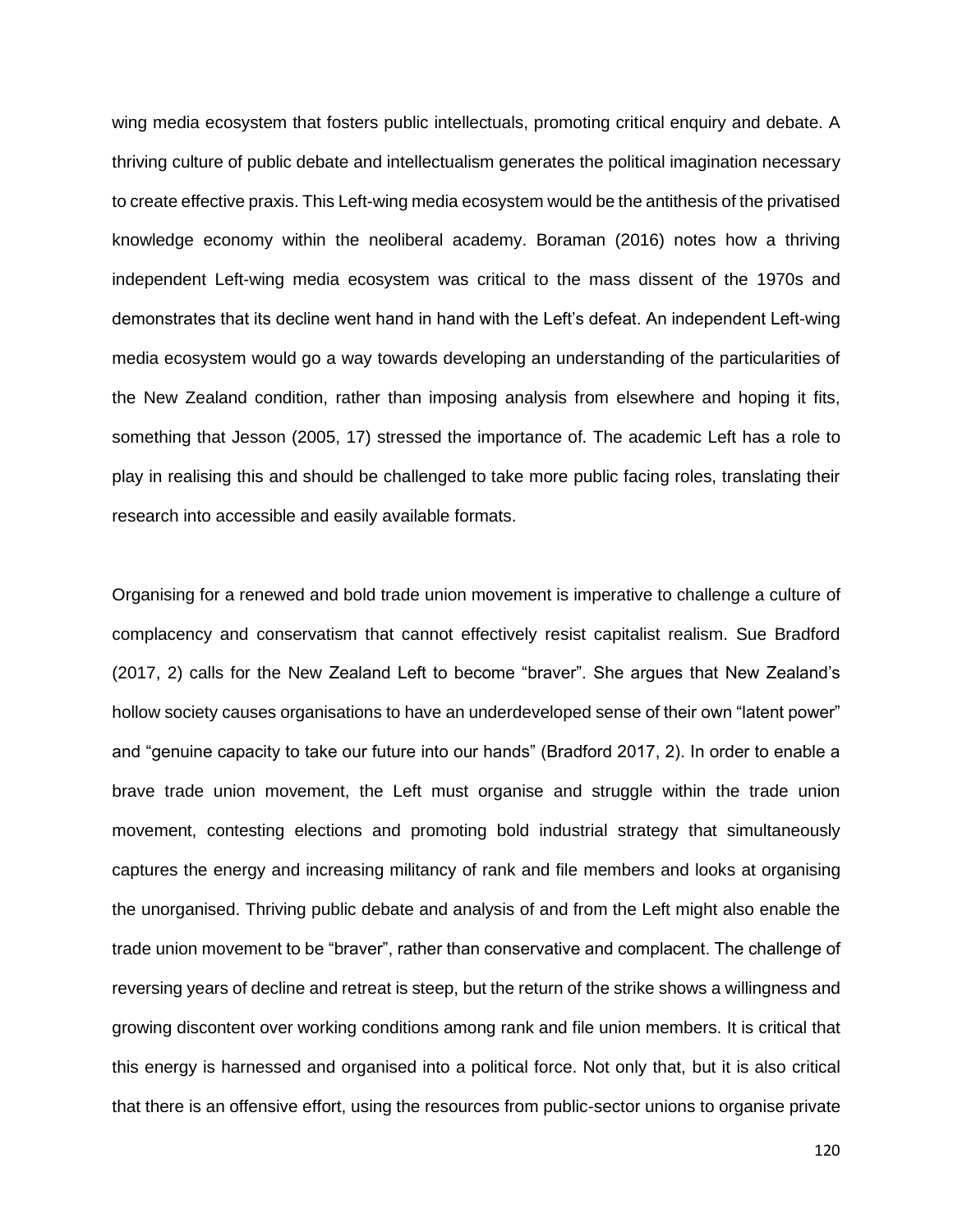sector workers. I have demonstrated in this thesis how vital working class institutions are in teaching people what popular power looks like and creating working class agency. The Left needs to actively grow these institutions.

Lastly, the defeat of the New Zealand Left in the 1970s was partly the result of the alienation of the Labour Party from the trade union movement. The transformation of the Labour Party from a party of and for the working class into a cadre organisation of professionals meant that working class agency no longer had political expression or mass character. The lack of political representation for a radical and militant trade union movement in the 1970s meant that the potential of the movement remained unrealised. The importance of giving working class organisation political expression and mass character cannot be understated. The pitfalls of political representation, in that it may lead to the abandonment of the final goals at the same time, are evident. Electoral socialism gave the workers' movement a mass character, yet ultimately resulted in the abandonment of the final goal: the abolition of capitalism.

This thesis has attempted to provide an analysis and genealogy of class politics and working class to show a path forward for the contemporary left. The weaknesses of electoral socialism lay in its intellectual immaturity and lack of political imagination. Its emphasis on a politics of working class representation, rather than material working class interests, left them unable to articulate a tangible or workable program to achieve the final goal. The historic compromise between labour and capital was built to come undone. It provided early electoral socialists with a false exit from the daunting task of thinking through the realisation of going beyond capitalism. Despite this historic failure of political imagination, and the pitfalls of relations of representation, the contemporary Left cannot escape the necessity of, once again, charting between the two reefs of mass politics and the abandonment of the final goals.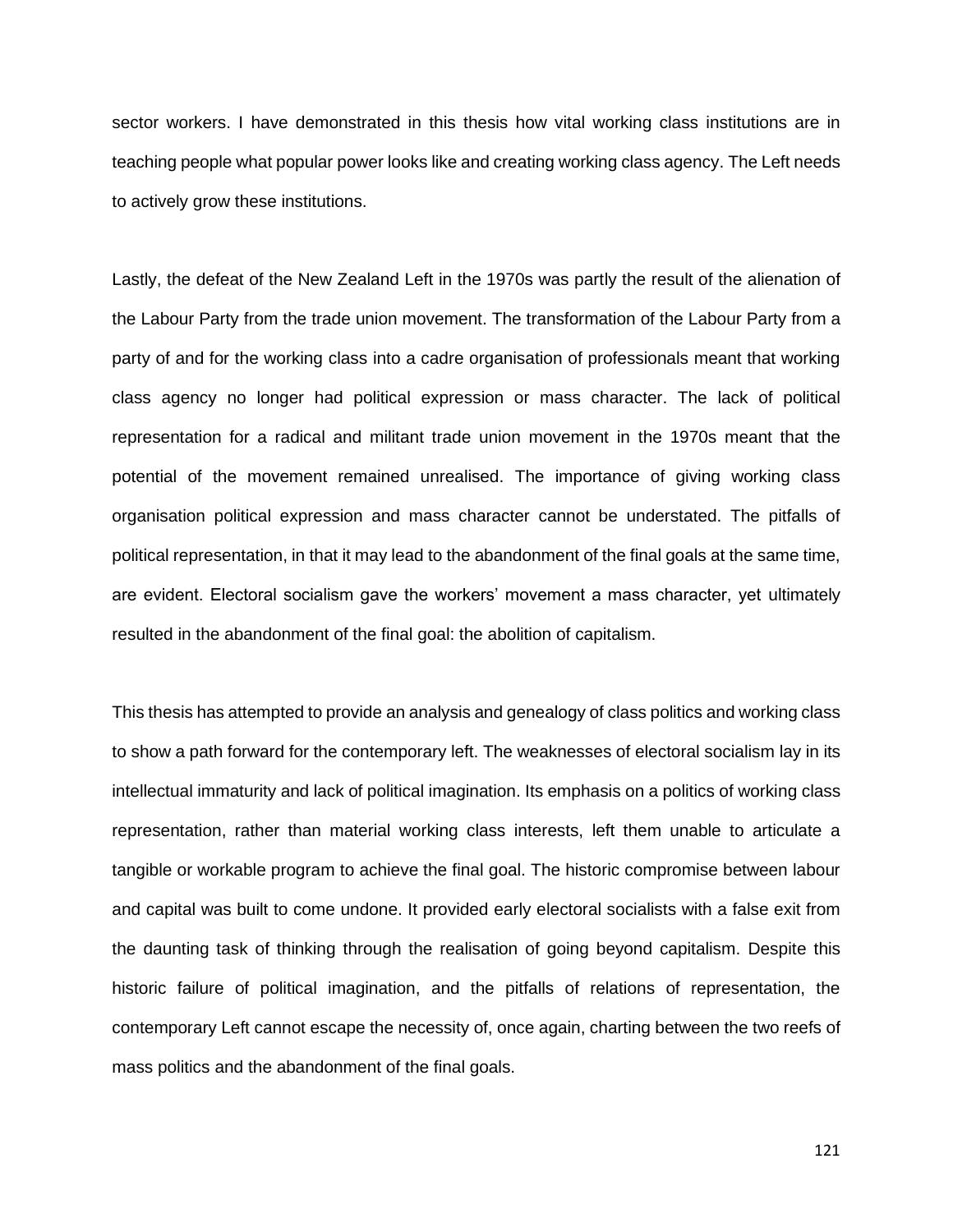There is currently no parliamentary party that represents the interests of the New Zealand working class. The Labour Party is a hollow and rudderless political vehicle composed of careerists, competing for the so-called centre ground with the National Party. Labourism has died with the Labour Party's historic relationship with working class voters weakening over time (Van Veen 2017). The historic affiliation between the trade union movement and Labour has persisted, though this reflects the ill-health of the trade union movement more than the class character of the Labour Party. Greenstone (1969, 362) describes how the American trade union movement operates "neither as a working class formation nor as a conventional interest group, but as an organised constituent interest of the Democratic Party". Greenstone's assessment of the American trade union movement as "an organised constituent interest", rather than a working class movement, is transferable to the contemporary New Zealand union movement. The affiliation between the trade union movement and Labour reflects how unions use their para-social relationship as an organised constituent interest with Labour to extract small concessions, in place of working class organisation and power. This is symptomatic of defeat and retreat.

For Bradford (2017), the only way to reverse this cycle of defeat and retreat is a new Left political party. The Green Party, the only nominally progressive party in parliament, cannot be this party as it is fundamentally unable to offer a class-rooted organisation with a mass character (Bradford 2017). The Green Party instead reflects an urban liberal sentimentality; it suffers from trying to be everything all the time and an inability to articulate itself as an unashamedly left-wing party (Edwards 2017). Bradford (2017, 1) characterises the party as having undergone a "rightward drift" recently. This is demonstrated in their promotion of fiscal responsibility and their recent decision to go into coalition with the Labour Party, despite having a clear opportunity to provide Left-wing opposition to the government (Sachs 2020).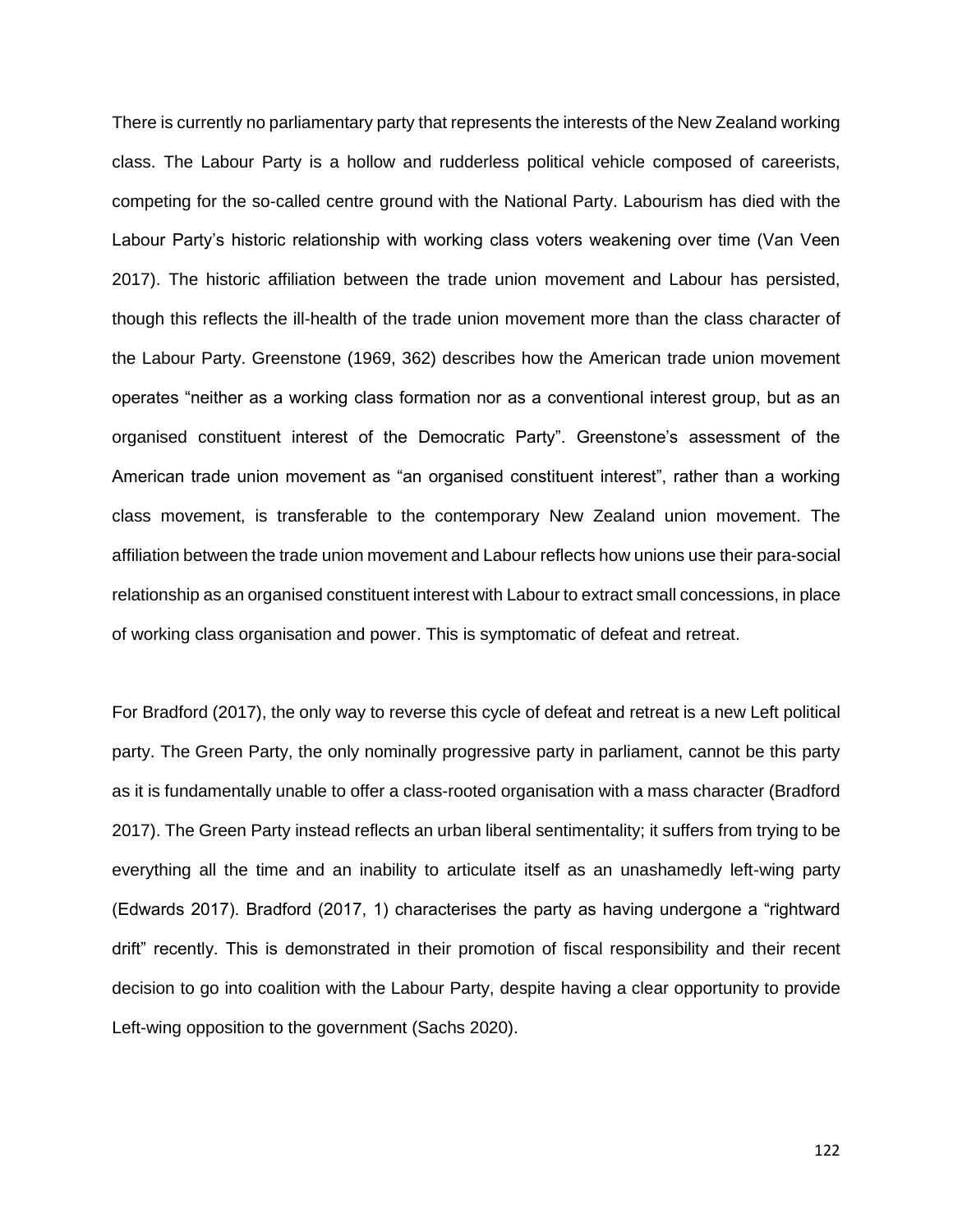Given the fragile ideological foundations of "green" environmental politics, a tendency that often describes itself as neither "left nor right" (Edwards 2017,1; Farquhar 2006, 15), an positioning which elides class and critiques of capitalism, promoting an environmental politics divorced from political economy, this is not surprising. It does, however, again point to the need for a new Left political party. Bradford (2017,1) argues "without the concurrent creation and development of a radical left party [….] we were never going to develop the mass-based ideological and organisational bases necessary if we were to become serious about moving beyond capitalism". New Zealand's proportional electoral system makes this a possibility, as there is a lower threshold for entering parliament and less pressure not to 'split the vote', which disciplines voters in firstpast-the-post electoral systems to vote for parties that do not represent their interests (Bradford 2017).

Easton (2020) argues that little has changed since Jesson (1997) argued that New Zealand society was 'hollow'. Eastern (2020, 881) observes New Zealand's hollow society is slowly filling up, however civic society such as local government, the judicial system, universities, and the trade union movement remain "bureaucratic shells" who are largely subservient to central government and corporate New Zealand. While the centrality of the state in New Zealand has created a hollow society, in a truly dialectical fashion, it could also be a site of social renewal as I have observed. The social solidarity on display during the COVID-19 crisis demonstrated a latent collectivism (Claridge 2020), something that has been repressed in the individualistic neoliberal era.

In my view, there is an argument to be made that this is the positive legacy of New Zealand's state-centred society. It has enabled a type of collectivism and an understanding of the role the state can play in creating a 'good' society. This ethos draws on the First Labour government and the construction of the welfare state, which for all its flaws and limitations, attempted to realise an egalitarian and fair society (Boston 2019). Mass state housing projects were seminal to this and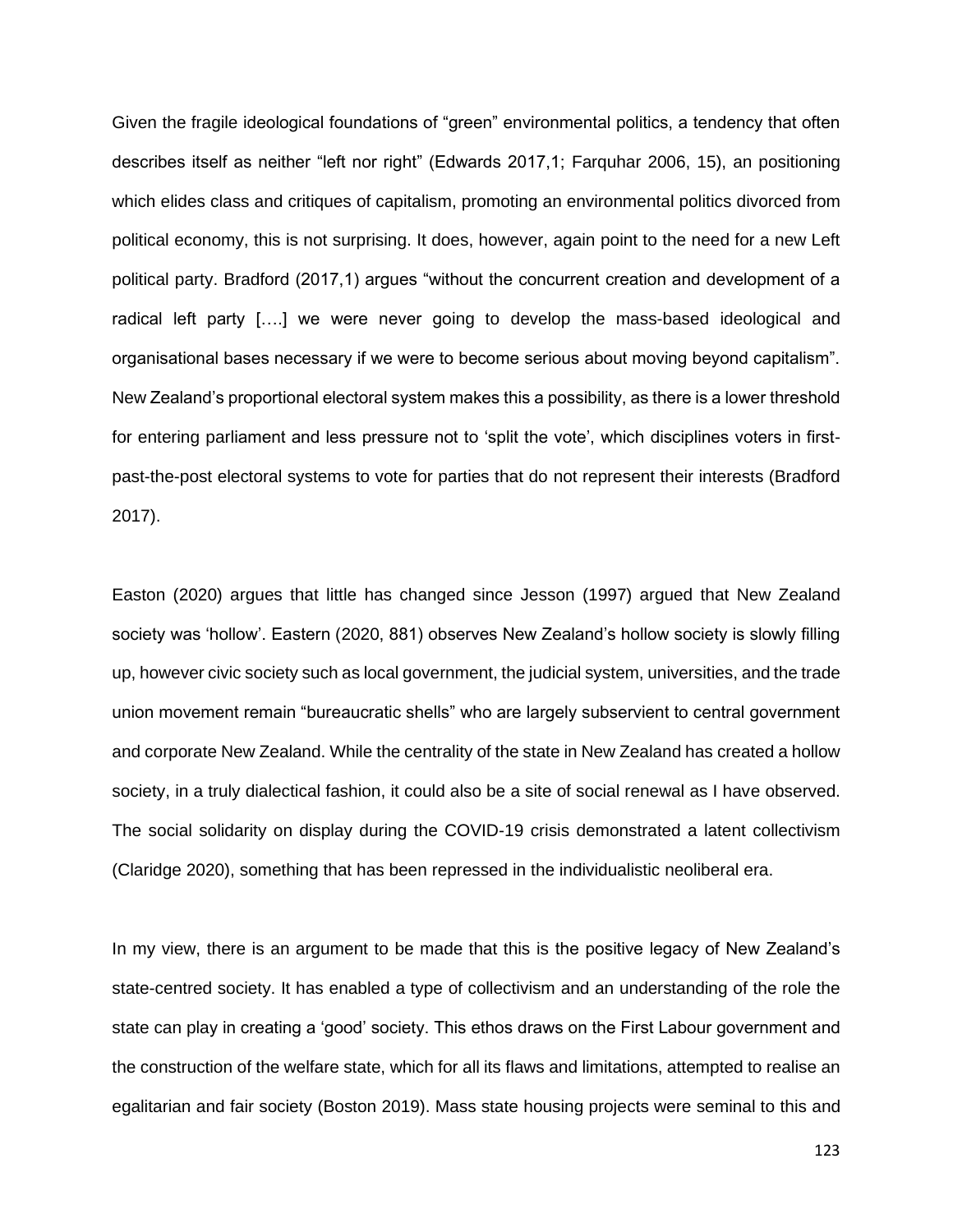remain especially salient now in the midst of a housing affordability crisis. New Zealand's historic state housing projects should be wielded as a weapon, conjured up in the service of resisting a capitalist realism which insists there are no alternatives to the housing affordability crisis. Housing, it can be said, is the issue that has the potential to clarify and focus the New Zealand Left. It also remains the linchpin of capitalism in New Zealand. The housing crisis is the perfect fight to pick with capital in New Zealand – something that could create a durable working class movement. A program or set of demands that would de-commodify housing would be something "anchored in the lives of working people" and might "attract the millions required to challenge the status quo" (Fong and Offenbacher 2019).

All this is a substantial undertaking and requires a particular understanding of the New Zealand colonial condition and the adaptation of strategies, priorities and tactics as required. A renewed Left project must also understand and strategise how to transcend this colonial condition (Jesson 1992). This means that confronting legacies of colonialism, remembering historic Māori anticapitalist resistance and building relationships with iwi and hapū is essential. Te Ao Māori (the Māori world) gives us a rich tapestry to draw from to imagine post-capitalist futures and political transformation. The *Matike Mai Aotearoa* report and consultations on constitutional transformation, based on Te Ao Māori, *He Wakaputanga o te Rangatiratanga o Nu Tireni* (the 1835 *Declaration of the Independence of New Zealand* which recognised Māori sovereignty) and *Te Tiriti o Waitangi*, led by Mutu and Jackson (2016), are a useful starting point towards that end. Sue Bradford (2017) stresses the importance of working class organisations building relationships and links of solidarity with Māori organisations fighting for constitutional transformation and tino rangatiratanga. She questions "whether it might be better" to have "sister organisations that are aligned" rather than trying to collapse the two into one (Bradford 2017, 4).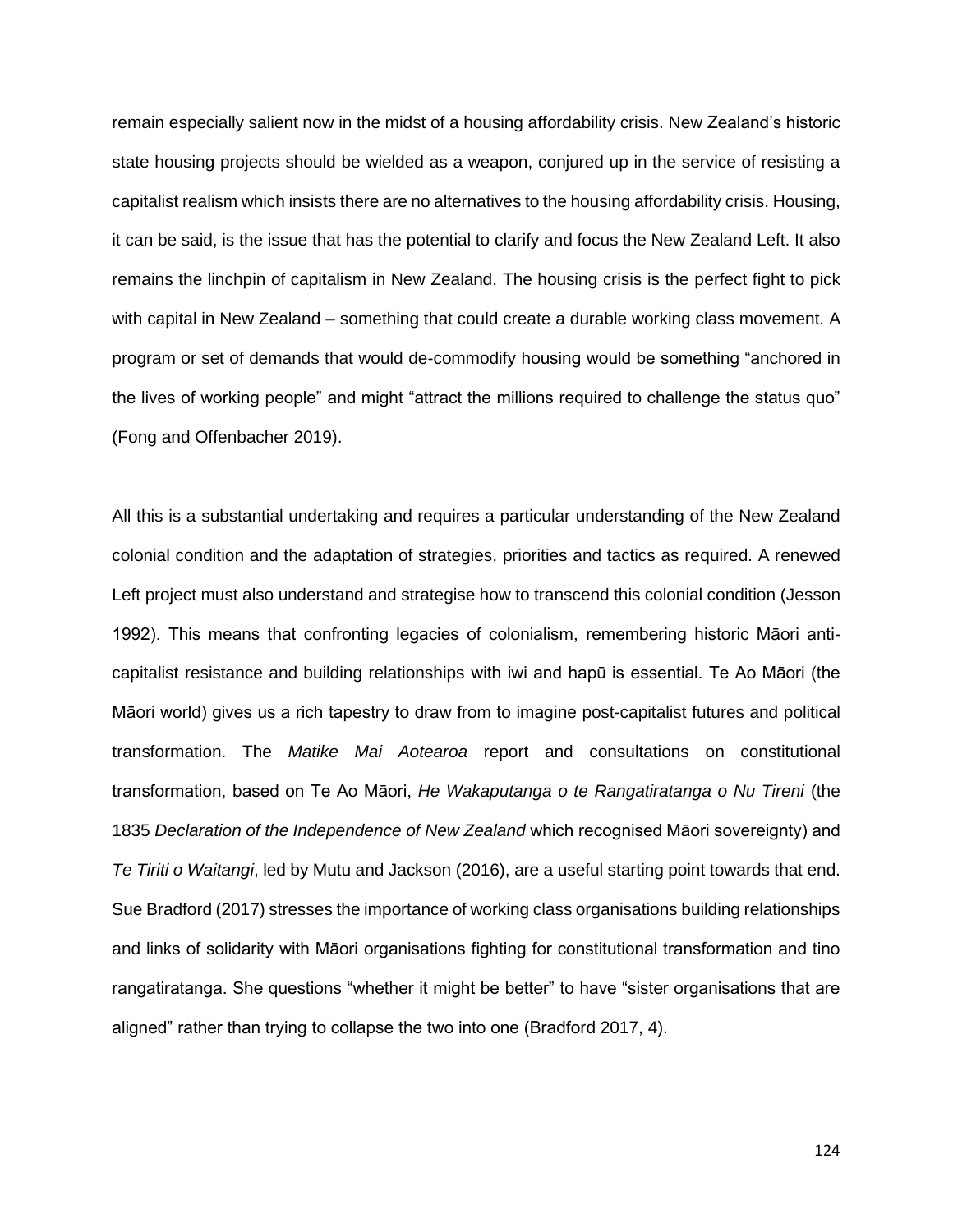I agree with this sentiment. Class politics understands capitalism as the structure from which oppression flows while providing a common ground to converge these struggles. At the time, while decolonial and national liberation struggles implicate capitalism and class relations, they also have *independent* political aims and goals that do not necessarily align with an anti-capitalist project. It is, therefore, necessary in my view to build independent but inter-linked organisations, recognising points of unity *and* difference. The importance of building relationships of solidarity with Māori political formations and engaging with Te Ao Māori cannot be understated. The limit and scope of this thesis and my lack of expertise on this subject means I cannot provide an indepth analysis on how a class-rooted and tino rangatiratanga politics might converge or diverge. There is certainly a lot of fruitful and constructive conversation to be had on this subject. I am reminded of King Tāwhiao's prophecy that "when the shoemakers, watchmakers, blacksmiths and carpenters rule this country then the Māori people will receive their salvation" (quoted in Franks and McAloon 2016, 99).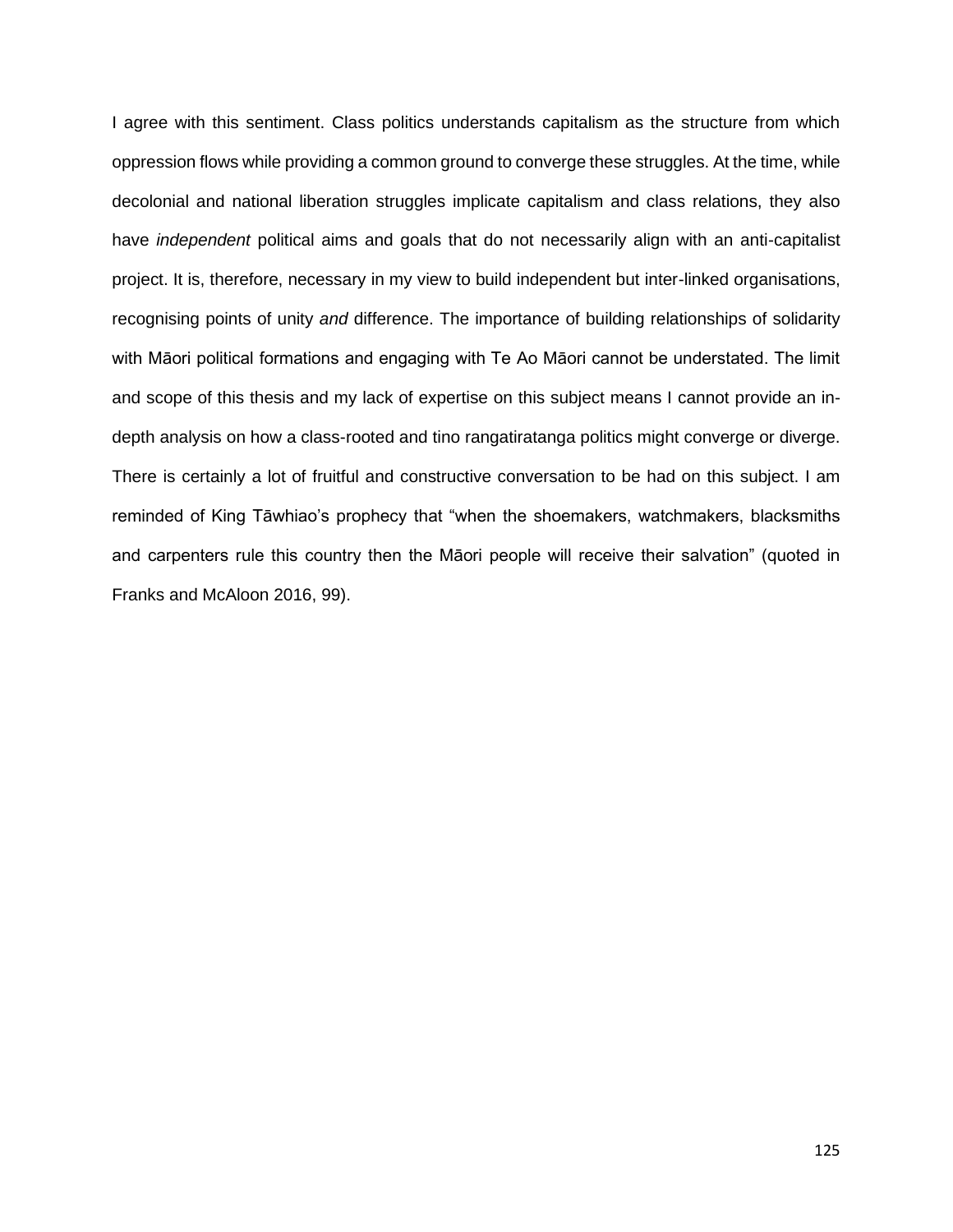## **Conclusion**

The working class did not rise like the sun at an appointed time. It was present at its own making. (E.P Thompson 1963, 12)

The aim of this thesis has been to open up the engine of history and demonstrate how working class agency is made and unmade. The neoliberal revolution heralded the demotion of working class agency. The generation which has come of age during this period have never known or felt the residue of popular power in their lives. "It is easier to imagine the end of the world rather than the end of capitalism" (Jameson 2003, 76) for people who have always been at the mercy of forces so much larger than them (Fisher 2009). In this way, without collective agency, the working class are made objects rather than subjects of history.

The history of creating subjects from objects, of making the working class, demonstrates how agency can emerge from cracks in capitalist realism. The defeat of the working class in the 1970s and 80s does not necessitate holding a funeral for the historic agent of social transformation. It does, however, require us to mourn and process the magnitude of this loss. This thesis is an act of mourning, but more than that, it aims to recover the lost causes of the past in the service of defeating the social evils that remain. The existential threat of climate change gives urgency and begs the question of "who will build the ark" that will allow us to escape from the nightmare capitalism has engendered (Davis 2018, 239). The persistence of neoliberal capitalism, despite crisis, shows that there is no deus ex machina that will create an alternative or collective agent from nowhere. Therefore, "constructing a people is the main task of radical politics" (Laclau 2006, 646).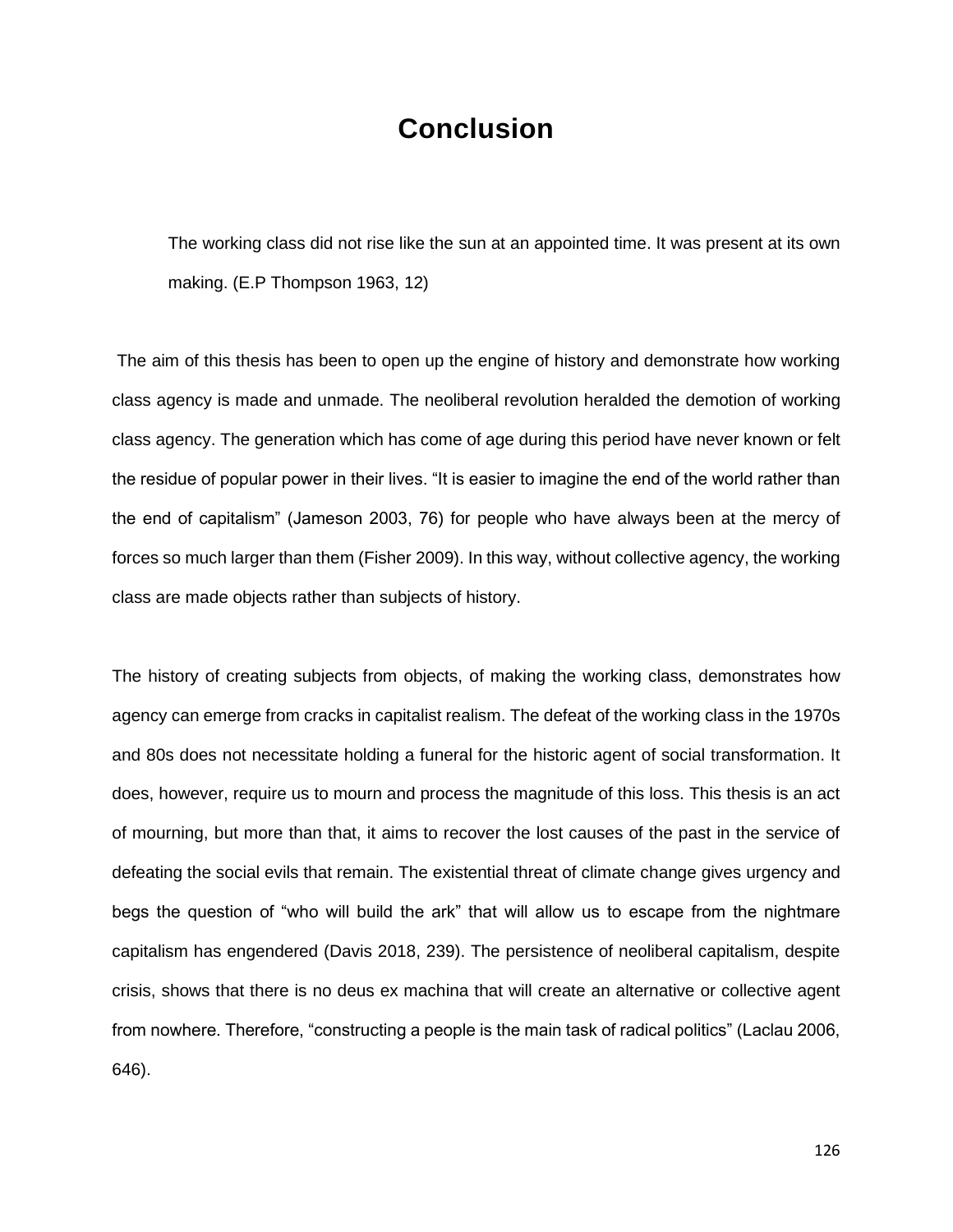In this thesis, I have argued that the working class may have been demoted in agency, but it remains the agent of social transformation (Davis 2018). Rumours of the death of the working class have been greatly exaggerated. Class politics remains central to anti-capitalist politics, providing common ground to converge struggles on diverse social terrain. The organised working class, in the form of the trade union and electoral socialist movements, are the only political forces that have demonstrated the ability to challenge capital at scale. Class struggle remains the terrain which creates a common ground in which struggles can converge to form an effective counterhegemonic force. Within class struggle at a granular and interpersonal level collective agency is created and the potential of popular power to shape the world develops. The power of working class agency has shaped capitalist history. The contemporary absence of such a force has inspired this thesis to rescue these lost causes from history.

The neoliberal present, rather than the inevitable outcome of capitalist development, was the product of a struggle for hegemony between capital and labour in the 1960s and 1970s. This was capital acting to "defend itself against the spectre of a world which could be free" (Marcuse 1955, 93). The challenge for the Left today is to recommit itself to class struggle, which is a universal and particular project. The Left's retreat from politics into apoliticism is symptomatic of defeat and self-marginalising. Left populism (Laclau 1977; Mouffe 2015 & 2018) marks a promising return to politics and away from apoliticism, yet it mirrors the "hard and hollow nature" (Bickerton 2013, 71) of the neoliberal era and the disorganisation and fragmentation of the working class, attempting to create a short-cut to hegemony by constructing a nebulous people (Mouffe 2018). Recent setbacks for Left populist electoral movements allow us to consider how the populist call sounded "tinny and thin" to many whose social world "bears no residue of popular power" or collective agency (Winant 2020). This illustrates that there are no shortcuts to building power and that the construction of collective agency requires transforming neoliberal subjects to collective subjects, something that is made possible by class struggle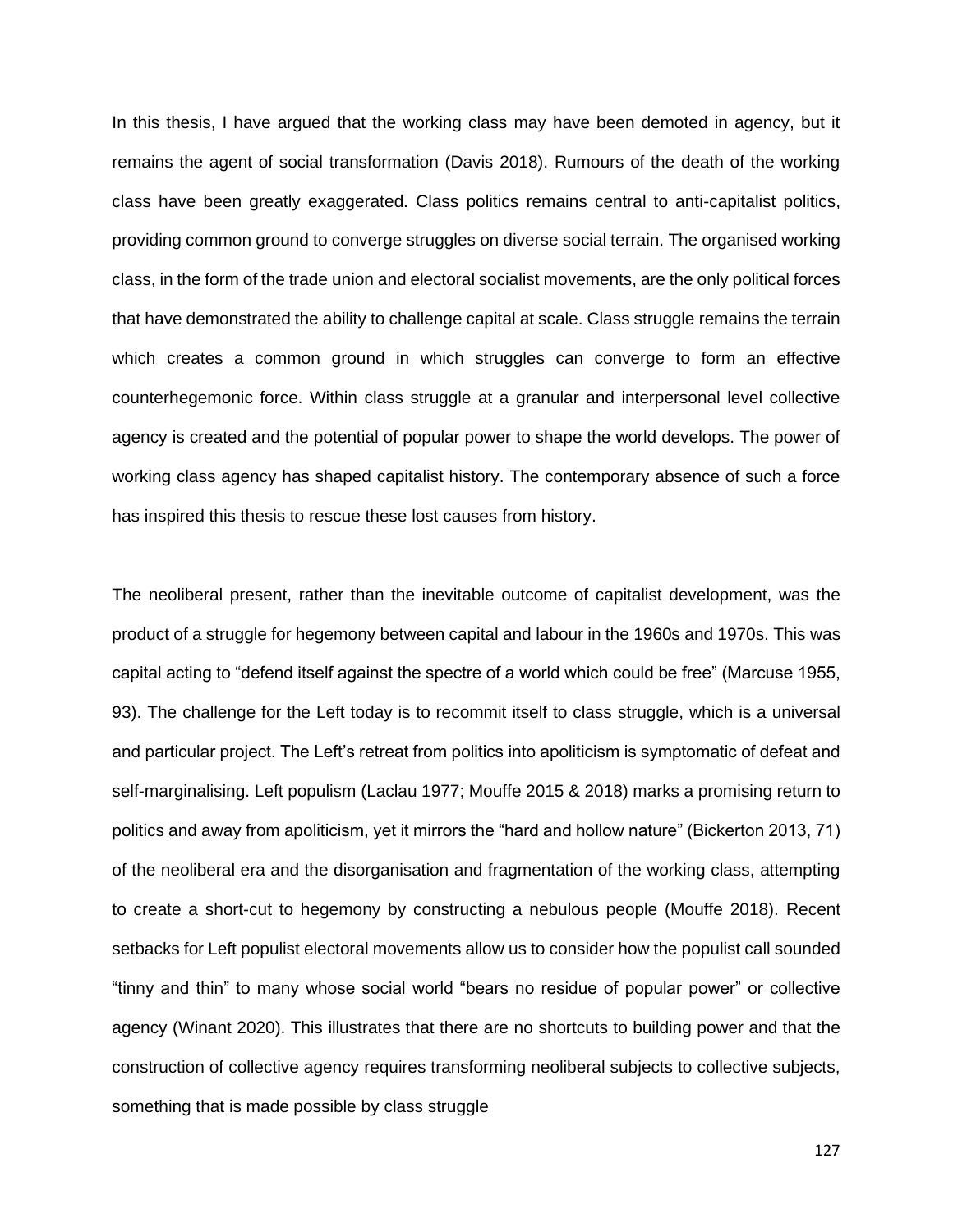The question of creating working class agency in New Zealand for instance can only be answered with a particular understanding of New Zealand and the colonial condition and form of racial capitalism that has developed here (Jesson 1992; Robinson 1983). As New Zealand is behind rather than in front of the curve, the New Zealand Left can also draw lessons from experiments in Left politics in comparable countries. I argue to create a Left worth talking about in New Zealand requires a politics of class struggle, which transforms objects into subjects at a granular level and is given mass character and political expression in the form of a party. It also needs to foster a culture of intellectual enquiry and the development of political imagination. The urgency and importance of this task in the face of climate catastrophe is enormous. We must truly process the increasing certainty that without an alternative to capitalism, human civilisation may not survive the century. Adorno and Horkheimer (2010, 45), argued that while we might not "believe that things will turn out well, the idea that they might is of decisive importance."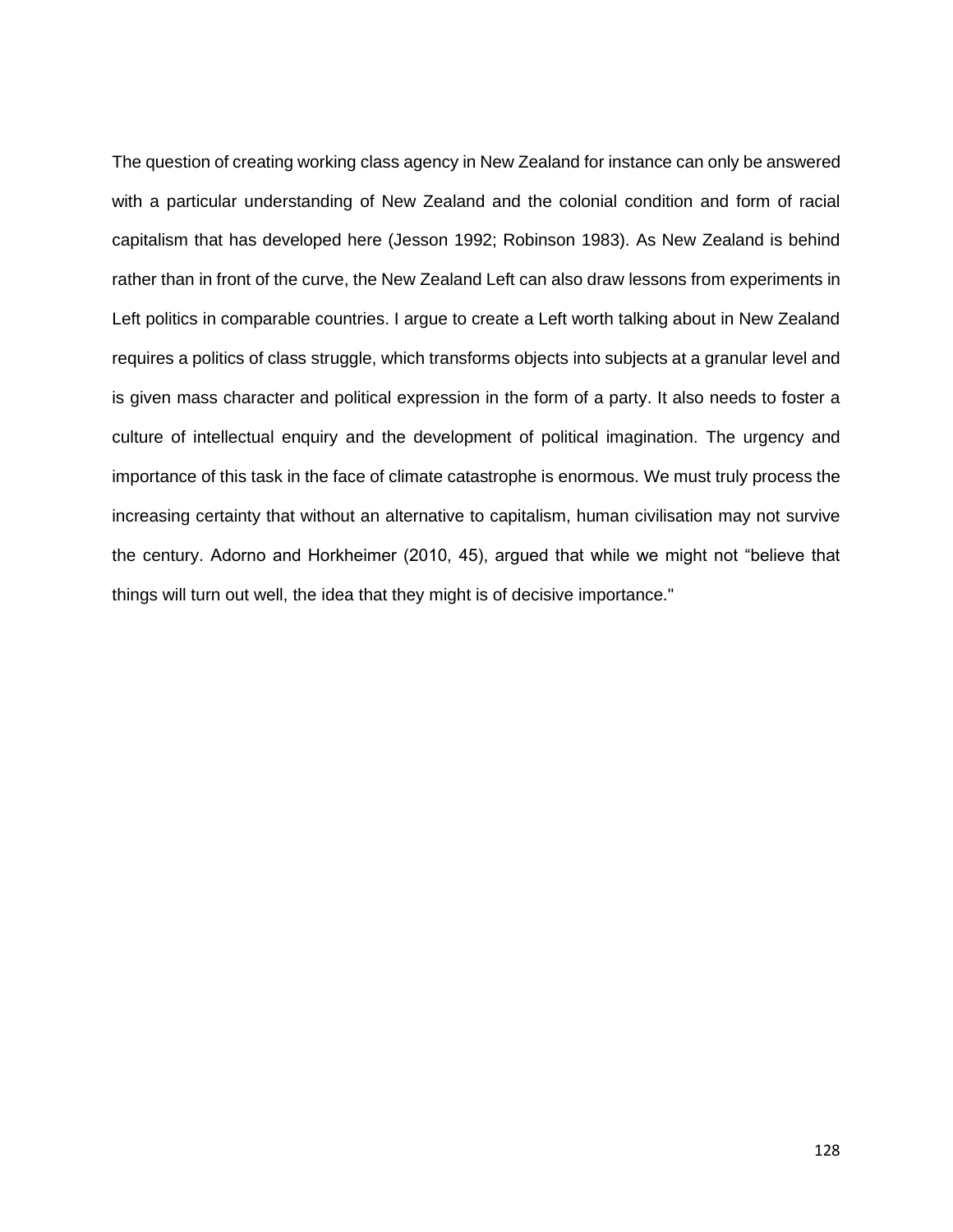## **Bibliography**

- International Socialist Organisation. 2019. "Lessons from the nurses' dispute." Last modified January 22, 2019. https://iso.org.nz/2019/01/22/lessons-from-the-nurses-dispute/.
- Abramson, Alana and Philip Elliot. 2021. "The Senate Passed a \$2 Trillion Coronavirus Stimulus Package. Here's what's in It." *Time*. [https://time.com/5810315/congress-coronavirus-bailout/.](https://time.com/5810315/congress-coronavirus-bailout/)
- Adorno, Theodor and Horkheimer Max. 2010. "Theodor Adorno & Max Horkheimer, Towards a New Manifesto?" *New Left Review* 65 (September–October). [https://newleftreview](https://newleftreview-org.ezproxy.auckland.ac.nz/issues/ii65/articles/theodor-adorno-max-horkheimer-towards-a-new-manifesto)[org.ezproxy.auckland.ac.nz/issues/ii65/articles/theodor-adorno-max-horkheimer-towards-a-new](https://newleftreview-org.ezproxy.auckland.ac.nz/issues/ii65/articles/theodor-adorno-max-horkheimer-towards-a-new-manifesto)[manifesto.](https://newleftreview-org.ezproxy.auckland.ac.nz/issues/ii65/articles/theodor-adorno-max-horkheimer-towards-a-new-manifesto)
- Adorno, Theodor W. 1973. *Negative Dialectics*. New York: Seabury Press.
- Adorno, Theodor W. 2001. *The Culture Industry: Selected Essays on Mass Culture*. East Sussex: Psychology Press.
- Akerlof, George A. 2019. "What they were Thinking then: The Consequences for Macroeconomics during the Past 60 Years." *The Journal of Economic Perspectives* 33 (4): 171-186. doi:10.1257/jep.33.4.171.
- Alfani, Guido. 2020. "Epidemics, Inequality and Poverty in Preindustrial and Early Industrial Times." *Journal of Economic Literature*.
- Anderson, Benedict. 2006. *Imagined Communities: Reflections on the Origin and Spread of Nationalism*. London: Verso books.
- Ang, Siah H. 2017."It's Easy to do Business in New Zealand but it Needs to be Easier." The Conversation., accessed Jan 8, 2021, [http://theconversation.com/its-easy-to-do-business-in-new-zealand-but-it-needs-to](http://theconversation.com/its-easy-to-do-business-in-new-zealand-but-it-needs-to-be-easier-79114)[be-easier-79114.](http://theconversation.com/its-easy-to-do-business-in-new-zealand-but-it-needs-to-be-easier-79114)
- Balibar, Etienne. 1991. *Race, Nation, Class: Ambiguous Identities*. London: Verso.
- Barbrook, Richard and Andy Cameron. 1996. "The Californian Ideology." *Science as Culture* 6 (1): 44-72.
- Edelman. 2020*. Edelman Trust Barometer 2020*. Edelman: Chicago.
- Barton, Andrew George. 1989. "Rogernomics, Predetermined Policy Or 'Bureaucratic Coup'?" . [https://ourarchive.otago.ac.nz/handle/10523/2670.](https://ourarchive.otago.ac.nz/handle/10523/2670)
- Bastani, Aaron. 2019. *Fully Automated Luxury Communism*. London; New York: Verso Books.
- Bibliography Benjamin, Walter. 1968. Illuminations: Essays and Reflections, edited by Hannah Arendt. New York: Schocken Books.
- Berman, Ari. 2010. "What's Become of Obama's Grassroots Political Movement?" , -10- 19T14:48:03+00:00. [https://www.thenation.com/article/archive/whats-become-obamas-grassroots](https://www.thenation.com/article/archive/whats-become-obamas-grassroots-political-movement/)[political-movement/.](https://www.thenation.com/article/archive/whats-become-obamas-grassroots-political-movement/)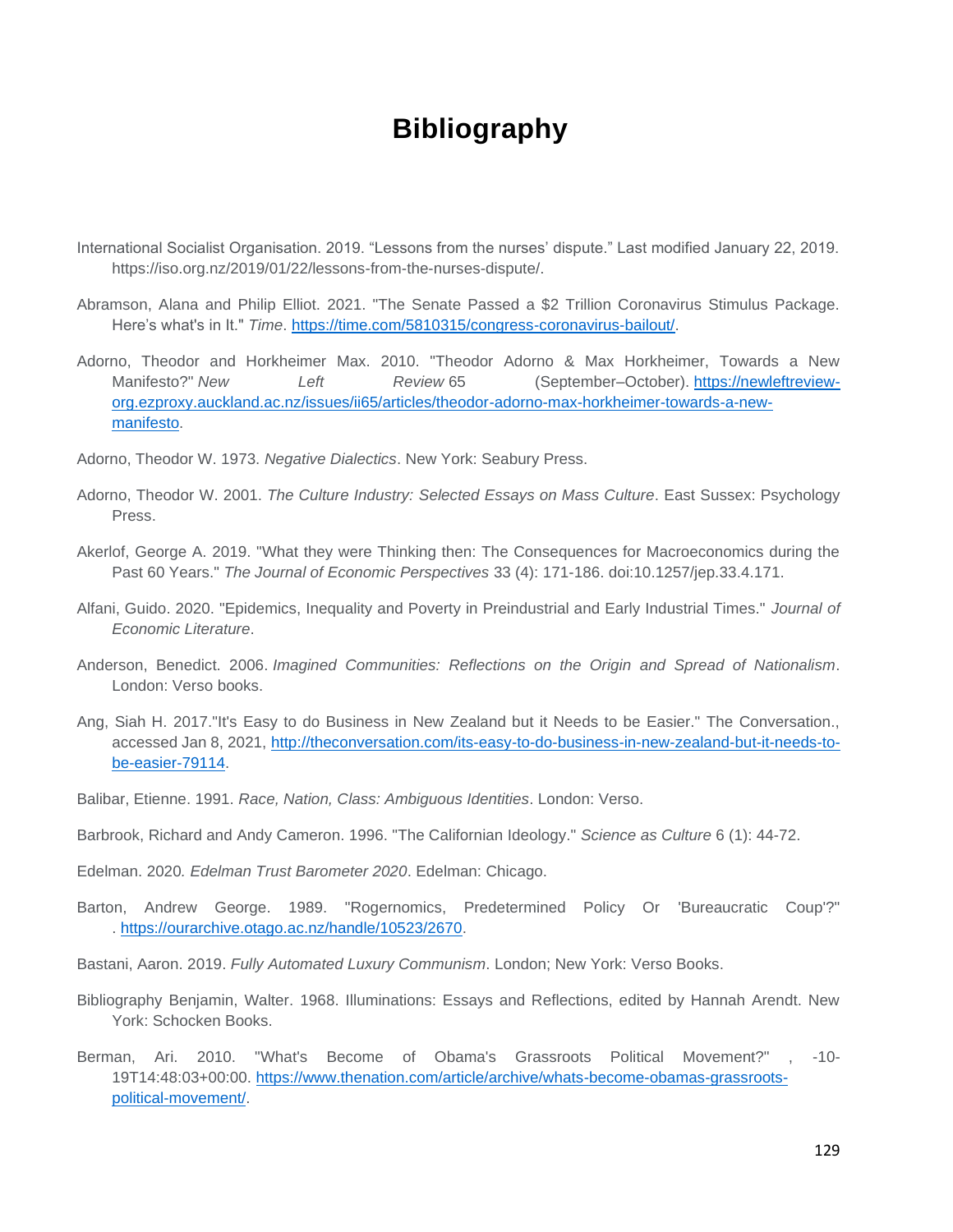Berry, Christine. 2020. "Replacing Rentier Capitalism is One of the Defining Challenges of our Age." openDemocracy. accessed Feb 23, 2021, [https://www.opendemocracy.net/en/oureconomy/replacing](https://www.opendemocracy.net/en/oureconomy/replacing-rentier-capitalism-one-defining-challenges-our-age/)[rentier-capitalism-one-defining-challenges-our-age/.](https://www.opendemocracy.net/en/oureconomy/replacing-rentier-capitalism-one-defining-challenges-our-age/)

Bickerton, Chris J. 2013. *European Integration: From Nation-States to Member States.* Oxford University Press.

- Financial Times. 2020. "Virus Lays Bare the Frailty of the Social Contract.", last modified -04-03T16:42:11.000Z, accessed Jan 31, 2021, [https://www.ft.com/content/7eff769a-74dd-11ea-95fe-fcd274e920ca.](https://www.ft.com/content/7eff769a-74dd-11ea-95fe-fcd274e920ca)
- Bodman, Ryan. 2013. "'The Public have had a Gutsful and so have we': The Alienation of Organised Labour in New 1968-1984."ResearchSpace@Auckland. [https://researchspace.auckland.ac.nz/handle/2292/20115.](https://researchspace.auckland.ac.nz/handle/2292/20115)
- Boltanski, Luc and Eve Chiapello. 2005. "The New Spirit of Capitalism." *International Journal of Politics, Culture, and Society* 18 (3): 161-188. [http://www.jstor.org.ezproxy.auckland.ac.nz/stable/20059681.](http://www.jstor.org.ezproxy.auckland.ac.nz/stable/20059681)
- Bonacini, Luca, Giovanni Gallo, and Sergio Scicchitano. 2021. "Working from Home and Income Inequality: Risks of a 'new Normal'with COVID-19." *Journal of Population Economics* 34 (1): 303-360.
- Boraman, Toby. 2016. "Merging Politics with Economics: Non-Industrial and Political Work Stoppage Statistics in New Zealand during the Long 1970s." *New Zealand Journal of Employment Relations* 41 (1): 64-82.
- Boraman, Toby. 2012. "A Middle-Class Diversion from Working-Class Struggle? the New Zealand New Left from the Mid-1950s to the Mid-1970s." *Labour History* (103): 203-226. doi:10.5263/labourhistory.103.0203. [http://www.jstor.org.ezproxy.auckland.ac.nz/stable/10.5263/labourhis](http://www.jstor.org.ezproxy.auckland.ac.nz/stable/10.5263/labourhistory.103.0203) [tory.103.0203.](http://www.jstor.org.ezproxy.auckland.ac.nz/stable/10.5263/labourhistory.103.0203)
- Boraman, Toby. 2018. "Revisiting the Global and Local Upheavals of 1968." *Counterfutures* 6: 37–67.
- Borealis, Aurora. 2018. *"*Everything all of the Time." *Damage.* [https://damagemag.com/2018/06/04/everything](https://damagemag.com/2018/06/04/everything-all-of-the-time/)[all-of-the-time/.](https://damagemag.com/2018/06/04/everything-all-of-the-time/)
- Boston, Jonathan. 2019. *Transforming the Welfare State : Towards a New Social Contract*. Wellington: Bridget Williams Books.
- Bradford, Sue. 2017. *Why we Need a New Left Wing Party / Sue Bradford*, edited by Economic and Social Research Aotearoa (Organisation), issuing body Auckland : Economic and Social Research Aotearoa.
- Bramwell, Chris. 2014."'Peaceful Settlement' View Challenged." RNZ., last modified -11-25T05:57:08+13:00, accessed Feb 23, 2021, [https://www.rnz.co.nz/news/political/260174/'peaceful-settlement'-view](https://www.rnz.co.nz/news/political/260174/)[challenged.](https://www.rnz.co.nz/news/political/260174/)
- Brook, Alison. 2020. "Alison Brook Asks if, in the Context of our Already High Levels of Household Debt, we are Relegating Ourselves to a Tepid, Low-Growth Recovery." interest.co.nz., last modified -09- 02T16:22:58+12:00, accessed Feb 23, 2021, [https://www.interest.co.nz/business/106868/alison-brook](https://www.interest.co.nz/business/106868/alison-brook-asks-if-context-our-already-high-levels-household-debt-we-are)[asks-if-context-our-already-high-levels-household-debt-we-are.](https://www.interest.co.nz/business/106868/alison-brook-asks-if-context-our-already-high-levels-household-debt-we-are)
- Brown, David. 2000. *Contemporary Nationalism : Civic, Ethnocultural, and Multicultural Politics*. London; New York: Routledge.
- Brown, Wendy. 2019. *In the Ruins of Neoliberalism: The Rise of Antidemocratic Politics in the West*. New York: Columbia University Press.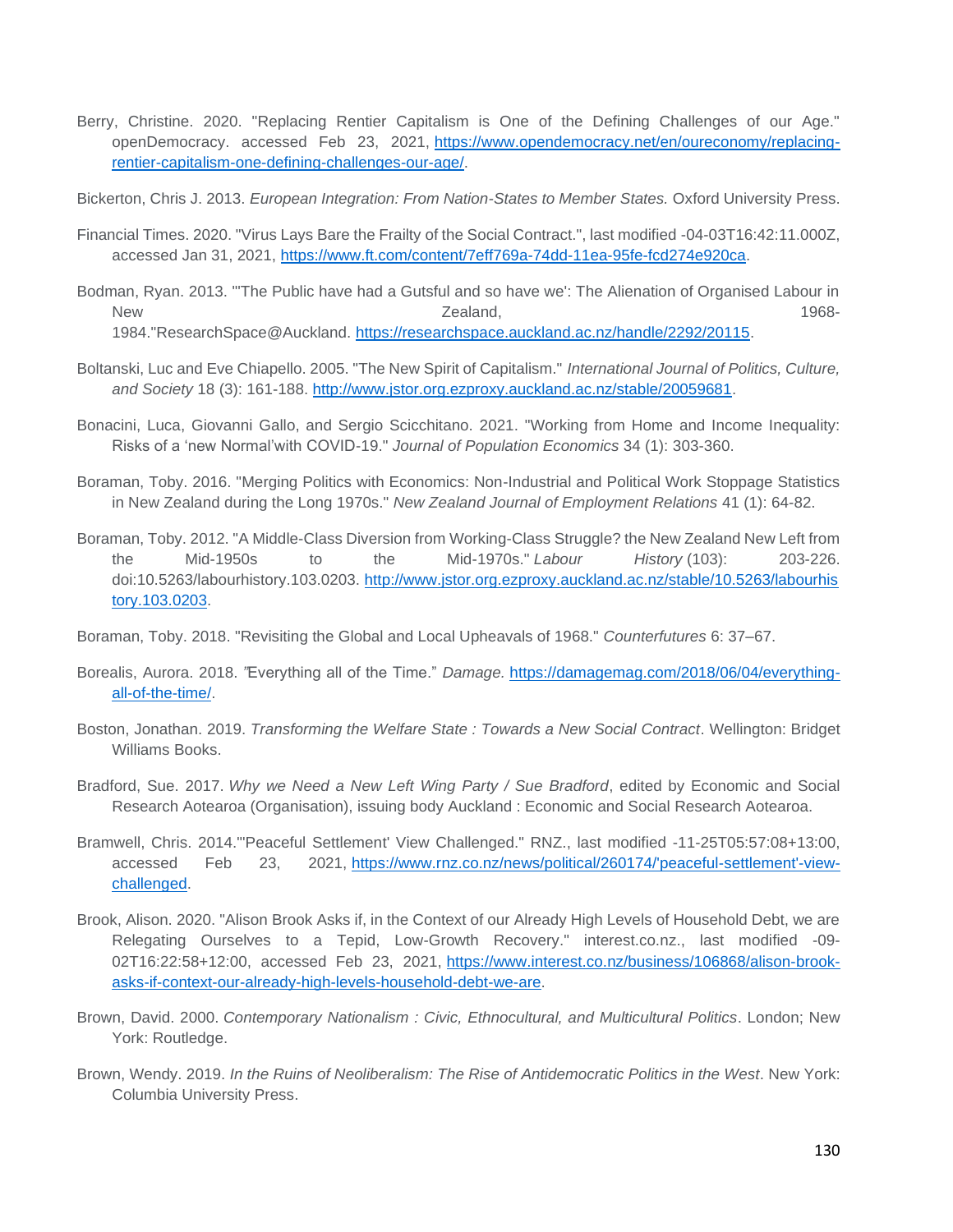Burki, Talha. 2020. "China's Successful Control of COVID-19." *The Lancet Infectious Diseases* 20 (11) (/11/01): 1240-1241. doi:10.1016/S1473-3099(20)30800- 8. [https://www.thelancet.com/journals/laninf/article/PIIS1473-3099\(20\)30800-8/abstract.](https://www.thelancet.com/journals/laninf/article/PIIS1473-3099(20)30800-8/abstract)

Callinicos, Alex. 1979. "The Ingredient of Humanity ." *Socialist Review* (9) (Febuary): 1-3.

- Chenoweth, Neil. "The Panama Papers New Zealand Link Revealed." Stuff, last modified -05-06T06:04:40.298Z, accessed Feb 16, 2021, [https://www.stuff.co.nz/business/79714914/the-panama-papers-new-zealand](https://www.stuff.co.nz/business/79714914/the-panama-papers-new-zealand-link-revealed)[link-revealed.](https://www.stuff.co.nz/business/79714914/the-panama-papers-new-zealand-link-revealed)
- Ciaffa Julius Anthony, III. 1991. "Max Weber and the Problems of Value-Free Social Science: A Critical Examination of the Werturteilsstreit ."Tulane University.
- Claridge, Tristan. 2020. "New Zealand's Pandemic Response: Solidarity in a Post-Truth World." *Social Capital Research & Training* (-04-22T01:34:21+00:00). [https://www.socialcapitalresearch.com/new-zealands](https://www.socialcapitalresearch.com/new-zealands-pandemic-response-solidarity-in-a-post-truth-world/)[pandemic-response-solidarity-in-a-post-truth-world/.](https://www.socialcapitalresearch.com/new-zealands-pandemic-response-solidarity-in-a-post-truth-world/)
- Clark, Terry Nichols, Seymour Martin Lipset, and Michael Rempel. 1993. "The Declining Political Significance of Social Class " *International Sociology* 8 (3): 293-316. doi:10.1177/026858093008003003. [https://doi](https://doi-org.ezproxy.auckland.ac.nz/10.1177/026858093008003003)[org.ezproxy.auckland.ac.nz/10.1177/026858093008003003.](https://doi-org.ezproxy.auckland.ac.nz/10.1177/026858093008003003)
- Coulter, Steve. 2020. "All in it Together? the Unlikely Rebirth of Covid Corporatism." *The Political Quarterly* 91 (3): 534-541.
- Cullen, Art. "Why is Trump Insisting that Meat-Packing Plants Stay Open Despite Risks?" the Guardian., last modified May, accessed Feb 1, 2021, [http://www.theguardian.com/commentisfree/2020/may/01/trump](http://www.theguardian.com/commentisfree/2020/may/01/trump-meat-processing-executive-order-workers)[meat-processing-executive-order-workers.](http://www.theguardian.com/commentisfree/2020/may/01/trump-meat-processing-executive-order-workers)
- Culp, Andrew. 2016. *Dark Deleuze*. Minneapolis: University of Minnesota Press.
- *The Century of the Self: Happiness Machines.* Documentary. Directed by Adam Curtis. London: BBC, 2002.
- Daalder, Marc. 2020."NZ may be Excluded from Climate Leaders Summit." Newsroom., last modified -11-27 12:30:00, accessed Jan 13, 2021, [https://www.newsroom.co.nz/page/nz-may-be-excluded-from-climate](https://www.newsroom.co.nz/page/nz-may-be-excluded-from-climate-leaders-summit)[leaders-summit.](https://www.newsroom.co.nz/page/nz-may-be-excluded-from-climate-leaders-summit)
- Daubs, Michael S. 2017. "The Myth of an Egalitarian Internet: Occupy Wall Street and the Mediatization of Social Movements." *International Journal of Digital Television* 8 (3): 367-382.
- Davies, William. 2014. *The Limits of Neoliberalism: Authority, Sovereignty and the Logic of Competition*. New York: SAGE Publications.
- Davies, William. 2016. "The New Neoliberalism." *New Left Review* (101). <https://newleftreview.org/issues/ii101/articles/william-davies-the-new-neoliberalism>

Davies, William. 2018. *Nervous States: How Feeling Took Over the World*. New York: Random House.

Davis, Mike. 2005. *The Monster at our Door: The Global Threat of Avian Flu*. New York: Macmillan.

Davis, Mike. 2018. *Old Gods, New Enigmas: Marx's Lost Theory*. New York: Verso.

Davis, Wade. 2020. *The Unraveling of America*. Rolling Stone.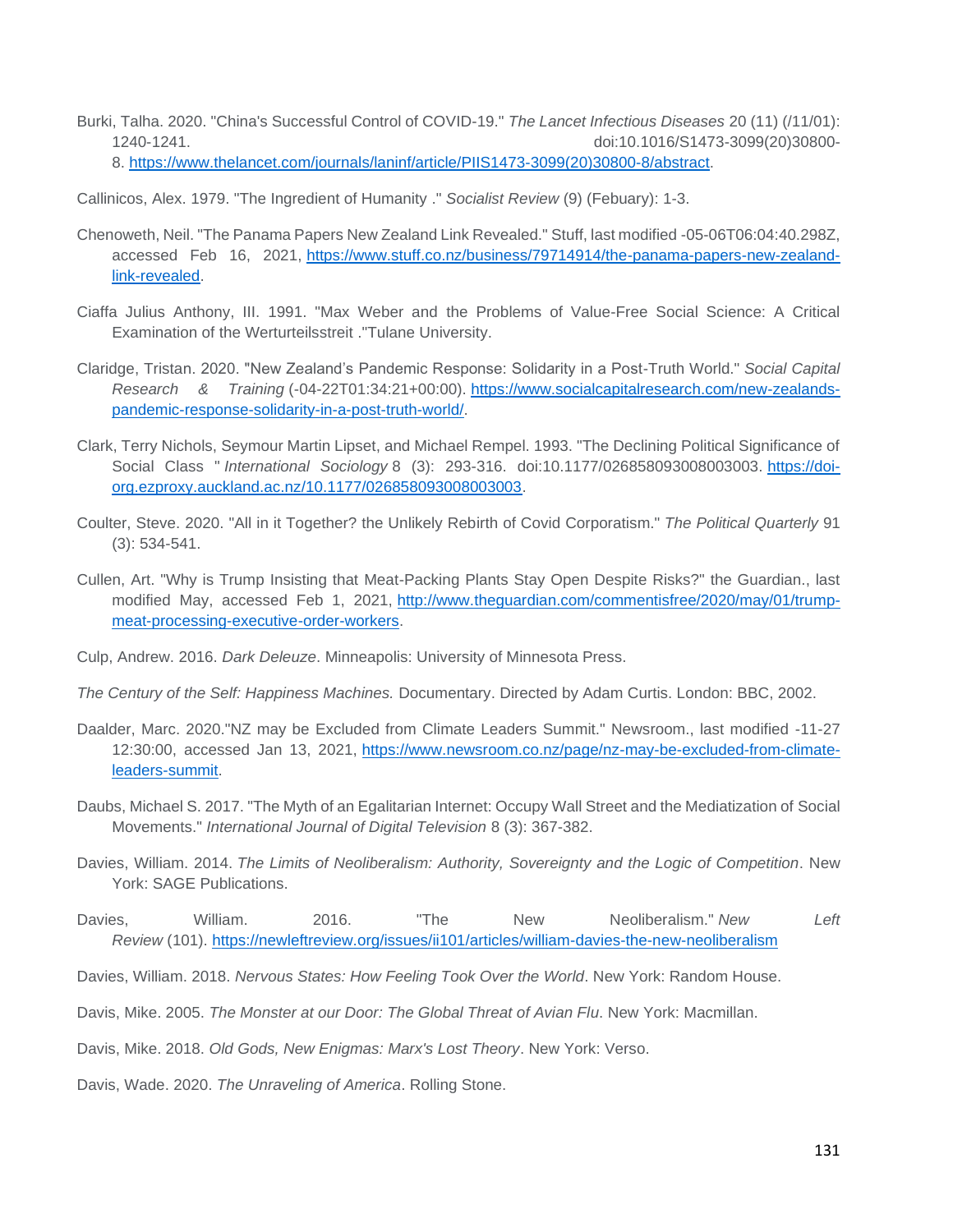- Day, Meagan. 2020."Bernie Sanders Believes in Mass Politics Something the New York Times Can't Wrap their Minds Around." Jacobin., accessed Feb 5, 2021, [https://jacobinmag.com/2020/01/bernie-sanders](https://jacobinmag.com/2020/01/bernie-sanders-new-york-times-populism-2020-social-power)[new-york-times-populism-2020-social-power.](https://jacobinmag.com/2020/01/bernie-sanders-new-york-times-populism-2020-social-power)
- Deleuze, Gilles. 2004. *Desert Islands and Other Texts, 1953-1974*. Boston: MIT Press.
- Derfler, Leslie. 1973. *Socialism since Marx: A Century of the European Left*. London: Macmillan 1973.
- Derrida, Jacques. 1999. *Ghostly Demarcations: A Symposium on Jacques Derrida's Spectres of Marx*. London: Verso.
- Douglas, Ian R. 2000. "Globalization and the Retreat of the State." In *Globalization and the Politics of Resistance*, 110-131: Springer.
- Du Bois, E. B William. 2017. *Black Reconstruction in America: Toward a History of the Part which Black Folk Played in the Attempt to Reconstruct Democracy in America, 1860-1880*. New York: Routledge.
- Dudzic, Mark and Adolph Reed. 2015. "The Crisis of Labour and the Left in the United States." *Socialist Register* 51.
- Duncombe, Constance and Tim Dunne. 2018. "After Liberal World Order." *International Affairs* 94 (1): 25-42.
- Dunn, Bill. 2016. "Against Neoliberalism as a Concept." *Capital & Class* 41 (3): 435-454. doi:10.1177/0309816816678583. [https://doi.org/10.1177/0309816816678583.](https://doi.org/10.1177/0309816816678583)
- Durham, Meenakshi Gigi and Douglas M. Kellner. 2012. *Media and Cultural Studies: Keyworks* John Wiley & Sons.
- Easton, Nina and Yang Lynn Jia. 2009. "Obama & Google (a Love Story) ." *Fortune Magazine*, 26/10/.
- Easton, Brian H. 2020. *Not in Narrow Seas: The Economic History of Aotearoa New Zealand*. Wellington: Victoria University of Wellington Press.
- Eaton, George. "Francis Fukuyama Interview: "Socialism Ought to Come Back"." newstatesman., last modified 17 October, accessed Jan 26, 2021, [https://www.newstatesman.com/culture/observations/2018/10/francis](https://www.newstatesman.com/culture/observations/2018/10/francis-fukuyama-interview-socialism-ought-come-back)[fukuyama-interview-socialism-ought-come-back.](https://www.newstatesman.com/culture/observations/2018/10/francis-fukuyama-interview-socialism-ought-come-back)
- Edwards, Bryce. "The Future of the Unions." NZ Herald., last modified 22 Oct, accessed Feb 7, 2021, [https://www.nzherald.co.nz/nz/the-future-of-the-unions/WWK7VDTEVZQIRWAWGCMTPAUIQA/.](https://www.nzherald.co.nz/nz/the-future-of-the-unions/WWK7VDTEVZQIRWAWGCMTPAUIQA/)
- Edwards, Bryce. "Political Roundup: Ihumātao Reflects the Zeitgeist of 2019." NZ Herald., accessed Feb 7, 2021, [https://www.nzherald.co.nz/nz/political-roundup-ihumatao-reflects-the-zeitgeist-of-](https://www.nzherald.co.nz/nz/political-roundup-ihumatao-reflects-the-zeitgeist-of-2019/R363QVSG5WSN5YEO442PKC7Y5M/)[2019/R363QVSG5WSN5YEO442PKC7Y5M/.](https://www.nzherald.co.nz/nz/political-roundup-ihumatao-reflects-the-zeitgeist-of-2019/R363QVSG5WSN5YEO442PKC7Y5M/)
- Edwards, Bryce. "Political Roundup: The Inevitable Split in the Greens." NZ Herald., accessed Feb 16, 2021, [https://www.nzherald.co.nz/nz/political-roundup-the-inevitable-split-in-the](https://www.nzherald.co.nz/nz/political-roundup-the-inevitable-split-in-the-greens/FB4D2U36X524YQS5CMZKUPOPPI/)[greens/FB4D2U36X524YQS5CMZKUPOPPI/.](https://www.nzherald.co.nz/nz/political-roundup-the-inevitable-split-in-the-greens/FB4D2U36X524YQS5CMZKUPOPPI/)
- Edwards, Lindy. 2018. "Are the Greens 'neither Left nor Right but Out in Front'? what the Carbon Pollution Reduction Scheme Debate Reveals about Ideological Divisions between Labor and the Greens." *Australian Journal of Public Administration* 77 (4): 658-671.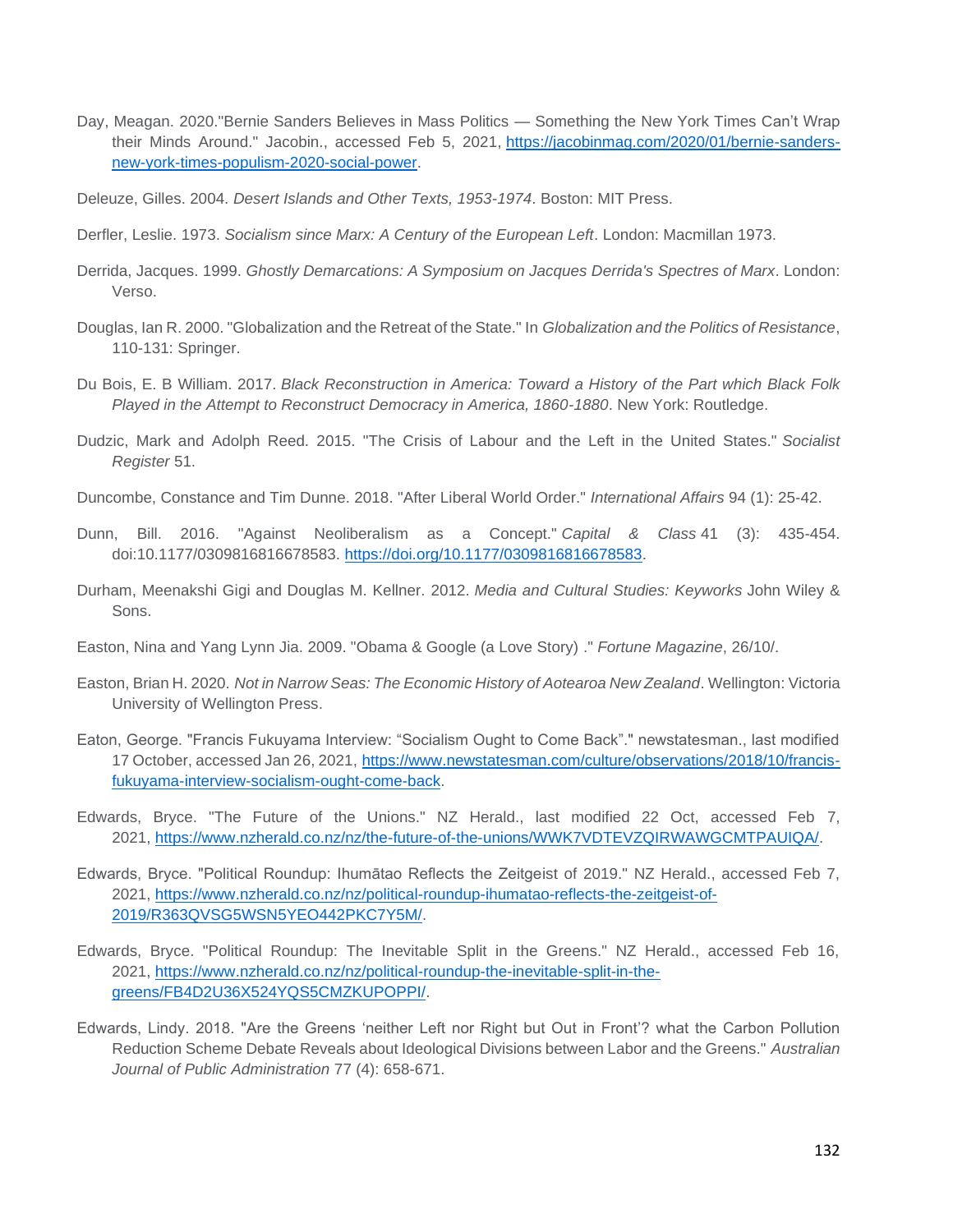- Eley, Geoff. 2013. "Working-Class Agency: Past and Present." *Labor: Studies in Working-Class History of the Americas* 10 (3): 35-39.
- Engels, Friedrich. 1993. *The Condition of the Working Class in England*. Oxford: Oxford University Press.
- Farquhar, Russell Murray. 2006. "Green Politics and the Reformation of Liberal Democratic Institutions. University of Canterbury.
- Featherstone, David and Paul Griffin. 2016. "Spatial Relations, Histories from Below and the Makings of Agency: Reflections on the Making of the English Working Class at 50." *Progress in Human Geography* 40 (3): 375- 393.
- Federici, Silvia. 2004. *Caliban and the Witch*. New York; London: Autonomedia.
- Fife, Benjamin and Hines Taylor. 2020. *I Can't Relate*. Damage. Damage Magazine. [https://www.damagemag.com/2020/03/09/i-cant-relate/.](https://www.damagemag.com/2020/03/09/i-cant-relate/)
- Fisher, Mark. 2009. *Capitalist Realism: Is there no Alternative?*. London: John Hunt Publishing.
- Fisher, Mark. 2018. *K-Punk: The Collected and Unpublished Writings of Mark Fisher*. London: Watkins Media Limited.
- Fong Y. Benjamin. 2020. "The Disaster of Half-Education." *Damage*, -04- 29T09:00:10+00:00. [https://damagemag.com/2020/04/29/the-disaster-of-half-education/.](https://damagemag.com/2020/04/29/the-disaster-of-half-education/)
- Fong Y. Benjamin and Offenbacher Christie. "Medicare for all is a Strategy." Jacobin., accessed Feb 5,2021, [https://jacobinmag.com/2019/11/medicare-for-all-strategy-priority-single-payer-bernie-sanders.](https://jacobinmag.com/2019/11/medicare-for-all-strategy-priority-single-payer-bernie-sanders)

Foucault, Michel. 1990. *The History of Sexuality: An Introduction*. New York: Vintage.

- Fox, Andrea. 2020."Covid 19 Coronavirus: No Going Back to the Old Economy so be Careful how You Spend Taxpayer Cash: Rob Campbell." NZ Herald., accessed Feb 2, 2021, [https://www.nzherald.co.nz/business/covid-19-coronavirus-no-going-back-to-the-old-economy-so](https://www.nzherald.co.nz/business/covid-19-coronavirus-no-going-back-to-the-old-economy-so-be-careful-how-you-spend-taxpayer-cash-rob-campbell/VRMTZGYWNOSHM4OFE5QYMNDLYU/)[be-careful-how-you-spend-taxpayer-cash-rob-campbell/VRMTZGYWNOSHM4OFE5QYMNDLYU/.](https://www.nzherald.co.nz/business/covid-19-coronavirus-no-going-back-to-the-old-economy-so-be-careful-how-you-spend-taxpayer-cash-rob-campbell/VRMTZGYWNOSHM4OFE5QYMNDLYU/)
- Franks, Peter and McAloon Jim. 2016. *Labour : The New Zealand Labour Party, 1916-2016*. Wellington: Victoria University Press.
- Fraser, Nancy. 2013. *Fortunes of Feminism : From State-Managed Capitalism to Neoliberal Crisis*. London; New York: Verso Books.
- Frenken, Koen and Juliet Schor. 2019. "Putting the Sharing Economy into Perspective." In *A Research Agenda for Sustainable Consumption Governance*: Edward Elgar Publishing.

Friedman, Milton. 2002. *Capitalism and Freedom*. Chicago: University of Chicago press.

- Friedman, Uri. 2020."New Zealand's Prime Minister may be the most Effective Leader on the Planet." *The*  Atlantic, last modified -04-19T12:00:00Z, accessed Feb 16, 2021, [https://www.theatlantic.com/politics/archive/2020/04/jacinda-ardern-new-zealand-leadership](https://www.theatlantic.com/politics/archive/2020/04/jacinda-ardern-new-zealand-leadership-coronavirus/610237/)[coronavirus/610237/.](https://www.theatlantic.com/politics/archive/2020/04/jacinda-ardern-new-zealand-leadership-coronavirus/610237/)
- Gallup. 2021. "Trust in Government." Gallup.com., accessed Feb 23, 2021, [https://news.gallup.com/poll/5392/Trust-Government.aspx.](https://news.gallup.com/poll/5392/Trust-Government.aspx)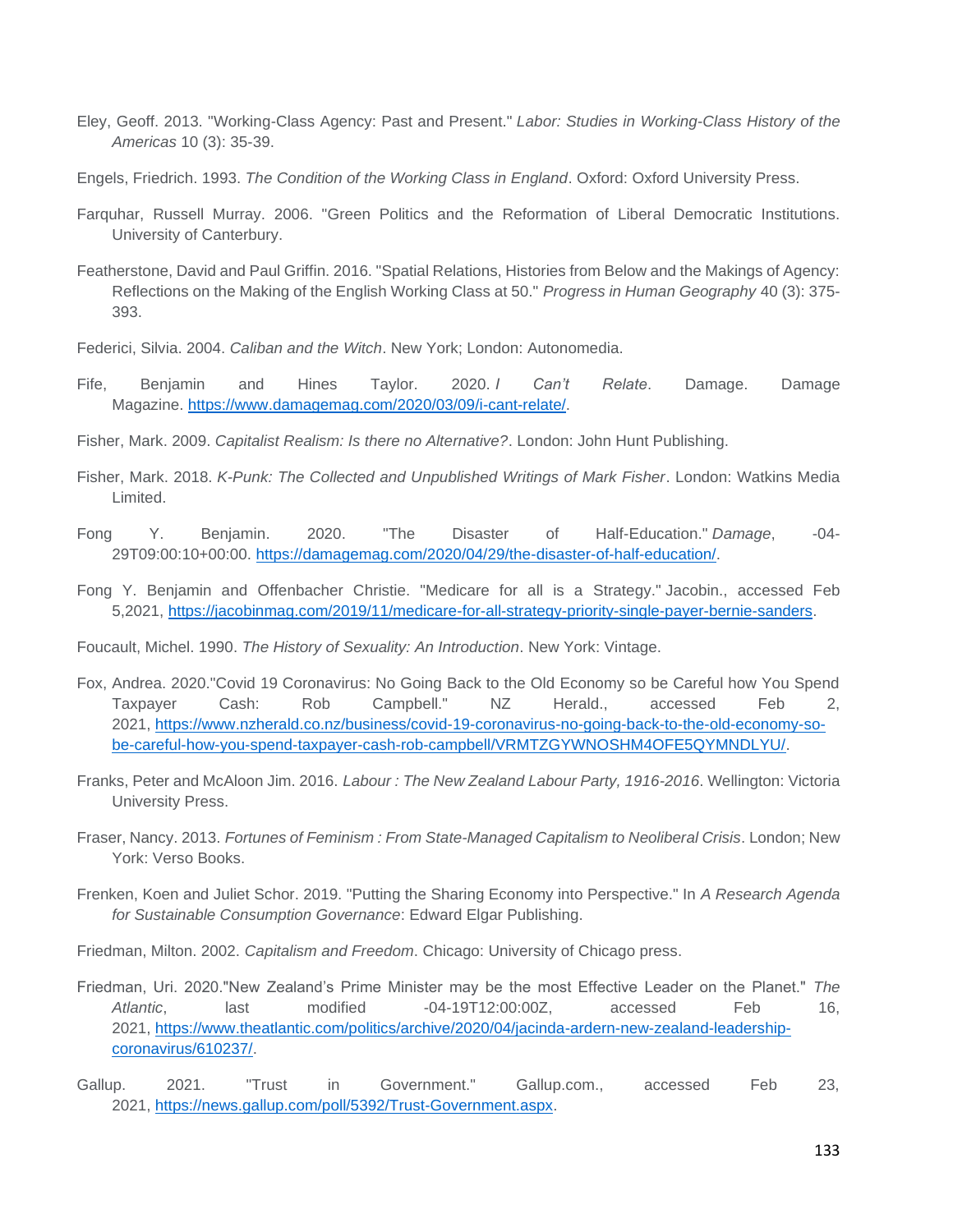- Gattey, Megan. 2018. "Helen Kelly Blamed Deadly Trades Hall Bombing on Muldoon's 'Anti-Union Hysteria'." Stuff., last modified -04-05T09:06:00.368Z, accessed Feb 21, 2021, [https://www.stuff.co.nz/national/politics/102833575/helen-kelly-blamed-deadly-trades-hall-bombing](https://www.stuff.co.nz/national/politics/102833575/helen-kelly-blamed-deadly-trades-hall-bombing-on-muldoons-antiunion-hysteria)[on-muldoons-antiunion-hysteria.](https://www.stuff.co.nz/national/politics/102833575/helen-kelly-blamed-deadly-trades-hall-bombing-on-muldoons-antiunion-hysteria)
- Geoff Eley. 2014. "No Need to Choose: History from Above, History from Below." *Viewpoint Magazine*, last modified -06-27T13:49:35+00:00, accessed Feb 22, 2021, [https://www.viewpointmag.com/2014/06/27/no](https://www.viewpointmag.com/2014/06/27/no-need-to-choose-history-from-above-history-from-below/)[need-to-choose-history-from-above-history-from-below/.](https://www.viewpointmag.com/2014/06/27/no-need-to-choose-history-from-above-history-from-below/)
- Gibson Anne. 2012. "New Zealand: Billionaires' Playground." NZ Herald., accessed Feb 16, 2021, [https://www.nzherald.co.nz/nz/new-zealand-billionaires](https://www.nzherald.co.nz/nz/new-zealand-billionaires-playground/ZXK2WEUHNNZUZT5LLVHX6BHFJE/)[playground/ZXK2WEUHNNZUZT5LLVHX6BHFJE/.](https://www.nzherald.co.nz/nz/new-zealand-billionaires-playground/ZXK2WEUHNNZUZT5LLVHX6BHFJE/)
- Giles, Chris. 2020. "IMF Calls on Rich Nations to Boost Public Investment.", last modified -10-05T17:26:47.021Z, accessed Jan 31, 2021, [https://www.ft.com/content/fc7ad858-0fdd-401e-bce5-796a8353ba30.](https://www.ft.com/content/fc7ad858-0fdd-401e-bce5-796a8353ba30)
- Godfery, Morgan. 2015. "Settled Peacefully." *Overland* (219): 4-10.
- Goodyear, Dana. 2020. "Mike Davis in the Age of Catastrophe." *The New Yorker*. [https://www.newyorker.com/news/california-chronicles/mike-davis-in-the-age-of-catastrophe.](https://www.newyorker.com/news/california-chronicles/mike-davis-in-the-age-of-catastrophe)
- Gramsci, Antonio. 1971. *Selections from the Prison Notebooks of Antonio Gramsci*, edited by Quintin Hoare, Geoffrey Nowell-Smith and Antonio Gramsci. New York: International Publishers.
- Grant, David. 2014. *The Mighty Totara: The Life and Times of Norman Kirk*. Wellinton: Penguin Random House New Zealand.
- Greenstone, J. David. 1969. *Labor in American Politics*. Vol. 618 Knopf New York.
- Greider, William. 1997. *One World, Ready Or Not : The Manic Logic of Global Capitalism*. New York: Simon & Schuster.
- Gustafson Barry. 1992. *The Labour Party After 75 Years*. Wellington: Victoria University Press.
- Hannah, Felicity. 2017. "Why You'll Own Nothing by 2030 ." *Indepedent*. [https://www.independent.co.uk/money/why-you-ll-own-nothing-2030-a7582111.html.](https://www.independent.co.uk/money/why-you-ll-own-nothing-2030-a7582111.html)
- Haque, Umair. "The New Leaders of the 21st Century." Medium., last modified -10-18T00:01:25.463Z, accessed Feb 16, 2021, [https://eand.co/the-new-leaders-of-the-21st-century-8512d029552.](https://eand.co/the-new-leaders-of-the-21st-century-8512d029552)
- Harré, Laila. 2007. *Union Relevance in Aotearoa in the 21st Century*. The Bruce Jesson Foundation. [https://www.brucejesson.com/laila-harre-2007-union-relevance-in-aotearoa-in-the-21st](https://www.brucejesson.com/laila-harre-2007-union-relevance-in-aotearoa-in-the-21st-century/)[century/.](https://www.brucejesson.com/laila-harre-2007-union-relevance-in-aotearoa-in-the-21st-century/)
- Harvey, David. 2020. *A Brief History of Neoliberalism* Oxford. Oxford University Press. 2020.
- Harvey, David. 2004. "The 'New' Imperialism: Accumulation by Dispossession." *Socialist Register* Vol 40: Socialist **Register** 2004: The New Imperial Challenge. [https://socialistregister.com/index.php/srv/article/view/5811.](https://socialistregister.com/index.php/srv/article/view/5811)
- Heartfield, James. 2014. "The Failure of the Capitalist Class and the Retreat from Production Review." *Platypus*, -10-26T15:54:19+00:00.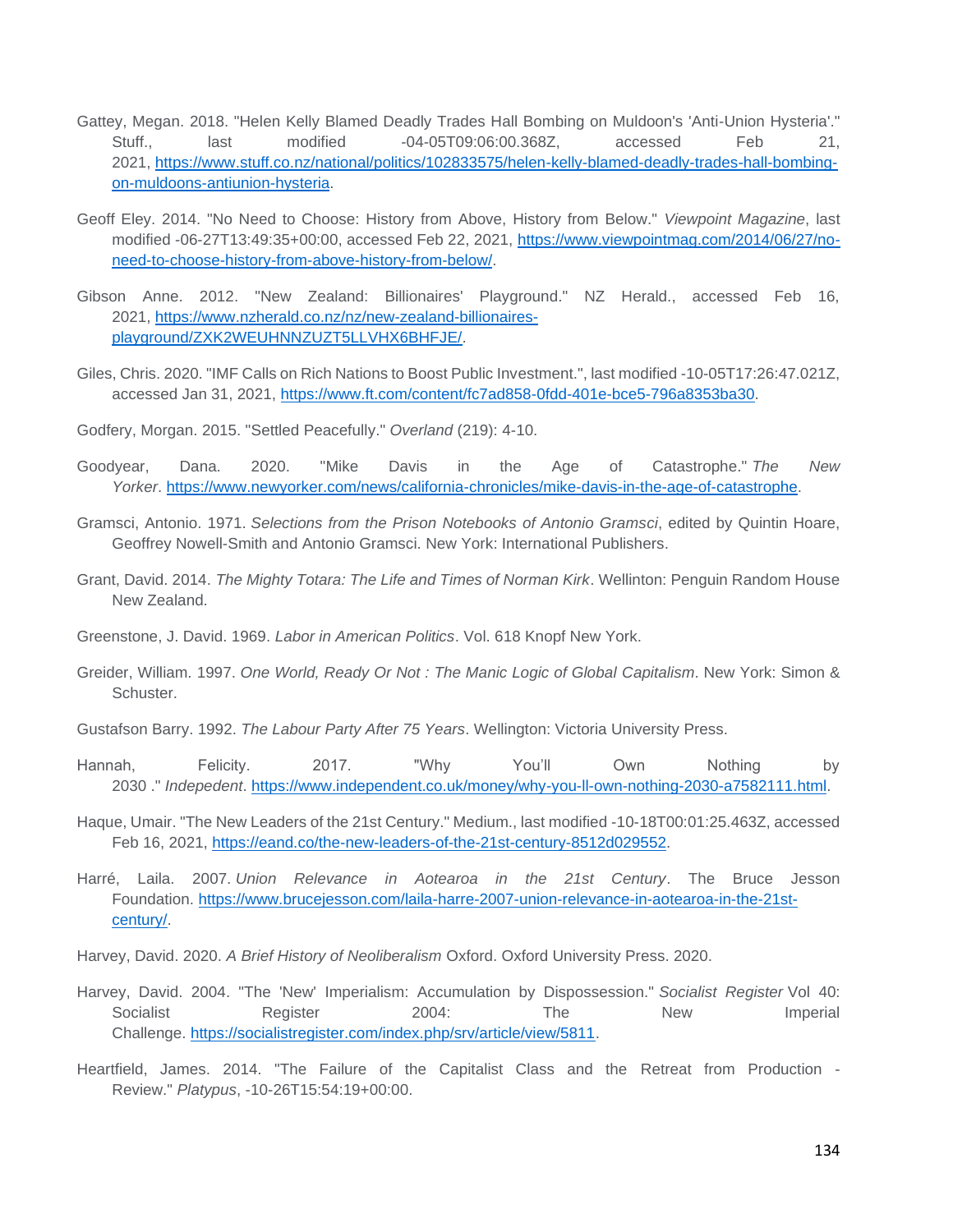- Hehir, Liam. 2020. "Three Reasons Neoliberalism Isn't Going Anywhere in NZ." *Democracy Project*, -05- 07T12:13:15+12:00.
- Hickel, Jason. 2020. *Less is More: How Degrowth Will Save the World*. London: Random House.
- Hickey, Bernard. 2020. "Our Housing Market is Too Big to Fail." Newsroom., last modified -08-28 05:49:00, accessed Feb 23, 2021, [https://www.newsroom.co.nz/page/our-housing-market-is-too-big-to-fail.](https://www.newsroom.co.nz/page/our-housing-market-is-too-big-to-fail)
- Hobbs, Dylan. 2020. "The use of Land Value Taxation in New Zealand (1891-1991)."Victoria University of Wellington.
- Hobsbawm, E. J. (E. 1973. *Revolutionaries; Contemporary Essays*. London: Weidenfeld and Nicolson.
- Hobsbawm Eric. 1981. *The Forward March of Labour Halted?*. London: Marxism Today.
- Hohendahl, Peter. 1995. *Prismatic Thought : Theodor W. Adorno*. Lincoln: University of Nebraska Press.
- Horkheimer, Max and Theodor W. Adorno. 2002. *Dialectic of Enlightenment: Philosophical Fragments*, edited by Gunzelin Schmid Noerr, E. F. N. Jephcott. California: Stanford University Press.
- Howard, Charles Michael and E. J. King. 1992. *A History of Marxian Economics*, edited by J. E. King London: Palgrave.
- Humphrys, Elizabeth. 2018. *How Labour Built Neoliberalism: Australia's Accord, the Labour Movement and the Neoliberal Project*. Leiden: Brill Publishing.
- International Labour Organisation. 2021*. ILO Monitor: COVID-19 and the World of Work.*: International Labour Organisation.
- International Monetary Fund. 2020*. Fiscal Monitor: Policies for the Recovery*: International Monetary Fund. [https://www.imf.org/en/Publications/FM/Issues/2020/09/30/october-2020-fiscal-monitor.](https://www.imf.org/en/Publications/FM/Issues/2020/09/30/october-2020-fiscal-monitor)
- Intergovernmental Panel on Climate Change. 2018*. Special Report: Global Warming of 1.5 ºC —*: IPCC.
- Isser Mindy. "Workers are More Valuable than CEOs.", accessed Feb 21, 2021, [https://jacobinmag.com/2020/03/coronavirus-low-wage-workers-front-lines-grocery-store.](https://jacobinmag.com/2020/03/coronavirus-low-wage-workers-front-lines-grocery-store)
- Jäger, Anton. 2019."Is Left Populism the Solution?" Jacobin., last modified 31/03/, accessed Feb 6, 2021, [https://jacobinmag.com/2019/03/left-populism-mouffe-socialist-strategy.](https://jacobinmag.com/2019/03/left-populism-mouffe-socialist-strategy)
- Jäger, Anton. 2020. "It Might Take a while Before History Starts Again". Damage Magazine. [https://damagemag.com/2020/03/25/it-might-take-a-while-before-history-starts-again/.](https://damagemag.com/2020/03/25/it-might-take-a-while-before-history-starts-again/)
- Jäger, Anton and Borriello Arthur. 2020. "Making Sense of Populism." *Catalyst* 3 (4) (Winter). [https://catalyst](https://catalyst-journal.com/vol3/no4/making-sense-of-populism)[journal.com/vol3/no4/making-sense-of-populism.](https://catalyst-journal.com/vol3/no4/making-sense-of-populism)
- Jameson Fredric. 2003. "Future City." *New Left Review*. [https://newleftreview.org/issues/ii21/articles/fredric](https://newleftreview.org/issues/ii21/articles/fredric-jameson-future-city)[jameson-future-city.](https://newleftreview.org/issues/ii21/articles/fredric-jameson-future-city)
- Jesson, Bruce. 1987. *Fragments of Labour: The Story Behind the Labour Government*. Wellington: Penguin Books New Zealand.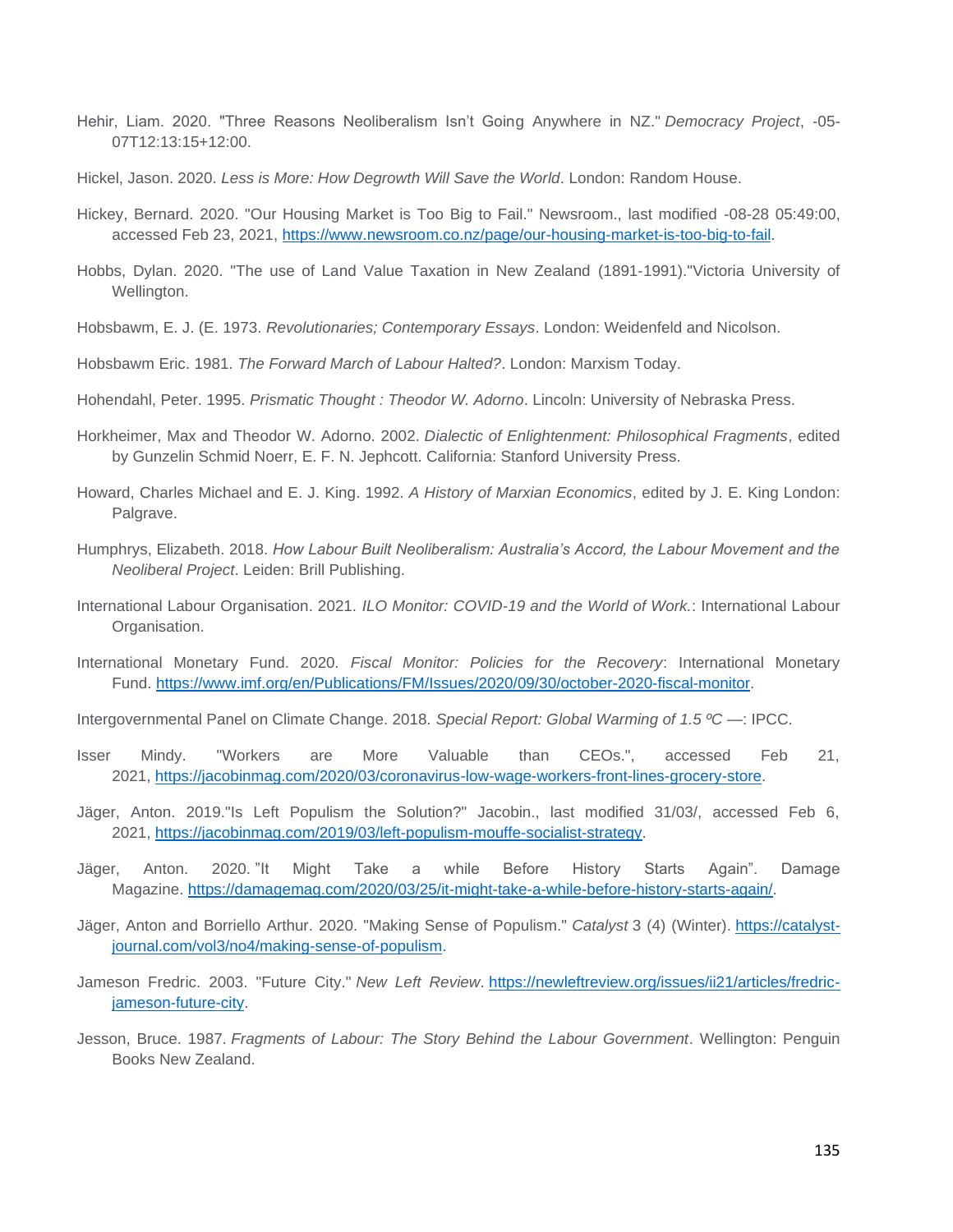- Jesson Bruce. 1988. "Exporting Greed to the World." *New Internationalist*, -10-05T18:01:01+01:00, 11. [https://newint.org/features/1988/10/05/exporting.](https://newint.org/features/1988/10/05/exporting)
- Jesson, Bruce. 1989. *Behind the Mirror Glass: The Growth of Wealth and Power in New Zealand in the Eighties*. Wellington: Penguin New Zealand.
- Jesson, Bruce. 1992. "The Disintegration of a Labour Tradition: New Zealand Politics in the 1980s." *New Left Review* (192): 37. [http://ezproxy.auckland.ac.nz/login?url=https://www-proquest](http://ezproxy.auckland.ac.nz/login?url=https://www-proquest-com.ezproxy.auckland.ac.nz/scholarly-journals/disintegration-labour-tradition-new-zealand/docview/1301908383/se-2?accountid=8424)[com.ezproxy.auckland.ac.nz/scholarly-journals/disintegration-labour-tradition-new](http://ezproxy.auckland.ac.nz/login?url=https://www-proquest-com.ezproxy.auckland.ac.nz/scholarly-journals/disintegration-labour-tradition-new-zealand/docview/1301908383/se-2?accountid=8424)[zealand/docview/1301908383/se-2?accountid=8424.](http://ezproxy.auckland.ac.nz/login?url=https://www-proquest-com.ezproxy.auckland.ac.nz/scholarly-journals/disintegration-labour-tradition-new-zealand/docview/1301908383/se-2?accountid=8424)
- Jesson, Bruce. 1999. *Only their Purpose is Mad*. Palmerston North: Dunmore Press.
- Jesson, Bruce. 2005. *To Build a Nation : Collected Writings 1975-1999*, edited by Andrew Sharp. Auckland: Penguin.
- *Five Characters in Search of an Exit.* The Twilight Zone. Television Episode. Directed by Johnson Lamont. Metro-Goldwyn-Mayer Studios - 10202 W. Washington Blvd., Culver City, California, USA: CBS Television Network, 1961.
- Jutel, Olivier. 2019. ""Post-Politics" (on Russiagate and the Crisis of American Liberalism)." In *Routledge Handbook of Psychoanalytic Political Theory*, edited by Stavrakakis Yannis, Frosh Stephen, Layton Lynne and Nobus Dany, 34-48. New York: Routledge.
- Karp, Matt. 2021. "The Politics of a Second Gilded Age." Jacobin, accessed Feb 21, 2021, [https://jacobinmag.com/2021/02/the-politics-of-a-second-gilded-age.](https://jacobinmag.com/2021/02/the-politics-of-a-second-gilded-age)
- Kelsey, Jane. 1997. "Employment and Union Issues in New Zealand-12 Years On." *Cal.W.Int'L LJ* 28: 253.
- Kelsey, Jane. 2015. *The FIRE Economy New Zealand's Reckoning*. Wellington: Bridget Williams Books.
- Keynes, John Maynard. 2018. *The General Theory of Employment, Interest and Money*. London: Palgrave Macmillan.
- Klein, Naomi. 2007. *The Shock Doctrine: The Rise of Disaster Capitalism*. London: Macmillan.
- Laclau, Ernesto. 1977. *Towards a Theory of Populism*. London: New Left Books.
- Lambert, Harry. "Yanis Varoufakis Full Transcript: Our Battle to Save Greece." *NewStatesman*, accessed Feb 23, 2021, [https://www.newstatesman.com/world-affairs/2015/07/yanis-varoufakis-full-transcript-our-battle](https://www.newstatesman.com/world-affairs/2015/07/yanis-varoufakis-full-transcript-our-battle-save-greece)[save-greece.](https://www.newstatesman.com/world-affairs/2015/07/yanis-varoufakis-full-transcript-our-battle-save-greece)
- Lamusse, Ti. 2018. "Strategies for Building the Revolutionary Left." *Counterfutures* 6: 121–138.
- Lamusse, Ti. 2020. "When Prisoners in New Zealand Rose Up Against Rotten Conditions, Jacinda Ardern Ignored them ." *Jacobin*, 28 January.
- Leifer, Joshua. 2020. *The Tragedy of Jeremy Corbyn*. Jewish Currents. [https://jewishcurrents.org/the-tragedy](https://jewishcurrents.org/the-tragedy-of-jeremy-corbyn/)[of-jeremy-corbyn/.](https://jewishcurrents.org/the-tragedy-of-jeremy-corbyn/)
- Lenel, Laetitia. "Public and Scientific Uncertainty in the Time of COVID-19." [https://historyofknowledge.net/.](https://historyofknowledge.net/) History of Knowledge, last modified -05-13T05:00:39+00:00, accessed Feb 6, 2021, [https://historyofknowledge.net/2020/05/13/public-and-scientific-uncertainty/.](https://historyofknowledge.net/2020/05/13/public-and-scientific-uncertainty/)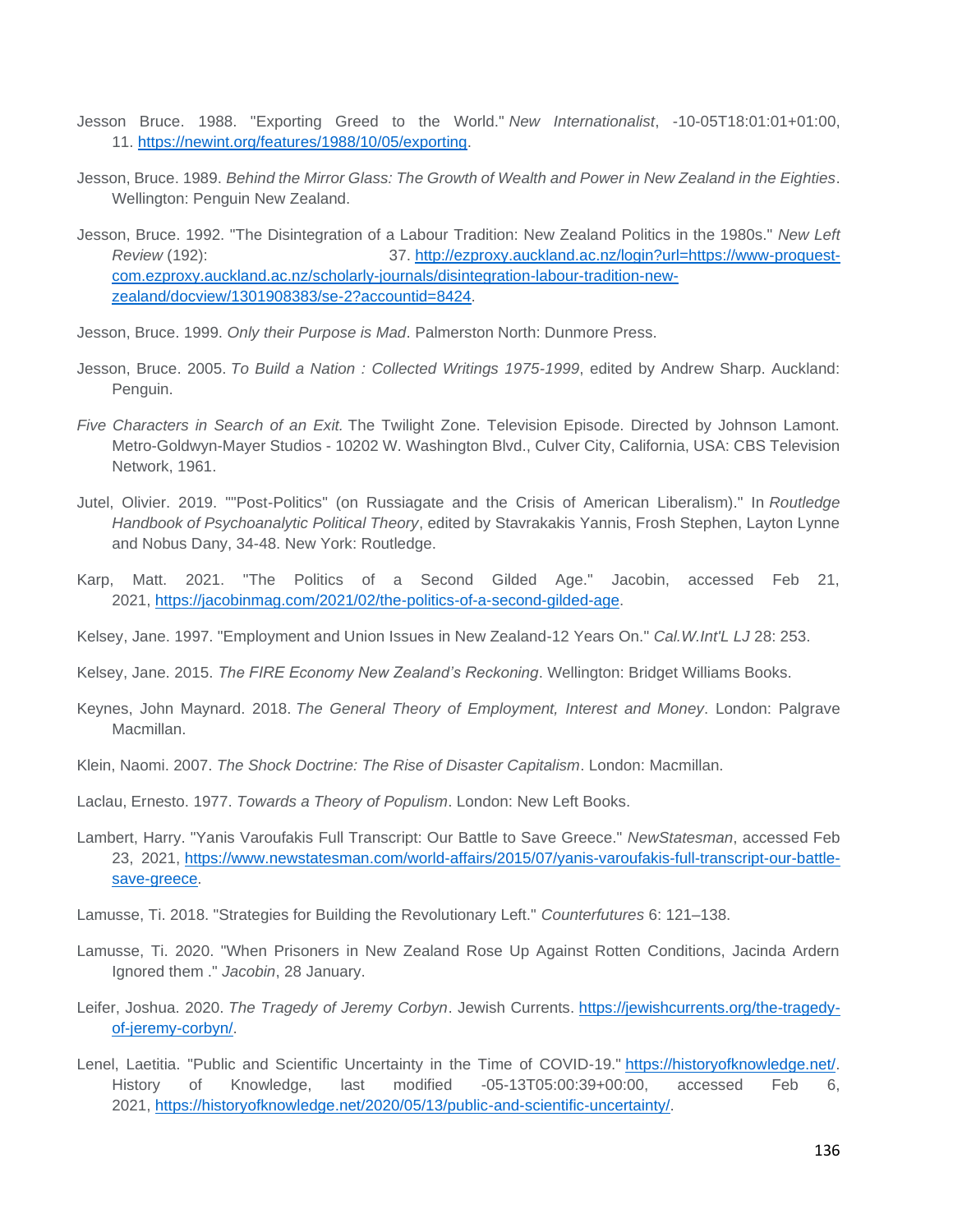Little, Daniel. 2007. "Philosophy of History." .

- Lord, Kristin. "Six Ways to Repair Declining Social Trust (SSIR).", accessed Feb 16, 2021, [https://ssir.org/articles/entry/six\\_ways\\_to\\_repair\\_declining\\_social\\_trust.](https://ssir.org/articles/entry/six_ways_to_repair_declining_social_trust)
- Lubin, Gus. "There's A Staggering Conspiracy Behind the Rise of Consumer Culture." Business Insider Australia., last modified -02-24T08:17:00+11:00, accessed Jan 20, 2021, [https://www.businessinsider.com.au/birth-of-consumer-culture-2013-2.](https://www.businessinsider.com.au/birth-of-consumer-culture-2013-2)
- Le Point. "Coronavirus : Michel Houellebecq Estime Que « Tout Restera Exactement Pareil » Après." Le Point., last modified -05-04T12:38+01:00, accessed Feb 23, 2021, [https://www.lepoint.fr/sante/coronavirus](https://www.lepoint.fr/sante/coronavirus-michel-houellebecq-estime-que-tout-restera-exactement-pareil-apres-04-05-2020-2374018_40.php)[michel-houellebecq-estime-que-tout-restera-exactement-pareil-apres-04-05-2020-2374018\\_40.php.](https://www.lepoint.fr/sante/coronavirus-michel-houellebecq-estime-que-tout-restera-exactement-pareil-apres-04-05-2020-2374018_40.php)
- Manza, Jeff, Michael Hout, and Clem Brooks. 1995. "Class Voting in Capitalist Democracies since World War II: Dealignment, Realignment, Or Trendless Fluctuation?" *Annual Review of Sociology* 21: 137- 162. [https://link-gale](https://link-gale-com.ezproxy.auckland.ac.nz/apps/doc/A17474771/AONE?u=learn&sid=AONE&xid=86be22dc)[com.ezproxy.auckland.ac.nz/apps/doc/A17474771/AONE?u=learn&sid=AONE&xid=86be22dc.](https://link-gale-com.ezproxy.auckland.ac.nz/apps/doc/A17474771/AONE?u=learn&sid=AONE&xid=86be22dc)
- Marazzi, Christian. 2015. "Money and Financial Capital." *Theory, Culture & Society* 32 (7-8): 39-50.
- Marcetic, Branko. 2020. *Yesterday's Man.* London: Verso.
- Marcuse, Herbert. 1955. *Eros and Civilization : A Philosophical Inquiry into Freud*. New York: New York : Vintage Books 1955.
- Mark Fisher. 2013."How to Kill a Zombie: Strategizing the End of Neoliberalism." openDemocracy., accessed Dec 29, 2020, [https://www.opendemocracy.net/en/how-to-kill-zombie-strategizing-end-of-neoliberalism/.](https://www.opendemocracy.net/en/how-to-kill-zombie-strategizing-end-of-neoliberalism/)
- Martin, John E. 1996. "Labor History in New Zealand." *International Labor and Working-Class History* 49: 166- 179. doi:10.1017/S0147547900001757. [https://www-cambridge](https://www-cambridge-org.ezproxy.auckland.ac.nz/core/article/labor-history-in-new-zealand/CE98565E248B56A72B0EAED9E938B342)[org.ezproxy.auckland.ac.nz/core/article/labor-history-in-new](https://www-cambridge-org.ezproxy.auckland.ac.nz/core/article/labor-history-in-new-zealand/CE98565E248B56A72B0EAED9E938B342)[zealand/CE98565E248B56A72B0EAED9E938B342.](https://www-cambridge-org.ezproxy.auckland.ac.nz/core/article/labor-history-in-new-zealand/CE98565E248B56A72B0EAED9E938B342)
- Marx, Karl. 1990. *The Eighteenth Brumaire of Louis Bonaparte*, edited by Inc NetLibrary. Champaign, Ill. (P.O. Box 2782, Champaign 61825): Champaign, Ill. P.O. Box 2782, Champaign 61825 : Project Gutenberg 199- ?.
- Marx, Karl. 1992. *Capital : A Critique of Political Economy*. Harmondsworth: Harmondsworth : Penguin Books in association with New Left Review 1976-1981.
- Marx, Karl. 2001. *The 18th Brumaire of Louis Bonaparte*, edited by Friedrich Engels, Inc ebrary. London: London.
- Marx, Karl. 2005. *Grundrisse: Foundations of the Critique of Political Economy*. London: Penguin.
- Marx, Karl and Engels Friedrich. 2014. *The Communist Manifesto*, edited by Friedrich Engels, Gareth Stedman Jones and Samuel Moore London : Penguin Classics. 2014.
- Matthewman, Steve. 2020. *Disaster Communism*. Thesis Eleven. Thesis Eleven. [https://thesiseleven.com/2020/07/15/disaster-communism/.](https://thesiseleven.com/2020/07/15/disaster-communism/)
- Matthewman, Steve and Kate Huppatz. 2020. "A Sociology of Covid-19:" *Journal of Sociology* (June 30,). doi:10.1177/1440783320939416. [https://journals-sagepub](https://journals-sagepub-com.ezproxy.auckland.ac.nz/doi/full/10.1177/1440783320939416)[com.ezproxy.auckland.ac.nz/doi/full/10.1177/1440783320939416.](https://journals-sagepub-com.ezproxy.auckland.ac.nz/doi/full/10.1177/1440783320939416)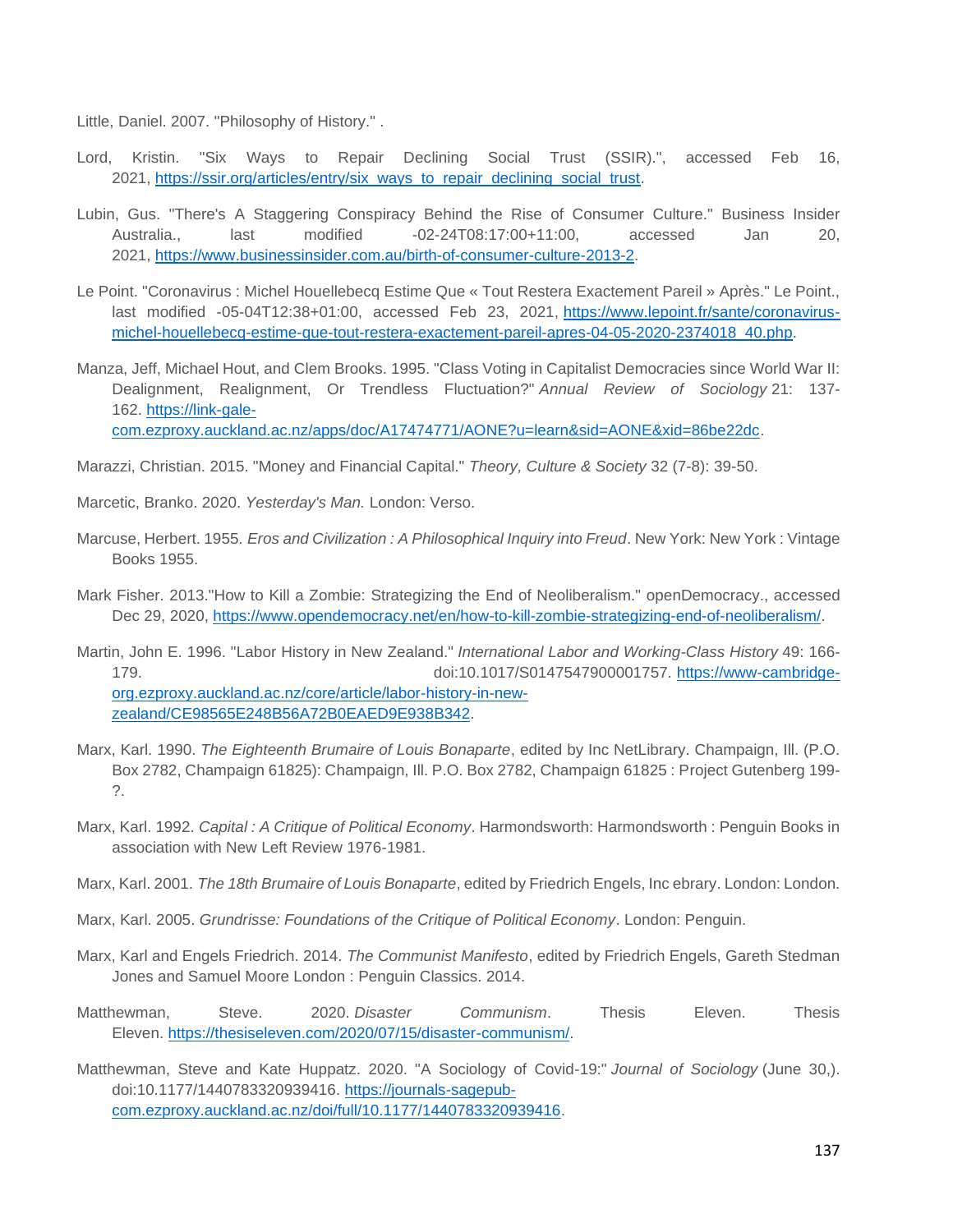- Matthews, Phillip. "Towns Full of Weeping Women: Rogernomics, 30 Years Later." Stuff., last modified -03- 31T16:00:00.000Z, accessed Feb 21, 2021, [https://www.stuff.co.nz/national/politics/91005330/towns-full](https://www.stuff.co.nz/national/politics/91005330/towns-full-of-weeping-women-rogernomics-30-years-later)[of-weeping-women-rogernomics-30-years-later.](https://www.stuff.co.nz/national/politics/91005330/towns-full-of-weeping-women-rogernomics-30-years-later)
- McNally, David. 1993. "E.P. Thompson: Class Struggle and Historical Materialism ." *International Socialism Journal* (61). [http://pubs.socialistreviewindex.org.uk/isj61/mcnally.htm.](http://pubs.socialistreviewindex.org.uk/isj61/mcnally.htm)

Meek Lange, Margaret. 2011. "Progress." *Stanford Encyclopedia of Philosophy*.

Melamed, Jodi. 2015. "Racial Capitalism." *Critical Ethnic Studies* 1 (1): 76-85.

- Miller, Corazon. 2017. "Property NZ's Biggest Industry: Report." NZ Herald., accessed Feb 23, 2021, [https://www.nzherald.co.nz/business/property-nzs-biggest-industry](https://www.nzherald.co.nz/business/property-nzs-biggest-industry-report/P6PT3U2UX6ETVSDNIFC5UPBVYM/)[report/P6PT3U2UX6ETVSDNIFC5UPBVYM/.](https://www.nzherald.co.nz/business/property-nzs-biggest-industry-report/P6PT3U2UX6ETVSDNIFC5UPBVYM/)
- Moses, Asher. "'Collapse of Civilisation is the most Likely Outcome': Top Climate Scientists." Resilience., last modified -06-08T13:50:19+00:00, accessed Feb 14, 2021, [https://www.resilience.org/stories/2020-06-](https://www.resilience.org/stories/2020-06-08/collapse-of-civilisation-is-the-most-likely-outcome-top-climate-scientists/) [08/collapse-of-civilisation-is-the-most-likely-outcome-top-climate-scientists/.](https://www.resilience.org/stories/2020-06-08/collapse-of-civilisation-is-the-most-likely-outcome-top-climate-scientists/)

Mouffe, Chantal. 2005. *On the Political*. London; New York: Routledge.

- Mouffe, Chantal. 2018. *For a Left Populism.* Verso Books.
- Mudge, Stephanie L. 2018. *Leftism Reinvented: Western Parties from Socialism to Neoliberalism* Harvard University Press.
- Mudge, Stephanie. "Neoliberalism from the Left." Jacobin., accessed Feb 21, 2021, [https://jacobinmag.com/2018/08/left-political-party-economists-neoliberalims-keynesianism.](https://jacobinmag.com/2018/08/left-political-party-economists-neoliberalims-keynesianism)
- Murphy, Joe and Siemaszko Corky. "At Current Rate, it'Ll be 10 Years before Americans Adequately Vaccinated Against Covid." NBC News., accessed Jan 31, 2021, [https://www.nbcnews.com/news/us-news/current](https://www.nbcnews.com/news/us-news/current-rate-it-ll-be-10-years-americans-adequately-vaccinated-n1252486)[rate-it-ll-be-10-years-americans-adequately-vaccinated-n1252486.](https://www.nbcnews.com/news/us-news/current-rate-it-ll-be-10-years-americans-adequately-vaccinated-n1252486)
- Neilson, Brent. 2016. "The Ground Shifting Beneath Us: Collective Memory of New Zealand's Neoliberal Revolution." Victoria University of Wellington.
- New York Times Editorial Board. 2020. "In a Crisis, True Leaders Stand Out ." *New York Times*. [https://www.nytimes.com/2020/04/30/opinion/coronavirus-leadership.html.](https://www.nytimes.com/2020/04/30/opinion/coronavirus-leadership.html)
- Nippert, Matt. "Graeme Hart: The Undercover Billionaire." *New Zealand Herald*, accessed Feb 23, 2021, [https://www.nzherald.co.nz/business/graeme-hart-the-undercover](https://www.nzherald.co.nz/business/graeme-hart-the-undercover-billionaire/MV3NA346OQI7JGSNJ5LIFHCWLY/)[billionaire/MV3NA346OQI7JGSNJ5LIFHCWLY/.](https://www.nzherald.co.nz/business/graeme-hart-the-undercover-billionaire/MV3NA346OQI7JGSNJ5LIFHCWLY/)
- O'Connell, Mark. 2018. "Why Silicon Valley Billionaires are Prepping for the Apocalypse in New Zealand." *The Guardian*, -02-15T06:01:02.000Z. [http://www.theguardian.com/news/2018/feb/15/why-silicon-valley](http://www.theguardian.com/news/2018/feb/15/why-silicon-valley-billionaires-are-prepping-for-the-apocalypse-in-new-zealand)[billionaires-are-prepping-for-the-apocalypse-in-new-zealand.](http://www.theguardian.com/news/2018/feb/15/why-silicon-valley-billionaires-are-prepping-for-the-apocalypse-in-new-zealand)
- Ongley, Patrick. 2016. "Class in New Zealand: Past, Present and Future." *Counterfutures* (1). [https://counterfutures.nz/1/ongley.pdf.](https://counterfutures.nz/1/ongley.pdf)
- Ongweso Jr Edward. 2020. "Proposition 22's Victory shows how Uber and Lyft Break Democracy." *Vice Magazine*, 06/11/. [https://www.vice.com/en/article/akddx8/proposition-22s-victory-shows-how-uber-and](https://www.vice.com/en/article/akddx8/proposition-22s-victory-shows-how-uber-and-lyft-break-democracy)[lyft-break-democracy.](https://www.vice.com/en/article/akddx8/proposition-22s-victory-shows-how-uber-and-lyft-break-democracy)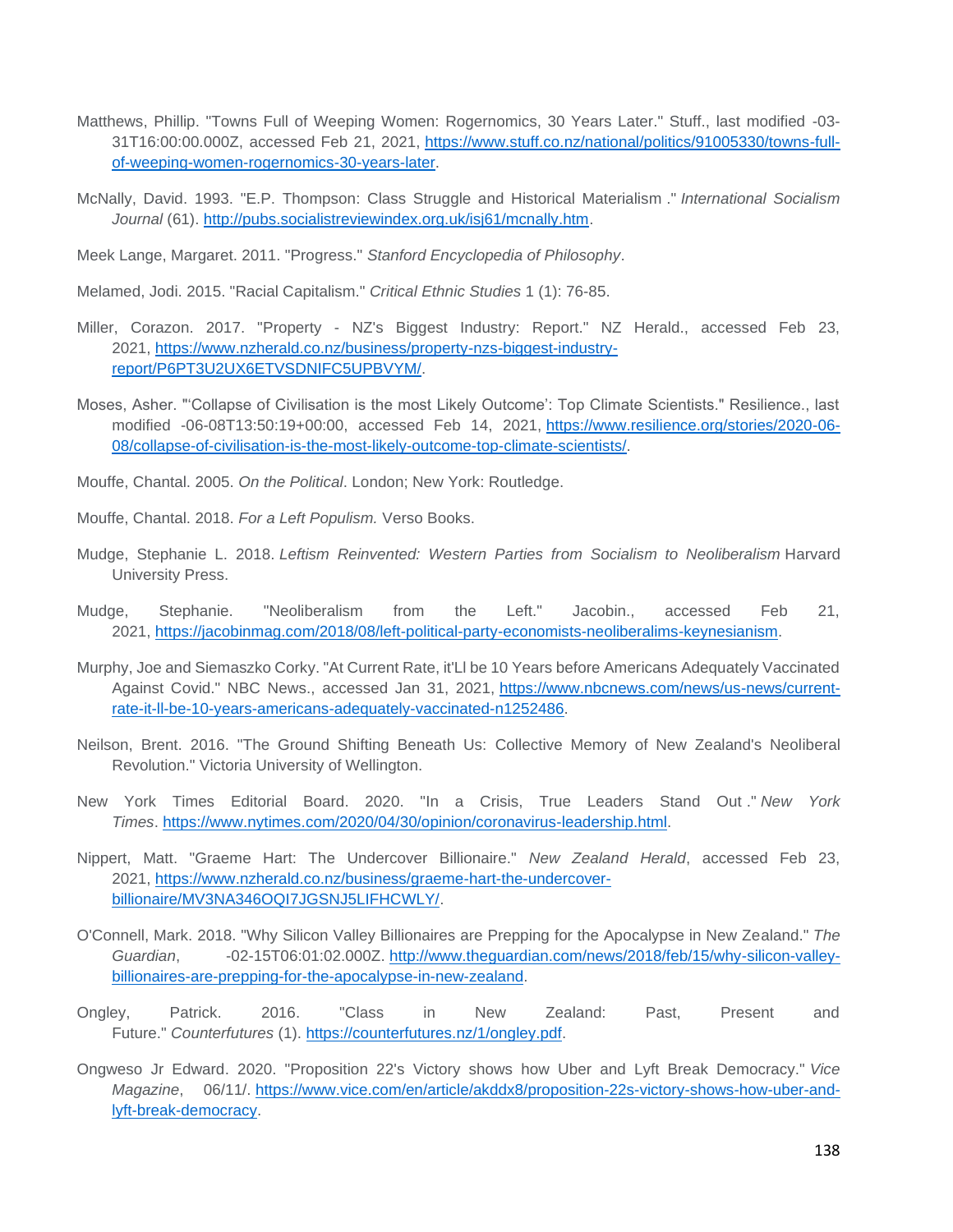Passari, Evgenia. 2020. "The Great Recession and the Rise of Populism." *Intereconomics* 55 (1): 17-21.

- Pickett, Kate and Richard Wilkinson. 2010. *The Spirit Level: Why Equality is Better for Everyone*. London: Penguin.
- Piketty, Thomas. 2013. *Capital in the 21st Century*. Cambridge: Harvard University Press.
- Przeworski, Adam. 1980. "Social Democracy as a Historical Phenomenon." *New Left Review* 1 (122) (August): 27-58. [https://newleftreview.org/issues/i122/articles/adam-przeworski-social-democracy-as-a-historical](https://newleftreview.org/issues/i122/articles/adam-przeworski-social-democracy-as-a-historical-phenomenon)[phenomenon.](https://newleftreview.org/issues/i122/articles/adam-przeworski-social-democracy-as-a-historical-phenomenon)
- Rainie, Lee, Keeter Scott, and Perrin Andrew. 2019*. Trust and Distrust in America*: Pew Research Center.
- Rashbrooke, Max. 2019. *Inequality and Poverty: A Summary of the 2019 Household Incomes in New Zealand Report – the Good Society*.
- Rashbrooke, Max. 2015. *Wealth and New Zealand*. Wellington: Bridget Williams Books.
- Readfearn, Graham. 2020a. "'Shocking': Wilderness the Size of Mexico Lost Worldwide in just 13 Years, Study Finds." The **Contract Contract Contract Contract Contract Contract Contract Contract Contract Contract Contract Contract Contract Contract Contract Contract Contract Contract Contract Contract Contract Contract Contract Co** 18T15:00:50.000Z. [http://www.theguardian.com/environment/2020/sep/19/shocking-wilderness-the-size](http://www.theguardian.com/environment/2020/sep/19/shocking-wilderness-the-size-of-mexico-lost-worldwide-in-just-13-years-study-finds)[of-mexico-lost-worldwide-in-just-13-years-study-finds.](http://www.theguardian.com/environment/2020/sep/19/shocking-wilderness-the-size-of-mexico-lost-worldwide-in-just-13-years-study-finds)
- Readfearn, Graham. 2020. "'Shocking': Wilderness the Size of Mexico Lost Worldwide in just 13 Years, Study Finds." the Guardian., last modified -09-18T15:00:50.000Z, accessed Feb 14, 2021, [http://www.theguardian.com/environment/2020/sep/19/shocking-wilderness-the-size-of-mexico-lost](http://www.theguardian.com/environment/2020/sep/19/shocking-wilderness-the-size-of-mexico-lost-worldwide-in-just-13-years-study-finds)[worldwide-in-just-13-years-study-finds.](http://www.theguardian.com/environment/2020/sep/19/shocking-wilderness-the-size-of-mexico-lost-worldwide-in-just-13-years-study-finds)
- Richardson, Michael. 2011. "Left in the Past: Radicalism and the Politics of Nostalgia." *Global Discourse* 2 (2): 149-152. doi:10.1080/23269995.2011.10707915. [https://doi.org/10.1080/23269995.2011.10707915.](https://doi.org/10.1080/23269995.2011.10707915)
- Robinson, Cedric J. 1983. *Black Marxism: The Making of the Black Radical Tradition* Univ of North Carolina Press.
- Rosenfeld, Jake. 2014. *What Unions no Longer Do* Harvard University Press.
- Saad-Filho, Alfredo. 2020a. "From COVID-19 to the End of Neoliberalism." *Critical Sociology* (-5-29). doi:10.1177/0896920520929966. [https://www.ncbi.nlm.nih.gov/pmc/articles/PMC7262736/.](https://www.ncbi.nlm.nih.gov/pmc/articles/PMC7262736/)
- Saad-Filho, Alfredo. 2020b. "From COVID-19 to the End of Neoliberalism." *Critical Sociology* (-5-29). doi:10.1177/0896920520929966. [https://www.ncbi.nlm.nih.gov/pmc/articles/PMC7262736/.](https://www.ncbi.nlm.nih.gov/pmc/articles/PMC7262736/)
- Sachs, Justine. 2020. *The Green Party should Think Twice before Accepting a Deal with Labour*. The Spinoff. [https://thespinoff.co.nz/politics/25-10-2020/the-green-party-should-think-twice-before-accepting](https://thespinoff.co.nz/politics/25-10-2020/the-green-party-should-think-twice-before-accepting-a-deal-with-labour/)[a-deal-with-labour/.](https://thespinoff.co.nz/politics/25-10-2020/the-green-party-should-think-twice-before-accepting-a-deal-with-labour/)
- Scheidel, Walter. 2018. *The Great Leveler: Violence and the History of Inequality from the Stone Age to the Twenty-First Century* Princeton University Press.
- Sepkowitz, Kent A. 2004. "The 1947 Smallpox Vaccination Campaign in New York City, Revisited." *Emerging Infectious Diseases* 10 (5): 960.
- Shaw, Eric. 1996. *The Labour Party since 1945: Old Labour: New Labour.* Blackwell Publishers.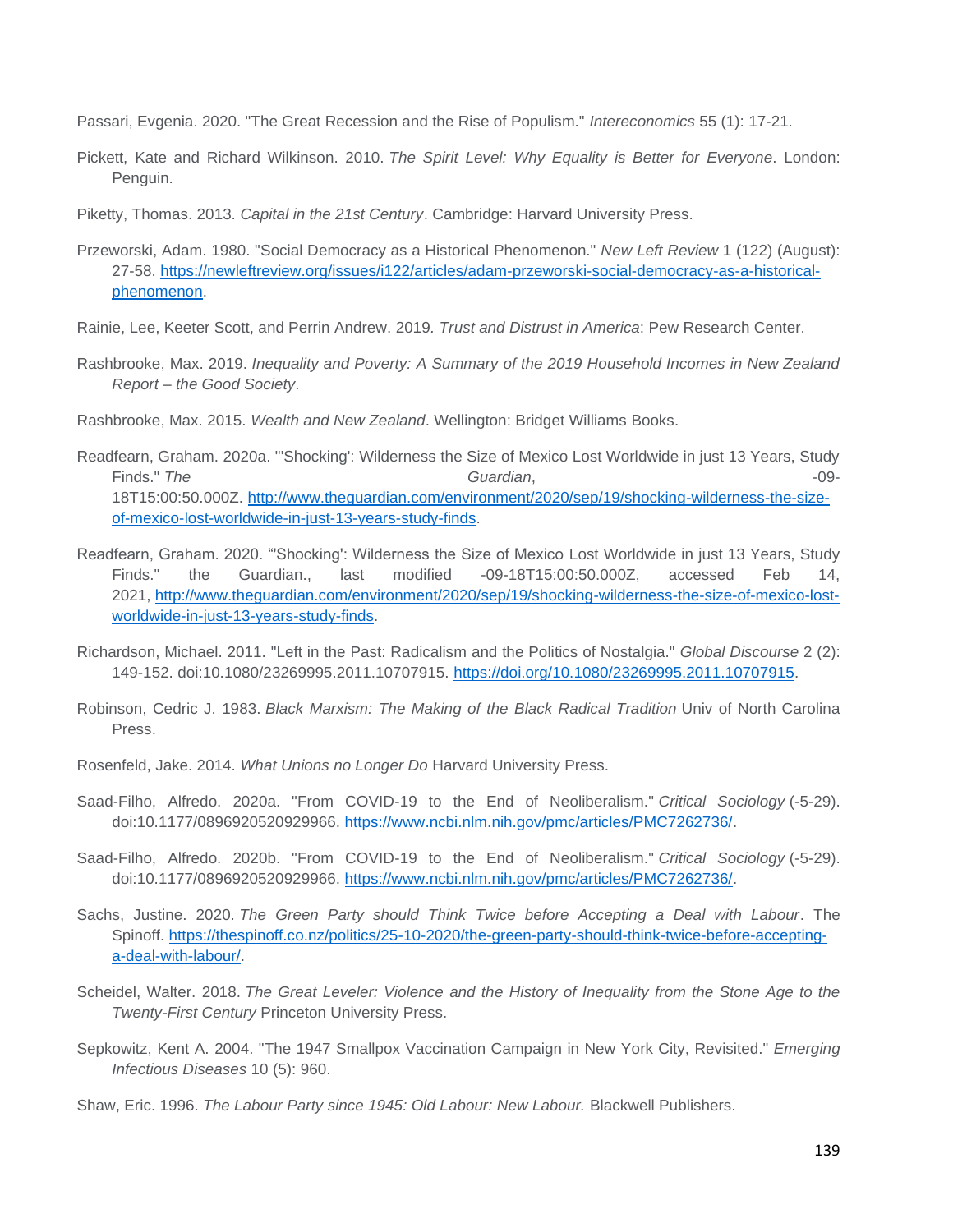- Sherwood, Harriet. "How Airbnb Took Over the World." *The Guardian*, last modified -05-05T08:00:38.000Z, accessed Feb 21, 2021, [http://www.theguardian.com/technology/2019/may/05/airbnb-homelessness](http://www.theguardian.com/technology/2019/may/05/airbnb-homelessness-renting-housing-accommodation-social-policy-cities-travel-leisure)[renting-housing-accommodation-social-policy-cities-travel-leisure.](http://www.theguardian.com/technology/2019/may/05/airbnb-homelessness-renting-housing-accommodation-social-policy-cities-travel-leisure)
- Sifry, Micah L. 2017. "Obama's Lost Army." *The New Republic*, -02-09.
- Sinclair, Keith. 1976. *Walter Nash*. Auckland: Auckland University Press.
- Slater, Lisa. 2019. "Anxieties of Belonging in Settler Colonialism: Australia, Race and Place." *Faculty of Law, Humanities and the Arts - Papers (Archive)* (-01-01). [https://ro.uow.edu.au/lhapapers/3727.](https://ro.uow.edu.au/lhapapers/3727)
- Smith, Alexander. 2020. "Britain is a World Leader in Daily Covid Deaths what Went Wrong?" NBC News., accessed Feb 21, 2021, [https://www.nbcnews.com/news/world/britain-s-covid-daily-death-toll-one-worst](https://www.nbcnews.com/news/world/britain-s-covid-daily-death-toll-one-worst-world-what-n1255261)[world-what-n1255261.](https://www.nbcnews.com/news/world/britain-s-covid-daily-death-toll-one-worst-world-what-n1255261)
- Smyth, Jamie. 2020. "New Zealand Inc Reaps Benefit of Hard and Fast Covid Lockdown.", last modified -11- 06T22:00:44.029Z, accessed Feb 23, 2021, [https://www.ft.com/content/912d28d1-b233-4e18-9af4-](https://www.ft.com/content/912d28d1-b233-4e18-9af4-7fa84ea3b927) [7fa84ea3b927.](https://www.ft.com/content/912d28d1-b233-4e18-9af4-7fa84ea3b927)
- Solty Ingar. 2020. "Max Horkheimer, a Teacher without a Class.", accessed Jan 19, 2021, [https://jacobinmag.com/2020/02/max-horkheimer-frankfurt-school-adorno-working-class-marxism.](https://jacobinmag.com/2020/02/max-horkheimer-frankfurt-school-adorno-working-class-marxism)
- Spencer, Keith. 2020. "There is Quantitative Evidence Disproving the "Bernie Bro" Myth." Salon., last modified 03-09 21:06:03, accessed Feb 16, 2021, [https://www.salon.com/2020/03/09/there-is-hard-data-that](https://www.salon.com/2020/03/09/there-is-hard-data-that-shows-bernie-bros-are-a-myth/)[shows-bernie-bros-are-a-myth/.](https://www.salon.com/2020/03/09/there-is-hard-data-that-shows-bernie-bros-are-a-myth/)
- Sproule, J. Michael. 1994. *Channels of Propaganda* Grayson Bernard Publications.
- Srnicek, Nick and Alex Williams. 2015a. *Inventing the Future: Postcapitalism and a World without Work*. London: Verso Books.
- Srnicek, Nick and Alex Williams. 2015b. *Inventing the Future: Postcapitalism and a World without Work* Verso Books.
- Reuters. 2020. "Strict COVID-19 Lockdowns may Speed Up Economic Recovery: IMF." *Reuters*, -10- 08. [https://www.reuters.com/article/us-imf-world-bank-coronavirus-lockdowns-idUSKBN26T2MH.](https://www.reuters.com/article/us-imf-world-bank-coronavirus-lockdowns-idUSKBN26T2MH)
- Stahl, Rune Møller. 2019. "Ruling the Interregnum: Politics and Ideology in Non-Hegemonic Times." *Politics & Society* (May 22,). doi:10.1177/0032329219851896. [https://journals-sagepub](https://journals-sagepub-com.ezproxy.auckland.ac.nz/doi/full/10.1177/0032329219851896)[com.ezproxy.auckland.ac.nz/doi/full/10.1177/0032329219851896.](https://journals-sagepub-com.ezproxy.auckland.ac.nz/doi/full/10.1177/0032329219851896)

Statistics New Zealand. 2020*. Housing in Aotearoa: 2020* .

- Stephen, Craig. 2020. "Parliament Still Packed with Lawyers but is that a Bad Thing?" RNZ., last modified -10- 20T18:47:38+13:00, accessed Jan 14, 2021, [https://www.rnz.co.nz/news/political/428797/parliament-still](https://www.rnz.co.nz/news/political/428797/parliament-still-packed-with-lawyers-but-is-that-a-bad-thing)[packed-with-lawyers-but-is-that-a-bad-thing.](https://www.rnz.co.nz/news/political/428797/parliament-still-packed-with-lawyers-but-is-that-a-bad-thing)
- Stiglitz, Joseph. 2021. "Is Donald Trump an Aberration Or a Symptom of a Deeper US Malady?" the Guardian., last modified -01-12T12:11:45.000Z, accessed Feb 21, 2021, [http://www.theguardian.com/business/2021/jan/12/donald-trump-us-joe-biden.](http://www.theguardian.com/business/2021/jan/12/donald-trump-us-joe-biden)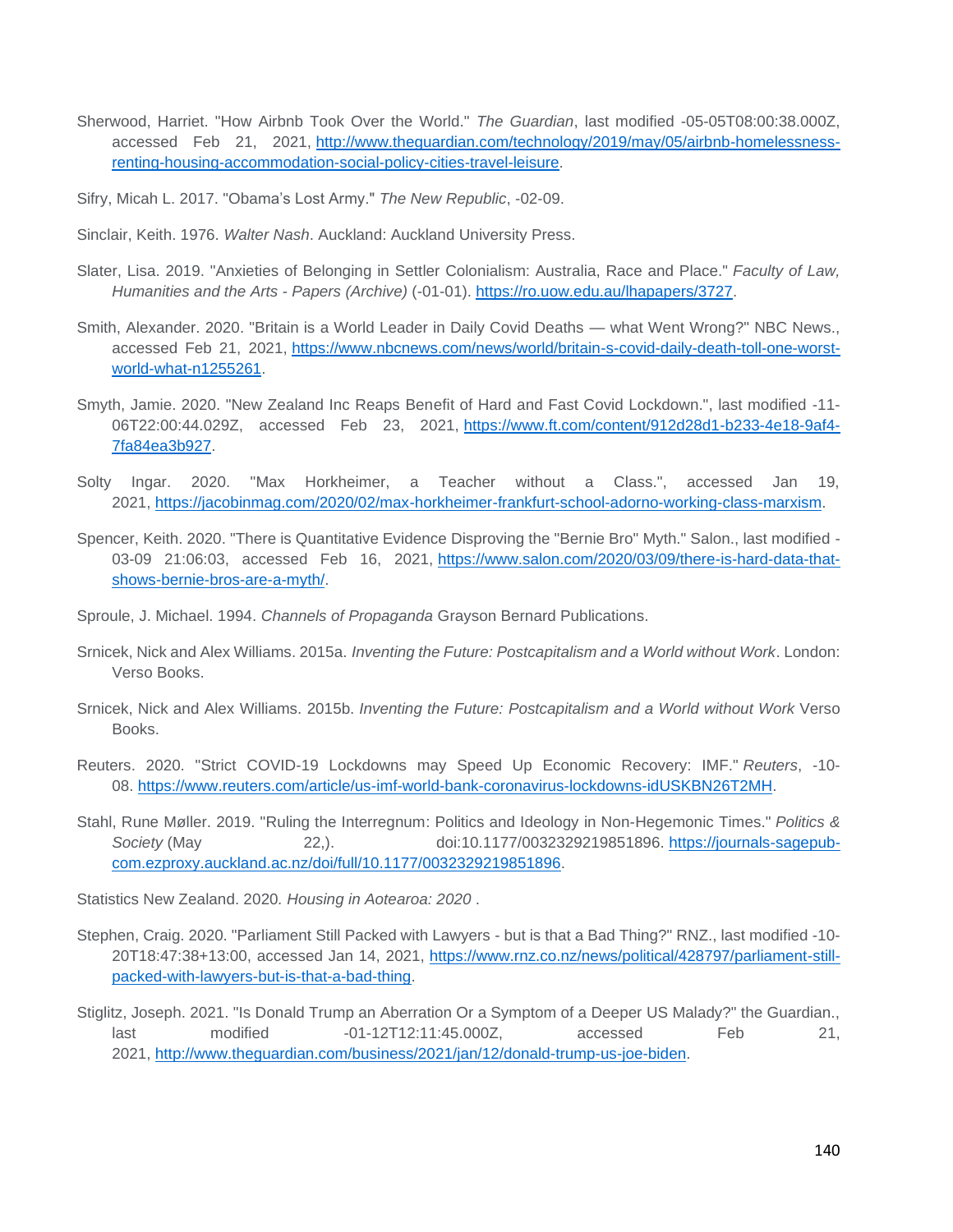- Stoetzler, Marcel. 2017. "'It Only Needs all': Re-Reading Dialectic of Enlightenment at 70." openDemocracy., accessed Jan 12, 2021, [https://www.opendemocracy.net/en/can-europe-make-it/it-only-needs-all-re](https://www.opendemocracy.net/en/can-europe-make-it/it-only-needs-all-re-reading-dialectic-of-enlightenment-at-70/)[reading-dialectic-of-enlightenment-at-70/.](https://www.opendemocracy.net/en/can-europe-make-it/it-only-needs-all-re-reading-dialectic-of-enlightenment-at-70/)
- Stoll, Steven. 2008. "The Specter of a no-Growth World." *Harpers* 1894: 88.
- Sunkara, Bhaskar. 2019. *The Socialist Manifesto: The Case for Radical Politics in an Era of Extreme Inequality*. London; New York: Verso Books.
- Taylor, Dylan. 2008. "What's Left? an Exploration of Social Movements, the Left and Activism in New Zealand Today." . [http://researcharchive.vuw.ac.nz/handle/10063/1259.](http://researcharchive.vuw.ac.nz/handle/10063/1259)
- Prospect. 2020. "The World's Top 50 Thinkers 2020." *Prospect Magazine*, -07- 14T11:32:23+00:00. [https://www.prospectmagazine.co.uk/magazine/the-worlds-top-50-thinkers-2020.](https://www.prospectmagazine.co.uk/magazine/the-worlds-top-50-thinkers-2020)
- Thomas Jackson. 2020."Coronavirus: US Pathologist Credits NZ Leadership for 'Gold Standard' Response." Stuff., last modified -07-09T23:13:23.946Z, accessed Feb 22, 2021, [https://www.stuff.co.nz/national/300053080/coronavirus-us-pathologist-credits-nz-leadership-for](https://www.stuff.co.nz/national/300053080/coronavirus-us-pathologist-credits-nz-leadership-for-gold-standard-response)[gold-standard-response.](https://www.stuff.co.nz/national/300053080/coronavirus-us-pathologist-credits-nz-leadership-for-gold-standard-response)

Thompson, E. P. 1963. *The Making of the English Working Class*. Rev. ed.. ed. Harmondsworth: Penguin Books.

- Tibshraeny, Jenée. "Jenée Tibshraeny's Take on the Revelation Treasury and the RBNZ a Year Ago Warned Robertson He may Need to Act to Prevent Money Printing Increasing Inequality." Interest., last modified - 02-05T20:31:33+13:00, accessed Feb 7, 2021, [https://www.interest.co.nz/opinion/108922/jen%C3%A9e](https://www.interest.co.nz/opinion/108922/jen%C3%A9e-tibshraenys-take-revelation-treasury-and-rbnz-year-ago-warned-robertson-he-may)[tibshraenys-take-revelation-treasury-and-rbnz-year-ago-warned-robertson-he-may.](https://www.interest.co.nz/opinion/108922/jen%C3%A9e-tibshraenys-take-revelation-treasury-and-rbnz-year-ago-warned-robertson-he-may)
- Tingsten, Herbert. 1973. *The Swedish Social Democrats; their Ideological Development*. New Jersey: Bedminster Press.
- Tollefson, Jeff. 2018. "IPCC Says Limiting Global Warming to 1.5 C Will Require Drastic Action." *Nature* 562 (7726): 172-173.
- Tooze, Adam. 2018. *Crashed: How a Decade of Financial Crises Changed the World* Penguin.
- Tormey, Simon. 2018. "Be Realistic Demand the Impossible: The Legacy of 1968." The Conversation., accessed Jan 21, 2021, [http://theconversation.com/be-realistic-demand-the-impossible-the-legacy-of-](http://theconversation.com/be-realistic-demand-the-impossible-the-legacy-of-1968-87362)[1968-87362.](http://theconversation.com/be-realistic-demand-the-impossible-the-legacy-of-1968-87362)
- Trachtenberg, Alan. 1980. "Mumford in the Twenties: The Historian as Artist." *Salmagundi* (49): 29-42.
- Vaidhyanathan, Siva. 2018. *Antisocial Media: How Facebook Disconnects Us and Undermines Democracy* Oxford University Press.
- Van Veen, Joshua Ryan. 2017. "The Strange Death of Labourism: Class Realignment in Britain and New Zealand?"University of Auckland.
- Varoufakis Yanis. 2020. "Hoping for a Return to Normal After Trump? that's the Last Thing we Need | Yanis Varoufakis." the Guardian., last modified -11-08T08:12:34.000Z, accessed Feb 23, 2021, [http://www.theguardian.com/commentisfree/2020/nov/08/hoping-for-a-return-to-normal-after-trump](http://www.theguardian.com/commentisfree/2020/nov/08/hoping-for-a-return-to-normal-after-trump-thats-the-last-thing-we-need)[thats-the-last-thing-we-need.](http://www.theguardian.com/commentisfree/2020/nov/08/hoping-for-a-return-to-normal-after-trump-thats-the-last-thing-we-need)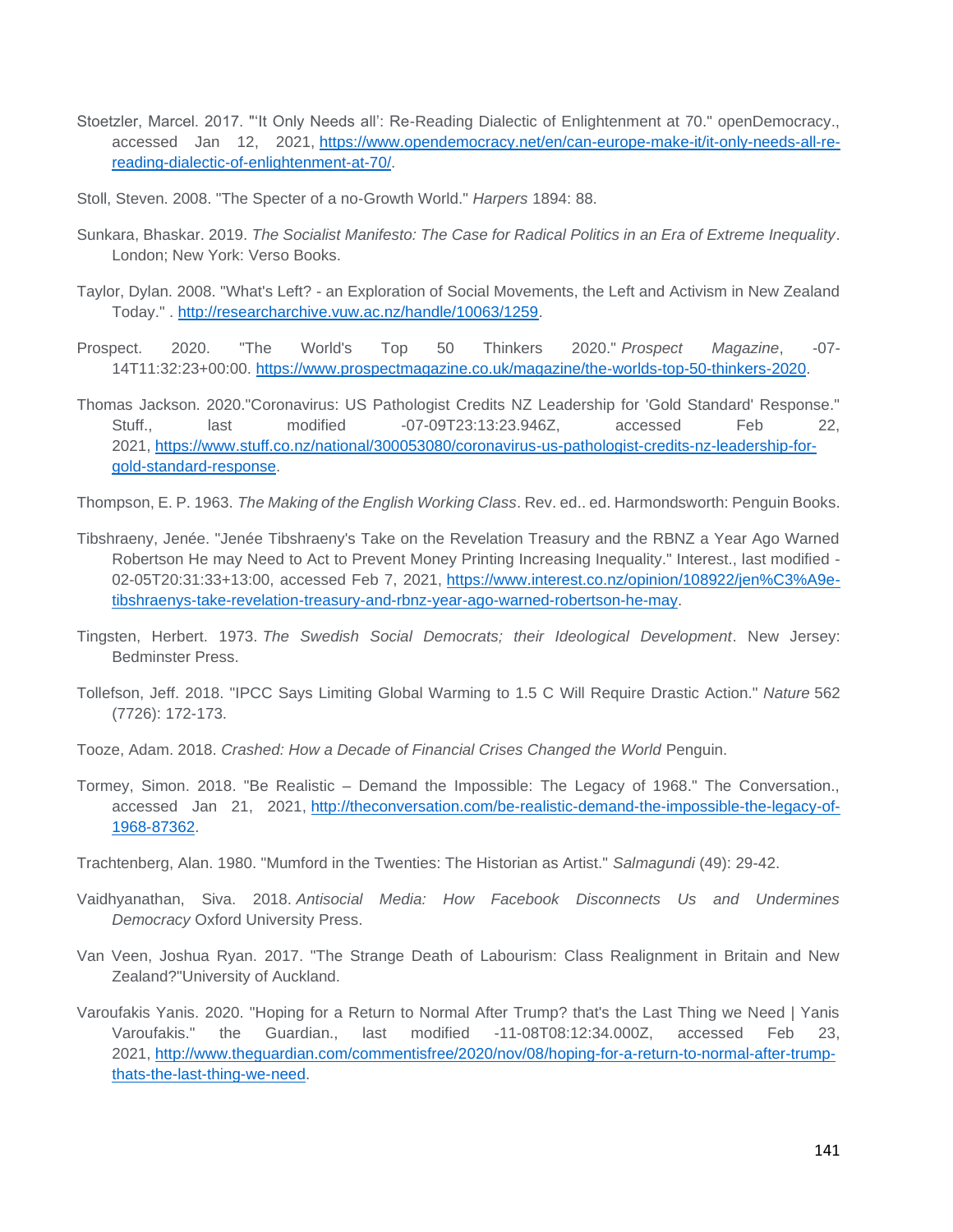- Vowles, Jack, Jennifer Curtin. 2020. *A Populist Exception? : The 2017 New Zealand General Election* Acton, A.C.T. : Australian National University Press. 2020. ©2020.
- Wacquant, Loïc. 2004. *Deadly Symbiosis: Race and the Rise of Neoliberal Penalty* Polity.
- Wajcman, Judy. 2015. *Pressed for Time* University of Chicago Press.
- Walker, Ranginui. 2004. *Ka Whawhai Tonu Mātou = Struggle without End*. Rev. ed.. ed. Auckland: Penguin.
- Ward, Lester F. 1895. "The Place of Sociology among the Sciences." *American Journal of Sociology* 1 (1): 16- 27. [http://www.jstor.org.ezproxy.auckland.ac.nz/stable/2761492.](http://www.jstor.org.ezproxy.auckland.ac.nz/stable/2761492)
- Webb, Ross. 2019. "The Strike Returns to New Zealand." *Jacobin Magazine*. [https://jacobinmag.com/2019/02/new-zealand-strikes-unions-labour-party-austerity.](https://jacobinmag.com/2019/02/new-zealand-strikes-unions-labour-party-austerity)
- Webber, Douglas C. 1976. "Trade Unions, the Labour Party and the Death of Working-Class Politics in New Zealand." .
- Weber, Max. 2012.*Max Weber: Collected Methodological Writings*. London; New York: Routledge.
- Welch, Denis. 2009. *Helen Clark: A Political Life* Penguin.
- Weyland, Kurt. 2001. "Clarifying a Contested Concept: Populism in the Study of Latin American Politics." *Comparative Politics*: 1-22.
- Whanganui Chronicle. "Ratana the Man, the Movement, the Settlement." *Whanganui Chronicle*. [https://www.nzherald.co.nz/whanganui-chronicle/news/ratana-the-man-the-movement-the](https://www.nzherald.co.nz/whanganui-chronicle/news/ratana-the-man-the-movement-the-settlement/NY4Y3CPZMGVEKUQWV2XOX42GYM/)[settlement/NY4Y3CPZMGVEKUQWV2XOX42GYM/.](https://www.nzherald.co.nz/whanganui-chronicle/news/ratana-the-man-the-movement-the-settlement/NY4Y3CPZMGVEKUQWV2XOX42GYM/)
- Williams, Tom. "Defend the Community Organising Unit: Activists into Organisers." New Socialist., accessed Feb 5, 2021, [http://newsocialist.org.uk/activists-organisers/.](http://newsocialist.org.uk/activists-organisers/)
- Willis, Ellen. 1980. "The Family: Love it Or Leave It." *New Political Science* 1 (4): 49-63.
- Wilz, Kelly. 2016. "Bernie Bros and Woman Cards: Rhetorics of Sexism, Misogyny, and Constructed Masculinity in the 2016 Election." *Women's Studies in Communication* 39 (4): 357-360.
- Windham, Lane. 2017. *Knocking on Labor's Door: Union Organizing in the 1970s and the Roots of a New Economic Divide* UNC Press Books.
- Winant, Gabriel. 2020. "We Live in a Society." *N+1*, -12-12T12:42:20+00:00. [https://nplusonemag.com/online](https://nplusonemag.com/online-only/online-only/we-live-in-a-society/)[only/online-only/we-live-in-a-society/.](https://nplusonemag.com/online-only/online-only/we-live-in-a-society/)
- Woods, Heather Cleland and Holly Scott. 2016. "# Sleepyteens: Social Media use in Adolescence is Associated with Poor Sleep Quality, Anxiety, Depression and Low Self-Esteem." *Journal of Adolescence* 51: 41-49.
- World Wildlife Fund. 2020*. Living Planet Report 2020: Bending the Curve of Biodiversity Loss* : World Wildlife Fund.
- Wright, Erik Olin. 2019. *How to be an Anticapitalist in the Twenty-First Century* Verso Books.
- Zhou, Li. "Bernie Sanders Finally Wins California." Vox., last modified -03-12T10:45:59-04:00, accessed Feb 16, 2021, [https://www.vox.com/2020/3/12/21156258/california-primary-winner-bernie-sanders.](https://www.vox.com/2020/3/12/21156258/california-primary-winner-bernie-sanders)